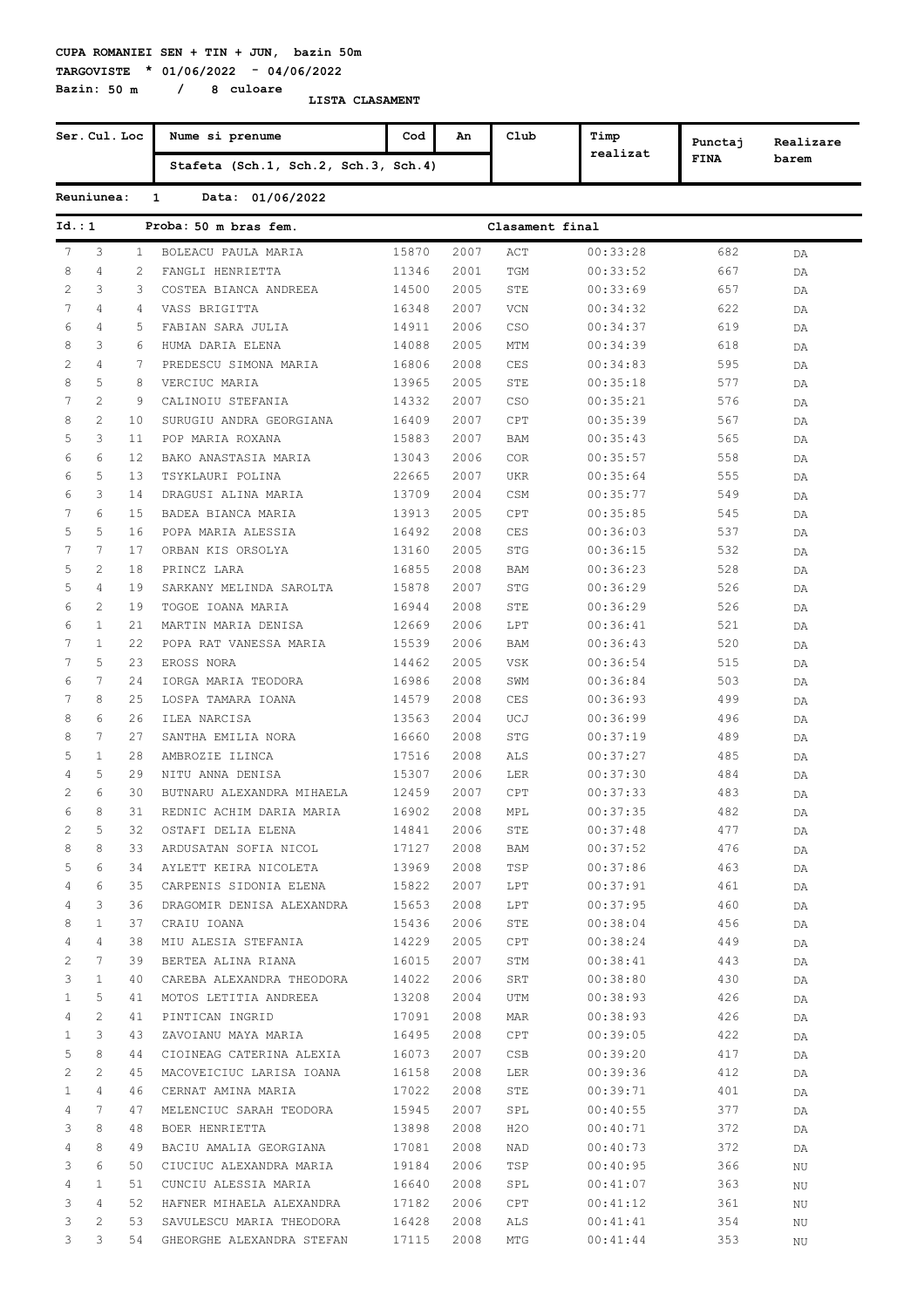| 3            | 5               | 55 | NEGRAU BIANCA             | 17680         | 2006         | MBR             | 00:42:29 | 332        | ΝU |  |
|--------------|-----------------|----|---------------------------|---------------|--------------|-----------------|----------|------------|----|--|
| 3            | 7               | 56 | GRIGORE ANITA ANDREEA LAV | 17341         | 2007         | LLP             | 00:49:74 | 204        | ΝU |  |
| 5            | 7               | 57 | HORNEA ANDREEA ANDA       | 12908         | 2003         | UTM             | Neprez.  | 0          | ΝU |  |
| Id.: 2       |                 |    | Proba: 50 m fluture masc. |               |              | Clasament final |          |            |    |  |
|              |                 |    | RATIU GEORGE ADRIAN       |               |              |                 |          |            |    |  |
| 11           | 4               | 1  |                           | 10622<br>7672 | 2000<br>1994 | UCJ<br>UCJ      | 00:24:50 | 751<br>719 | DA |  |
| 12           | 4               | 2  | UNGUR CATALIN PAUL        |               |              |                 | 00:24:85 |            | DA |  |
| 12           | 5               | 2  | POPESCU DENIS LAUREAN     | 12721         | 2003         | SRT             | 00:24:85 | 719        | DA |  |
| 11           | 6               | 4  | UNGUR ANDREI              | 9364          | 1998         | MBV             | 00:24:93 | 712        | DA |  |
| 10           | 4               | 5  | COSTROJ ANTONIO ANDREI    | 10702         | 2002         | STE             | 00:25:01 | 706        | DA |  |
| 12           | 3               | 6  | OMELCHENKO TYMUR          | 22658         | 2005         | <b>UKR</b>      | 00:25:09 | 699        | DA |  |
| 12           | 6               | 7  | MIHALACHE VLAD STEFAN     | 14593         | 2006         | ASP             | 00:25:17 | 692        | DA |  |
| 11           | 5               | 8  | GHILE DRAGOS              | 13264         | 2004         | STE             | 00:25:44 | 670        | DA |  |
| 10           | 5               | 9  | MIHAI DAVID ANDREI        | 14104         | 2005         | CSM             | 00:25:50 | 666        | DA |  |
| 10           | 6               | 10 | DUMITRACHE TOBIAS GEORGE  | 12891         | 2003         | CSM             | 00:25:52 | 664        | DA |  |
| 11           | 2               | 11 | ICOBESCU GABRIEL          | 12170         | 2002         | UCJ             | 00:25:85 | 639        | DA |  |
| 11           | 3               | 12 | ADAM TOMA                 | 12865         | 2003         | SCB             | 00:25:92 | 634        | DA |  |
| 12           | $\mathbf{2}$    | 13 | GHIONU DENIS ANDREI       | 13460         | 2004         | MBR             | 00:26:01 | 627        | DA |  |
| 10           | 3               | 14 | MESZAROS BALAZS           | 12547         | 2003         | TGM             | 00:26:03 | 626        | DA |  |
| 11           | 7               | 15 | ADAM ROBERT               | 14130         | 2005         | SCB             | 00:26:05 | 624        | DA |  |
| 10           | $\mathbf{2}$    | 16 | DOBRESCU MIHAI            | 14919         | 2006         | CPT             | 00:26:14 | 618        | DA |  |
| 10           | 7               | 17 | ICHIM LUCA STEFAN         | 12855         | 2004         | LBM             | 00:26:20 | 614        | DA |  |
| 11           | $\mathbf{1}$    | 18 | COJOCARU FLAVIUS C-TIN    | 14798         | 2007         | SCB             | 00:26:26 | 609        | DA |  |
| 12           | 7               | 19 | BORANGEL EMANUEL GEORGE   | 13140         | 2004         | LER             | 00:26:45 | 596        | DA |  |
| 2            | $\mathbf{2}$    | 20 | NITU MARIUS ADRIAN        | 12935         | 2003         | LER             | 00:26:50 | 593        | DA |  |
| 12           | 8               | 21 | BIZAU PATRIK RAUL         | 15531         | 2004         | LBM             | 00:26:58 | 588        | DA |  |
| 9            | 4               | 22 | PRICOP VLAD ALEXANDRU     | 13847         | 2005         | CSM             | 00:26:74 | 577        | DA |  |
| 9            | 5               | 22 | CHECICHES BOGDAN ALEX.    | 13639         | 2004         | UTM             | 00:26:74 | 577        | DA |  |
| 9            | 3               | 24 | PETRE NARCIS ALEXANDRU    | 13423         | 2005         | LER             | 00:26:81 | 573        | DA |  |
| 12           | $\mathbf{1}$    | 25 | MISTIREANU IUSTIN TEODOR  | 13030         | 2005         | SCB             | 00:26:94 | 564        |    |  |
|              | $\mathbf{1}$    |    |                           | 14972         | 2006         |                 |          |            | DA |  |
| 10           | 6               | 26 | CULEA PETRE CRISTIAN      |               |              | CSM             | 00:27:05 | 558        | DA |  |
| 9            |                 | 27 | ROMAN DAVID NICOLAE       | 14182         | 2004         | ALB             | 00:27:12 | 553        | DA |  |
| 9            | $\overline{2}$  | 28 | KONCZ NIMROD KALMAN       | 14560         | 2006         | TGM             | 00:27:21 | 548        | DA |  |
| 11           | 8               | 29 | BARABAS ANDRAS            | 14464         | 2003         | COB             | 00:27:24 | 546        | DA |  |
| 9            | 7               | 30 | SARBULESCU MATEI GABRIEL  | 13298         | 2004         | LER             | 00:27:25 | 545        | DA |  |
| 9            | 8               | 31 | STEFANACHE ALEXANDRU MARI | 13099         | 2005         | LER             | 00:27:55 | 528        | DA |  |
| 8            | 6               | 32 | CSEH ANDREI               | 15532         | 2006         | LBM             | 00:27:64 | 523        | DA |  |
| 8            | 7               | 33 | UTULEAC FLORIN ORLANDO    | 16128         | 2007         | SPL             | 00:27:69 | 520        | DA |  |
| 7            | 5               | 34 | SEKSI LUCA                | 15280         | 2006         | CSO             | 00:27:73 | 517        | DA |  |
| 8            | $\mathbf{1}$    | 35 | BACIU DENIS ANDREI        | 15183         | 2006         | CSB             | 00:27:80 | 514        | DA |  |
| 7            | 3               | 36 | LAZAR ANDREI REMUS        | 15662         | 2005         | TRG             | 00:27:82 | 512        | DA |  |
| $\mathbf{1}$ | 8               | 37 | BRATU DAVID ANDREI        | 13743         | 2004         | LER             | 00:27:85 | 511        | DA |  |
| 7            | 6               | 38 | OANTA RARES MIHAI         | 15428         | 2007         | LLP             | 00:27:89 | 509        | DA |  |
| 8            | 4               | 39 | SIBISEANU DAVID ANDREI    | 15982         | 2007         | NAV             | 00:27:92 | 507        | DA |  |
| 5            | 3               | 40 | MIU EDUARD ANDREI         | 13802         | 2004         | UPT             | 00:27:93 | 506        | DA |  |
| 1            | $\overline{c}$  | 41 | SILISTE INDRU GEORGE      | 16896         | 2007         | STE             | 00:28:02 | 502        | DA |  |
| 10           | 8               | 41 | ROTARU LUCA STEFAN        | 15552         | 2006         | ALS             | 00:28:02 | 502        | DA |  |
| 6            | 5               | 43 | PETRE EDUARD IONUT        | 16269         | 2007         | CPT             | 00:28:05 | 500        | DA |  |
| 6            | 8               | 44 | M.SEDIQ EDRIS             | 15446         | 2006         | STE             | 00:28:08 | 498        | DA |  |
| 6            | $\mathbf{1}$    | 45 | BANCILA ANDREI MIHAI      | 21634         | 2007         | ACT             | 00:28:12 | 496        | DA |  |
| 2            | 3               | 46 | PETRE BOGDAN MIHAI        | 8963          | 1997         | UPT             | 00:28:13 | 496        | DA |  |
| 7            | 4               | 47 | STRIMBEANU RAZVAN         | 13334         | 2006         | PCT             | 00:28:15 | 495        | DA |  |
| 1            | 6               | 48 | TEODORESCU BOGDAN         | 9442          | 1998         | LUN             | 00:28:21 | 491        | DA |  |
| 7            | $\overline{2}$  | 49 | ADAM BOGDAN               | 14729         | 2005         | LER             | 00:28:22 | 491        | DA |  |
| 8            | 8               |    |                           |               | 2003         |                 |          |            |    |  |
| 7            | $7\phantom{.0}$ | 50 | ROTARU VLAD               | 12777         | 2005         | STE             | 00:28:30 | 487        | DA |  |
|              |                 | 51 | TUTUIANU SEBASTIAN        | 13858         |              | LER             | 00:28:33 | 485        | DA |  |
| 8            | 3               | 52 | PADURARIU MIHAI DENIS     | 13510         | 2004         | SCB             | 00:28:35 | 484        | DA |  |
| 2            | 5               | 53 | PROCA ANDREI THEODOR      | 15709         | 2007         | CPT             | 00:28:42 | 481        | DA |  |
| 4            | 4               | 53 | NEAMTU ALEXANDRU CRISTIAN | 14031         | 2005         | SRT             | 00:28:42 | 481        | DA |  |
| 5            | 6               | 55 | BERTEA ALIN DAN           | 13650         | 2004         | STM             | 00:28:45 | 479        | DA |  |
| 6            | $7\phantom{.0}$ | 56 | BENGHIAC ERIC             | 15781         | 2006         | LUN             | 00:28:54 | 475        | DA |  |
| 1            | 7               | 57 | ZAHARIA FLAVIUS ANGEL     | 9066          | 1997         | BLU             | 00:28:57 | 473        | DA |  |
| 2            | 4               | 58 | PASA UNGURIANU LUCA VLAD  | 14405         | 2005         | LER             | 00:28:58 | 473        | DA |  |
| 6            | $\overline{c}$  | 58 | RADOI RARES NICOLAE       | 15079         | 2005         | TRG             | 00:28:58 | 473        | DA |  |
| $\mathbf{1}$ | 5               | 60 | BERCARU RARES C-TIN       | 15951         | 2007         | SPL             | 00:28:70 | 467        | DA |  |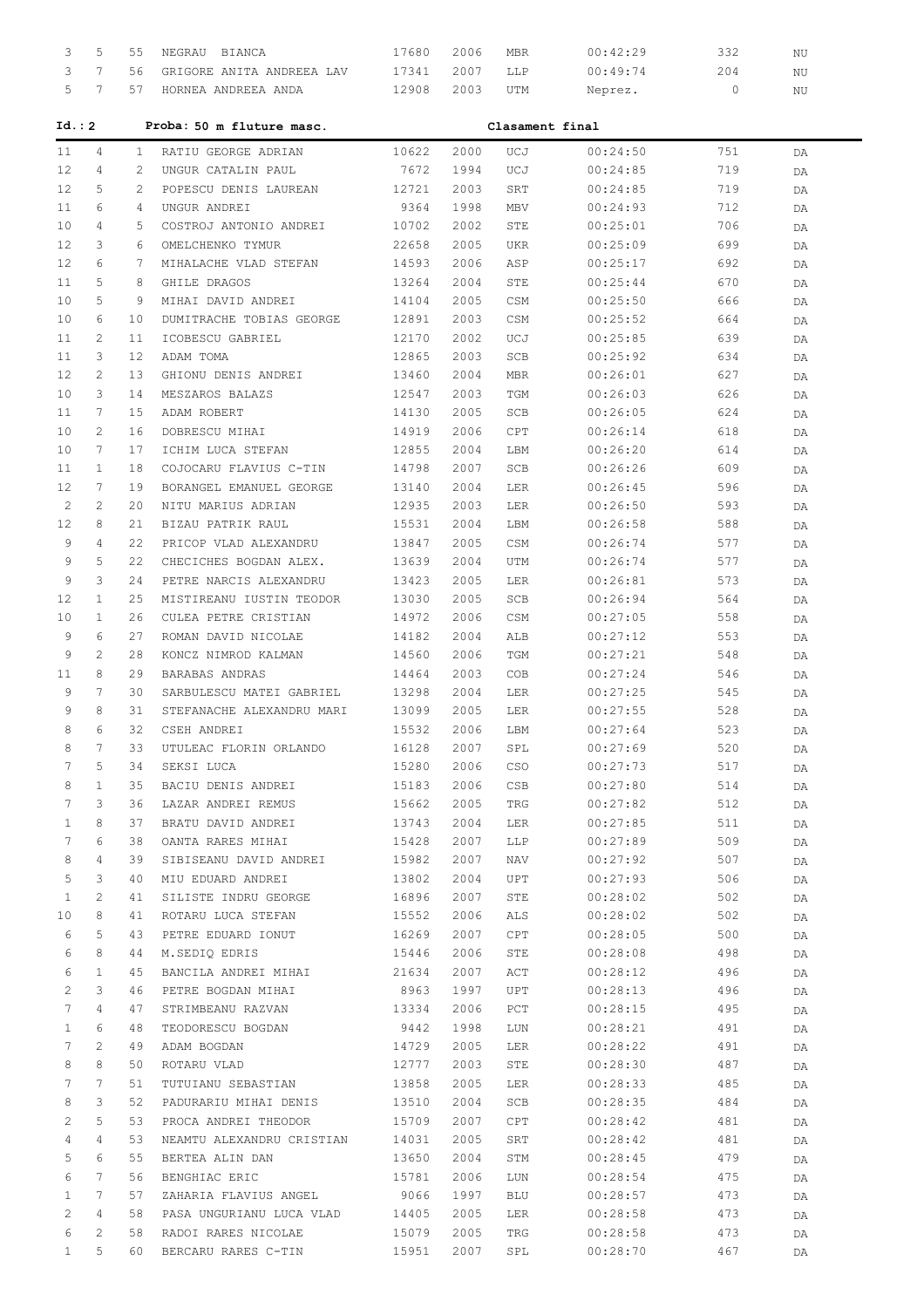| 7                     | 8                     | 60              | CHIRA DAVID CRISTIAN      | 15643 | 2003 | CPT             | 00:28:70             | 467          | DA       |
|-----------------------|-----------------------|-----------------|---------------------------|-------|------|-----------------|----------------------|--------------|----------|
| 6                     | 6                     | 62              | ROMANIUC VLADIMIR         | 16323 | 2005 | ANA             | 00:28:72             | 466          | DA       |
| 7                     | $\mathbf{1}$          | 63              | CONSTANTIN MIHAI ANTONIO  | 16311 | 2007 | MPL             | 00:28:84             | 460          | DA       |
| 6                     | $\overline{4}$        | 64              | BLIDARU DAVID ANDREI      | 14589 | 2007 | SS7             | 00:29:07             | 449          | DA       |
|                       |                       |                 |                           |       |      |                 |                      |              |          |
| $\mathbf{1}$          | $\mathbf{1}$          | 65              | ANTON BOGDAN              | 16256 | 2007 | SRT             | 00:29:15             | 445          | DA       |
| 5                     | $\mathbf{1}$          | 66              | DINU IAN                  | 16956 | 2007 | <b>REN</b>      | 00:29:20             | 443          | DA       |
| 4                     | $\mathbf{1}$          | 67              | MARCU SEBASTIAN           | 16980 | 2005 | CAT             | 00:29:27             | 440          | DA       |
| 5                     | $\overline{4}$        | 68              | NANULESCU ALEXANDRU NICHI | 13774 | 2004 | CSO             | 00:29:28             | 439          | DA       |
| 5                     | 5                     | 69              | ABOUD ADAM                | 16145 | 2007 | LER             | 00:29:40             | 434          | DA       |
| 5                     | 8                     | 70              | STOICA ROBERT ALEX.       | 15321 | 2006 | SPL             | 00:29:50             | 430          | DA       |
|                       |                       |                 |                           |       |      |                 |                      |              |          |
| 6                     | 3                     | 71              | HREKOV YEHOR              | 22738 | 2007 | <b>UKR</b>      | 00:29:55             | 428          | DA       |
| $\mathbf{1}$          | 3                     | 72              | DUDUI RAZVAN              | 15210 | 2006 | STM             | 00:29:62             | 425          | DA       |
| 5                     | 7                     | 73              | RAICU BADEA GABRIEL       | 13093 | 2006 | LPT             | 00:29:71             | 421          | DA       |
| 4                     | 5                     | 74              | ARON MARIO ROBERT         | 14635 | 2007 | CES             | 00:29:79             | 417          | DA       |
| 5                     | $\overline{2}$        | 75              | MODORAN MIHNEA COSMIN     | 16162 | 2007 | LER             | 00:29:80             | 417          | DA       |
| 4                     | 3                     | 76              | POSTELNICU GEORGE ALEXAND | 15550 | 2006 | <b>REN</b>      | 00:30:03             | 407          |          |
|                       |                       |                 |                           |       |      |                 |                      |              | DA       |
| 3                     | $\overline{2}$        | 77              | HRISCU DANIEL EMILIAN     | 22491 | 2006 | SWM             | 00:30:05             | 407          | DA       |
| 4                     | $\overline{c}$        | 78              | JITARU NIKITA             | 17299 | 2007 | MTG             | 00:30:20             | 400          | DA       |
| 2                     | 6                     | 79              | LUPU CRISTIAN ANDREI      | 14826 | 2007 | SPL             | 00:30:47             | 390          | DA       |
| 4                     | 7                     | 80              | BIRGHILESCU ALEXANDRU     | 15276 | 2006 | ALS             | 00:30:52             | 388          | DA       |
| 3                     | 5                     | 81              | ALEXANDRESCU DENIS MIHAI  | 14760 | 2006 | SPL             | 00:30:77             | 379          | DA       |
| 3                     | 6                     | 82              | KACMAZ ENES               | 16157 | 2007 | LER             | 00:30:78             | 378          | DA       |
|                       |                       |                 |                           |       |      |                 |                      |              |          |
| 4                     | 8                     | 83              | MARC ALBERT CATALIN       | 15853 | 2007 | ALB             | 00:30:93             | 373          | DA       |
| 3                     | 3                     | 84              | STROE DAVID IOAN          | 16172 | 2007 | LER             | 00:30:97             | 371          | DA       |
| 3                     | $\overline{4}$        | 85              | RUSU ANDREI EUGEN         | 17169 | 2006 | ALS             | 00:31:09             | 367          | DA       |
| 2                     | $\mathbf{1}$          | 86              | STAMATE GABRIEL LUCA      | 14601 | 2007 | CSO             | 00:31:19             | 364          | DA       |
| 4                     | 6                     | 87              | TOMA MINA ATAL            | 14751 | 2005 | SPL             | 00:31:52             | 352          | ΝU       |
| 3                     | $7\phantom{.0}$       | 88              | IORDACHE MATEI ALEX.      | 15288 | 2007 | ALS             | 00:31:82             | 342          |          |
|                       |                       |                 |                           |       |      |                 |                      |              | DA       |
| 3                     | $\mathbf{1}$          | 89              | BURTAN LUCA GABRIEL       | 15689 | 2006 | ALS             | 00:32:68             | 316          | ΝU       |
| 2                     | 8                     | 90              | VELIMIROVICI ERIK LUCAS   | 21453 | 2005 | STM             | 00:32:72             | 315          | NU       |
| 3                     | 8                     | 91              | IRIMIA ALEXANDRU GABRIEL  | 17894 | 2006 | LER             | 00:32:77             | 313          | ΝU       |
| $\mathbf{1}$          | $\overline{4}$        | 92              | GHITAN VALENTIN FLORIN    | 15302 | 2006 | LER             | 00:32:97             | 308          | NU       |
| $\mathbf{2}^{\prime}$ | $7\phantom{.0}$       | 93              | CUCU ALEXANDRU            | 22095 | 2006 | COB             | Neprez.              | $\mathbf{0}$ | ΝU       |
|                       |                       |                 |                           |       |      |                 |                      |              |          |
|                       |                       |                 |                           |       |      |                 |                      |              |          |
| 8                     | $\overline{2}$        | 93              | BALU VICTOR ANDREI        | 13647 | 2004 | STM             | Neprez.              | $\mathbf{0}$ | ΝU       |
| 8                     | 5                     | 94              | ANGHEL HORIA PETRU        | 15529 | 2006 | ALS             | Neprez.              | $\circ$      | ΝU       |
| 9                     | $\mathbf{1}$          | 95              | CUCU MICHAEL              | 22096 | 2004 | COB             | Neprez.              | 0            | ΝU       |
|                       |                       |                 |                           |       |      |                 |                      |              |          |
|                       |                       |                 | Proba: 100 m spate fem.   |       |      | Clasament final |                      |              |          |
|                       |                       |                 |                           |       |      |                 |                      |              |          |
| 6                     | $\overline{4}$        | $\mathbf{1}$    | PRISECARIU AISSIA CLAUDIA | 17078 | 2008 | NAD             | 01:04:23             | 715          | DA       |
| $\mathbf{1}$          | 3                     | $\overline{2}$  | CURCAN ALEXANDRA ROXANA   | 13918 | 2005 | CPT             | 01:04:36             | 711          | DA       |
| 5                     | $\overline{4}$        | 3               | DIACONESCU REBECCA AIMEE  | 22492 | 2006 | MBV             | 01:05:15             | 685          | DA       |
| 2                     | 8                     | 4               | DOBRIN ALEXANDRA          | 6556  | 1993 | COB             | 01:05:51             | 674          | DA       |
| 6                     | 5                     | 5               | SAFCENCU DELIA GIORGIANA  | 13275 | 2005 | CPT             | 01:05:60             | 671          | DA       |
| 4                     | 4                     | 6               | STRIMB SARA FLAVIA        | 20732 | 2006 | UPT             | 01:06:61             | 641          | DA       |
|                       |                       | 7               |                           |       |      |                 |                      |              |          |
| 4                     | $\mathbf{2}^{\prime}$ |                 | RADULESCU ALEXANDRA       | 15335 | 2006 | CSO             | 01:07:16             | 625          | DA       |
| 5                     | 3                     | 8               | ZHYTARIUK VALERIIA        | 22660 | 2006 | UKR             | 01:07:43             | 618          | DA       |
| 5                     | 5                     | 9               | BOTEZATU ELENA BIANCA     | 14469 | 2002 | COB             | 01:07:78             | 608          | DA       |
| 4                     | 5                     | 10              | PINTILIE ALESSIA ANCA     | 16982 | 2006 | SWM             | 01:07:83             | 607          | DA       |
| 6                     | 6                     | 11              | SAUCIUC OANA IULIA        | 15099 | 2006 | STE             | 01:08:07             | 601          | DA       |
| 6                     | 3                     | 12 <sub>2</sub> | AMARIEI RIANNA            | 17080 | 2008 | NAD             | 01:08:48             | 590          | DA       |
| 5                     | 6                     | 13              |                           |       |      |                 |                      |              |          |
| Id.:3                 |                       |                 | STIRBU IOANA MARIA        | 15036 | 2006 | CSP             | 01:08:56             | 588          | DA       |
| 4                     | 3                     | 14              | PASCU ANA MARIA           | 14506 | 2005 | ACT             | 01:08:74             | 583          | DA       |
| 4                     | 6                     | 15              | VACARU ANDREEA IULIANA    | 13949 | 2005 | TRG             | 01:08:89             | 579          | DA       |
| $\mathbf{1}$          | 5                     | 16              | CHIRU SIMONA ANDREEA      | 13958 | 2005 | CSM             | 01:09:06             | 575          | DA       |
| 6                     | $\mathbf{2}^{\prime}$ | 17              | ALEXA DARIA               | 17077 | 2008 | NAD             | 01:09:25             | 570          | DA       |
| 6                     | $\mathbf{1}$          | 18              | BUTNARU ALEXANDRA MIHAELA | 12459 | 2007 | CPT             | 01:09:29             | 569          | DA       |
| 5                     | $\mathbf{2}^{\prime}$ | 19              | ANDREI IARINA IOANA       | 15963 | 2007 | STE             | 01:09:77             | 558          | DA       |
|                       |                       |                 |                           |       |      |                 |                      |              |          |
| 4                     | $7\phantom{.0}$       | 20              | FLORANESCU IOANA ARIANA   | 16793 | 2008 | SHD             | 01:10:64             | 537          | DA       |
| 6                     | 7                     | 21              | BLEJAN ALEXANDRA MARIA    | 15527 | 2006 | SS7             | 01:10:86             | 532          | DA       |
| 4                     | $\mathbf{1}$          | 22              | TICA DELIA MARIA          | 14119 | 2004 | SCB             | 01:11:17             | 525          | DA       |
| 5                     | $7\phantom{.0}$       | 23              | STEFURA INGRID            | 14803 | 2008 | SCB             | 01:11:34             | 522          | DA       |
| 5                     | 8                     | 24              | MIHAI TEODORA MARIA       | 15720 | 2007 | MBR             | 01:11:50             | 518          | DA       |
| 3                     | 4                     | 25              | BOER HENRIETTA            | 13898 | 2008 | H2O             | 01:13:05             | 486          | DA       |
| 3                     | 6                     | 26              | POP MARIA ROXANA          | 15883 | 2007 | BAM             |                      | 484          |          |
| 3                     | $\overline{2}$        | 27              | CIOBANU IOANA ALEXANDRA   | 13497 | 2008 | LPT             | 01:13:15<br>01:13:57 | 476          | DA<br>DA |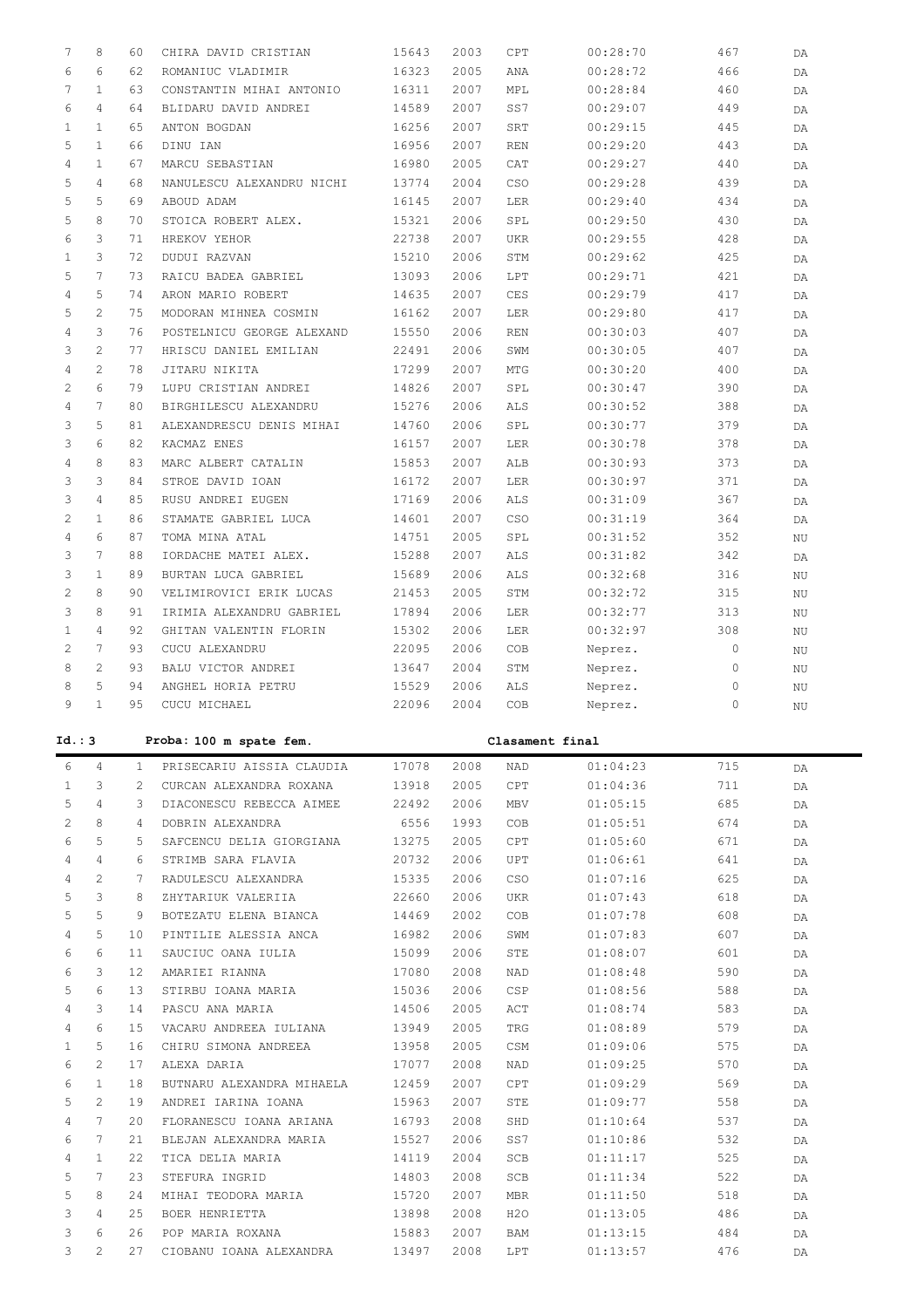| 2            | 4                     | 28 | ADAM CLARA PATRICIA       | 16748 | 2008 | ALB             | 01:13:61 | 475     | DA       |
|--------------|-----------------------|----|---------------------------|-------|------|-----------------|----------|---------|----------|
| 4            | 8                     | 29 | ZAVOIANU MAYA MARIA       | 16495 | 2008 | CPT             | 01:13:84 | 470     |          |
|              |                       |    |                           |       |      |                 |          |         | DA       |
| 3            | 3                     | 30 | BARBUL ZETEA MARA ANA     | 16858 | 2008 | BAM             | 01:14:52 | 458     | DA       |
| 2            | 7                     | 31 | MEDRUT ADA MARIA          | 17319 | 2008 | ALB             | 01:15:02 | 449     | DA       |
| 3            | $\mathbf{1}$          | 32 | LUNGU BIANCA IOANA        | 15801 | 2007 | SHD             | 01:15:08 | 448     | DA       |
| 5            | $\mathbf{1}$          | 33 | CERNAT AMINA MARIA        | 17022 | 2008 | STE             | 01:15:18 | 446     | DA       |
| 2            | 3                     | 34 | PRECOB ROBERTA ANDREEA    | 16700 | 2008 | SRT             | 01:15:28 | 444     | DA       |
| $\mathbf{1}$ | $\overline{4}$        | 35 | NITU ANNA DENISA          | 15307 | 2006 | LER             | 01:16:25 | 427     | NU       |
| 3            | 7                     | 36 | CUNCIU ALESSIA MARIA      | 16640 | 2008 | SPL             | 01:16:35 | 426     | DA       |
| $\mathbf{2}$ | 5                     | 37 | PATRINOIU TEODORA         | 15790 | 2006 | $_{\rm LUN}$    | 01:16:47 | 424     | NU       |
| 3            | 5                     | 38 | NITA ANDRA MARIA          | 16448 | 2007 | SPL             | 01:16:66 | 420     | DA       |
|              | 6                     |    |                           |       |      |                 |          |         |          |
| 2            |                       | 39 | BATRINU GABRIELA BIANCA   | 16646 | 2008 | LBR             | 01:17:87 | 401     | NU       |
| 3            | 8                     | 40 | ACHIM EMA                 | 15475 | 2007 | COB             | 01:18:79 | 387     | NU       |
| 2            | $\overline{2}$        | 41 | TORCEA ANA MARIA          | 19149 | 2008 | REN             | 01:20:44 | 364     | NU       |
| 2            | $\mathbf{1}$          | 42 | HRIB MARIA                | 15591 | 2007 | NAD             | Neprez.  | $\circ$ | NU       |
| 6            | 8                     | 42 | BALINT EMMA               | 14021 | 2006 | SRT             | Neprez.  | 0       | NU       |
| Id.: 4       |                       |    | Proba: 200 m spate masc.  |       |      | Clasament final |          |         |          |
| 2            | 4                     | 1  | BADEA ROBERT ANDREI       | 15969 | 2007 | NAV             | 02:04:96 | 718     | DA       |
| 1            | 4                     | 2  | COJOCARU CAROL MIHAI      | 14789 | 2006 | SCB             | 02:05:23 | 713     |          |
|              |                       |    |                           |       |      |                 |          |         | DA       |
| 3            | $\overline{4}$        | 3  | CONSTANTINESCU ALEXANDRU  | 15525 | 2006 | CSO             | 02:07:55 | 675     | DA       |
| 3            | 5                     | 4  | BOBOC EMANOEL FLORIN      | 13853 | 2005 | CSM             | 02:12:59 | 601     | DA       |
| 1            | $\mathbf{1}$          | 5  | TODORAN IONUT MARIAN      | 13577 | 2004 | LBM             | 02:13:13 | 594     | DA       |
| 1            | 3                     | 6  | KONCZ NIMROD KALMAN       | 14560 | 2006 | TGM             | 02:14:26 | 579     | DA       |
| 2            | 3                     | 7  | FIRU LUCIAN MIHAI         | 13170 | 2006 | TSP             | 02:15:59 | 562     | DA       |
| 2            | 5                     | 8  | STANCEL LUKAS             | 15026 | 2006 | ALB             | 02:15:71 | 560     | DA       |
| 3            | 6                     | 9  | SEKSI LUCA                | 15280 | 2006 | CSO             | 02:18:02 | 533     | DA       |
| 3            | 3                     | 10 | HARABAGIU RARES PETRU     | 14986 | 2006 | BAM             | 02:18:68 | 525     | DA       |
| 2            | $\overline{2}$        | 11 | GRIGORAS STEFAN CRISTIAN  | 13849 | 2005 | LER             | 02:18:76 | 524     | DA       |
| 2            | $7\phantom{.0}$       | 12 | CSENDES LASZLO IGOR       | 15285 | 2006 | SS7             | 02:20:91 | 501     | DA       |
| 1            | 6                     | 13 | BADEA PERLIK ROBERT       | 13239 | 2006 | CPT             | 02:22:50 | 484     |          |
|              | 5                     | 14 | MOIAN DUSA RARES          | 16180 | 2007 | COB             | 02:22:59 | 483     | DA       |
| 1            |                       |    |                           |       |      |                 |          |         | DA       |
| 2            | 6                     | 15 | MUSAT TIBERIU GABRIEL     | 16233 | 2007 | SSB             | 02:23:11 | 478     | DA       |
| 1            | $\mathbf{2}^{\prime}$ | 16 | NEAMTU ALEXANDRU CRISTIAN | 14031 | 2005 | SRT             | 02:24:51 | 464     | $\rm NU$ |
| 3            | $\overline{2}$        | 17 | FLOREA RAZVAN STEFAN      | 14392 | 2006 | LBR             | 02:25:08 | 459     | DA       |
| 3            | $7\phantom{.0}$       | 18 | MUSTATA DANIEL ALEXANDRU  | 17002 | 2006 | CSP             | 02:26:05 | 450     | DA       |
| 1            | $7\phantom{.0}$       | 19 | BERCARU RARES C-TIN       | 15951 | 2007 | SPL             | 02:27:57 | 436     | $\rm NU$ |
| 3            | $\mathbf{1}$          | 20 | OANCEA MARIUS VALENTIN    | 15953 | 2007 | PET             | 02:28:49 | 428     | ΝU       |
| 2            | 1                     | 21 | LUPU CRISTIAN ANDREI      | 14826 | 2007 | SPL             | 02:29:39 | 420     | $\rm NU$ |
| 3            | 8                     | 22 | MARCU SEBASTIAN           | 16980 | 2005 | CAT             | 02:35:88 | 370     | ΝU       |
| Id.: 5       |                       |    | Proba: 400 m liber fem.   |       |      | Clasament final |          |         |          |
| 4            | 4                     | 1  | GADEA MARIA CLAUDIA       | 11021 | 2001 | STE             | 04:31:66 | 659     | DA       |
| 5            | 3                     | 2  | STIGER DIANA GABRIELA     | 16799 | 2008 | STE             | 04:33:71 | 644     | DA       |
| 5            | 5                     | 3  | COLTI DUMITRESCU EMILIA   | 10001 | 1999 | PET             | 04:33:77 | 644     | DA       |
| 5            | 4                     | 4  | GADEA GABRIELA IOANA      | 11923 | 2002 | STE             | 04:33:84 | 643     | DA       |
| 4            | 5                     | 5  | PARASCHIV EVA MARIA       | 15929 | 2007 | ACT             | 04:33:91 | 643     |          |
|              | 6                     |    |                           |       |      |                 |          |         | DA       |
| 4            |                       | 6  | GORECKI ANDRA DENISA      | 13101 | 2005 | STE             | 04:35:68 | 631     | DA       |
| 5            | 7                     | 7  | BOLEACU PAULA MARIA       | 15870 | 2007 | ACT             | 04:39:68 | 604     | DA       |
| 5            | 6                     | 8  | ADAM SARA DARIA           | 15006 | 2006 | ALB             | 04:39:86 | 603     | DA       |
| 4            | $\mathbf{1}$          | 9  | GEORGESCU IOANA           | 17074 | 2008 | NAD             | 04:41:18 | 594     | DA       |
| 4            | 3                     | 10 | OSTAFI DELIA ELENA        | 14841 | 2006 | STE             | 04:41:19 | 594     | DA       |
| 5            | $\mathbf{2}^{\prime}$ | 11 | OPREA MARIA FLORENTINA    | 15515 | 2006 | CSO             | 04:41:46 | 592     | DA       |
| 4            | 7                     | 12 | GROSU MARIA               | 14552 | 2006 | STE             | 04:41:78 | 590     | DA       |
| 5            | $\mathbf{1}$          | 13 | VOICU IOANA ALEXANDRA     | 16304 | 2007 | ASP             | 04:42:40 | 587     | DA       |
| 4            | 2                     | 14 | CIOBANU ALICE             | 22541 | 2006 | MBV             | 04:42:46 | 586     | DA       |
| 5            | 8                     | 15 | FRECIU AYANNA SORANA      | 14745 | 2008 | SPL             | 04:44:80 | 572     | DA       |
| 3            | 4                     | 16 | ANDREI IARINA IOANA       | 15963 | 2007 | STE             | 04:45:79 | 566     | DA       |
| 3            | 7                     | 17 | NAGY ZSOFIA               | 16784 | 2008 | SHD             | 04:56:30 | 508     | DA       |
| 3            | 5                     | 18 | CONSTANTINESCU BRIANA     | 14600 | 2007 | <b>BSC</b>      | 04:56:86 | 505     |          |
|              | 8                     |    |                           |       |      |                 |          |         | DA       |
| 2            |                       | 19 | MIU ALESIA STEFANIA       | 14229 | 2005 | CPT             | 04:58:60 | 496     | DA       |
| 2            | 7                     | 20 | MOTIU NOEMI               | 16870 | 2008 | MAR             | 04:58:92 | 495     | DA       |
| 3            | $\mathbf{1}$          | 21 | BESCHERET ANCA            | 15411 | 2006 | CES             | 04:59:50 | 492     | DA       |
| 3            | 8                     | 22 | VACARU ANDREEA IULIANA    | 13949 | 2005 | TRG             | 04:59:58 | 491     | DA       |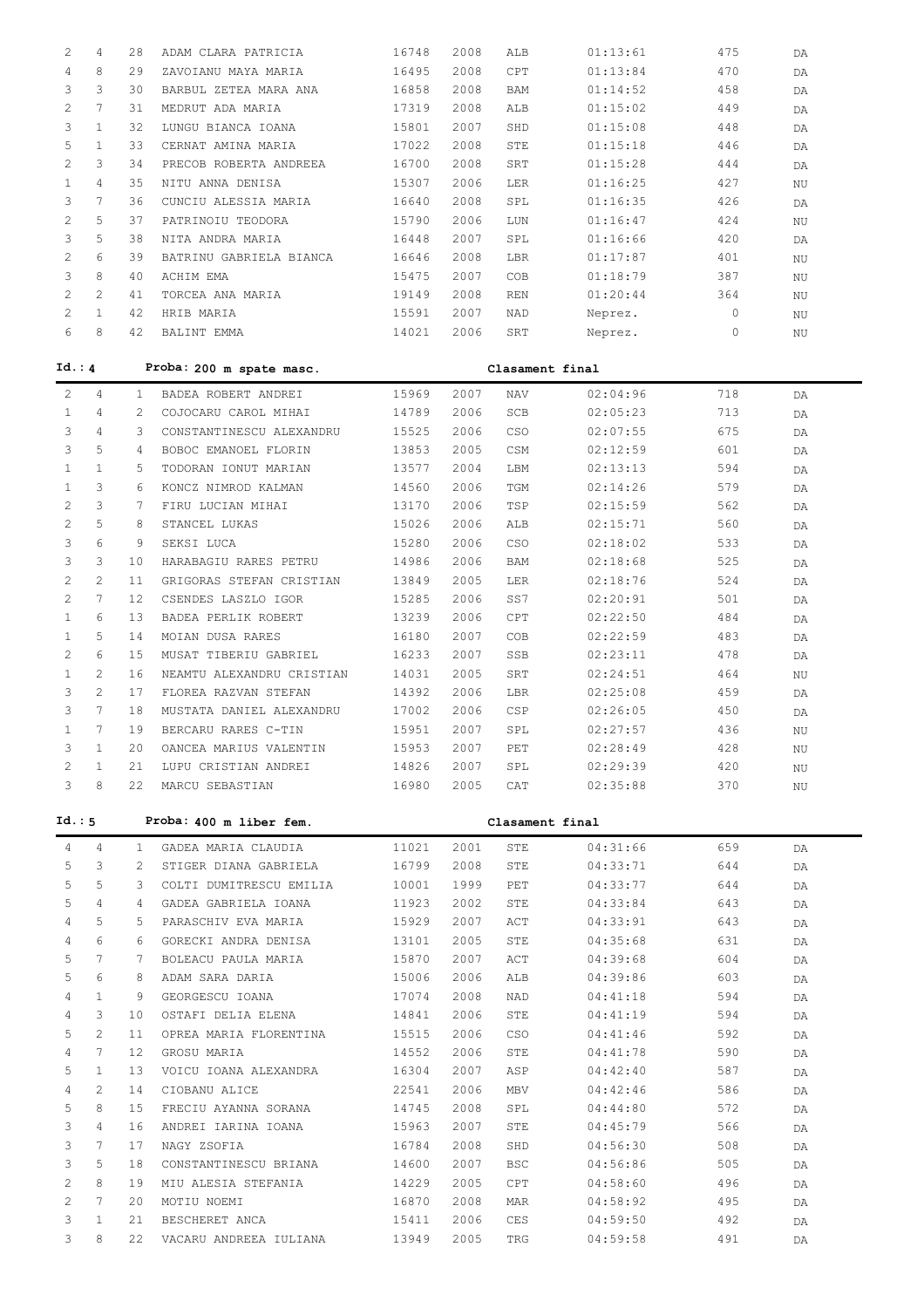| 3            | 2            | 23 | BADRALEXI SOFIA MARIA       | 16346 | 2007 | VCN         | 05:00:59        | 486     | DA |
|--------------|--------------|----|-----------------------------|-------|------|-------------|-----------------|---------|----|
| 4            | 8            | 24 | PATRASCU RAISA STEFANIA     | 15052 | 2007 | DAC         | 05:00:61        | 486     | DA |
| 2            | 6            | 25 | DRAGOMIR DENISA ALEXANDRA   | 15653 | 2008 | LPT         | 05:01:54        | 482     | DA |
| 2            | $\mathbf{1}$ | 26 | MUSTATA ANA GABRIELA        | 16455 | 2007 | CSP         | 05:02:62        | 477     | DA |
| 3            | 6            | 27 | ADAM CLARA PATRICIA         | 16748 | 2008 | ALB         | 05:03:38        | 473     | DA |
| 2            | 2            | 28 | ILOVICEANU MARIA GEORGIAN   | 15797 | 2007 | SHD         | 05:04:08        | 470     | DA |
| 2            | 3            | 29 | PAPP ANNEMARIE              | 14086 | 2005 | STM         | 05:06:27        | 460     | DA |
| 2            | 4            | 30 | GHEORGHE IULIA CRISTINA     | 15046 | 2006 | ACT         | 05:08:34        | 451     | DA |
| 3            | 3            | 31 | TATAR MAIA                  | 16345 | 2007 | VCN         | 05:09:81        | 444     | DA |
| 1            | 4            | 32 | LUNGU AMALIA MARIA          | 15712 | 2006 | TSP         | 05:28:18        | 374     | ΝU |
| 1            | 5            | 33 | MICLEA ANA MARIA            | 17060 | 2008 | <b>BSC</b>  | 05:36:49        | 347     | ΝU |
| 1            | 3            | 34 | FLOREA RAISA IOANA          | 16653 | 2007 | LBR         | 06:03:15        | 276     | ΝU |
| $\mathbf{1}$ | 6            | 35 | SOMORDOLEA GABRIELA         | 19902 | 2004 | STE         | 06:23:79        | 233     |    |
| 2            | 5            |    | 36 HANRIOT EMANUELLA REBEKA | 17608 | 2008 | PCT         | Scut.med.       | $\circ$ | NU |
|              |              |    |                             |       |      |             |                 |         | NU |
| Id.: 6       |              |    | Proba: 100 m liber masc.    |       |      |             | Clasament final |         |    |
| 12           | 4            | 1  | STOICA C-TIN GEORGE ALEX.   | 10736 | 2000 | STE         | 00:50:69        | 792     | DA |
| 13           | 4            | 2  | POPOVICI DAVID              | 13322 | 2004 | DIN         | 00:50:83        | 786     | DA |
| 13           | 5            | 3  | GERGELY MIHAI               | 12963 | 2003 | CMC         | 00:51:43        | 758     | DA |
| 12           | 6            | 4  | STANCU VLAD STEFAN          | 13962 | 2005 | STE         | 00:51:49        | 756     | DA |
| 12           | 5            | 5  | COZMA STEFAN                | 14126 | 2005 | SCB         | 00:51:59        | 751     | DA |
| 13           | 3            | 6  | SIMON ANDREI SEBASTIAN      | 8824  | 1997 | UTM         | 00:51:67        | 748     | DA |
| 2            | 1            | 7  | PATURCA VLAD                | 10375 | 1999 | CSM         | 00:52:10        | 729     | DA |
| 11           | 4            | 8  | RATIU GEORGE ADRIAN         | 10622 | 2000 | UCJ         | 00:52:23        | 724     | DA |
| 1            | 5            | 9  | VLAD ALESSANDRO PETRISOR    | 21169 | 2004 | STE         | 00:52:30        | 721     |    |
| 12           | 3            | 10 |                             | 13264 | 2004 | STE         | 00:52:49        | 713     | DA |
| 13           | 6            | 11 | GHILE DRAGOS                |       |      | SCB         |                 |         | DA |
|              |              |    | ADAM TOMA                   | 12865 | 2003 |             | 00:52:52        | 712     | DA |
| 11           | 3            | 12 | ICOBESCU GABRIEL            | 12170 | 2002 | UCJ         | 00:53:27        | 682     | DA |
| 13           | 2            | 13 | DUMITRACHE TOBIAS GEORGE    | 12891 | 2003 | CSM         | 00:53:35        | 679     | DA |
| 2            | 8            | 14 | BRATULESCU IUSTINIAN DRAG   | 14300 | 2005 | ACT         | 00:53:37        | 679     | DA |
| 11           | 2            | 15 | PETREA RAZVAN DUMITRU       | 16941 | 2007 | ASP         | 00:54:24        | 646     | DA |
| 12           | 2            | 16 | GHEORGHE LUCAS IOAN         | 13424 | 2004 | LER         | 00:54:25        | 646     | DA |
| 12           | 1            | 17 | DOBRESCU MIHAI              | 14919 | 2006 | CPT         | 00:54:27        | 645     | DA |
| 11           | 6            | 18 | HRISCU RARES                | 15396 | 2006 | SCB         | 00:54:56        | 635     | DA |
| 12           | 7            | 19 | BALAITA DRAGOS              | 14127 | 2005 | SCB         | 00:54:59        | 634     | DA |
| 11           | 7            | 20 | LUNGU ANDREI                | 13775 | 2004 | CSO         | 00:54:62        | 633     | DA |
| 13           | 8            | 21 | DASCALESCU MIHNEA DUMITRU   | 12330 | 2004 | CMC         | 00:55:14        | 615     | DA |
| 10           | 1            | 22 | ROMAN DAVID NICOLAE         | 14182 | 2004 | ALB         | 00:55:15        | 615     | DA |
| 10           | 5            | 23 | COJANU ALBERT GABRIEL       | 22102 | 2005 | UTM         | 00:55:53        | 602     | DA |
| 11           | 1            | 24 | TAPIRLUIE MIHAI ANDREI      | 13968 | 2007 | TSP         | 00:55:58        | 601     | DA |
| 11           | 8            | 24 | CSEH ANDREI                 | 15532 | 2006 | LBM         | 00:55:58        | 601     | DA |
| 6            | 8            | 26 | COJOCARU FLAVIUS C-TIN      | 14798 | 2007 | SCB         | 00:55:67        | 598     | DA |
| 9            | 3            | 27 | BORANGEL EMANUEL GEORGE     | 13140 | 2004 | LER         | 00:56:17        | 582     | DA |
| 13           | 1            | 28 | STRIMBEANU RAZVAN           | 13334 | 2006 | PCT         | 00:56:24        | 580     | DA |
| 9            | $\mathbf{1}$ | 29 | SARBULESCU MATEI GABRIEL    | 13298 | 2004 | LER         | 00:56:26        | 579     | DA |
| 3            | 6            | 30 | LUPUT SEBASTIAN MIHAI       | 15218 | 2006 | UTM         | 00:56:34        | 577     | DA |
| 13           | 7            | 31 | TODORAN IONUT MARIAN        | 13577 | 2004 | LBM         | 00:56:38        | 575     | DA |
| 10           | 6            | 32 | PETRE BOGDAN MIHAI          | 8963  | 1997 | UPT         | 00:56:39        | 575     | DA |
| 10           | 4            | 33 | MISTIREANU IUSTIN TEODOR    | 13030 | 2005 | SCB         | 00:56:46        | 573     | DA |
| 8            | 7            | 34 | FARKAS CRISTOPHER           | 14420 | 2006 | LBM         | 00:56:52        | 571     | DA |
| 8            | 4            | 35 | STOIAN ANDREI CONSTANTIN    | 17004 | 2006 | CSO         | 00:56:62        | 568     | DA |
| 8            | 8            | 36 | OANTA RARES MIHAI           | 15428 | 2007 | LLP         | 00:56:76        | 564     | DA |
| 10           | 2            | 37 | BARABAS ANDRAS              | 14464 | 2003 | COB         | 00:56:83        | 562     | DA |
| 8            | 6            | 38 | TOMA MIHAI COSMIN           | 14449 | 2005 | UTM         | 00:56:85        | 561     | DA |
| 7            | 3            | 39 | RADOI RARES NICOLAE         | 15079 | 2005 | TRG         | 00:56:92        | 559     | DA |
| 9            | 4            | 39 | YAKOVLEV IHOR               | 22657 | 2004 | UKR         | 00:56:92        | 559     | DA |
| 10           | 8            | 41 | BRATU DAVID ANDREI          | 13743 | 2004 | LER         | 00:56:95        | 558     | DA |
| 9            | 7            | 42 | STOICA ROBERT ALEX.         | 15321 | 2006 | SPL         | 00:56:96        | 558     | DA |
| 10           | 7            | 43 | HOTEA LUCIAN                | 15108 | 2006 | UTM         | 00:56:97        | 558     | DA |
| 4            | 6            | 44 | NICULAIE DAVID ANDREAS      | 15045 | 2006 | ACT         | 00:56:98        | 557     | DA |
| 12           | 8            | 45 | BACIU DENIS ANDREI          | 15183 | 2006 | CSB         | 00:57:01        | 557     | DA |
| 7            | 2            | 46 | IASCHIU ANDREI              | 15443 | 2006 | CES         | 00:57:10        | 554     | DA |
| 7            | 5            | 47 | BUGNAR HORATIU CRISTIAN     | 15553 | 2005 | ${\rm CMC}$ | 00:57:26        | 549     | DA |
| 9            | 6            | 48 | CSENDES LASZLO IGOR         | 15285 | 2006 | SS7         | 00:57:27        | 549     | DA |
| 7            | 8            | 49 | BESARAB OLEH                | 22661 | 2006 | UKR         | 00:57:29        | 548     | DA |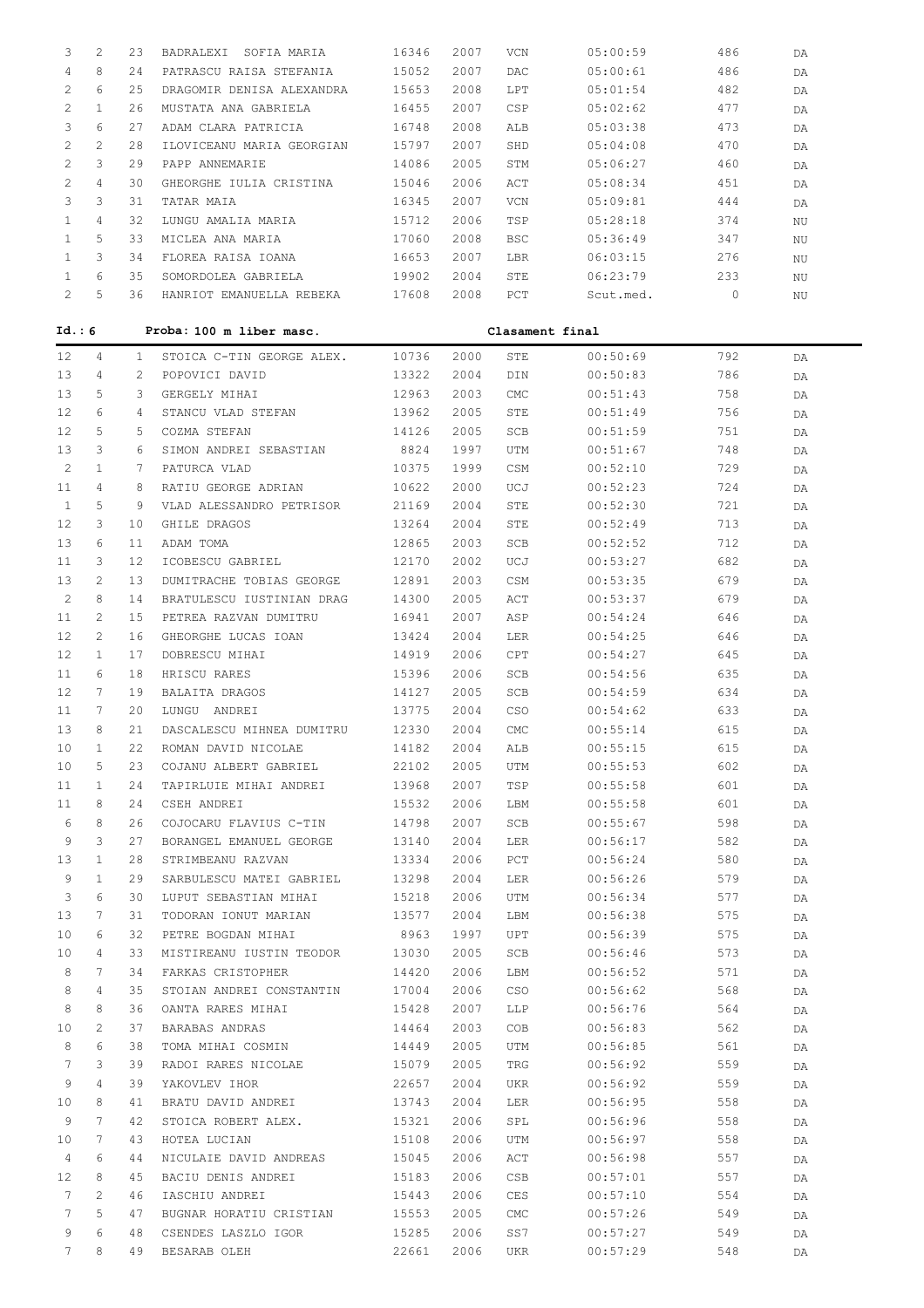| 9                     | 5                     | 50              | NANULESCU ALEXANDRU NICHI    | 13774          | 2004 | CSO             | 00:57:32  | 548            | DA                     |
|-----------------------|-----------------------|-----------------|------------------------------|----------------|------|-----------------|-----------|----------------|------------------------|
| 6                     | $\mathbf{1}$          | 51              | BERTEA ALIN DAN              | 13650          | 2004 | STM             | 00:57:33  | 547            | DA                     |
| 8                     | $\mathbf{1}$          | 52              | DOBRE CRISTIAN ANDREI        | 16310          | 2007 | CSO             | 00:57:40  | 545            | DA                     |
| 8                     | 5                     | 53              | LAZAR ANDREI REMUS           | 15662          | 2005 | TRG             | 00:57:45  | 544            | DA                     |
| 8                     | 3                     | 54              | DUMITRU MARIO EDUARD         | 14238          | 2005 | CSM             | 00:57:47  | 543            | DA                     |
| 2                     | $\mathbf{2}^{\prime}$ | 55              | BARBUL ZETEA LUCA VASILE     | 13259          | 2004 | BAM             | 00:57:52  | 542            |                        |
| 7                     | 6                     |                 |                              |                |      |                 |           |                | DA                     |
|                       |                       | 56              | UTULEAC FLORIN ORLANDO       | 16128          | 2007 | SPL             | 00:57:68  | 537            | DA                     |
| 9                     | 8                     | 56              | PASA UNGURIANU LUCA VLAD     | 14405          | 2005 | <b>LER</b>      | 00:57:68  | 537            | DA                     |
| 6                     | 3                     | 58              | TRENCHEA DARIUS MATEI        | 15838          | 2007 | ACT             | 00:57:70  | 537            | DA                     |
| 4                     | $\mathbf{1}$          | 59              | MUSAT TIBERIU GABRIEL        | 16233          | 2007 | SSB             | 00:57:71  | 537            | DA                     |
| 6                     | 5                     | 59              | PETRE EDUARD IONUT           | 16269          | 2007 | CPT             | 00:57:71  | 537            | DA                     |
| 5                     | $\overline{4}$        | 61              | TALPES IOAN VLAD             | 15044          | 2006 | PCT             | 00:57:85  | 533            | DA                     |
| 6                     | 2                     | 62              | PREDA ALEXANDRU FLORIN       | 13959          | 2005 | CSM             | 00:57:98  | 529            | DA                     |
| 7                     | $\overline{4}$        | 63              | DELEU MIHNEA C-TIN           | 14799          | 2007 | SCB             | 00:58:14  | 525            | DA                     |
| 5                     | 5                     | 64              | GRIGORAS STEFAN CRISTIAN     | 13849          | 2005 | LER             | 00:58:21  | 523            | DA                     |
| 5                     | 3                     | 65              | TUTUIANU SEBASTIAN           | 13858          | 2005 | LER             | 00:58:31  | 520            | DA                     |
| 6                     | 6                     | 66              | BLIDARU DAVID ANDREI         | 14589          | 2007 | SS7             | 00:58:47  | 516            | DA                     |
| 7                     | $\mathbf{1}$          | 67              | TANASE GHEORGHE GABRIEL      | 15735          | 2006 | CPT             | 00:58:48  | 516            | DA                     |
| $\mathbf{1}$          | $\overline{4}$        | 68              | ZAHARIA FLAVIUS ANGEL        | 9066           | 1997 | BLU             | 00:58:74  | 509            | DA                     |
| 7                     | $7\phantom{.0}$       | 69              | CHIRA DAVID CRISTIAN         | 15643          | 2003 | CPT             | 00:58:78  | 508            | DA                     |
| 8                     | $\mathbf{2}^{\prime}$ | 70              | ROTARU LUCA STEFAN           | 15552          | 2006 | ALS             | 00:58:96  | 503            | DA                     |
| 4                     | 5                     | 71              | ALEXANDRESCU DENIS MIHAI     | 14760          | 2006 | SPL             | 00:59:05  | 501            | DA                     |
| 4                     | 7                     | 72              | DINU IAN                     | 16956          | 2007 | REN             | 00:59:17  | 498            | DA                     |
| 6                     | $\overline{4}$        | 73              | CONSTANTIN MIHAI ANTONIO     | 16311          | 2007 | MPL             | 00:59:46  | 491            | DA                     |
| $\mathbf{1}$          | 3                     | 74              | ADAM BOGDAN                  | 14729          | 2005 | LER             | 00:59:49  | 490            | DA                     |
| 6                     | $7\phantom{.0}$       | 75              | SIBISEANU DAVID ANDREI       | 15982          | 2007 | NAV             | 00:59:65  | 486            | DA                     |
| 5                     | $\mathbf{2}^{\prime}$ | 76              | BENGHIAC ERIC                | 15781          | 2006 | LUN             | 00:59:70  | 485            | DA                     |
| 5                     | 6                     | 77              | MODORAN MIHNEA COSMIN        | 16162          | 2007 | LER             | 01:00:10  | 475            |                        |
| 5                     | $\mathbf{1}$          | 78              | STAMATE GABRIEL LUCA         | 14601          | 2007 | CSO             |           | 465            | DA                     |
|                       | 3                     |                 |                              |                |      |                 | 01:00:51  |                | DA                     |
| 4                     |                       | 79              | POSTELNICU GEORGE ALEXAND    | 15550          | 2006 | REN             | 01:00:64  | 462            | DA                     |
| 5                     | 8                     | 80              | BALACI ALEXANDRU             | 16449          | 2005 | <b>REN</b>      | 01:00:66  | 462            | DA                     |
| 4                     | $\mathbf{2}^{\prime}$ | 81              | BANCILA ANDREI MIHAI         | 21634          | 2007 | ACT             | 01:00:99  | 455            | DA                     |
| $\mathbf{1}$          | $7\phantom{.0}$       | 82              | HRISCU DANIEL EMILIAN        | 22491          | 2006 | SWM             | 01:01:28  | 448            | DA                     |
| 3                     | $7\phantom{.0}$       | 83              | MATERNIC DAVID MIHALY        | 16263          | 2007 | LBM             | 01:01:50  | 443            | DA                     |
| 2                     | 4                     | 84              | IONESCU DAVID STEFAN         | 17276          | 2007 | LPT             | 01:01:90  | 435            | DA                     |
| 4                     | 4                     | 85              | ABOUD ADAM                   | 16145          | 2007 | LER             | 01:01:98  | 433            | DA                     |
| $\mathbf{1}$          | $\mathbf{2}^{\prime}$ | 86              | DUDUI RAZVAN                 | 15210          | 2006 | STM             | 01:02:11  | 430            | DA                     |
| 4                     | 8                     |                 | 87 SERBAN ROBERT GABRIEL     | 16420 2006 LLP |      |                 | 01:02:47  | 423            | $\mathsf{D}\mathsf{A}$ |
| 3                     | 5                     | 88              | MARC ALBERT CATALIN          | 15853          | 2007 | ALB             | 01:02:84  | 415            | DA                     |
| 3                     | $\overline{4}$        | 89              | STROE DAVID IOAN             | 16172          | 2007 | LER             | 01:02:86  | 415            | DA                     |
| $\mathbf{1}$          | 6                     | 90              | BIRGHILESCU ALEXANDRU        | 15276          | 2006 | ALS             | 01:02:96  | 413            | DA                     |
| 3                     | $\mathbf{2}^{\prime}$ | 91              | IORDACHE MATEI ALEX.         | 15288          | 2007 | ALS             | 01:03:24  | 408            | NU                     |
| 3                     | 3                     | 92              | TOMA MINA ATAL               | 14751          | 2005 | SPL             | 01:03:54  | 402            | ΝU                     |
| $\overline{c}$        | 5                     | 93              | GHITAN VALENTIN FLORIN       | 15302          | 2006 | LER             | 01:04:66  | 381            | ΝU                     |
| 3                     | 8                     | 94              | KACMAZ ENES                  | 16157          | 2007 | LER             | 01:04:70  | 381            | ΝU                     |
| $\mathbf{2}$          | $7\phantom{.0}$       | 95              | IRIMIA ALEXANDRU GABRIEL     | 17894          | 2006 | LER             | 01:04:80  | 379            | ΝU                     |
| 3                     | $\mathbf{1}$          | 96              | RUSU ANDREI EUGEN            | 17169          | 2006 | ALS             | 01:05:34  | 370            | ΝU                     |
| $\mathbf{2}$          | 3                     | 97              | ANDREICUT RAUL VASILE        | 17786          | 2007 | LBM             | 01:06:45  | 351            | ΝU                     |
| $\mathbf{2}$          | 6                     | 98              | SIDLETSKYI OLEKSANDR         | 22668          | 2007 | UKR             | 01:07:38  | 337            | ΝU                     |
| 11                    | 5                     | 99              | UNGUR ANDREI                 | 9364           | 1998 | MBV             | Descalif. | $\overline{0}$ | ΝU                     |
| 5                     | $7\phantom{.0}$       | 100             | PRALEA STEFAN EMILIAN        | 16664          | 2006 | LLP             | Neprez.   | $\circ$        |                        |
| 9                     | 2                     |                 | 100 ANGHEL HORIA PETRU       |                |      |                 |           | $\circ$        | ΝU                     |
| 10                    | 3                     |                 |                              | 15529<br>22666 | 2006 | ALS             | Neprez.   | $\circ$        | ΝU                     |
|                       |                       |                 | 101 GRYGORIEV OLEKSANDR      |                | 2007 | UKR             | Neprez.   |                | ΝU                     |
| Id.: 7                |                       |                 | Proba: 200 m mixt fem.       |                |      | Clasament final |           |                |                        |
| 3                     | 4                     | $1 -$           | SIBISEANU ANA MARIA          | 16903          | 2008 | STE             | 02:21:50  | 708            | DA                     |
| $\overline{4}$        | 4                     | 2               | DOBRIN ALEXANDRA             | 6556           | 1993 | COB             | 02:21:99  | 700            | DA                     |
| $\mathbf{2}^{\prime}$ | $\overline{4}$        | 3               | REMETE MIRESTEAN DARIA 15856 |                | 2007 | ALB             | 02:24:12  | 670            | DA                     |
| 4                     | 5                     | $4\overline{ }$ | VASS BRIGITTA                | 16348          | 2007 | VCN             | 02:24:93  | 658            | DA                     |
| 3                     | 5                     | 5               | PREDESCU SIMONA MARIA        | 16806          | 2008 | CES             | 02:25:68  | 648            |                        |
| $\mathbf{1}$          | 5                     | 6               |                              |                | 2006 |                 | 02:26:15  |                | DA                     |
|                       |                       |                 | BAKO ANASTASIA MARIA         | 13043          |      | COR             |           | 642            | DA                     |
| 4                     | 3                     | 7               | POPA MARIA ALESSIA           | 16492          | 2008 | CES             | 02:28:29  | 615            | DA                     |
| $\mathbf{1}$          | 3                     | 8               | STIRBU IOANA MARIA           | 15036          | 2006 | CSP             | 02:28:66  | 610            | DA                     |
| 3                     | 6                     | 9               | LOSPA TAMARA IOANA           | 14579          | 2008 | CES             | 02:29:48  | 600            | DA                     |
| $\mathbf{1}$          | 6                     | 10              | VERCIUC MARIA                | 13965          | 2005 | STE             | 02:29:70  | 597            | DA                     |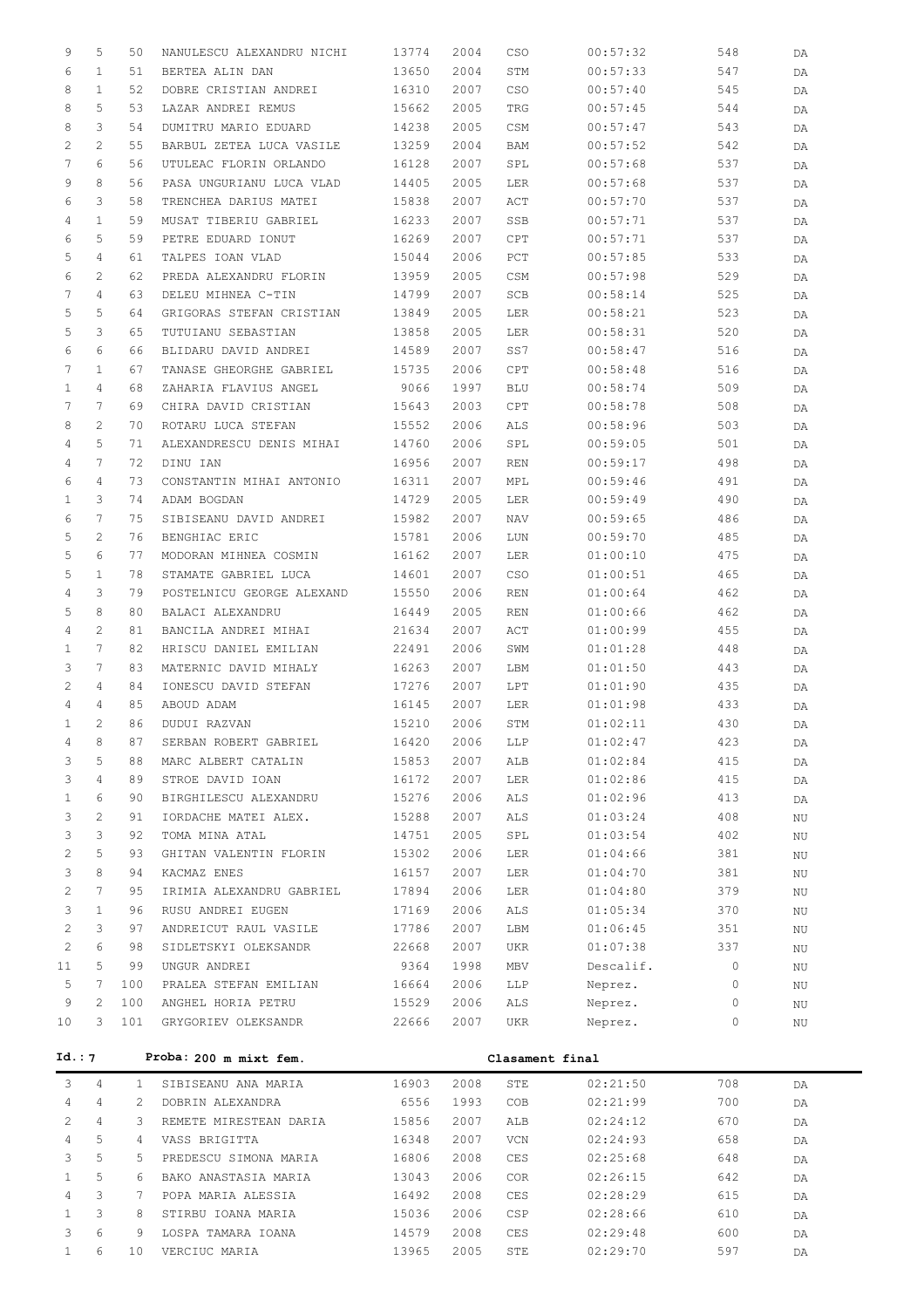| 2                     | 3              | 11   | PREDA IRINA ANA          | 16307 | 2007 | CSO        | 02:30:36 | 590 | <b>DA</b> |
|-----------------------|----------------|------|--------------------------|-------|------|------------|----------|-----|-----------|
| 4                     | 6              | 12.  | DRAGOMIR MARIA MIRUNA    | 12474 | 2006 | T.PT       | 02:31:01 | 582 | <b>DA</b> |
| 3                     | 3              | 13   | HUMA DARTA ELENA         | 14088 | 2005 | <b>MTM</b> | 02:31:57 | 576 | DA        |
|                       | 7              | 14   | OTOIU ANA CRISTIANA      | 11252 | 2006 | CPT        | 02:32:87 | 561 | DA        |
| 3                     | $\mathfrak{D}$ | 15   | CALINOIU STEFANIA        | 14332 | 2007 | CSO        | 02:33:10 | 559 | DA.       |
| $\mathbf{2}^{\prime}$ | 6              | 16   | FABIAN SARA JULIA        | 14911 | 2006 | CSO        | 02:33:14 | 558 | DA        |
|                       | $\mathcal{L}$  | 17   | ORBAN KIS ORSOLYA        | 13160 | 2005 | <b>STG</b> | 02:33:97 | 549 | DA        |
| 4                     | $\mathcal{L}$  | 18   | TOGOE IOANA MARIA        | 16944 | 2008 | STE        | 02:34:99 | 538 | <b>DA</b> |
| $\mathcal{L}$         | $\mathcal{L}$  | 19   | FLORANESCU IOANA ARIANA  | 16793 | 2008 | SHD        | 02:35:47 | 533 | <b>DA</b> |
| 4                     | 7              | 2.0  | STEFURA INGRID           | 14803 | 2008 | SCB        | 02:35:52 | 533 | DA        |
| $\mathbf{1}$          | 4              | 21   | VISINESCU OANA NICOLETA  | 15711 | 2007 | TSP        | 02:37:77 | 510 | DA        |
| $\mathbf{2}^{\prime}$ | 7              | 2.2. | AMBROZIE ILINCA          | 17516 | 2008 | ALS        | 02:39:14 | 497 | DA        |
| 3                     | 7              | 23   | REDNIC ACHIM DARIA MARIA | 16902 | 2008 | MPL        | 02:42:09 | 471 | DA        |
| 4                     | 1              | 24   | GRIGA GIULIA DARIA       | 17133 | 2008 | LBM        | 02:42:35 | 468 | DA        |
| 3                     | 1              | 2.5  | CIOINEAG CATERINA ALEXIA | 16073 | 2007 | <b>CSB</b> | 02:45:87 | 439 | NU        |
| $\mathcal{L}$         | 1              | 26   | ANGHEL ALICE EUGENIA     | 13840 | 2005 | T.ER       | 02:45:92 | 439 | NU        |
| 4                     | 8              | 27   | RADU ELENA               | 19963 | 2008 | <b>NAD</b> | 02:50:55 | 404 | NU        |
| 3                     | 8              | 2.8  | PAN KE ILINCA MARIA XING | 17017 | 2008 | <b>LER</b> | 02:52:98 | 387 | NU        |
| $\mathcal{L}$         | 8              | 29   | BURZO ELISA GABRIELA     | 19750 | 2008 | LBM        | 03:02:40 | 330 | ΝU        |
| 2                     | 5              | 30   | FANGLI HENRIETTA         | 11346 | 2001 | <b>TGM</b> | Neprez.  | 0   | NU        |

| Id.: 8         | Proba: 200 m bras masc.<br>Clasament final |                |                          |                                                                                                                                                                                                                                |      |                 |                             |      |    |
|----------------|--------------------------------------------|----------------|--------------------------|--------------------------------------------------------------------------------------------------------------------------------------------------------------------------------------------------------------------------------|------|-----------------|-----------------------------|------|----|
| $\overline{4}$ | 5                                          | $\mathbf{1}$   | PETRACHE DARIUS CATALIN  | 13321                                                                                                                                                                                                                          | 2004 | STE             | 02:20:72                    | 719  | DA |
| 4              | 3                                          | 2              | DABIJA CRISTINEL GABRIEL | 10500                                                                                                                                                                                                                          | 2000 | <b>BAM</b>      | 02:25:09                    | 656  | DA |
| 2              | 5                                          | 3              | COMAN DARIUS STEFAN      | 15725                                                                                                                                                                                                                          | 2007 | <b>BAR</b>      | 02:25:30                    | 653  | DA |
| $\mathcal{L}$  | 4                                          | $\overline{4}$ | ABIBULA ATILA            | 8089                                                                                                                                                                                                                           | 1995 | <b>FAR</b>      | 02:25:79                    | 647  | DA |
| 4              | 6                                          | 5              | MESZAROS BALAZS          | 12547                                                                                                                                                                                                                          | 2003 | TGM             | 02:26:71                    | 635  | DA |
| 2              | 3                                          | 6              | ADAM ROBERT              | 14130                                                                                                                                                                                                                          | 2005 | SCB             | 02:27:21                    | 628  | DA |
| 3              | $\overline{7}$                             | 7              | COJOCARU STEFAN          | 13690                                                                                                                                                                                                                          | 2006 | <b>BAR</b>      | 02:28:66                    | 610  | DA |
| 3              | 6                                          | 8              | MATEI VLAD ALEXANDRU     | 14607                                                                                                                                                                                                                          | 2006 | ASP             | 02:28:85                    | 608  | DA |
| 3              | 3                                          | 9              | ROSCA MIHNEA IONUT       | 15278                                                                                                                                                                                                                          | 2006 | STE             | 02:29:55                    | 599  | DA |
| 2              | $\overline{2}$                             | 10             | ANDRIES ERIC STEFAN      | 15861                                                                                                                                                                                                                          | 2007 | PCT             | 02:29:60                    | 599  | DA |
| 3              | 5                                          | 11             | DANCANET EMIL            | 13649                                                                                                                                                                                                                          | 2004 | UTM             | 02:29:69                    | 598  | DA |
| 4              | $\overline{c}$                             | 12             | NICOLAEV VLADIMIR ANDREI | 14818                                                                                                                                                                                                                          | 2006 | PCT             | 02:29:89                    | 595  | DA |
| 3              | $\overline{4}$                             | 13             | NICUSAN DANIEL ALEXANDRU | 11349                                                                                                                                                                                                                          | 2001 | TGM             | 02:30:40                    | 589  | DA |
| 2              | 6                                          | 14             | NAE ADRIAN GABRIEL       | 13272                                                                                                                                                                                                                          | 2005 | <b>DAC</b>      | 02:31:14                    | 581  | DA |
| 2              | 7                                          | 15             | RACHIERU STEFAN RAZVAN   | 13947                                                                                                                                                                                                                          | 2006 | TRG             | 02:32:19                    | 569  | DA |
| 3              | $\mathbf{2}$                               | 16             | BUDA ALEXANDRU GABRIEL   | 14169                                                                                                                                                                                                                          | 2005 | ALB             | 02:34:01                    | 549  | DA |
| $\mathbf{1}$   | 3                                          | 17             | NISTOR DARIUS DRAGAN     | 15215                                                                                                                                                                                                                          | 2006 | STM             | 02:37:78                    | 510  | DA |
| 3              | $\mathbf{1}$                               | 18             | KRIZBAI NEGRU ROBERT     | 15031                                                                                                                                                                                                                          | 2006 | ALB             | 02:39:63                    | 493  | DA |
| 4              | 8                                          | 19             | PADURARIU MIHAI DENIS    | 13510                                                                                                                                                                                                                          | 2004 | SCB             | 02:44:17                    | 453  | ΝU |
| 2              | $\mathbf{1}$                               | 20             | SILISTE INDRU GEORGE     | 16896                                                                                                                                                                                                                          | 2007 | STE             | 02:44:73                    | 448  | DA |
| 2              | 8                                          | 21             | RAICU BADEA GABRIEL      | 13093                                                                                                                                                                                                                          | 2006 | LPT             | 02:46:22                    | 436  | ΝU |
| $\mathbf{1}$   | 6                                          | 22             | BALACI ALEXANDRU         | 16449                                                                                                                                                                                                                          | 2005 | <b>REN</b>      | 02:46:90                    | 431  | NU |
| 3              | 8                                          | 23             | ANTON BOGDAN             | 16256                                                                                                                                                                                                                          | 2007 | SRT             | 02:47:43                    | 427  | ΝU |
| $\mathbf{1}$   | 4                                          | 24             | MURES RARES              | 15264                                                                                                                                                                                                                          | 2005 | SGH             | 02:55:11                    | 373  | ΝU |
| $\mathbf{1}$   | 5                                          | 25             | SLAVIC ALEXANDR          | 15464                                                                                                                                                                                                                          | 2007 | CSP             | 03:01:01                    | 338  | ΝU |
| 4              | $\mathbf{1}$                               | 26             | CUCU MICHAEL             | 22096                                                                                                                                                                                                                          | 2004 | COB             | Neprez.                     | 0    | ΝU |
| 4              | $\overline{4}$                             | 26             | IACOB MIHAI              | 13244                                                                                                                                                                                                                          | 2004 | <b>CPT</b>      | Neprez.                     | 0    | ΝU |
| $\overline{4}$ | $7\phantom{.0}$                            | 27             | CUCU ALEXANDRU           | 22095                                                                                                                                                                                                                          | 2006 | COB             | Neprez.                     | 0    | ΝU |
| Id.: 9         |                                            |                | Proba: 800 m liber masc. |                                                                                                                                                                                                                                |      | Clasament final |                             |      |    |
| 1              | $\overline{2}$                             | $\mathbf{1}$   | ENACHE ANDREI            | 13937                                                                                                                                                                                                                          | 2005 | STE             | 08:26:17                    | 712  | DA |
| $\mathbf{1}$   | 6                                          | 2              | LAPADAT CRISTIAN         | 13326                                                                                                                                                                                                                          | 2004 | STE             | 08:37:37                    | 667  | DA |
| $\mathbf{1}$   | $7\phantom{.0}$                            | 3              | IASCHIU ANDREI           | 15443                                                                                                                                                                                                                          | 2006 | CES             | 08:50:07                    | 620  | DA |
| $\mathbf{1}$   | $\mathbf{1}$                               | 4              | M.SEDIQ EDRIS            | 15446                                                                                                                                                                                                                          | 2006 | STE             | 08:57:89                    | 593  | DA |
| $\mathbf{1}$   | 4                                          | 5              | BADEA PERLIK ROBERT      | 13239                                                                                                                                                                                                                          | 2006 | CPT             | 09:18:57                    | 530  | DA |
|                | $\sim$                                     |                |                          | and the theory of the season of the season of the season of the season of the season of the season of the season of the season of the season of the season of the season of the season of the season of the season of the seas |      |                 | $\sim$ $\sim$ $\sim$ $\sim$ | $ -$ |    |

 1 3 6 FIRU LUCIAN MIHAI 13170 2006 TSP 09:20:92 523 DA 1 5 7 BESARAB OLEH 22661 2006 UKR 09:31:62 494 NU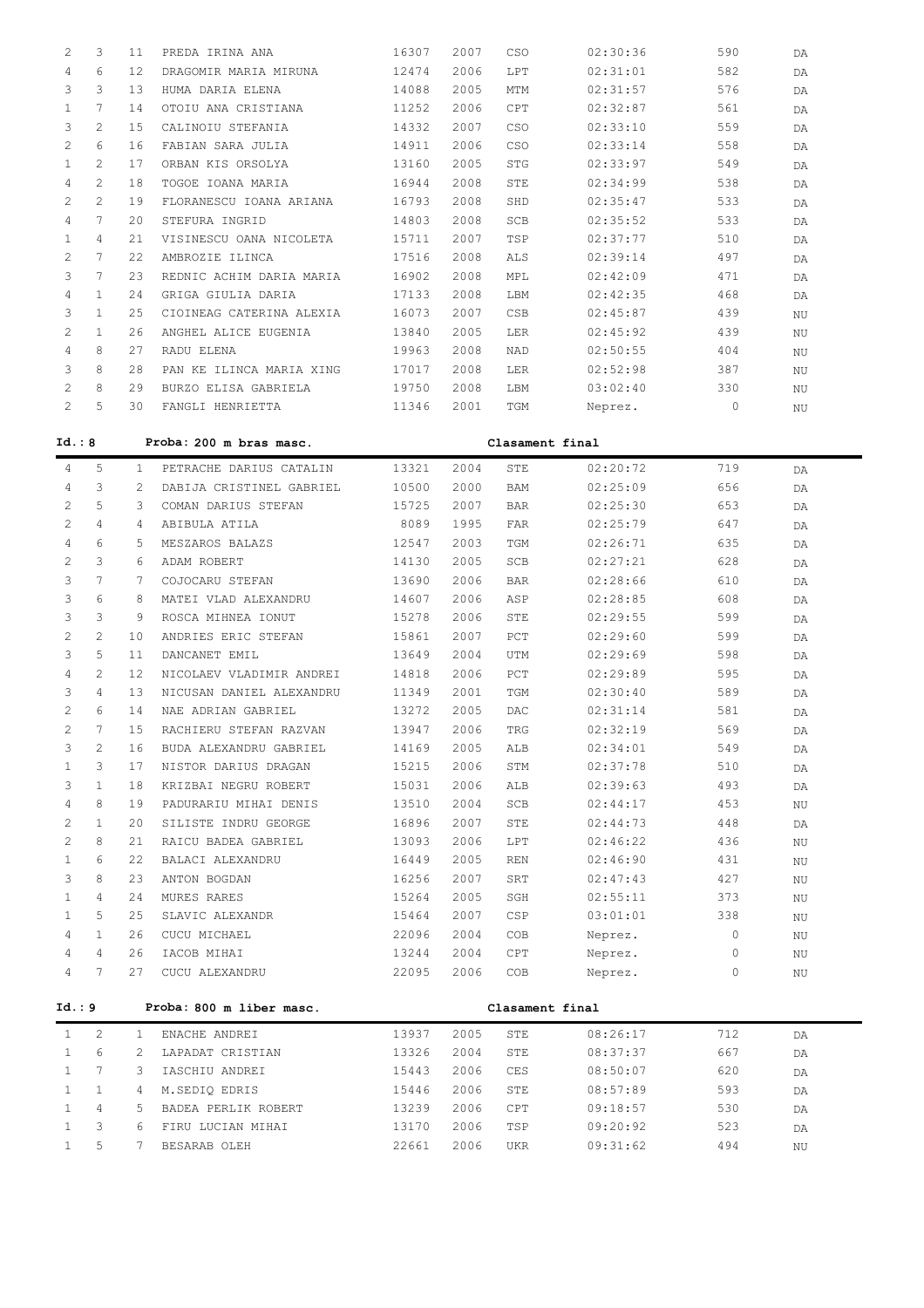#### **CUPA ROMANIEI SEN + TIN + JUN, bazin 50m TARGOVISTE \* 01/06/2022 - 04/06/2022**

**Bazin: 50 m / 8 culoare**

|              | Ser. Cul. Loc  |                | Nume si prenume                      | Cod   | An   | Club            | Timp     |                        |                    |
|--------------|----------------|----------------|--------------------------------------|-------|------|-----------------|----------|------------------------|--------------------|
|              |                |                | Stafeta (Sch.1, Sch.2, Sch.3, Sch.4) |       |      |                 | realizat | Punctaj<br><b>FINA</b> | Realizare<br>barem |
|              | Reuniunea:     |                | $\overline{2}$<br>Data: 01/06/2022   |       |      |                 |          |                        |                    |
| Id.:1C       |                |                | Proba: 50 m bras fem.                |       |      |                 |          |                        |                    |
|              |                |                |                                      |       |      | Clasament final |          |                        |                    |
| $\mathbf{1}$ | 3              | 1              | IORGA MARIA TEODORA                  | 16986 | 2008 | SWM             | 00:36:28 | 526                    | DA                 |
| $\mathbf{1}$ | 8              | 2              | REDNIC ACHIM DARIA MARIA             | 16902 | 2008 | MPL             | 00:36:39 | 521                    | DA                 |
| $\mathbf{1}$ | $\mathbf{1}$   | 3              | BUTNARU ALEXANDRA MIHAELA            | 12459 | 2007 | CPT             | 00:36:86 | 502                    | DA                 |
| $\mathbf{1}$ | 6              | $\overline{4}$ | LOSPA TAMARA IOANA                   | 14579 | 2008 | <b>CES</b>      | 00:36:91 | 500                    | DA                 |
| $\mathbf{1}$ | 4              | 5              | SARKANY MELINDA SAROLTA              | 15878 | 2007 | <b>STG</b>      | 00:37:16 | 490                    | DA                 |
| $\mathbf{1}$ | 2              | 6              | SANTHA EMILIA NORA                   | 16660 | 2008 | STG             | 00:37:25 | 486                    | DA                 |
| $\mathbf{1}$ | 5              | 7              | TOGOE IOANA MARIA                    | 16944 | 2008 | STE             | 00:37:27 | 485                    | DA                 |
| $\mathbf{1}$ | 7              | 8              | AMBROZIE ILINCA                      | 17516 | 2008 | ALS             | 00:37:68 | 470                    | DA                 |
| Id.:1B       |                |                | Proba: 50 m bras fem.                |       |      | Clasament final |          |                        |                    |
| $\mathbf{1}$ | 5              | $\mathbf{1}$   | SURUGIU ANDRA GEORGIANA              | 16409 | 2007 | CPT             | 00:35:51 | 561                    | DA                 |
| 1            | 4              | 2              | CALINOIU STEFANIA                    | 14332 | 2007 | CSO             | 00:35:71 | 552                    | DA                 |
| $\mathbf{1}$ | $\overline{2}$ | 3              | BADEA BIANCA MARIA                   | 13913 | 2005 | CPT             | 00:35:75 | 550                    | DA                 |
| $\mathbf{1}$ | 7              | 4              | POPA MARIA ALESSIA                   | 16492 | 2008 | CES             | 00:35:88 | 544                    | DA                 |
| $\mathbf{1}$ | 3              | 5.             | POP MARIA ROXANA                     | 15883 | 2007 | BAM             | 00:35:93 | 542                    | DA                 |
| $\mathbf{1}$ | 6              | 6              | BAKO ANASTASIA MARIA                 | 13043 | 2006 | <b>COR</b>      | 00:36:05 | 536                    | DA                 |
| $\mathbf{1}$ | 8              | 7              | PRINCZ LARA                          | 16855 | 2008 | BAM             | 00:36:10 | 534                    | DA                 |
| 1            | $\mathbf{1}$   | 8              | ORBAN KIS ORSOLYA                    | 13160 | 2005 | STG             | 00:36:21 | 529                    | DA                 |
| Id.: 1A      |                |                | Proba: 50 m bras fem.                |       |      | Clasament final |          |                        |                    |
| $\mathbf{1}$ | 5              | 1              | FANGLI HENRIETTA                     | 11346 | 2001 | TGM             | 00:32:96 | 702                    | DA                 |
| $\mathbf{1}$ | 3              | 2              | COSTEA BIANCA ANDREEA                | 14500 | 2005 | STE             | 00:33:52 | 667                    | DA                 |
| $\mathbf{1}$ | 4              | 3              | BOLEACU PAULA MARIA                  | 15870 | 2007 | ACT             | 00:33:72 | 656                    | DA                 |
| $\mathbf{1}$ | 6              | 4              | VASS BRIGITTA                        | 16348 | 2007 | VCN             | 00:33:86 | 647                    | DA                 |
| $\mathbf{1}$ | 7              | 5              | HUMA DARIA ELENA                     | 14088 | 2005 | MTM             | 00:34:42 | 616                    | DA                 |
| $\mathbf{1}$ | 2              | 6              | FABIAN SARA JULIA                    | 14911 | 2006 | CSO             | 00:34:64 | 605                    | DA                 |
| $\mathbf{1}$ | $\mathbf{1}$   | 7              | PREDESCU SIMONA MARIA                | 16806 | 2008 | CES             | 00:34:67 | 603                    | DA                 |
| $\mathbf{1}$ | 8              | 8              | VERCIUC MARIA                        | 13965 | 2005 | STE             | 00:35:08 | 582                    | DA                 |
| Id.:2C       |                |                | Proba: 50 m fluture masc.            |       |      | Clasament final |          |                        |                    |
| $\mathbf{1}$ | 4              | 1              | CULEA PETRE CRISTIAN                 | 14972 | 2006 | CSM             | 00:26:84 | 571                    | DA                 |
| $\mathbf{1}$ | 6              | 2              | UTULEAC FLORIN ORLANDO               | 16128 | 2007 | SPL             | 00:27:27 | 544                    | DA                 |
| $\mathbf{1}$ | 5              | 3              | KONCZ NIMROD KALMAN                  | 14560 | 2006 | TGM             | 00:27:30 | 542                    | DA                 |
| $\mathbf{1}$ | 3              | 4              | CSEH ANDREI                          | 15532 | 2006 | LBM             | 00:27:40 | 536                    | DA                 |
| $\mathbf{1}$ | 2              | 5              | SEKSI LUCA                           | 15280 | 2006 | CSO             | 00:27:56 | 527                    | DA                 |
| $\mathbf{1}$ | 8              | 6              | SIBISEANU DAVID ANDREI               | 15982 | 2007 | NAV             | 00:27:79 | 514                    |                    |
| $\mathbf{1}$ | 7              | 7              | BACIU DENIS ANDREI                   | 15183 | 2006 | CSB             | 00:27:85 | 511                    | DA                 |
| $\mathbf{1}$ | $\mathbf{1}$   | 8              | OANTA RARES MIHAI                    | 15428 | 2007 | LLP             | 00:28:17 | 494                    | DA<br>DA           |
|              |                |                |                                      |       |      |                 |          |                        |                    |
| Id.:2B       |                |                | Proba: 50 m fluture masc.            |       |      | Clasament final |          |                        |                    |
| $\mathbf{1}$ | 4              | $1 -$          | GHIONU DENIS ANDREI                  | 13460 | 2004 | <b>MBR</b>      | 00:25:97 | 630                    | DA                 |
| $\mathbf{1}$ | 7              | 2              | BORANGEL EMANUEL GEORGE              | 13140 | 2004 | LER             | 00:26:19 | 614                    | DA                 |
| $\mathbf{1}$ | 3              | 3              | DOBRESCU MIHAI                       | 14919 | 2006 | CPT             | 00:26:30 | 607                    | DA                 |
| $\mathbf{1}$ | $\mathbf{1}$   | 4              | BIZAU PATRIK RAUL                    | 15531 | 2004 | LBM             | 00:26:38 | 601                    | DA                 |
| $\mathbf{1}$ | 8              | 5.             | CHECICHES BOGDAN ALEX.               | 13639 | 2004 | UTM             | 00:26:43 | 598                    | DA                 |
| $\mathbf{1}$ | 6              | 6              | ICHIM LUCA STEFAN                    | 12855 | 2004 | LBM             | 00:26:46 | 596                    | DA                 |
| $\mathbf{1}$ | 2              | 7              | COJOCARU FLAVIUS C-TIN               | 14798 | 2007 | SCB             | 00:26:47 | 595                    | DA                 |
| $\mathbf{1}$ | 5              | 8              | ADAM ROBERT                          | 14130 | 2005 | SCB             | 00:26:73 | 578                    | DA                 |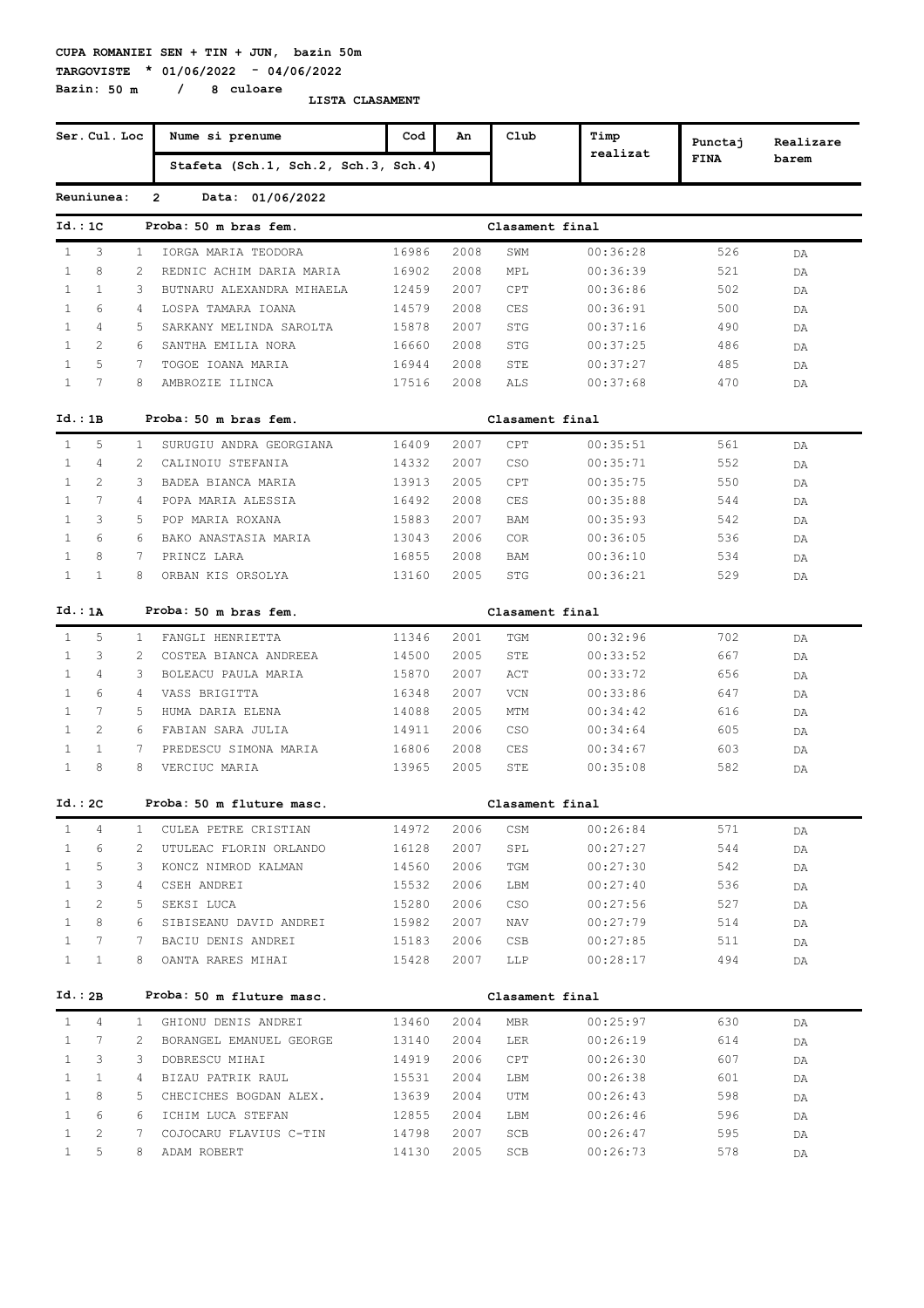| Id.: 2A      |                       |                       | Proba: 50 m fluture masc. |       |      | Clasament final |           |     |          |  |
|--------------|-----------------------|-----------------------|---------------------------|-------|------|-----------------|-----------|-----|----------|--|
| $\mathbf{1}$ | $\overline{4}$        | $\mathbf{1}$          | RATIU GEORGE ADRIAN       | 10622 | 2000 | UCJ             | 00:24:23  | 776 | DA       |  |
| $\mathbf{1}$ | 5                     | 2                     | UNGUR CATALIN PAUL        | 7672  | 1994 | UCJ             | 00:24:28  | 771 | DA       |  |
| $\mathbf{1}$ | 3                     | 3                     | POPESCU DENIS LAUREAN     | 12721 | 2003 | SRT             | 00:24:58  | 743 | DA       |  |
| $\mathbf{1}$ | $\overline{2}$        | 4                     | COSTROJ ANTONIO ANDREI    | 10702 | 2002 | STE             | 00:24:78  | 725 | DA       |  |
| $\mathbf{1}$ | 6                     | 5                     | UNGUR ANDREI              | 9364  | 1998 | MBV             | 00:24:83  | 721 | DA       |  |
| $\mathbf{1}$ | $7\phantom{.0}$       | 5                     | MIHALACHE VLAD STEFAN     | 14593 | 2006 | ASP             | 00:24:83  | 721 | DA       |  |
| $\mathbf{1}$ | $\mathbf{1}$          | 7                     | GHILE DRAGOS              | 13264 | 2004 | STE             | 00:25:21  | 689 | DA       |  |
| $\mathbf{1}$ | 8                     | 8                     | MIHAI DAVID ANDREI        | 14104 | 2005 | CSM             | 00:25:30  | 682 | DA       |  |
| $Id.:$ 3C    |                       |                       | Proba: 100 m spate fem.   |       |      | Clasament final |           |     |          |  |
| $\mathbf{1}$ | 3                     | $\mathbf{1}$          | STEFURA INGRID            | 14803 | 2008 | SCB             | 01:10:47  | 541 |          |  |
| $\mathbf{1}$ | $\overline{4}$        | 2                     | ANDREI IARINA IOANA       | 15963 | 2007 | STE             | 01:10:49  | 541 | DA<br>DA |  |
| $\mathbf{1}$ | 5                     | 3                     | FLORANESCU IOANA ARIANA   | 16793 | 2008 | SHD             | 01:10:72  | 536 | DA       |  |
| $\mathbf{1}$ | 6                     | 4                     | MIHAI TEODORA MARIA       | 15720 | 2007 | <b>MBR</b>      | 01:12:17  | 504 | DA       |  |
| $\mathbf{1}$ | 2                     | 5                     | BOER HENRIETTA            | 13898 | 2008 | H2O             | 01:13:07  | 486 | DA       |  |
| $\mathbf{1}$ | $\mathbf{1}$          | 6                     | CIOBANU IOANA ALEXANDRA   | 13497 | 2008 | LPT             | 01:13:64  | 474 | DA       |  |
| $\mathbf{1}$ | 8                     | 7                     | ADAM CLARA PATRICIA       | 16748 | 2008 | ALB             | 01:13:73  | 473 | DA       |  |
| $\mathbf{1}$ | 7                     | 8                     | POP MARIA ROXANA          | 15883 | 2007 | BAM             | 01:14:48  | 458 | DA       |  |
|              |                       |                       |                           |       |      |                 |           |     |          |  |
| Id.:3B       |                       |                       | Proba: 100 m spate fem.   |       |      | Clasament final |           |     |          |  |
| $\mathbf{1}$ | 6                     | $\mathbf{1}$          | PASCU ANA MARIA           | 14506 | 2005 | ACT             | 01:07:90  | 605 | DA       |  |
| $\mathbf{1}$ | 3                     | $\overline{2}$        | STIRBU IOANA MARIA        | 15036 | 2006 | CSP             | 01:07:96  | 604 | DA       |  |
| $\mathbf{1}$ | 2                     | 3                     | VACARU ANDREEA IULIANA    | 13949 | 2005 | TRG             | 01:08:16  | 598 | DA       |  |
| $\mathbf{1}$ | 5                     | $\overline{4}$        | AMARIEI RIANNA            | 17080 | 2008 | NAD             | 01:08:26  | 596 | DA       |  |
| $\mathbf{1}$ | $\overline{4}$        | 5                     | SAUCIUC OANA IULIA        | 15099 | 2006 | STE             | 01:08:55  | 588 | DA       |  |
| $\mathbf{1}$ | 8                     | 6                     | BUTNARU ALEXANDRA MIHAELA | 12459 | 2007 | CPT             | 01:08:87  | 580 | DA       |  |
| $\mathbf{1}$ | $\mathbf{1}$          | 7                     | ALEXA DARIA               | 17077 | 2008 | NAD             | 01:08:94  | 578 | DA       |  |
| $\mathbf{1}$ | 7                     | 8                     | CHIRU SIMONA ANDREEA      | 13958 | 2005 | CSM             | 01:10:64  | 537 | DA       |  |
| Id.: 3A      |                       |                       | Proba: 100 m spate fem.   |       |      | Clasament final |           |     |          |  |
| $\mathbf{1}$ | 4                     | $\mathbf{1}$          | PRISECARIU AISSIA CLAUDIA | 17078 | 2008 | NAD             | 01:03:13  | 753 | DA       |  |
| $\mathbf{1}$ | 3                     | $\overline{2}$        | DIACONESCU REBECCA AIMEE  | 22492 | 2006 | MBV             | 01:04:04  | 721 | DA       |  |
| $\mathbf{1}$ | 5                     | 3                     | CURCAN ALEXANDRA ROXANA   | 13918 | 2005 | CPT             | 01:04:20  | 716 | DA       |  |
| $\mathbf{1}$ | 6                     | 4                     | SAFCENCU DELIA GIORGIANA  | 13275 | 2005 | CPT             | 01:05:33  | 680 | DA       |  |
| $\mathbf{1}$ | 2                     | 5.                    | STRIMB SARA FLAVIA        | 20732 | 2006 | UPT             | 01:05:48  | 675 | DA       |  |
| $\mathbf{1}$ | $\mathbf{1}$          | 6                     | BOTEZATU ELENA BIANCA     | 14469 | 2002 | COB             | 01:07:39  | 619 | DA       |  |
| $\mathbf{1}$ | 7                     | 7                     | RADULESCU ALEXANDRA       | 15335 | 2006 | CSO             | 01:07:84  | 607 | DA       |  |
| $\mathbf{1}$ | 8                     | 8                     | PINTILIE ALESSIA ANCA     | 16982 | 2006 | SWM             | 01:08:39  | 592 | DA       |  |
|              |                       |                       |                           |       |      |                 |           |     |          |  |
| Id.:4B       |                       |                       | Proba: 200 m spate masc.  |       |      | Clasament final |           |     |          |  |
| $\mathbf{1}$ | $\overline{4}$        | $\mathbf{1}$          | SEKSI LUCA                | 15280 | 2006 | CSO             | 02:16:28  | 553 | DA       |  |
| $\mathbf{1}$ | 5                     | $\mathbf{2}^{\prime}$ | HARABAGIU RARES PETRU     | 14986 | 2006 | BAM             | 02:16:37  | 552 | DA       |  |
| $\mathbf{1}$ | 3                     | 3                     | GRIGORAS STEFAN CRISTIAN  | 13849 | 2005 | LER             | 02:17:74  | 536 | DA       |  |
| $\mathbf{1}$ | $7\phantom{.0}$       | $4\overline{ }$       | MOIAN DUSA RARES          | 16180 | 2007 | COB             | 02:20:08  | 510 | DA       |  |
| $\mathbf{1}$ | 6                     | 5                     | CSENDES LASZLO IGOR       | 15285 | 2006 | SS7             | 02:21:58  | 493 | DA       |  |
| $\mathbf{1}$ | $\mathbf{1}$          | 6                     | MUSAT TIBERIU GABRIEL     | 16233 | 2007 | SSB             | 02:22:80  | 481 | DA       |  |
| $\mathbf{1}$ | 8                     | 7                     | NEAMTU ALEXANDRU CRISTIAN | 14031 | 2005 | SRT             | 02:23:03  | 479 | ΝU       |  |
| $\mathbf{1}$ | 2                     | 8                     | BADEA PERLIK ROBERT       | 13239 | 2006 | CPT             | 02:23:98  | 469 | DA       |  |
| Id.: 4A      |                       |                       | Proba: 200 m spate masc.  |       |      | Clasament final |           |     |          |  |
| $\mathbf{1}$ | $\overline{4}$        | $\mathbf{1}$          | BADEA ROBERT ANDREI       | 15969 | 2007 | NAV             | 02:03:03  | 752 | DA       |  |
| $\mathbf{1}$ | 5                     | $\overline{2}$        | COJOCARU CAROL MIHAI      | 14789 | 2006 | SCB             | 02:05:67  | 706 | DA       |  |
| $\mathbf{1}$ |                       | 3                     | CONSTANTINESCU ALEXANDRU  | 15525 | 2006 | CSO             | 02:06:89  | 686 | DA       |  |
|              | 3                     |                       |                           |       |      |                 |           |     |          |  |
| $\mathbf{1}$ | $7\phantom{.0}$       | $4\overline{ }$       | KONCZ NIMROD KALMAN       | 14560 | 2006 | TGM             | 02:12:93  | 596 | DA       |  |
| $\mathbf{1}$ | $\mathbf{2}^{\prime}$ | 5                     | TODORAN IONUT MARIAN      | 13577 | 2004 | LBM             | 02:15:12  | 568 | DA       |  |
| $\mathbf{1}$ | $\mathbf{1}$          | 6                     | FIRU LUCIAN MIHAI         | 13170 | 2006 | TSP             | 02:16:14  | 555 | DA       |  |
| $\mathbf{1}$ | 8                     | 7                     | STANCEL LUKAS             | 15026 | 2006 | ALB             | 02:20:02  | 510 | DA       |  |
| $\mathbf{1}$ | 6                     | 8                     | BOBOC EMANOEL FLORIN      | 13853 | 2005 | CSM             | Descalif. | 0   | ΝU       |  |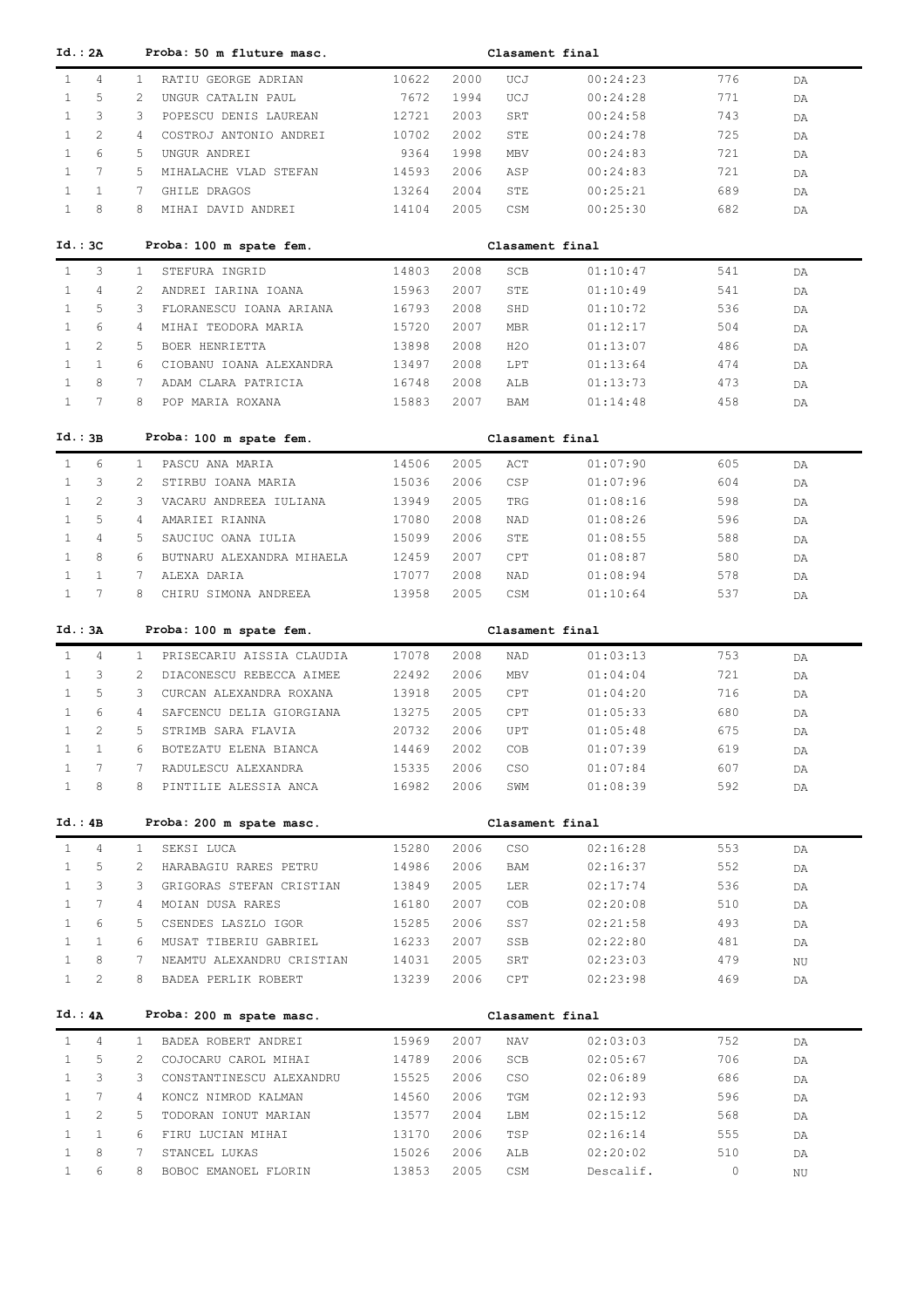| Id. : 5C                     |                 | Proba: 400 m liber fem.                  |       |      | Clasament final |          |     |    |
|------------------------------|-----------------|------------------------------------------|-------|------|-----------------|----------|-----|----|
| $\mathbf{1}$                 | 5               | $\mathbf{1}$<br>CONSTANTINESCU BRIANA    | 14600 | 2007 | <b>BSC</b>      | 04:52:29 | 529 | DA |
| $\mathbf{1}$                 | 4               | 2<br>NAGY ZSOFIA                         | 16784 | 2008 | SHD             | 04:52:63 | 527 | DA |
| $\mathbf{1}$                 | 2               | 3<br>PATRASCU RAISA STEFANIA             | 15052 | 2007 | DAC             | 04:55:70 | 511 | DA |
| $\mathbf{1}$                 | $7\phantom{.0}$ | 4<br>DRAGOMIR DENISA ALEXANDRA           | 15653 | 2008 | LPT             | 04:57:99 | 499 | DA |
| $\mathbf{1}$                 | 8               | 5<br>ADAM CLARA PATRICIA                 | 16748 | 2008 | ALB             | 04:59:02 | 494 | DA |
| $\mathbf{1}$                 | 6               | 6<br>BADRALEXI SOFIA MARIA               | 16346 | 2007 | <b>VCN</b>      | 05:00:65 | 486 | DA |
| $\mathbf{1}$                 | 3               | 7<br>MOTIU NOEMI                         | 16870 | 2008 | MAR             | 05:03:11 | 474 | DA |
| $\mathbf{1}$                 | $\mathbf{1}$    | 8<br>MUSTATA ANA GABRIELA                | 16455 | 2007 | CSP             | 05:04:76 | 467 | DA |
|                              |                 |                                          |       |      |                 |          |     |    |
| Id.:5B                       |                 | Proba: 400 m liber fem.                  |       |      | Clasament final |          |     |    |
| $\mathbf{1}$                 | 3               | $\mathbf{1}$<br>OPREA MARIA FLORENTINA   | 15515 | 2006 | <b>CSO</b>      | 04:40:41 | 599 | DA |
| $\mathbf{1}$                 | 7               | 2<br>CIOBANU ALICE                       | 22541 | 2006 | <b>MBV</b>      | 04:40:94 | 596 | DA |
| 1                            | 6               | 3<br>GROSU MARIA                         | 14552 | 2006 | STE             | 04:40:98 | 596 | DA |
| $\mathbf{1}$                 | 8               | 4<br>ANDREI IARINA IOANA                 | 15963 | 2007 | STE             | 04:42:54 | 586 | DA |
| $\mathbf{1}$                 | 4               | 5<br>GEORGESCU IOANA                     | 17074 | 2008 | NAD             | 04:43:52 | 580 | DA |
| $\mathbf{1}$                 | $\mathbf{1}$    | 6<br>FRECIU AYANNA SORANA                | 14745 | 2008 | SPL             | 04:43:79 | 578 | DA |
| 1                            | 5               | 7<br>OSTAFI DELIA ELENA                  | 14841 | 2006 | STE             | 04:44:69 | 573 | DA |
| $\mathbf{1}$                 | 2               | 8<br>VOICU IOANA ALEXANDRA               | 16304 | 2007 | ASP             | 04:45:53 | 567 | DA |
|                              |                 |                                          |       |      |                 |          |     |    |
| Id.: 5A                      |                 | Proba: 400 m liber fem.                  |       |      | Clasament final |          |     |    |
| $\mathbf{1}$                 | 4               | $\mathbf{1}$<br>GADEA MARIA CLAUDIA      | 11021 | 2001 | STE             | 04:27:58 | 690 | DA |
| $\mathbf{1}$                 | 2               | 2<br>PARASCHIV EVA MARIA                 | 15929 | 2007 | ACT             | 04:32:14 | 655 | DA |
| $\mathbf{1}$                 | 3               | 3<br>COLTI DUMITRESCU EMILIA             | 10001 | 1999 | PET             | 04:32:16 | 655 | DA |
| $\mathbf{1}$                 | 5               | 4<br>STIGER DIANA GABRIELA               | 16799 | 2008 | STE             | 04:32:84 | 650 | DA |
| $\mathbf{1}$                 | 7               | 5.<br>GORECKI ANDRA DENISA               | 13101 | 2005 | STE             | 04:33:38 | 647 | DA |
| $\mathbf{1}$                 | 8               | 6<br>ADAM SARA DARIA                     | 15006 | 2006 | ALB             | 04:38:85 | 609 | DA |
| $\mathbf{1}$                 | 6               | 7<br>GADEA GABRIELA IOANA                | 11923 | 2002 | STE             | 04:39:71 | 604 | DA |
| $\mathbf{1}$                 | $\mathbf{1}$    | 8<br>BOLEACU PAULA MARIA                 | 15870 | 2007 | ACT             | 04:43:14 | 582 | DA |
| Id.:6C                       |                 | Proba: 100 m liber masc.                 |       |      | Clasament final |          |     |    |
|                              |                 |                                          |       |      |                 |          |     |    |
|                              |                 |                                          |       |      |                 |          |     |    |
| $\mathbf{1}$                 | 4               | $\mathbf{1}$<br>TAPIRLUIE MIHAI ANDREI   | 13968 | 2007 | TSP             | 00:55:20 | 613 | DA |
| $\mathbf{1}$                 | 5               | 2<br>CSEH ANDREI                         | 15532 | 2006 | LBM             | 00:55:21 | 613 | DA |
| $\mathbf{1}$                 | 3               | 3<br>LUPUT SEBASTIAN MIHAI               | 15218 | 2006 | UTM             | 00:56:09 | 584 | DA |
| $\mathbf{1}$                 | 7               | 4<br>OANTA RARES MIHAI                   | 15428 | 2007 | LLP             | 00:56:27 | 579 | DA |
| $\mathbf{1}$                 | 6               | 5<br>FARKAS CRISTOPHER                   | 14420 | 2006 | LBM             | 00:56:29 | 578 | DA |
| $\mathbf{1}$                 | $\mathbf{1}$    | STOICA ROBERT ALEX.<br>6                 | 15321 | 2006 | SPL             | 00:56:49 | 572 | DA |
| $\mathbf{1}$                 | 8               | HOTEA LUCIAN<br>7                        | 15108 | 2006 | UTM             | 00:56:75 | 564 | DA |
| $\mathbf{1}$                 | 2               | 8<br>STOIAN ANDREI CONSTANTIN            | 17004 | 2006 | CSO             | 00:57:04 | 556 | DA |
| Id.:6B                       |                 | Proba: 100 m liber masc.                 |       |      | Clasament final |          |     |    |
|                              |                 |                                          |       |      |                 |          |     |    |
| $\mathbf{1}$                 | $\overline{4}$  | VLAD ALESSANDRO PETRISOR<br>$\mathbf{1}$ | 21169 | 2004 | STE             | 00:52:06 | 731 | DA |
| $\mathbf{1}$                 | 5               | GHILE DRAGOS<br>2                        | 13264 | 2004 | STE             | 00:52:35 | 719 | DA |
| $\mathbf{1}$                 | 3               | BRATULESCU IUSTINIAN DRAG<br>3           | 14300 | 2005 | ACT             | 00:53:36 | 679 | DA |
| $\mathbf{1}$                 | 2               | GHEORGHE LUCAS IOAN<br>$\overline{4}$    | 13424 | 2004 | LER             | 00:53:78 | 663 | DA |
| $\mathbf{1}$                 | $\mathbf{1}$    | HRISCU RARES<br>5.                       | 15396 | 2006 | SCB             | 00:54:09 | 652 | DA |
| $\mathbf{1}$                 | 8               | 6<br>BALAITA DRAGOS                      | 14127 | 2005 | SCB             | 00:54:46 | 639 | DA |
| $\mathbf{1}$<br>$\mathbf{1}$ | 6<br>7          | 7<br>PETREA RAZVAN DUMITRU<br>8          | 16941 | 2007 | ASP<br>CPT      | 00:54:56 | 635 | DA |
|                              |                 | DOBRESCU MIHAI                           | 14919 | 2006 |                 | 00:54:70 | 630 | DA |
| Id.: 6A                      |                 | Proba: 100 m liber masc.                 |       |      | Clasament final |          |     |    |
| $\mathbf{1}$                 | 5               | POPOVICI DAVID<br>$\mathbf{1}$           | 13322 | 2004 | DIN             | 00:48:21 | 921 | DA |
| $\mathbf{1}$                 | 4               | 2<br>STOICA C-TIN GEORGE ALEX.           | 10736 | 2000 | STE             | 00:50:05 | 823 | DA |
| $\mathbf{1}$                 | 3               | 3<br>GERGELY MIHAI                       | 12963 | 2003 | CMC             | 00:50:73 | 790 | DA |
| $\mathbf{1}$                 | 8               | RATIU GEORGE ADRIAN<br>3                 | 10622 | 2000 | UCJ             | 00:50:73 | 790 | DA |
| $\mathbf{1}$                 | 7               | SIMON ANDREI SEBASTIAN<br>5.             | 8824  | 1997 | UTM             | 00:51:47 | 757 | DA |
| $\mathbf{1}$                 | 2               | COZMA STEFAN<br>6                        | 14126 | 2005 | SCB             | 00:51:48 | 756 | DA |
| 1                            | 6               | 7<br>STANCU VLAD STEFAN                  | 13962 | 2005 | STE             | 00:51:62 | 750 | DA |
| $\mathbf{1}$                 | $\mathbf{1}$    | 8<br>PATURCA VLAD                        | 10375 | 1999 | CSM             | 00:52:12 | 729 | DA |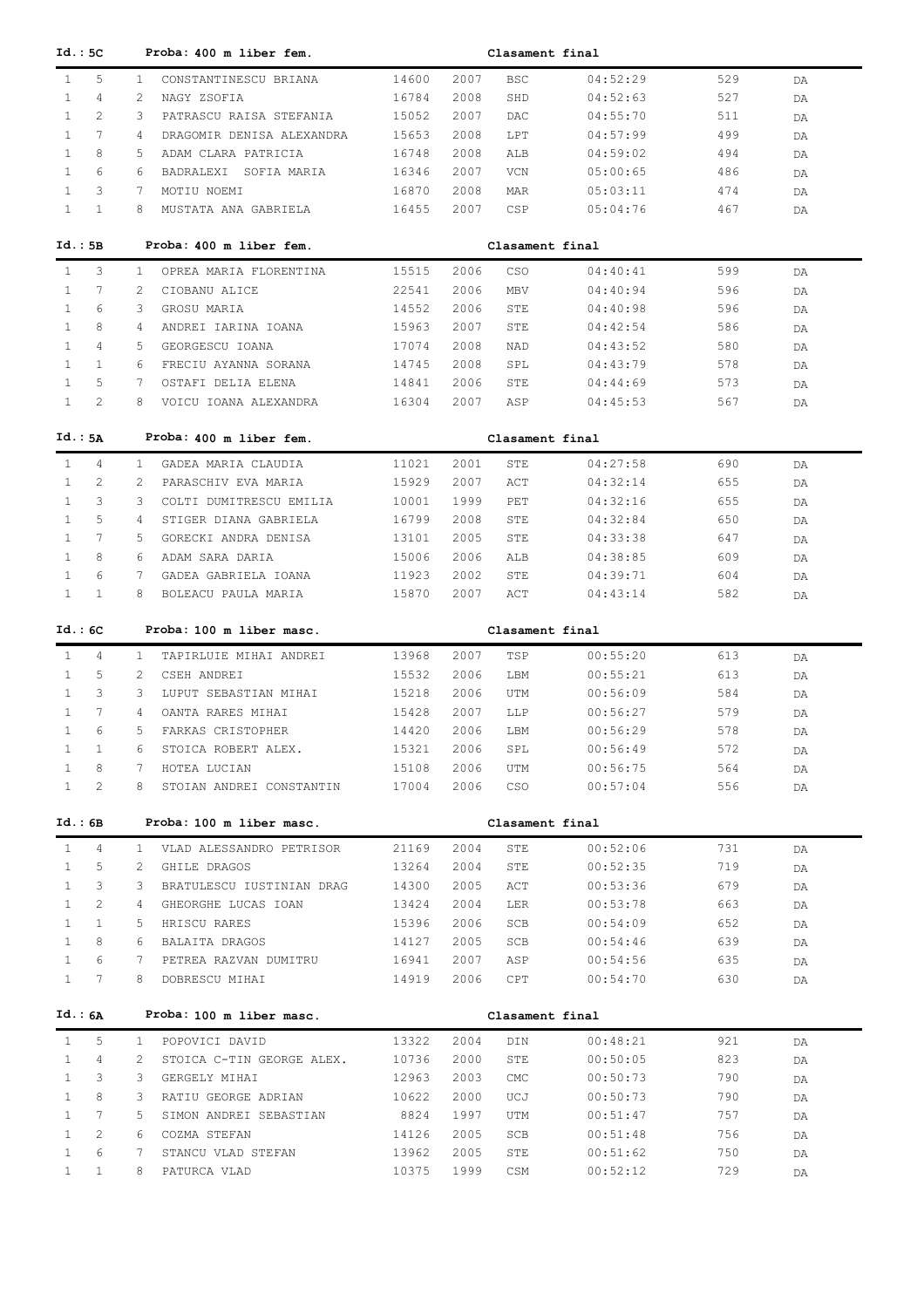|                       | Id.: 7B         |                 | Proba: 200 m mixt fem.                      |       |      | Clasament final |          |     |    |
|-----------------------|-----------------|-----------------|---------------------------------------------|-------|------|-----------------|----------|-----|----|
| $\mathbf{1}$          | 4               | $\mathbf{1}$    | LOSPA TAMARA IOANA                          | 14579 | 2008 | CES             | 02:26:98 | 631 | DA |
| $\mathbf{1}$          | 2               | 2               | HUMA DARIA ELENA                            | 14088 | 2005 | MTM             | 02:27:97 | 619 | DA |
| $\mathbf{1}$          | 5               | 3               | VERCIUC MARIA                               | 13965 | 2005 | STE             | 02:28:61 | 611 | DA |
| $\mathbf{1}$          | 6               | 4               | DRAGOMIR MARIA MIRUNA                       | 12474 | 2006 | LPT             | 02:31:16 | 580 | DA |
| $\mathbf{1}$          | 8               | 5               | FABIAN SARA JULIA                           | 14911 | 2006 | <b>CSO</b>      | 02:31:52 | 576 | DA |
| $\mathbf{1}$          | 3               | 6               | PREDA IRINA ANA                             | 16307 | 2007 | <b>CSO</b>      | 02:31:80 | 573 | DA |
| $\mathbf{1}$          | $\mathbf{1}$    | 7               | CALINOIU STEFANIA                           | 14332 | 2007 | <b>CSO</b>      | 02:32:51 | 565 | DA |
| $\mathbf{1}$          | $7\phantom{.0}$ | 8               | OTOIU ANA CRISTIANA                         | 11252 | 2006 | CPT             | 02:34:87 | 540 | DA |
|                       |                 |                 |                                             |       |      |                 |          |     |    |
|                       | Id. : 7A        |                 | Proba: 200 m mixt fem.                      |       |      | Clasament final |          |     |    |
| $\mathbf{1}$          | 5               | $\mathbf{1}$    | DOBRIN ALEXANDRA                            | 6556  | 1993 | COB             | 02:17:76 | 767 | DA |
| $\mathbf{1}$          | 4               | 2               | SIBISEANU ANA MARIA                         | 16903 | 2008 | STE             | 02:18:52 | 754 | DA |
| $\mathbf{1}$          | 3               | 3               | REMETE MIRESTEAN DARIA                      | 15856 | 2007 | ALB             | 02:22:69 | 690 | DA |
| $\mathbf{1}$          | 6               | 4               | VASS BRIGITTA                               | 16348 | 2007 | VCN             | 02:23:41 | 680 | DA |
| $\mathbf{1}$          | $\mathbf{2}$    | 5               | PREDESCU SIMONA MARIA                       | 16806 | 2008 | CES             | 02:25:00 | 658 | DA |
| $\mathbf{1}$          | 8               | 6               | STIRBU IOANA MARIA                          | 15036 | 2006 | CSP             | 02:27:02 | 631 | DA |
| $\mathbf{1}$          | 7               | 7               | BAKO ANASTASIA MARIA                        | 13043 | 2006 | <b>COR</b>      | 02:27:14 | 629 | DA |
| $\mathbf{1}$          | $\mathbf{1}$    | 8               | POPA MARIA ALESSIA                          | 16492 | 2008 | <b>CES</b>      | 02:27:32 | 627 | DA |
|                       |                 |                 |                                             |       |      |                 |          |     |    |
|                       | Id.:BB          |                 | Proba: 200 m bras masc.                     |       |      | Clasament final |          |     |    |
| $\mathbf{1}$          | 4               | $\mathbf{1}$    | ROSCA MIHNEA IONUT                          | 15278 | 2006 | STE             | 02:24:30 | 667 | DA |
| $\mathbf{1}$          | 5               | 2               | ANDRIES ERIC STEFAN                         | 15861 | 2007 | PCT             | 02:28:09 | 617 | DA |
| $\mathbf{1}$          | 6               | 3               | BUDA ALEXANDRU GABRIEL                      | 14169 | 2005 | ALB             | 02:33:19 | 558 | DA |
| $\mathbf{1}$          | 3               | 4               | RACHIERU STEFAN RAZVAN                      | 13947 | 2006 | TRG             | 02:33:29 | 556 | DA |
| $\mathbf{1}$          | 2               | 5.              | NISTOR DARIUS DRAGAN                        | 15215 | 2006 | STM             | 02:38:49 | 503 | DA |
| $\mathbf{1}$          | $\overline{7}$  | 6               | KRIZBAI NEGRU ROBERT                        | 15031 | 2006 | ALB             | 02:40:68 | 483 | DA |
| $\mathbf{1}$          | 8               | 7               | SILISTE INDRU GEORGE                        | 16896 | 2007 | STE             | 02:42:65 | 466 | DA |
| $\mathbf{1}$          | $\mathbf{1}$    | 8               | PADURARIU MIHAI DENIS                       | 13510 | 2004 | SCB             | Neprez.  | 0   | ΝU |
|                       |                 |                 |                                             |       |      |                 |          |     |    |
|                       | Id.: 8A         |                 | Proba: 200 m bras masc.                     |       |      | Clasament final |          |     |    |
| $\mathbf{1}$          | 4               | $\mathbf{1}$    | PETRACHE DARIUS CATALIN                     | 13321 | 2004 | STE             | 02:20:21 | 727 | DA |
| $\mathbf{1}$          | 3               | $\overline{2}$  | COMAN DARIUS STEFAN                         | 15725 | 2007 | <b>BAR</b>      | 02:21:36 | 710 | DA |
| 1                     | 6               | 3               | ABIBULA ATILA                               | 8089  | 1995 | <b>FAR</b>      | 02:24:19 | 669 | DA |
| $\mathbf{1}$          | 5               | 4               | DABIJA CRISTINEL GABRIEL                    | 10500 | 2000 | BAM             | 02:24:49 | 665 | DA |
| $\mathbf{1}$          | $7\phantom{.0}$ | 5.              | ADAM ROBERT                                 | 14130 | 2005 | SCB             | 02:25:26 | 654 | DA |
| $\mathbf{1}$          | $\mathbf{1}$    | 6               | COJOCARU STEFAN                             | 13690 | 2006 | BAR             | 02:26:55 | 637 | DA |
| $\mathbf{1}$          | 2               | 7               | MESZAROS BALAZS                             | 12547 | 2003 | TGM             | 02:27:03 | 631 | DA |
| $\mathbf{1}$          | 8               | 8               | MATEI VLAD ALEXANDRU                        | 14607 | 2006 | ASP             | 02:30:54 | 588 | DA |
|                       |                 |                 |                                             |       |      |                 |          |     |    |
|                       | Id.: 9T         |                 | Proba: 800 m liber masc.                    |       |      | Clasament final |          |     |    |
| $\mathbf{1}$          | 4               | $\mathbf{1}$    | STANCU VLAD STEFAN                          | 13962 | 2005 | STE             | 07:57:60 | 848 | DA |
| $\mathbf{1}$          | 5               | 2               | VASILESCU STEFAN ANDREI                     | 13961 | 2005 | STE             | 08:22:71 | 727 | DA |
| $\mathbf{1}$          | 6               | 3               | NAGY NANDOR                                 | 15191 | 2006 | SHD             | 08:35:88 | 673 | DA |
| $\mathbf{1}$          | 3               | 4               | MIHALACHE VLAD STEFAN                       | 14593 | 2006 | ASP             | 08:39:43 | 659 | DA |
| $\mathbf{1}$          | 2               | 5               | TICA STEFAN                                 | 14129 | 2005 | SCB             | 08:39:54 | 659 | DA |
| $\mathbf{1}$          | 7               | 6               | PROCA ANDREI THEODOR                        | 15709 | 2007 | CPT             | 08:45:83 | 635 | DA |
| $\mathbf{1}$          | $\mathbf{1}$    | 7               | BUGNAR HORATIU CRISTIAN                     | 15553 | 2005 | CMC             | 09:06:01 | 567 | DA |
| $\mathbf{1}$          | 8               | 8               | ANDREI MIHAI ALEXANDRU                      | 15441 | 2006 | ASP             | 09:14:92 | 540 | DA |
|                       |                 |                 |                                             |       |      |                 |          |     |    |
|                       | Id.:10          |                 | Proba: 4 X 100 m liber fem.                 |       |      | Clasament final |          |     |    |
| 2                     | 4               | $\mathbf{1}$    | FS/1) COSTEA, RATIU, SIBISEANU, STIGER      |       |      | STE             | 03:54:62 | 713 |    |
| 2                     | $\mathbf{1}$    | 2               | FT/1) CURCAN, OTOIU, BUTNARU, SURUGIU       |       |      | CPT             | 04:02:54 | 646 |    |
| $\mathbf{2}^{\prime}$ | 5               | 3               | FT/1) PREDA, FABIAN, CALINOIU, OPREA        |       |      | CSO             | 04:06:86 | 612 |    |
| $\mathbf{1}$          | 4               | 4               | FJ/1) PRISECARIU, AMARIEI, GEORGESCU, ALEXA |       |      | NAD             | 04:08:41 | 601 |    |
| 2                     | 3               | 5               | FT/1) LOSPA, POPA, BESCHERET, PREDESCU      |       |      | CES             | 04:09:14 | 596 |    |
| $\mathbf{2}^{\prime}$ | 6               | 6               | FJ/1) NAGY, ILOVICEANU, LUNGU, FLORANESCU   |       |      | SHD             | 04:21:18 | 517 |    |
| 2                     | 7               | 7               | FJ/1) SARKANY, CRACIUN, CRACIUN, SANTHA     |       |      | STG             | 04:25:20 | 494 |    |
| $\mathbf{1}$          | 5               | 8               | FJ/1) BARBUL, POP, ARDUSATAN, PRINCZ        |       |      | BAM             | 04:26:01 | 489 |    |
| 2                     | 8               | 9               | FJ/1) DRAGOMIR, BARBU, CARPENIS, CIOBANU    |       |      | LPT             | 04:27:07 | 484 |    |
| $\mathbf{2}^{\prime}$ | 2               | 10 <sub>1</sub> | FJ/1) FRECIU, CUNCIU, NITA, MELENCIUC       |       |      | SPL             | 04:28:63 | 475 |    |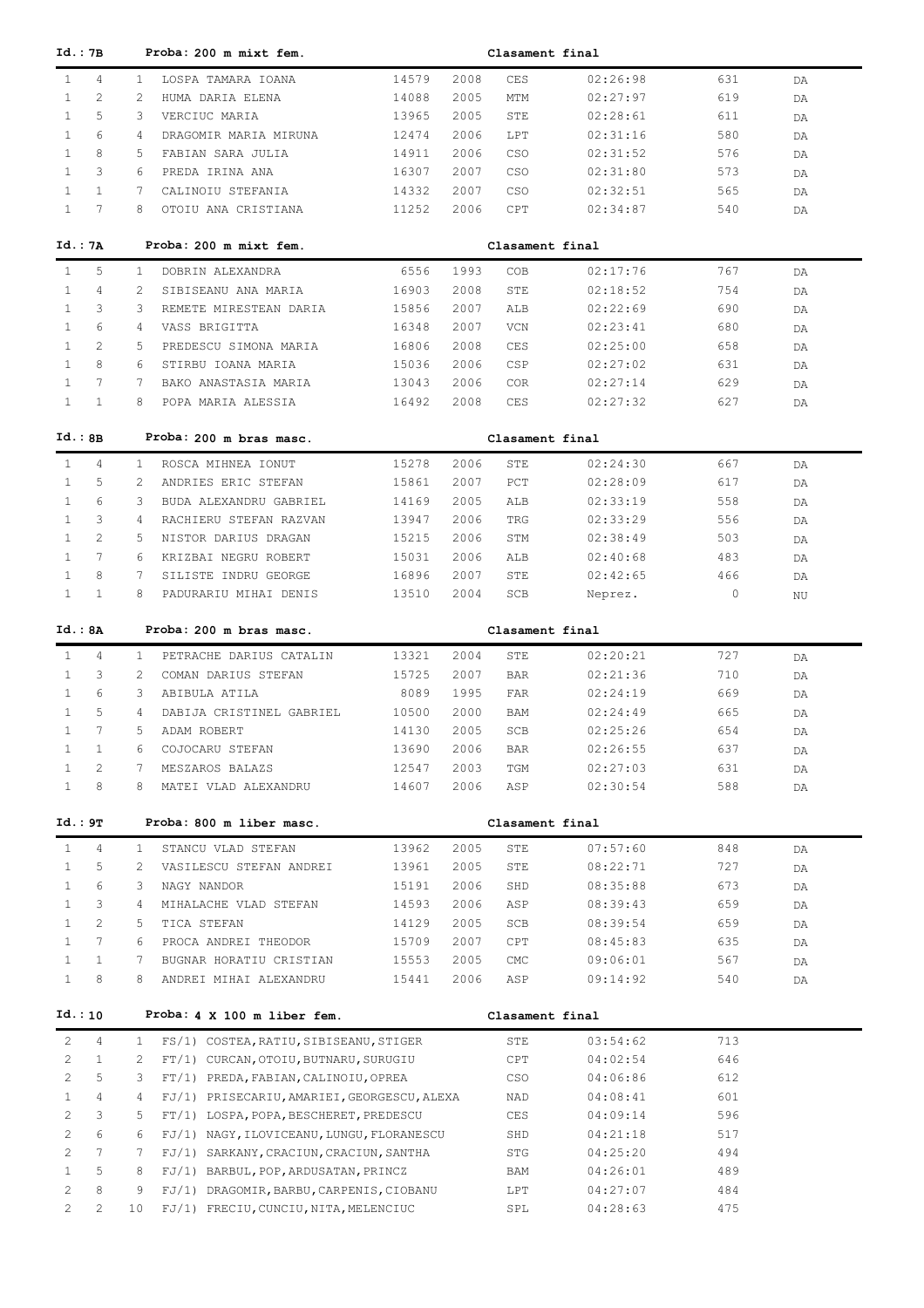| Id. : 11      |                |                 |       | Proba: 4 X 100 m liber masc.                | Clasament final |          |     |  |
|---------------|----------------|-----------------|-------|---------------------------------------------|-----------------|----------|-----|--|
| $\mathcal{L}$ | 4              | $\mathbf{1}$    |       | MS/1) GHILE, VLAD, COSTROJ, STOICA          | STE             | 03:25:57 | 767 |  |
|               | 5              | $2^{\circ}$     |       | MS/1) MIHAI, PATURCA, DUMITRACHE, ANGHEL    | CSM             | 03:32:41 | 696 |  |
|               | 3              | 3.              | MS/1) | SIMON, DANCANET, COJANU, CHECICHES          | UTM             | 03:35:37 | 667 |  |
| $\mathcal{L}$ | 6              | 4               |       | MT/1) STEFANACHE, BORANGEL, PETRE, GHEORGHE | LER             | 03:38:04 | 643 |  |
|               | 7              | 5.              |       | MT/1) CSEH, TODORAN, FARKAS, ICHIM          | LBM             | 03:41:94 | 610 |  |
|               | $\overline{c}$ | 6               |       | MJ/1) CONSTANTINESCU, DOBRE, SEKSI, STOIAN  | CSO             | 03:42:29 | 607 |  |
|               | 4              | 7               |       | MJ/1) NICOLAEV, ANDRIES, TALPES, STRIMBEANU | PCT             | 03:45:38 | 582 |  |
|               | 6              | 8               |       | MT/2) CULEA, DUMITRU, BOBOC, PREDA          | CSM             | 03:45:68 | 580 |  |
|               | 3              | 9               |       | MT/2) SARBULESCU, PASA, GRIGORAS, BRATU     | <b>LER</b>      | 03:46:11 | 577 |  |
| $\mathcal{P}$ | 7              | 10 <sup>°</sup> | MJ/1  | PETREA, MATEI, ANDREI, MIHALACHE            | ASP             | 03:47:24 | 568 |  |
|               | 5              | 11              |       | MJ/1) DOBRESCU, TANASE, PETRE, PROCA        | CPT             | 03:48:71 | 557 |  |
| $\mathcal{P}$ |                | 12              | MJ/1) | STOICA, UTULEAC, ALEXANDRESCU, BERCARU      | SPL             | 03:52:16 | 533 |  |
|               | 8              | 13              |       | MT/1) BERTEA, DUDUI, VELIMIROVICI, NISTOR   | STM             | 04:10:51 | 424 |  |
|               |                | 14              |       | MJ/3) ABOUD, GHITAN, STROE, MODORAN         | LER             | 04:12:72 | 413 |  |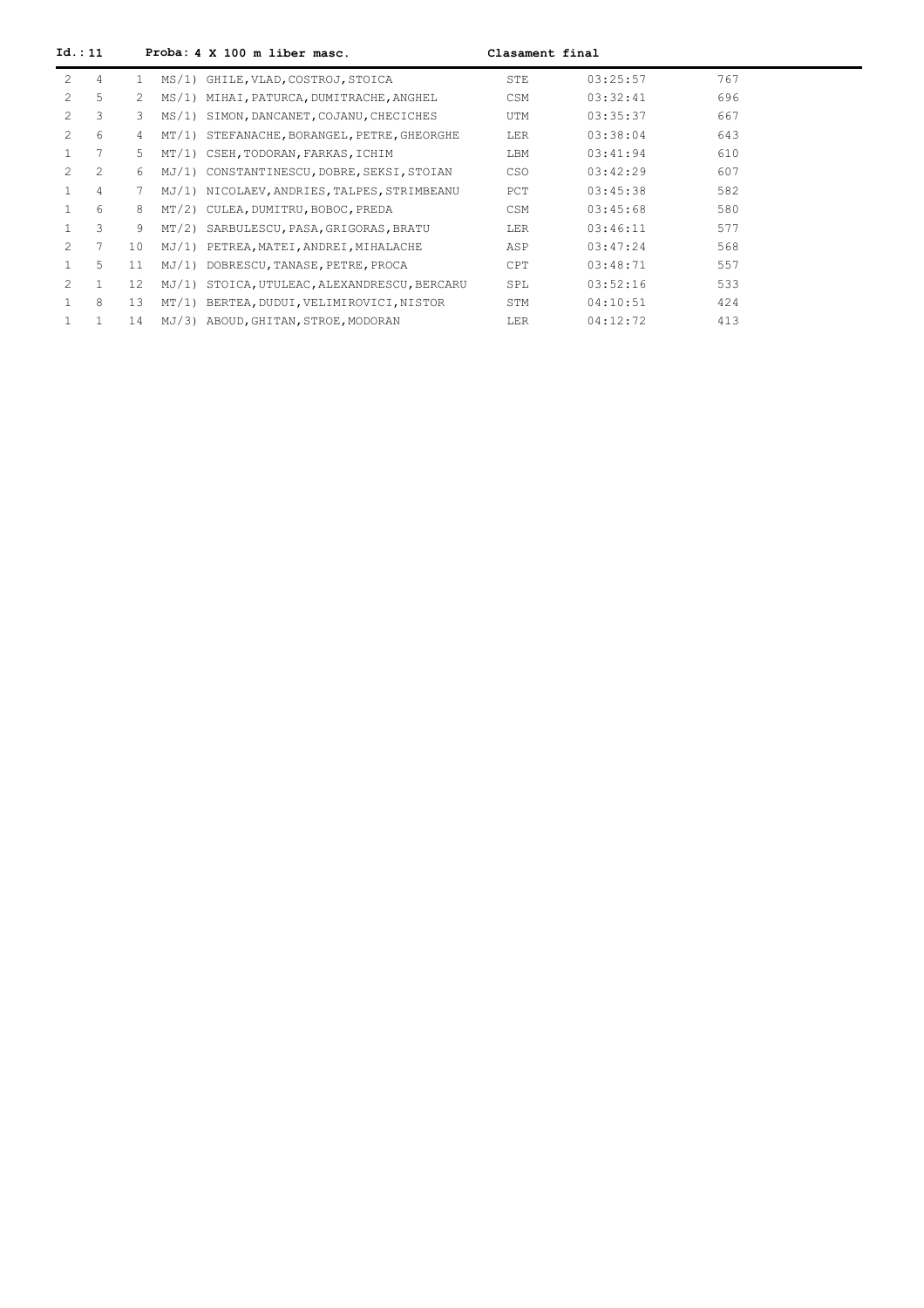**TARGOVISTE \* 01/06/2022 - 04/06/2022 Bazin: 50 m / 8 culoare**

|                | Ser. Cul. Loc         |                | Nume si prenume                      | Cod   | An   | Club            | Timp     | Punctaj     | Realizare |
|----------------|-----------------------|----------------|--------------------------------------|-------|------|-----------------|----------|-------------|-----------|
|                |                       |                | Stafeta (Sch.1, Sch.2, Sch.3, Sch.4) |       |      |                 | realizat | <b>FINA</b> | barem     |
|                | Reuniunea:            |                | 3<br>Data: 02/06/2022                |       |      |                 |          |             |           |
| Id.:12         |                       |                | Proba: 50 m bras masc.               |       |      | Clasament final |          |             |           |
| 8              | 4                     | $\mathbf{1}$   | DANCANET EMIL                        | 13649 | 2004 | UTM             | 00:28:94 | 720         | DA        |
| 7              | $\overline{4}$        | $\overline{c}$ | NICUSAN DANIEL ALEXANDRU             | 11349 | 2001 | TGM             | 00:29:27 | 696         | DA        |
| 6              | $\mathbf{1}$          | 3              | NITU MARIUS ADRIAN                   | 12935 | 2003 | LER             | 00:29:62 | 672         | DA        |
| 8              | 5                     | 4              | NAE ADRIAN GABRIEL                   | 13272 | 2005 | DAC             | 00:29:89 | 654         | DA        |
| 8              | 3                     | .5             | PRICOP VLAD ALEXANDRU                | 13847 | 2005 | CSM             | 00:29:96 | 649         | DA        |
| 6              | 5                     | 6              | LANCEA COSMIN                        | 608   | 1980 | MTM             | 00:30:05 | 643         | DA        |
| 6              | $\overline{4}$        | 7              | VAIPAN RADU                          | 11060 | 2000 | MTM             | 00:30:10 | 640         | DA        |
| 7              | 3                     | 8              | MESZAROS BALAZS                      | 12547 | 2003 | TGM             | 00:30:17 | 636         | DA        |
| 7              | 6                     | 9              | DABIJA CRISTINEL GABRIEL             | 10500 | 2000 | BAM             | 00:30:19 | 635         | DA        |
| 6              | 3                     | 10             | ADAM ROBERT                          | 14130 | 2005 | SCB             | 00:30:64 | 607         | DA        |
| 7              | $7\phantom{.0}$       | 11             | ICOBESCU GABRIEL                     | 12170 | 2002 | UCJ             | 00:30:68 | 605         | DA        |
| 8              | $7\phantom{.0}$       | 11             | TEODORESCU BOGDAN                    | 9442  | 1998 | LUN             | 00:30:68 | 605         | DA        |
| 8              | 6                     | 13             | COMAN DARIUS STEFAN                  | 15725 | 2007 | <b>BAR</b>      | 00:30:69 | 604         | DA        |
| 7              | $\overline{c}$        | 14             | STEFANACHE ALEXANDRU MARI            | 13099 | 2005 | LER             | 00:30:76 | 600         | DA        |
| 6              | $\mathbf{2}$          | 15             | ABIBULA ATILA                        | 8089  | 1995 | FAR             | 00:30:90 | 592         | DA        |
| 7              | $\mathbf{1}$          | 16             | GHEORGHE LUCAS IOAN                  | 13424 | 2004 | LER             | 00:31:14 | 578         | DA        |
| 5              | $\overline{4}$        | 17             | NICOLAEV VLADIMIR ANDREI             | 14818 | 2006 | PCT             | 00:31:40 | 564         | DA        |
| 5              | $\overline{c}$        | 18             | NICULAIE DAVID ANDREAS               | 15045 | 2006 | ACT             | 00:31:58 | 554         | DA        |
| 8              | 2                     | 19             | BARABAS ANDRAS                       | 14464 | 2003 | COB             | 00:31:62 | 552         | DA        |
| 5              | 5                     | 20             | YAKOVLEV IHOR                        | 22657 | 2004 | UKR             | 00:31:71 | 548         | DA        |
| 8              | 8                     | 21             | PETRACHE DARIUS CATALIN              | 13321 | 2004 | STE             | 00:31:80 | 543         | DA        |
| 4              | 2                     | 22             | TANASE GHEORGHE GABRIEL              | 15735 | 2006 | CPT             | 00:31:82 | 542         | DA        |
| 6              | 8                     | 23             | HOTEA LUCIAN                         | 15108 | 2006 | <b>UTM</b>      | 00:31:83 | 541         | DA        |
| 5              | 3                     | 24             | ROMANIUC VLADIMIR                    | 16323 | 2005 | ANA             | 00:32:14 | 526         | DA        |
| 6              | $7\phantom{.0}$       | 25             | COJOCARU FLAVIUS C-TIN               | 14798 | 2007 | SCB             | 00:32:20 | 523         | DA        |
| 5              | $\mathbf{1}$          | 26             | MATEI VLAD ALEXANDRU                 | 14607 | 2006 | ASP             | 00:32:27 | 520         | DA        |
| 4              | $\mathbf{1}$          | 27             | ARON MARIO ROBERT                    | 14635 | 2007 | CES             | 00:32:43 | 512         | DA        |
| 5              | 6                     | 28             | RACHIERU STEFAN RAZVAN               | 13947 | 2006 | TRG             | 00:32:44 | 511         | DA        |
| 5              | 8                     | 29             | DASCALESCU MIHNEA DUMITRU            | 12330 | 2004 | CMC             | 00:32:51 | 508         | DA        |
| 4              | 3                     | 30             | PADURARIU MIHAI DENIS                | 13510 | 2004 | SCB             | 00:32:62 | 503         | DA        |
| $\mathbf{1}$   | $\mathfrak{D}$        | 31             | CHECICHES BOGDAN ALEX.               | 13639 | 2004 | UTM             | 00:32:64 | 502         | DA        |
| 8              | $\mathbf{1}$          | 32             | ROTARU LUCA STEFAN                   | 15552 | 2006 | ALS             | 00:32:67 | 501         | DA        |
| 3              | 3                     | 33             | ANTON BOGDAN                         | 16256 | 2007 | SRT             | 00:32:68 | 500         | DA        |
| 3              | 5                     | 33             | ADAM BOGDAN                          | 14729 | 2005 | LER             | 00:32:68 | 500         | DA        |
| $\mathbf{1}$   | 6                     | 35             | SILISTE INDRU GEORGE                 | 16896 | 2007 | STE             | 00:32:78 | 496         | DA        |
| 3              | $\mathbf{2}^{\prime}$ | 36             | MISTIREANU IUSTIN TEODOR             | 13030 | 2005 | SCB             | 00:33:03 | 484         | DA        |
| 4              | 5                     | 37             | BUDA ALEXANDRU GABRIEL               | 14169 | 2005 | ALB             | 00:33:08 | 482         | DA        |
| 4              | $7\phantom{.0}$       | 38             | RADOI RARES NICOLAE                  | 15079 | 2005 | TRG             | 00:33:11 | 481         | DA        |
| 4              | 6                     | 39             | MIU EDUARD ANDREI                    | 13802 | 2004 | UPT             | 00:33:12 | 480         | DA        |
| 3              | $\mathbf{1}$          | 40             | COJOCARU STEFAN                      | 13690 | 2006 | <b>BAR</b>      | 00:33:15 | 479         | DA        |
| $\mathbf{1}$   | 5                     | 41             | NISTOR DARIUS DRAGAN                 | 15215 | 2006 | STM             | 00:33:46 | 466         | DA        |
| 3              | 4                     | 42             | TUTUIANU SEBASTIAN                   | 13858 | 2005 | LER             | 00:33:54 | 463         | DA        |
| 4              | 4                     | 43             | DUMITRU MARIO EDUARD                 | 14238 | 2005 | CSM             | 00:33:89 | 448         | DA        |
| $\mathbf{1}$   | 8                     | 44             | BERTEA ALIN DAN                      | 13650 | 2004 | STM             | 00:33:90 | 448         | DA        |
| 2              | 4                     | 44             | POSTELNICU GEORGE ALEXAND            | 15550 | 2006 | REN             | 00:33:90 | 448         | DA        |
| 2              | 3                     | 46             | RAICU BADEA GABRIEL                  | 13093 | 2006 | LPT             | 00:34:46 | 427         | DA        |
| 3              | 8                     | 47             | BIRGHILESCU ALEXANDRU                | 15276 | 2006 | ALS             | 00:34:61 | 421         | DA        |
| 3              | 6                     | 48             | MODORAN MIHNEA COSMIN                | 16162 | 2007 | LER             | 00:35:00 | 407         | DA        |
| 2              | 5                     | 49             | IORDACHE MATEI ALEX.                 | 15288 | 2007 | ALS             | 00:35:17 | 401         | DA        |
| 3              | 7                     | 50             | KRIZBAI NEGRU ROBERT                 | 15031 | 2006 | ALB             | 00:35:50 | 390         | DA        |
| 2              | $7\phantom{.0}$       | 51             | BANCILA ANDREI MIHAI                 | 21634 | 2007 | ACT             | 00:35:67 | 385         | DA        |
| $\mathbf{1}$   | $7\phantom{.0}$       | 52             | ZAHARIA FLAVIUS ANGEL                | 9066  | 1997 | <b>BLU</b>      | 00:35:87 | 378         | ΝU        |
| 2              | $\mathbf{1}$          | 53             | DINU IAN                             | 16956 | 2007 | <b>REN</b>      | 00:36:16 | 369         | ΝU        |
| $\overline{c}$ | 8                     | 54             | HRISCU DANIEL EMILIAN                | 22491 | 2006 | SWM             | 00:36:63 | 355         | ΝU        |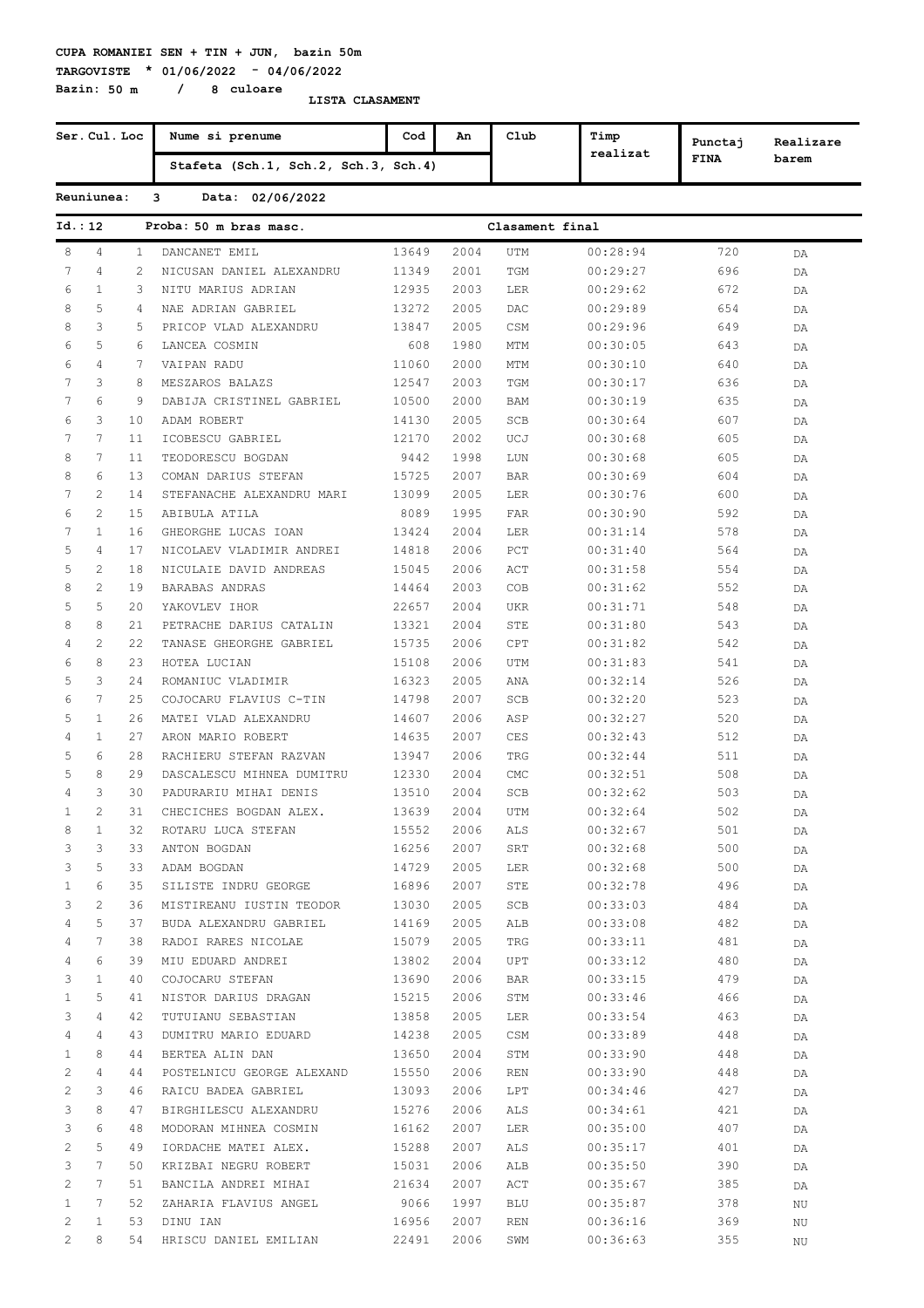| 2            | 6                     | 55           | BURTAN LUCA GABRIEL       | 15689 | 2006 | ALS             | 00:37:53 | 330      | NU |  |
|--------------|-----------------------|--------------|---------------------------|-------|------|-----------------|----------|----------|----|--|
| $\mathbf{1}$ | $\mathbf{1}$          | 56           | VELIMIROVICI ERIK LUCAS   | 21453 | 2005 | STM             | 00:38:90 | 296      | NU |  |
| $\mathbf{1}$ | 3                     | 57           | IRIMIA ALEXANDRU GABRIEL  | 17894 | 2006 | LER             | 00:40:50 | 263      | NU |  |
| $\mathbf{1}$ | $\overline{4}$        | 58           | NICULAE ALEXEI            | 14270 | 2005 | DIN             | Neprez.  | $\circ$  | NU |  |
| $\mathbf{2}$ | $\overline{c}$        | 58           | CRACIUN PETRU ACHIM       | 15972 | 2007 | SS7             | Neprez.  | 0        | NU |  |
| 4            | 8                     | 59           | ANGHEL HORIA PETRU        | 15529 | 2006 | ALS             | Neprez.  | 0        | NU |  |
| 5            | 7                     | 60           | BALU VICTOR ANDREI        | 13647 | 2004 | STM             | Neprez.  | 0        | NU |  |
| 6            | 6                     | 61           | CUCU ALEXANDRU            | 22095 | 2006 | COB             | Neprez.  | 0        | NU |  |
| 7            | 5                     | 62           | IACOB MIHAI               | 13244 | 2004 | CPT             | Neprez.  | 0        |    |  |
| 7            | 8                     | 63           |                           |       | 2004 |                 |          | $\Omega$ | ΝU |  |
|              |                       |              | CUCU MICHAEL              | 22096 |      | COB             | Neprez.  |          | ΝU |  |
|              | Id.: 13               |              | Proba: 50 m fluture fem.  |       |      | Clasament final |          |          |    |  |
|              |                       |              |                           |       |      |                 |          |          |    |  |
| 8            | $\overline{4}$        | $\mathbf{1}$ | COSTEA BIANCA ANDREEA     | 14500 | 2005 | STE             | 00:28:03 | 662      | DA |  |
| 9            | 4                     | 2            | RATIU MAYSA               | 12969 | 2003 | STE             | 00:28:20 | 650      | DA |  |
| 10           | 4                     | 3            | BOGDANECI ALEXANDRA       | 7537  | 1995 | <b>UPT</b>      | 00:28:25 | 646      | DA |  |
| 10           | 5                     | 4            | PARASCHIV EVA MARIA       | 15929 | 2007 | ACT             | 00:28:33 | 641      | DA |  |
| 9            | 5                     | 5            | BAKO ANASTASIA MARIA      | 13043 | 2006 | <b>COR</b>      | 00:28:67 | 618      | DA |  |
| 10           | 6                     | 6            | PREDESCU SIMONA MARIA     | 16806 | 2008 | CES             | 00:28:93 | 602      | DA |  |
| 10           | 3                     | 7            | PREDA IRINA ANA           | 16307 | 2007 | CSO             | 00:29:11 | 591      | DA |  |
| 8            | 5                     | 8            | SANTHA EMILIA NORA        | 16660 | 2008 | STG             | 00:29:48 | 569      | DA |  |
| $\mathbf{2}$ | 3                     | 9            | OTOIU ANA CRISTIANA       | 11252 | 2006 | CPT             | 00:29:52 | 566      | DA |  |
| 8            | 3                     | 10           | REMETE MIRESTEAN DARIA    | 15856 | 2007 | ALB             | 00:29:57 | 563      | DA |  |
| 10           | $\mathbf{1}$          | 11           | BOLEACU PAULA MARIA       | 15870 | 2007 | ACT             | 00:29:78 | 552      | DA |  |
| 9            | $\mathbf{1}$          | 12           | VACARU ANDREEA IULIANA    | 13949 | 2005 | TRG             | 00:29:83 | 549      | DA |  |
| 2            | 6                     | 13           | CHIRU SIMONA ANDREEA      | 13958 | 2005 | CSM             | 00:29:85 | 548      | DA |  |
| 9            | 3                     | 14           | BOTEZATU ELENA BIANCA     | 14469 | 2002 | COB             | 00:29:88 | 546      | DA |  |
| 8            | 6                     | 15           | GORECKI ANDRA DENISA      | 13101 | 2005 | STE             | 00:30:02 | 538      | DA |  |
| 8            | $\mathbf{1}$          | 16           | MOTOS LETITIA ANDREEA     | 13208 | 2004 | UTM             | 00:30:06 | 536      | DA |  |
| 8            | $\overline{2}$        | 17           | STIRBU IOANA MARIA        | 15036 | 2006 | CSP             | 00:30:14 | 532      | DA |  |
| 8            | $7\overline{ }$       | 18           | HUMA DARIA ELENA          | 14088 | 2005 | MTM             | 00:30:17 | 530      | DA |  |
| 10           | $\overline{2}$        | 19           | CAREBA ALEXANDRA THEODORA | 14022 | 2006 | SRT             | 00:30:20 | 529      | DA |  |
| 9            | 6                     | 20           | STEFURA INGRID            | 14803 | 2008 | SCB             | 00:30:22 | 528      | DA |  |
| 7            | $\mathbf{1}$          | 21           | PRINCZ LARA               | 16855 | 2008 | BAM             | 00:30:49 | 514      | DA |  |
| 9            | $7^{\circ}$           | 22           | ADAM SARA DARIA           | 15006 | 2006 | ALB             | 00:30:55 | 511      | DA |  |
| 7            | $\overline{2}$        | 23           | TSYKLAURI POLINA          | 22665 | 2007 | <b>UKR</b>      | 00:30:59 | 509      | DA |  |
| 9            | 8                     | 24           | PINTILIE ALESSIA ANCA     | 16982 | 2006 | SWM             | 00:30:68 | 504      | DA |  |
| 7            | 4                     | 25           | OSTAFI DELIA ELENA        | 14841 | 2006 | STE             | 00:30:85 | 496      | DA |  |
| 1            | 6                     | 26           | IORGA MARIA TEODORA       | 16986 | 2008 | SWM             | 00:30:87 | 495      | DA |  |
| 9            | 2                     | 26           | FANGLI HENRIETTA          | 11346 | 2001 | TGM             | 00:30:87 | 495      | DA |  |
| 7            | 3                     | 28           | DROG MARIA BIANCA         | 17870 | 2005 | CSM             | 00:30:91 | 493      | DA |  |
| 7            | 5                     | 29           | VISINESCU OANA NICOLETA   | 15711 | 2007 | TSP             | 00:31:14 | 482      | DA |  |
| 10           | 7                     | 30           | SURUGIU ANDRA GEORGIANA   | 16409 | 2007 | CPT             | 00:31:31 | 475      | DA |  |
| 7            | 7                     | 31           | ORBAN KIS ORSOLYA         | 13160 | 2005 | STG             | 00:31:32 | 474      | DA |  |
| 10           | 8                     | 31           | POPA MARIA ALESSIA        | 16492 | 2008 | CES             | 00:31:32 | 474      | DA |  |
| 8            | 8                     | 33           | TICA DELIA MARIA          | 14119 | 2004 | SCB             | 00:31:45 | 468      | DA |  |
| 6            | 4                     | 34           | VOICU IOANA ALEXANDRA     | 16304 | 2007 | ASP             | 00:31:46 | 468      | DA |  |
| 1            | 8                     | 35           | GRIGA GIULIA DARIA        | 17133 | 2008 | LBM             | 00:31:49 | 466      | DA |  |
| 7            | 6                     | 36           | BESCHERET ANCA            | 15411 | 2006 | CES             | 00:31:64 | 460      | DA |  |
| 6            | 3                     | 37           | LUTA SARA MARIA           | 15431 | 2007 | LLP             | 00:31:71 | 457      | DA |  |
| 2            | $\mathbf{1}$          | 38           | STIGER DIANA GABRIELA     | 16799 | 2008 | STE             | 00:31:72 | 456      | DA |  |
| $\mathbf{1}$ | $\overline{4}$        | 39           | DUMITRESCU ALISSA MARIA   | 14442 | 2006 | LLP             | 00:31:85 | 451      | DA |  |
| 7            | 8                     | 40           | ZAVOIANU MAYA MARIA       | 16495 | 2008 | CPT             | 00:31:91 | 448      | DA |  |
| 5            | $\mathbf{1}$          | 41           | PINTICAN INGRID           | 17091 | 2008 | MAR             | 00:32:07 | 442      | DA |  |
| 4            | 4                     | 42           | MACOVEICIUC LARISA IOANA  | 16158 | 2008 | LER             | 00:32:09 | 441      | DA |  |
| 2            | $7^{\circ}$           | 43           | BOER HENRIETTA            | 13898 | 2008 | H2O             | 00:32:16 | 438      | DA |  |
| 1            | $\mathbf{2}^{\prime}$ | 44           | RADU ELENA                | 19963 | 2008 | NAD             | 00:32:19 | 437      | DA |  |
| 2            | $\mathbf{2}^{\prime}$ | 45           | MARC MARIA NATALIA        | 15039 | 2006 | CSW             | 00:32:23 | 435      | DA |  |
| 1            | 3                     | 46           | CERNAT AMINA MARIA        | 17022 | 2008 | STE             | 00:32:26 | 434      | DA |  |
| 5            | 5                     | 47           | JARAVETE PAULA MARIA      | 11336 | 2001 | UCJ             | 00:32:27 | 433      | DA |  |
| $\mathbf{1}$ | 7                     | 48           | LOSPA TAMARA IOANA        | 14579 | 2008 | CES             | 00:32:36 | 430      | DA |  |
| 5            | 4                     | 49           | PAN-KE LAURA ANA-MARIA    | 15679 | 2005 | LER             | 00:32:49 | 425      | DA |  |
| 5            | 2                     | 50           | BARBUL ZETEA MARA ANA     | 16858 | 2008 | BAM             | 00:32:53 | 423      | DA |  |
| 6            | $\mathbf{1}$          | 51           | AMBROZIE ILINCA           | 17516 | 2008 | ALS             | 00:32:70 | 416      | DA |  |
| 6            | 6                     | 52           | ADAM CLARA PATRICIA       | 16748 | 2008 | ALB             | 00:33:01 | 405      | DA |  |
| 4            | 5                     | 53           | PAPP ANNEMARIE            | 14086 | 2005 | STM             | 00:33:14 | 400      | DA |  |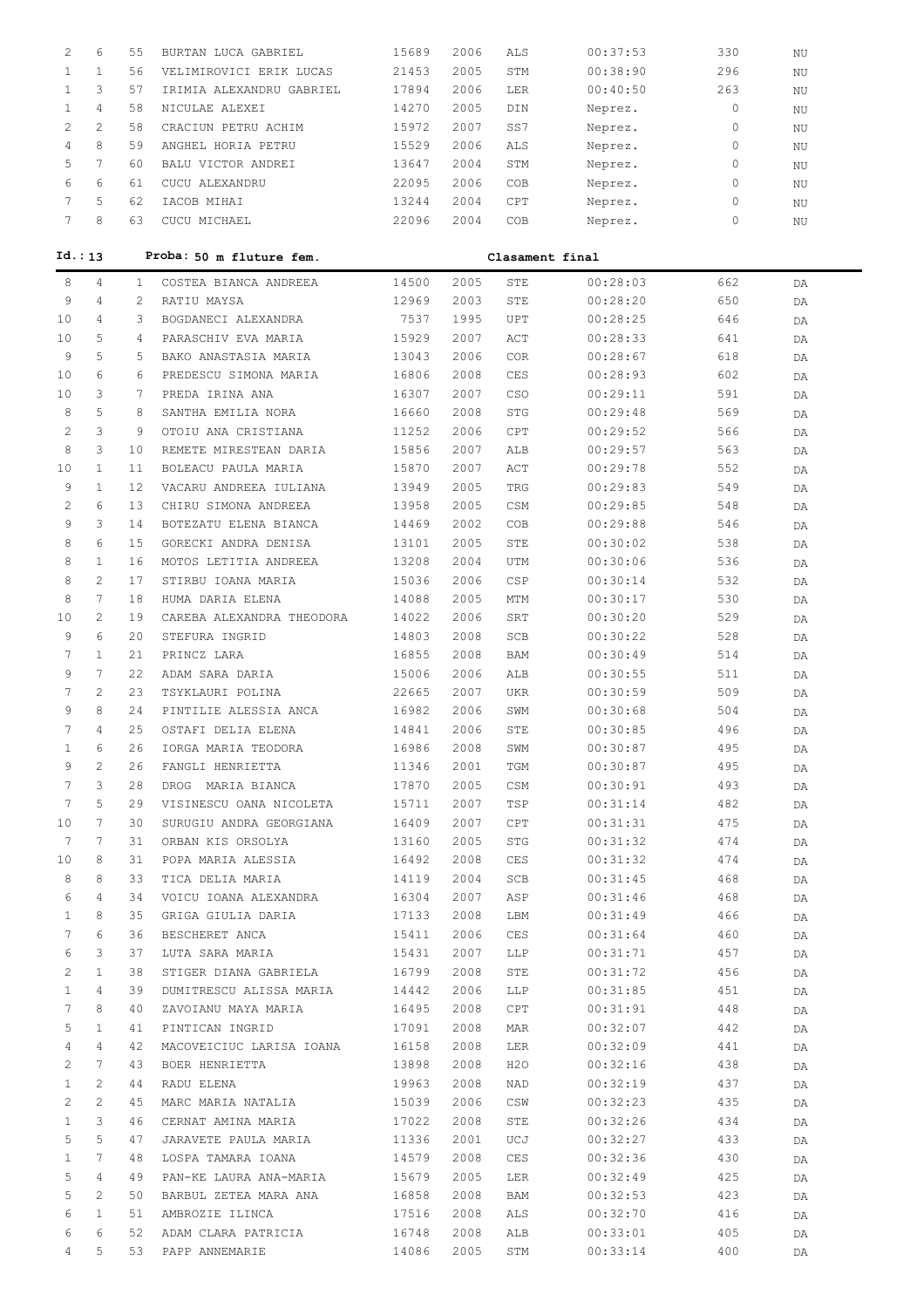| 6            | 7              | 54 | BREZAN SARA MARIA         | 15492 | 2007 | SCB        | 00:33:16  | 399      | DA        |
|--------------|----------------|----|---------------------------|-------|------|------------|-----------|----------|-----------|
| 5            | 3              | 55 | COSTEA MIHAELA IZABELLA   | 16524 | 2008 | MPL        | 00:33:18  | 399      | DA        |
| 5            | 6              | 56 | BERTEA ALINA RIANA        | 16015 | 2007 | STM        | 00:33:29  | 395      | DA        |
| $\mathbf{1}$ | 5              | 57 | CUNCIU ALESSIA MARIA      | 16640 | 2008 | SPL        | 00:33:51  | 387      | DA        |
| 5            | 7              | 58 | NAGY ZSOFIA               | 16784 | 2008 | SHD        | 00:33:53  | 386      | DA        |
| 5            | 8              | 59 | BICHESCU ANDRADA BIANCA   | 16254 | 2008 | SRT        | 00:33:69  | 381      | DA        |
| 2            | 8              | 60 | CIOINEAG CATERINA ALEXIA  | 16073 | 2007 | <b>CSB</b> | 00:33:73  | 379      | DA        |
| 1            | $\mathbf{1}$   | 61 | BARBU ELIZA ANDREEA       | 17202 | 2007 | LPT        | 00:34:65  | 350      | DA        |
| 4            | $\overline{7}$ | 62 | MIREA STEFANIA ALEXIA     | 17120 | 2008 | <b>MTG</b> | 00:34:68  | 349      | DA        |
| 4            | 6              | 63 | CRACIUN ANDRA             | 16709 | 2008 | SRT        | 00:34:69  | 349      | DA        |
| 4            | 8              | 64 | MEDRUT ADA MARIA          | 17319 | 2008 | ALB        | 00:34:74  | 347      | DA        |
| 4            | $\mathbf{1}$   | 65 | BATRINU GABRIELA BIANCA   | 16646 | 2008 | LBR        | 00:34:82  | 345      | DA        |
| 3            | 4              | 66 | DRAGAN ALEXANDRA HUGUETTE | 16410 | 2006 | <b>LER</b> | 00:35:07  | 338      | NU        |
| 4            | $\overline{2}$ | 67 | MELENCIUC SARAH TEODORA   | 15945 | 2007 | SPL        | 00:35:36  | 329      | DA.       |
| 3            | 5              | 68 | LUNGU AMALIA MARIA        | 15712 | 2006 | TSP        | 00:36:38  | 302      | <b>NU</b> |
| 3            | 7              | 69 | BURZO ELISA GABRIELA      | 19750 | 2008 | LBM        | 00:36:83  | 291      | NU        |
| 3            | 3              | 70 | SAVULESCU MARIA THEODORA  | 16428 | 2008 | ALS        | 00:36:91  | 289      | NU        |
| 3            | $\mathbf{1}$   | 71 | IORGA IOANA MADALINA      | 15825 | 2008 | <b>CTR</b> | 00:37:60  | 274      | NU        |
| 3            | 6              | 72 | TUDOR IEMINA              | 17011 | 2007 | <b>CTR</b> | 00:38:45  | 256      | NU        |
| 3            | $\mathfrak{D}$ | 73 | GRIGORE ANITA ANDREEA LAV | 17341 | 2007 | LLP        | 00:38:92  | 247      | <b>NU</b> |
| 3            | 8              | 74 | SOMORDOLEA GABRIELA       | 19902 | 2004 | STE        | 00:40:38  | 221      | NU        |
| 2            | 5              | 75 | HAFNER MIHAELA ALEXANDRA  | 17182 | 2006 | CPT        | 00:41:28  | 207      | NU        |
| 2            | $\overline{4}$ | 76 | BACIUCA RAMONA CRISTINA   | 13841 | 2005 | <b>LER</b> | 00:41:49  | 204      | NU        |
| 6            | 8              | 77 | HANRIOT EMANUELLA REBEKA  | 17608 | 2008 | $PCT$      | Scut.med. | $\Omega$ | NU        |
| 4            | 3              | 78 | SERBANESCU MARIA ALESSAND | 13971 | 2007 | TSP        | Neprez.   | $\Omega$ | NU        |
| 6            | $\overline{2}$ | 78 | DAVLETSHYNA ALISA         | 22737 | 2007 | <b>UKR</b> | Neprez.   | 0        | ΝU        |
| 6            | 5              | 79 | BALINT EMMA               | 14021 | 2006 | SRT        | Neprez.   | $\circ$  | NU        |
|              |                |    |                           |       |      |            |           |          |           |

| Id.: 14        |                 |    | Proba: 100 m spate masc.<br>Clasament final |       |      |            |          |     |    |  |  |
|----------------|-----------------|----|---------------------------------------------|-------|------|------------|----------|-----|----|--|--|
| 4              | $\overline{4}$  | 1  | UNGUR ANDREI                                | 9364  | 1998 | <b>MBV</b> | 00:57:21 | 744 | DA |  |  |
| 5              | $\overline{4}$  | 2  | POPESCU DENIS LAUREAN                       | 12721 | 2003 | SRT        | 00:57:53 | 732 | DA |  |  |
| 6              | 4               | 3  | ANGHEL ANDREI MIRCEA                        | 9723  | 1998 | CSM        | 00:57:57 | 730 | DA |  |  |
| 6              | 3               | 4  | COJOCARU CAROL MIHAI                        | 14789 | 2006 | SCB        | 00:58:11 | 710 | DA |  |  |
| 5              | 5               | 5  | GHIONU DENIS ANDREI                         | 13460 | 2004 | <b>MBR</b> | 00:58:66 | 690 | DA |  |  |
| 4              | 5               | 6  | CONSTANTINESCU ALEXANDRU                    | 15525 | 2006 | CSO        | 00:59:09 | 675 | DA |  |  |
| 4              | 3               | 7  | COJANU ALBERT GABRIEL                       | 22102 | 2005 | UTM        | 00:59:31 | 668 | DA |  |  |
| $\overline{4}$ | $6\overline{6}$ | 8  | OMELCHENKO TYMUR                            | 22658 | 2005 | UKR        | 01:00:08 | 642 | DA |  |  |
| 5              | 3               | 9  | ICHIM LUCA STEFAN                           | 12855 | 2004 | LBM        | 01:00:21 | 638 | DA |  |  |
| $\mathbf{1}$   | 5               | 10 | TODORAN IONUT MARIAN                        | 13577 | 2004 | LBM        | 01:00:66 | 624 | DA |  |  |
| 5              | 6               | 11 | BOBOC EMANOEL FLORIN                        | 13853 | 2005 | CSM        | 01:01:04 | 612 | DA |  |  |
| 6              | 6               | 12 | CULEA PETRE CRISTIAN                        | 14972 | 2006 | CSM        | 01:01:31 | 604 | DA |  |  |
| 6              | $\overline{2}$  | 13 | DUMITRACHE TOBIAS GEORGE                    | 12891 | 2003 | CSM        | 01:01:37 | 603 | DA |  |  |
| 5              | $\mathcal{L}$   | 14 | KONCZ NIMROD KALMAN                         | 14560 | 2006 | TGM        | 01:01:85 | 589 | DA |  |  |
| 4              | $7\phantom{.0}$ | 15 | SEKSI LUCA                                  | 15280 | 2006 | CSO        | 01:02:11 | 581 | DA |  |  |
| $\mathbf{1}$   | 3               | 16 | STANCEL LUKAS                               | 15026 | 2006 | ALB        | 01:02:66 | 566 | DA |  |  |
| 6              | 7               | 17 | DOBRE CRISTIAN ANDREI                       | 16310 | 2007 | CSO        | 01:02:67 | 566 | DA |  |  |
| 4              | $\mathfrak{D}$  | 18 | HARABAGIU RARES PETRU                       | 14986 | 2006 | BAM        | 01:02:83 | 562 | DA |  |  |
| 6              | $\mathbf{1}$    | 19 | GRIGORAS STEFAN CRISTIAN                    | 13849 | 2005 | <b>LER</b> | 01:03:06 | 555 | DA |  |  |
| 5              | $\mathbf{1}$    | 20 | FIRU LUCIAN MIHAI                           | 13170 | 2006 | TSP        | 01:04:02 | 531 | DA |  |  |
| 5              | $7\phantom{.0}$ | 21 | MOIAN DUSA RARES                            | 16180 | 2007 | COB        | 01:04:28 | 524 | DA |  |  |
| 3              | 5               | 22 | STOIAN ANDREI CONSTANTIN                    | 17004 | 2006 | CSO        | 01:04:45 | 520 | DA |  |  |
| 4              | $\mathbf{1}$    | 23 | NEAMTU ALEXANDRU CRISTIAN                   | 14031 | 2005 | SRT        | 01:05:06 | 506 | DA |  |  |
| 3              | $7\phantom{.0}$ | 24 | KRIZBAI NEGRU ROBERT                        | 15031 | 2006 | ALB        | 01:05:16 | 503 | DA |  |  |
| 3              | 4               | 25 | UTULEAC FLORIN ORLANDO                      | 16128 | 2007 | SPL        | 01:05:38 | 498 | DA |  |  |
| 3              | $\overline{c}$  | 26 | RACHIERU STEFAN RAZVAN                      | 13947 | 2006 | TRG        | 01:05:63 | 493 | DA |  |  |
| 6              | 8               | 27 | MUSAT TIBERIU GABRIEL                       | 16233 | 2007 | SSB        | 01:06:04 | 483 | DA |  |  |
| 3              | $\mathbf{1}$    | 28 | PREDA ALEXANDRU FLORIN                      | 13959 | 2005 | CSM        | 01:06:11 | 482 | DA |  |  |
| 4              | 8               | 29 | MARC ALBERT CATALIN                         | 15853 | 2007 | ALB        | 01:06:22 | 480 | DA |  |  |
| 5              | 8               | 30 | FLOREA RAZVAN STEFAN                        | 14392 | 2006 | LBR        | 01:06:42 | 475 | DA |  |  |
| 3              | 6               | 31 | BERCARU RARES C-TIN                         | 15951 | 2007 | SPL        | 01:07:29 | 457 | DA |  |  |
| 2              | $\overline{4}$  | 32 | OANCEA MARIUS VALENTIN                      | 15953 | 2007 | PET        | 01:08:15 | 440 | DA |  |  |
| 2              | 5               | 33 | KACMAZ ENES                                 | 16157 | 2007 | LER        | 01:09:86 | 408 | DA |  |  |
| 2              | 3               | 34 | MARCU SEBASTIAN                             | 16980 | 2005 | CAT        | 01:09:87 | 408 | NU |  |  |
| $\overline{2}$ | $\mathbf{2}$    | 35 | HREKOV YEHOR                                | 22738 | 2007 | <b>UKR</b> | 01:10:38 | 399 | NU |  |  |
| $\mathbf{1}$   | 6               | 36 | BENGHIAC ERIC                               | 15781 | 2006 | LUN        | 01:11:04 | 388 | NU |  |  |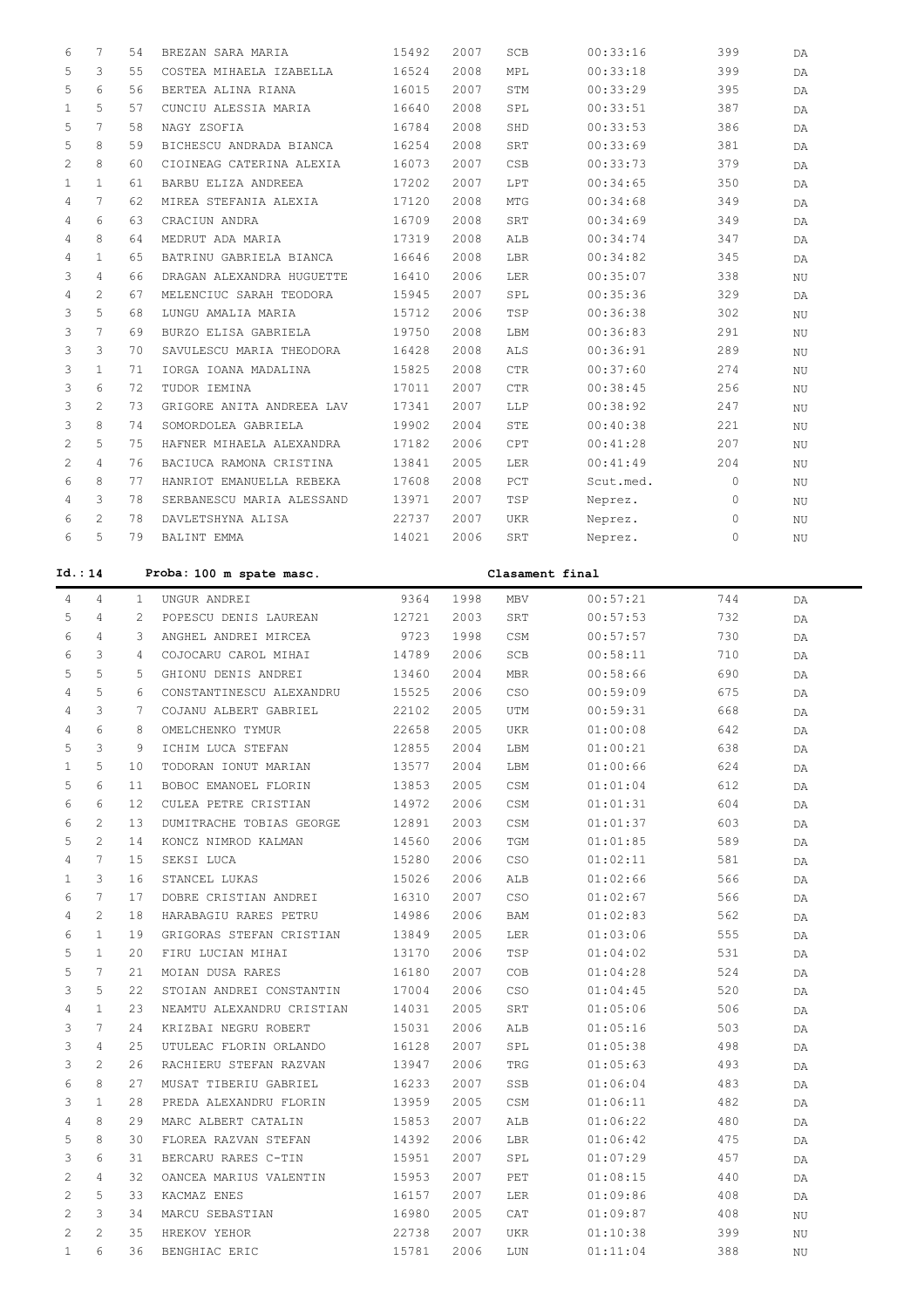| 3                     | 3                     | 37              | ROTARU LUCA STEFAN        | 15552 | 2006 | ALS             | 01:11:54 | 380      | NU          |
|-----------------------|-----------------------|-----------------|---------------------------|-------|------|-----------------|----------|----------|-------------|
| $\overline{c}$        | 6                     | 38              | DINU IAN                  | 16956 | 2007 | <b>REN</b>      | 01:12:34 | 368      | NU          |
| $\overline{2}$        | $7^{\circ}$           | 39              | IONESCU DAVID STEFAN      | 17276 | 2007 | LPT             | 01:12:78 | 361      | NU          |
| $\overline{c}$        | 8                     | 40              | RUSU ANDREI EUGEN         | 17169 | 2006 | ALS             | 01:14:83 | 332      |             |
|                       |                       |                 |                           |       |      |                 |          |          | $_{\rm NU}$ |
| $\mathbf{2}$          | $\mathbf{1}$          | 41              | SERBAN ROBERT GABRIEL     | 16420 | 2006 | LLP             | 01:16:17 | 315      | ΝU          |
| $\mathbf{1}$          | $\overline{4}$        | 42              | SIDLETSKYI OLEKSANDR      | 22668 | 2007 | UKR             | 01:18:86 | 284      | ΝU          |
| 3                     | 8                     | 43              | PRALEA STEFAN EMILIAN     | 16664 | 2006 | LLP             | Neprez.  | 0        | $\rm N U$   |
| 6                     | 5                     | 43              | DINU PATRICK SEBASTIAN    | 13340 | 2005 | FAR             | Neprez.  | $\Omega$ | $\rm N U$   |
|                       |                       |                 |                           |       |      |                 |          |          |             |
| Id.: 15               |                       |                 | Proba: 200 m spate fem.   |       |      | Clasament final |          |          |             |
| $\overline{4}$        | 4                     | $\mathbf{1}$    | PRISECARIU AISSIA CLAUDIA | 17078 | 2008 | <b>NAD</b>      | 02:22:45 | 649      | DA          |
| $\mathbf{2}^{\prime}$ | $\overline{4}$        | $\overline{2}$  | STRIMB SARA FLAVIA        | 20732 | 2006 | <b>UPT</b>      | 02:22:64 | 646      |             |
|                       |                       |                 |                           |       |      |                 |          |          | DA          |
| 3                     | $\overline{4}$        | 3               | DIACONESCU REBECCA AIMEE  | 22492 | 2006 | <b>MBV</b>      | 02:22:66 | 646      | DA          |
| $\overline{4}$        | 5                     | $\overline{4}$  | SAFCENCU DELIA GIORGIANA  | 13275 | 2005 | CPT             | 02:23:43 | 636      | DA          |
| $\mathbf{1}$          | 5                     | 5               | DOBRIN ALEXANDRA          | 6556  | 1993 | COB             | 02:25:63 | 607      | DA          |
| 3                     | 5                     | 6               | PASCU ANA MARIA           | 14506 | 2005 | ACT             | 02:26:62 | 595      | DA          |
| $\overline{4}$        | 6                     | 7               | RADULESCU ALEXANDRA       | 15335 | 2006 | CSO             | 02:26:82 | 593      | DA          |
| $\mathbf{2}$          | 6                     | 8               | VACARU ANDREEA IULIANA    | 13949 | 2005 | TRG             | 02:27:98 | 579      | DA          |
| 3                     | 3                     | 9               | ALEXA DARIA               | 17077 | 2008 | NAD             | 02:28:19 | 576      | DA          |
| $\mathbf{2}$          | 5                     | 10 <sup>°</sup> | SAUCIUC OANA IULIA        | 15099 | 2006 | <b>STE</b>      | 02:28:64 | 571      | DA          |
| $\overline{4}$        | 3                     | 11              | ANDREI IARINA IOANA       | 15963 | 2007 | <b>STE</b>      | 02:29:43 | 562      | DA          |
| $\overline{2}$        | 3                     | 12 <sup>2</sup> | AMARIEI RIANNA            | 17080 | 2008 | NAD             | 02:29:77 | 558      | DA          |
| $\overline{4}$        | $\overline{2}$        | 13              | BUTNARU ALEXANDRA MIHAELA | 12459 | 2007 | <b>CPT</b>      | 02:30:99 | 545      | DA          |
| 3                     | $\overline{2}$        | 14              | BOTEZATU ELENA BIANCA     | 14469 | 2002 | COB             | 02:31:85 | 536      |             |
| 3                     | 6                     | 15              | FLORANESCU IOANA ARIANA   | 16793 | 2008 | SHD             | 02:33:56 | 518      | DA          |
|                       |                       |                 |                           |       |      |                 |          |          | DA          |
| $\overline{c}$        | $\overline{2}$        | 16              | BLEJAN ALEXANDRA MARIA    | 15527 | 2006 | SS7             | 02:35:28 | 501      | DA          |
| $\overline{4}$        | $7\phantom{.0}$       | 17              | GEORGESCU IOANA           | 17074 | 2008 | NAD             | 02:36:12 | 493      | DA          |
| $\overline{2}$        | $\mathbf{1}$          | 18              | MIHAI TEODORA MARIA       | 15720 | 2007 | <b>MBR</b>      | 02:37:58 | 479      | DA          |
| $\mathbf{1}$          | 6                     | 19              | TICA DELIA MARIA          | 14119 | 2004 | SCB             | 02:39:58 | 461      | ΝU          |
| $\overline{4}$        | 8                     | 20              | CUNCIU ALESSIA MARIA      | 16640 | 2008 | SPL             | 02:40:23 | 456      | DA          |
| 3                     | $7\phantom{.0}$       | 21              | PATRINOIU TEODORA         | 15790 | 2006 | LUN             | 02:41:89 | 442      | NU          |
| $\mathbf{1}$          | 3                     | 22              | CIOBANU IOANA ALEXANDRA   | 13497 | 2008 | <b>LPT</b>      | 02:43:33 | 430      | NU          |
| $\overline{2}$        | $7\overline{ }$       | 23              | BARBUL ZETEA MARA ANA     | 16858 | 2008 | <b>BAM</b>      | 02:44:74 | 419      | NU          |
| $\overline{4}$        | $\mathbf{1}$          | 24              | BREZAN SARA MARIA         | 15492 | 2007 | SCB             | 02:45:56 | 413      | NU          |
| $\mathbf{1}$          | $\overline{4}$        | 25              | TORCEA ANA MARIA          | 19149 | 2008 | <b>REN</b>      | 02:51:68 | 370      | NU          |
| 3                     | $\mathbf{1}$          | 26              | HRIB MARIA                | 15591 | 2007 | NAD             | Neprez.  | $\circ$  | ΝU          |
|                       |                       |                 |                           |       |      |                 |          |          |             |
| Id.: 16               |                       |                 | Proba: 200 m liber masc.  |       |      | Clasament final |          |          |             |
| 9                     | $\overline{4}$        | $\mathbf{1}$    | POPOVICI DAVID            | 13322 | 2004 | DIN             | 01:52:63 | 742      |             |
| 7                     | 4                     | 2               |                           |       | 2005 | SCB             | 01:53:36 |          | DA          |
|                       |                       |                 | COZMA STEFAN              | 14126 |      |                 |          | 728      | DA          |
| 7                     | 3                     | 3               | MIHALACHE VLAD STEFAN     | 14593 | 2006 | ASP             | 01:54:48 | 707      | DA          |
| 8                     | 5                     | 4               | ENACHE ANDREI             | 13937 | 2005 | STE             | 01:54:92 | 699      | DA          |
| 9                     | 5                     | 5               | VASILESCU STEFAN ANDREI   | 13961 | 2005 | STE             | 01:55:25 | 693      | DA          |
| 8                     | $\overline{4}$        | 6               | GERGELY MIHAI             | 12963 | 2003 | <b>CMC</b>      | 01:55:56 | 687      | DA          |
| 9                     | 3                     | 7               | NAGY NANDOR               | 15191 | 2006 | SHD             | 01:56:57 | 669      | DA          |
| 7                     | 5                     | 8               | SIMON ANDREI SEBASTIAN    | 8824  | 1997 | UTM             | 01:57:30 | 657      | DA          |
| 2                     | 6                     | 9               | BRATULESCU IUSTINIAN DRAG | 14300 | 2005 | ACT             | 01:57:34 | 656      | DA          |
| 8                     | 3                     | 10              | ICOBESCU GABRIEL          | 12170 | 2002 | UCJ             | 01:57:38 | 656      | DA          |
| 8                     | 6                     | 11              | GHEORGHE LUCAS IOAN       | 13424 | 2004 | LER             | 01:57:81 | 649      | DA          |
| 7                     | 6                     | 12 <sub>2</sub> | ADAM TOMA                 | 12865 | 2003 | SCB             | 01:58:51 | 637      | DA          |
| 9                     | 6                     | 13              | TICA STEFAN               | 14129 | 2005 | SCB             | 01:58:55 | 636      | DA          |
| 7                     | 2                     | 14              | HRISCU RARES              | 15396 | 2006 | SCB             | 02:00:23 | 610      | DA          |
| 9                     | 7                     | 15              | PETREA RAZVAN DUMITRU     | 16941 | 2007 | ASP             | 02:00:76 | 602      | DA          |
| 6                     | $\overline{c}$        | 16              | IASCHIU ANDREI            | 15443 | 2006 | CES             | 02:01:01 | 598      |             |
|                       |                       |                 |                           |       |      |                 |          |          | DA          |
| 8                     | 7                     | 17              | LUNGU ANDREI              | 13775 | 2004 | CSO             | 02:01:38 | 593      | DA          |
| 9                     | 8                     | 18              | M.SEDIQ EDRIS             | 15446 | 2006 | STE             | 02:01:55 | 590      | DA          |
| 9                     | $\mathbf{2}^{\prime}$ | 19              | BALAITA DRAGOS            | 14127 | 2005 | SCB             | 02:01:64 | 589      | DA          |
| 7                     | 7                     | 20              | DOBRESCU MIHAI            | 14919 | 2006 | CPT             | 02:02:25 | 580      | DA          |
| 8                     | $\mathbf{1}$          | 21              | TOMA MIHAI COSMIN         | 14449 | 2005 | UTM             | 02:02:35 | 579      | DA          |
| 2                     | 7                     | 22              | VLAD ALESSANDRO PETRISOR  | 21169 | 2004 | STE             | 02:02:37 | 579      | DA          |
| 9                     | $\mathbf{1}$          | 23              | PETRE NARCIS ALEXANDRU    | 13423 | 2005 | LER             | 02:02:65 | 575      | DA          |
| 6                     | 5                     | 24              | FARKAS CRISTOPHER         | 14420 | 2006 | LBM             | 02:03:24 | 566      | DA          |
| 8                     | 8                     | 25              | PROCA ANDREI THEODOR      | 15709 | 2007 | CPT             | 02:03:34 | 565      | DA          |
| $\mathbf{2}^{\prime}$ | 8                     | 26              | TODORAN IONUT MARIAN      | 13577 | 2004 | LBM             | 02:03:67 | 561      | DA          |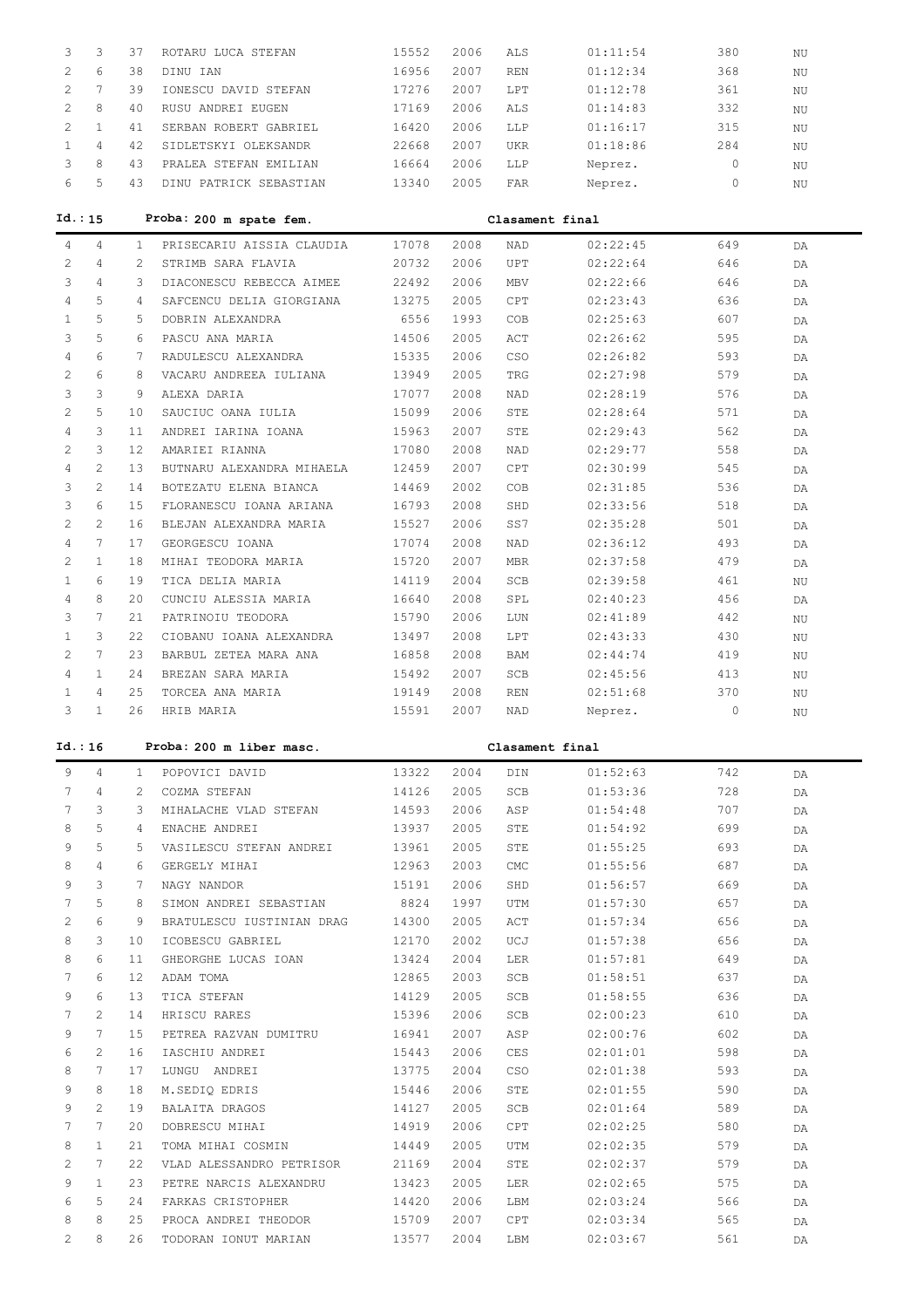| 6            | 6                     | 27           | MATEI VLAD ALEXANDRU                         | 14607          | 2006           | ASP             | 02:03:74             | 560            | DA        |
|--------------|-----------------------|--------------|----------------------------------------------|----------------|----------------|-----------------|----------------------|----------------|-----------|
| 7            | $\mathbf{1}$          | 28           | BUGNAR HORATIU CRISTIAN                      | 15553          | 2005           | CMC             | 02:04:02             | 556            | DA        |
| 5            | 5                     | 29           | ROMAN DAVID NICOLAE                          | 14182          | 2004           | ALB             | 02:04:03             | 556            | DA        |
| 5            | $\overline{2}$        | 30           | DASCALESCU MIHNEA DUMITRU                    | 12330          | 2004           | <b>CMC</b>      | 02:04:60             | 548            | DA        |
| 6            | $7\phantom{.0}$       | 31           | RADOI RARES NICOLAE                          | 15079          | 2005           | TRG             | 02:05:86             | 532            | DA        |
| 6            | $\mathbf{1}$          | 32           | TRENCHEA DARIUS MATEI                        | 15838          | 2007           | ACT             | 02:06:13             | 528            | DA        |
| 2            | 3                     | 33           | BOBOC EMANOEL FLORIN                         | 13853          | 2005           | CSM             | 02:06:44             | 524            | DA        |
| 5            | $\overline{4}$        | 34           | ANDREI MIHAI ALEXANDRU                       | 15441          | 2006           | ASP             | 02:06:61             | 522            | DA        |
| 6            | 8                     | 35           | CHIRA DAVID CRISTIAN                         | 15643          | 2003           | CPT             | 02:06:75             | 521            | DA        |
| 4            | 5                     | 36           | PETRE EDUARD IONUT                           | 16269          | 2007           | CPT             | 02:06:80             | 520            | DA        |
| 5            | $7\phantom{.0}$       | 37           | NANULESCU ALEXANDRU NICHI                    | 13774          | 2004           | <b>CSO</b>      | 02:07:01             | 517            | DA        |
| 8            | $\overline{2}$        | 38           | BACIU DENIS ANDREI                           | 15183          | 2006           | CSB             | 02:07:41             | 513            | DA        |
| 4            | 3                     | 39           | PASA UNGURIANU LUCA VLAD                     | 14405          | 2005           | LER             | 02:07:71             | 509            | DA        |
| 6            | $\overline{4}$        | 40           | CSENDES LASZLO IGOR                          | 15285          | 2006           | SS7             | 02:07:93             | 506            | DA        |
| 7            | 8                     | 41           | BRATU DAVID ANDREI                           | 13743          | 2004           | LER             | 02:08:34             | 502            | DA        |
| 1            | 5                     | 42           | STOICA ROBERT ALEX.                          | 15321          | 2006           | SPL             | 02:08:43             | 500            | DA        |
| 5            | $\mathbf{1}$          | 43           | BADEA PERLIK ROBERT                          | 13239          | 2006           | CPT             | 02:08:60             | 498            | DA        |
| 4            | $\overline{4}$        | 44           | BLIDARU DAVID ANDREI                         | 14589          | 2007           | SS7             | 02:08:68             | 498            | DA        |
| 3            | 5                     | 45           | CSEH ANDREI                                  | 15532          | 2006           | LBM             | 02:08:85             | 496            | DA        |
| 4            | $\mathbf{1}$          | 46           | ALEXANDRESCU DENIS MIHAI                     | 14760          | 2006           | SPL             | 02:09:06             | 493            | DA        |
| 5            | 3                     | 47           | LAZAR ANDREI REMUS                           | 15662          | 2005           | TRG             | 02:09:57             | 487            | DA        |
| 5            | 6                     | 48           | CONSTANTIN MIHAI ANTONIO                     | 16311          | 2007           | MPL             | 02:09:67             | 486            | DA        |
| 3            | $\overline{4}$        | 49           | MUSTATA DANIEL ALEXANDRU                     | 17002          | 2006           | CSP             | 02:10:92             | 472            | DA        |
| 4            | 7                     | 50           | BERTEA ALIN DAN                              | 13650          | 2004           | STM             | 02:11:03             | 471            | DA        |
| 4            | 6                     | 51           | LUPU CRISTIAN ANDREI                         | 14826          | 2007           | SPL             | 02:12:14             | 459            | DA        |
| 5            | 8                     | 52           | SIBISEANU DAVID ANDREI                       | 15982          | 2007           | NAV             | 02:12:99             | 451            | DA        |
| 3            | $\overline{2}$        | 53           | MATERNIC DAVID MIHALY                        | 16263          | 2007           | LBM             | 02:14:30             | 438            | DA        |
| 4            | $\overline{2}$        | 54           | ABOUD ADAM                                   | 16145          | 2007           | LER             | 02:16:19             | 420            | DA        |
| 1            | 3                     | 55           | MODORAN MIHNEA COSMIN                        | 16162          | 2007           | LER             | 02:17:07             | 412            | DA        |
| 3            | 6                     | 56           | STAMATE GABRIEL LUCA                         | 14601          | 2007           | CSO             | 02:18:17             | 402            | ΝU        |
| 4            | 8                     | 57           | HRISCU DANIEL EMILIAN                        | 22491          | 2006           | SWM             | 02:18:93             | 395            | ΝU        |
| 2            | $\overline{4}$        | 58           | BIRGHILESCU ALEXANDRU                        | 15276          | 2006           | ALS             | 02:19:96             | 387            | ΝU        |
|              |                       |              |                                              |                |                |                 |                      |                |           |
| 3            | $7\phantom{.0}$       | 59           | SLAVIC ALEXANDR                              | 15464          | 2007           | CSP             | 02:22:45             | 367            | ΝU        |
| 3            | 8                     | 60           | ANDREICUT RAUL VASILE                        | 17786          | 2007           | LBM             | 02:22:89             | 363            | ΝU        |
| 3            | $\mathbf{1}$          | 61           | STROE DAVID IOAN                             | 16172          | 2007           | LER             | 02:22:99             | 362            | ΝU        |
| 2            | 5                     | 62           | RUSU ANDREI EUGEN                            | 17169          | 2006           | ALS             | 02:27:04             | 333            | ΝU        |
| 2            | $\mathbf{2}^{\prime}$ | 63           | LUPUT SEBASTIAN MIHAI                        | 15218          | 2006           | UTM             | Descalif.            | $\circ$        | ΝU        |
| $\mathbf{1}$ | $4\overline{ }$       |              | 64 MUSAT TIBERIU GABRIEL                     |                | 16233 2007 SSB |                 | Neprez.              | $\overline{0}$ | ΝU        |
| 2            | $\mathbf{1}$          | 64           | ANGHEL HORIA PETRU                           | 15529          | 2006           | ALS             | Neprez.              | 0              | ΝU        |
| 3            | 3                     | 65           | GRYGORIEV OLEKSANDR                          | 22666          | 2007           | UKR             | Neprez.              | 0              | $\rm N U$ |
| 6            | 3                     | 66           | DELEU MIHNEA C-TIN                           | 14799          | 2007           | SCB             | Neprez.              | 0              | ΝU        |
|              | Id.: 17               |              | Proba: 100 m bras fem.                       |                |                | Clasament final |                      |                |           |
|              |                       |              |                                              |                |                |                 |                      |                |           |
| 6            | 4                     | $\mathbf{1}$ | FANGLI HENRIETTA                             | 11346          | 2001           | TGM             | 01:13:29             | 669            | DA        |
| 5            | 3                     | 2            | BOLEACU PAULA MARIA                          | 15870          | 2007           | ACT             | 01:13:87             | 654            | DA        |
| 5            | $\overline{4}$        | 3            | VASS BRIGITTA                                | 16348          | 2007           | VCN             | 01:14:06             | 649            | DA        |
| 4            | $\overline{4}$        | 4            | VERCIUC MARIA                                | 13965          | 2005           | STE             | 01:15:06             | 623            | DA        |
| 5            | 6                     | 5            | PREDESCU SIMONA MARIA                        | 16806          | 2008           | CES             | 01:15:49             | 613            | DA        |
| 4            | 5                     | 6            | FABIAN SARA JULIA                            | 14911          | 2006           | CSO             | 01:16:30             | 593            | DA        |
| 6            | 6                     | 7            | ORBAN KIS ORSOLYA                            | 13160          | 2005           | STG             | 01:16:84             | 581            | DA        |
| 4            | $\mathbf{2}^{\prime}$ | 8            | LOSPA TAMARA IOANA                           | 14579          | 2008           | CES             | 01:16:87             | 580            | DA        |
| 6<br>5       | 3<br>5                | 9<br>10      | HUMA DARIA ELENA                             | 14088          | 2005           | MTM             | 01:17:34             | 570            | DA        |
| 4            | 6                     | 11           | POPA RAT VANESSA MARIA<br>POPA MARIA ALESSIA | 15539<br>16492 | 2006<br>2008   | BAM<br>CES      | 01:17:43<br>01:17:47 | 568<br>567     | DA        |
| 6            | 7                     | $12 \,$      | POP MARIA ROXANA                             | 15883          | 2007           | BAM             | 01:17:49             | 566            | DA<br>DA  |
| 6            | $\mathbf{1}$          | 13           | CALINOIU STEFANIA                            | 14332          | 2007           | CSO             | 01:17:62             | 563            | DA        |
| 5            | $\mathbf{2}^{\prime}$ | 14           | DRAGUSI ALINA MARIA                          | 13709          | 2004           | CSM             | 01:18:22             | 551            | DA        |
| 6            | $\mathbf{2}$          | 15           | TOGOE IOANA MARIA                            | 16944          | 2008           | STE             | 01:18:34             | 548            | DA        |
| 5            | 7                     | 16           | BADEA BIANCA MARIA                           | 13913          | 2005           | CPT             | 01:18:36             | 548            | DA        |
| $\mathbf{1}$ | 5                     | 17           | SURUGIU ANDRA GEORGIANA                      | 16409          | 2007           | CPT             | 01:18:50             | 545            | DA        |
| 6            | 5                     | 18           | TSYKLAURI POLINA                             | 22665          | 2007           | UKR             | 01:18:75             | 540            | DA        |
| 4            | $\mathbf{1}$          | 19           | IORGA MARIA TEODORA                          | 16986          | 2008           | SWM             | 01:19:44             | 526            | DA        |
| 4            | 3                     | 20           | EROSS NORA                                   | 14462          | 2005           | VSK             | 01:20:14             | 512            | DA        |
| 4            | 7                     | 21           | REDNIC ACHIM DARIA MARIA                     | 16902          | 2008           | MPL             | 01:20:47             | 506            | DA        |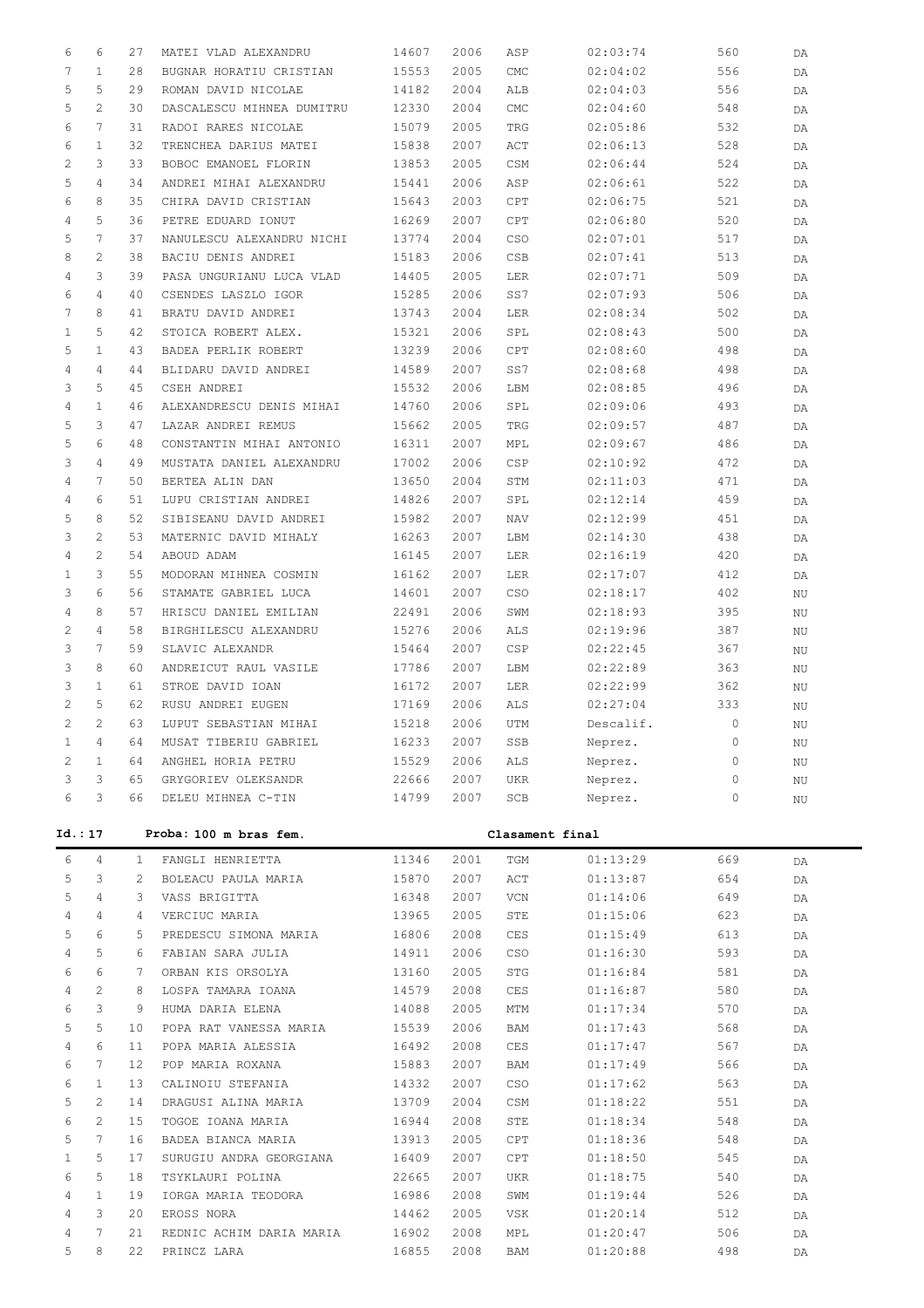| 5              | $\mathbf{1}$          | 23              | ILEA NARCISA              | 13563 | 2004 | UCJ             | 01:21:03 | 495         | DA |  |
|----------------|-----------------------|-----------------|---------------------------|-------|------|-----------------|----------|-------------|----|--|
| $\mathbf{1}$   | 4                     | 24              | BUTNARU ALEXANDRA MIHAELA | 12459 | 2007 | ${\tt CPT}$     | 01:21:65 | 484         | DA |  |
| 6              | 8                     | 25              | ARDUSATAN SOFIA NICOL     | 17127 | 2008 | BAM             | 01:21:67 | 484         | DA |  |
| 3              | 3                     | 26              | DRAGOMIR DENISA ALEXANDRA | 15653 | 2008 | LPT             | 01:21:81 | 481         | DA |  |
| 3              | 6                     | 27              | PINTICAN INGRID           | 17091 | 2008 | MAR             | 01:21:86 | 480         | DA |  |
| 4              | 8                     | 28              | MARTIN MARIA DENISA       | 12669 | 2006 | LPT             | 01:22:00 | 478         | DA |  |
| 3              | 8                     | 29              | CARPENIS SIDONIA ELENA    | 15822 | 2007 | LPT             | 01:22:54 | 469         | DA |  |
| $\mathbf{1}$   | 6                     | 30              | VISINESCU OANA NICOLETA   | 15711 | 2007 | TSP             | 01:22:57 | 468         | DA |  |
| $\mathbf{1}$   | 3                     | 31              | OSTAFI DELIA ELENA        | 14841 | 2006 | STE             | 01:23:41 | 454         | DA |  |
| 3              | $\overline{2}$        | 32              | AYLETT KEIRA NICOLETA     | 13969 | 2008 | TSP             | 01:24:81 | 432         | DA |  |
| 2              | $\overline{2}$        | 33              | MACOVEICIUC LARISA IOANA  | 16158 | 2008 | LER             | 01:24:96 | 430         | DA |  |
| 3              | $\mathbf{1}$          | 34              | CIOINEAG CATERINA ALEXIA  | 16073 | 2007 | CSB             | 01:25:19 | 426         | DA |  |
| 3              | $7\phantom{.0}$       | 35              | MIU ALESIA STEFANIA       | 14229 | 2005 | CPT             | 01:25:29 | 425         | DA |  |
| 3              | 5                     | 36              | CRAIU IOANA               | 15436 | 2006 | STE             | 01:25:31 | 424         | DA |  |
| 2              | 5                     | 37              | BACIU AMALIA GEORGIANA    | 17081 | 2008 | $\mathtt{NAD}$  | 01:26:98 | 400         | DA |  |
| 2              | 6                     | 38              | HAFNER MIHAELA ALEXANDRA  | 17182 | 2006 | CPT             | 01:29:55 | 367         | NU |  |
| 2              | 3                     | 39              | GHEORGHE ALEXANDRA STEFAN | 17115 | 2008 | MTG             | 01:30:15 | 359         | ΝU |  |
| 2              | $\overline{4}$        | 40              | CUNCIU ALESSIA MARIA      | 16640 | 2008 | SPL             | 01:30:34 | 357         | ΝU |  |
| 2              | $7\phantom{.0}$       | 41              | SAVULESCU MARIA THEODORA  | 16428 | 2008 | ALS             | 01:32:39 | 334         | NU |  |
| 2              | $\mathbf{1}$          | 42              | PAN KE ILINCA MARIA XING  | 17017 | 2008 | LER             | 01:32:94 | 328         | ΝU |  |
| $\overline{c}$ | 8                     | 43              | CIUCIUC ALEXANDRA MARIA   | 19184 | 2006 | TSP             | 01:32:98 | 328         | ΝU |  |
| 3              | 4                     | 44              | HORNEA ANDREEA ANDA       | 12908 | 2003 | UTM             | Neprez.  | 0           | ΝU |  |
|                |                       |                 |                           |       |      |                 |          |             |    |  |
| Id.: 18        |                       |                 | Proba: 400 m mixt masc.   |       |      | Clasament final |          |             |    |  |
| $\mathbf{1}$   | $\overline{4}$        | $\mathbf{1}$    | BADEA ROBERT ANDREI       | 15969 | 2007 | <b>NAV</b>      | 04:34:88 | 698         | DA |  |
| 2              | $\overline{4}$        | 2               | LAPADAT CRISTIAN          | 13326 | 2004 | STE             | 04:39:82 | 661         | DA |  |
| $\overline{c}$ | 7                     | 3               | ANDRIES ERIC STEFAN       | 15861 | 2007 | $_{\rm PCT}$    | 04:46:13 | 618         | DA |  |
| 2              | 3                     | 4               | KONCZ NIMROD KALMAN       | 14560 | 2006 | TGM             | 04:49:67 | 596         | DA |  |
| 2              | 6                     | 5               | ROSCA MIHNEA IONUT        | 15278 | 2006 | STE             | 04:51:93 | 582         | DA |  |
|                |                       |                 |                           |       |      |                 | 04:52:54 |             | DA |  |
| $\overline{c}$ | 5                     | 6               | COJOCARU CAROL MIHAI      | 14789 | 2006 | $_{\rm SCB}$    |          | 579         |    |  |
| $\overline{2}$ | $\overline{c}$        | 7               | IASCHIU ANDREI            | 15443 | 2006 | CES             | 04:57:70 | 549         | DA |  |
| $\mathbf{1}$   | 5                     | 8               | STANCEL LUKAS             | 15026 | 2006 | ALB             | 04:57:75 | 549         | DA |  |
| $\mathbf{1}$   | 6                     | 9               | HARABAGIU RARES PETRU     | 14986 | 2006 | BAM             | 04:58:92 | 542         | DA |  |
| $\overline{2}$ | $\mathbf{1}$          | 10              | BARBUL ZETEA LUCA VASILE  | 13259 | 2004 | BAM             | 05:05:05 | 510         | ΝU |  |
| $\mathbf{1}$   | $7\phantom{.0}$       | 11              | NICULAIE DAVID ANDREAS    | 15045 | 2006 | ACT             | 05:07:67 | 497         | DA |  |
| $\mathbf{1}$   | $\mathbf{2}^{\prime}$ | 12              | MURES RARES               | 15264 | 2005 | SGH             | 05:21:00 | 438         | ΝU |  |
| $\mathbf{1}$   | 3                     | 13              | CUCU ALEXANDRU            | 22095 | 2006 | COB             | Neprez.  | $\mathbf 0$ | ΝU |  |
|                |                       |                 |                           |       |      |                 |          |             |    |  |
| Id.:19         |                       |                 | Proba: 800 m liber fem.   |       |      | Clasament final |          |             |    |  |
| $\mathbf{1}$   | 3                     | $\mathbf{1}$    | GADEA MARIA CLAUDIA       | 11021 | 2001 | STE             | 09:21:62 | 643         | DA |  |
| $\mathbf{1}$   | $\mathbf{2}^{\prime}$ | $\mathbf{2}$    | CIOBANU ALICE             | 22541 | 2006 | MBV             | 09:36:32 | 595         | DA |  |
| 2              | 3                     | $3 -$           | AMBROZIE ILINCA           | 17516 | 2008 | ALS             | 10:00:31 | 526         | DA |  |
| 2              | $\overline{4}$        | $\overline{4}$  | PATRASCU RAISA STEFANIA   | 15052 | 2007 | DAC             | 10:09:85 | 502         | DA |  |
| 2              | 6                     | 5               | STEFURA INGRID            | 14803 | 2008 | SCB             | 10:13:31 | 493         | DA |  |
| 2              | 8                     | 6               | GRIGA GIULIA DARIA        | 17133 | 2008 | LBM             | 10:14:77 | 490         | DA |  |
| 2              | $\overline{2}$        | $7^{\circ}$     | MOTIU NOEMI               | 16870 | 2008 | MAR             | 10:20:72 | 476         | DA |  |
| 2              | 7                     | 8               | BADRALEXI SOFIA MARIA     | 16346 | 2007 | VCN             | 10:36:41 | 442         | ΝU |  |
| $\mathbf{1}$   | 6                     | 9               | ANGHEL ALICE EUGENIA      | 13840 | 2005 | LER             | 10:38:83 | 437         | ΝU |  |
| $\mathbf{1}$   | 5                     | 10 <sub>1</sub> | COSTEA MIHAELA IZABELLA   | 16524 | 2008 | MPL             | 10:39:86 | 434         | ΝU |  |
| 2              | $\mathbf{1}$          | 11              | TATAR MAIA                | 16345 | 2007 | VCN             | 10:48:02 | 418         | ΝU |  |
| $\mathbf{1}$   | 4                     | 12 <sup>7</sup> | ALEXA DARIA               | 17077 | 2008 | NAD             | Neprez.  | 0           | ΝU |  |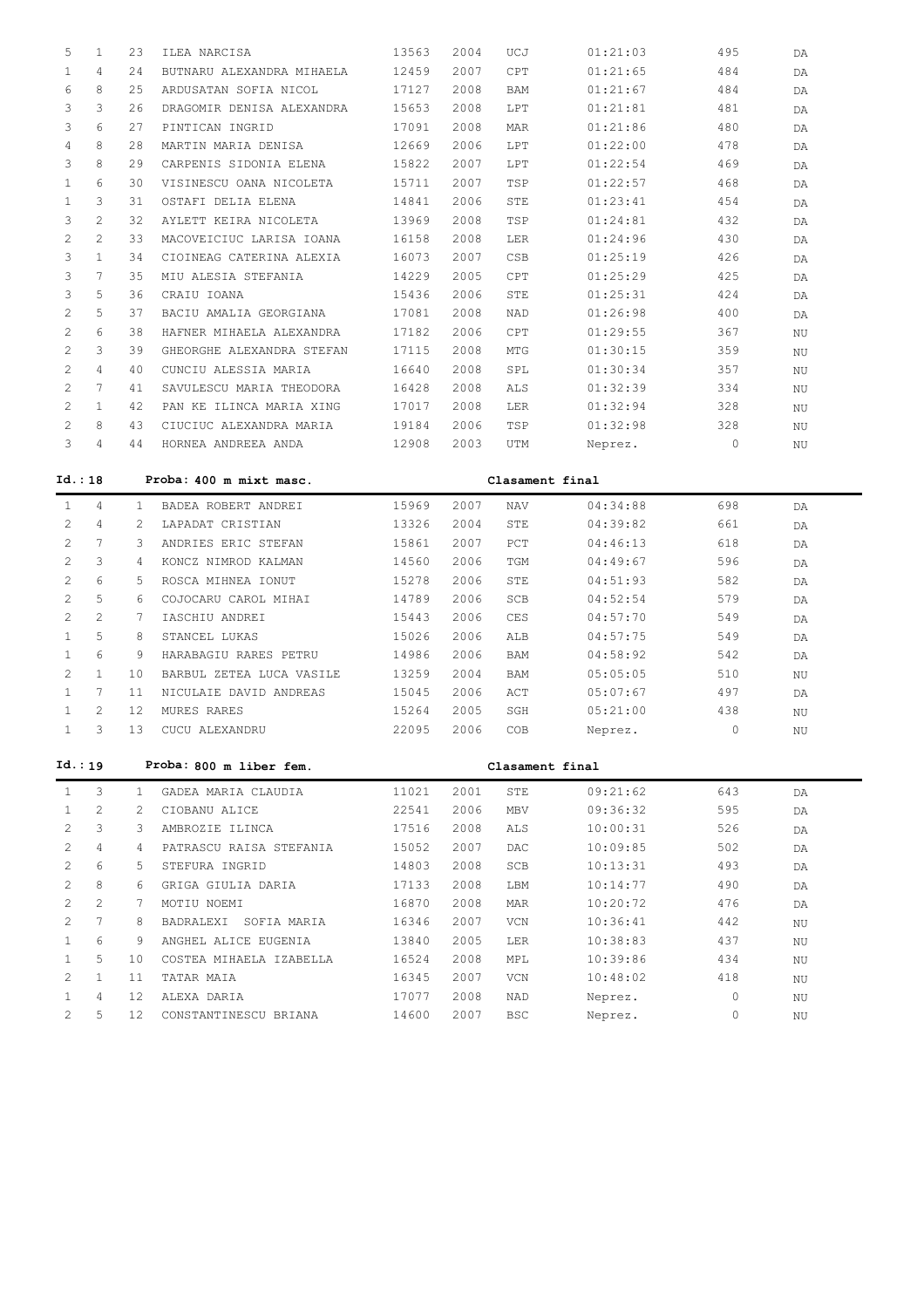**TARGOVISTE \* 01/06/2022 - 04/06/2022 Bazin: 50 m / 8 culoare**

|              | Ser. Cul. Loc  |              | Nume si prenume                      | Cod   | An   | Club            | Timp     | Punctaj     | Realizare |
|--------------|----------------|--------------|--------------------------------------|-------|------|-----------------|----------|-------------|-----------|
|              |                |              | Stafeta (Sch.1, Sch.2, Sch.3, Sch.4) |       |      |                 | realizat | <b>FINA</b> | barem     |
|              | Reuniunea:     |              | Data: 02/06/2022<br>4                |       |      |                 |          |             |           |
|              | Id.: 12C       |              | Proba: 50 m bras masc.               |       |      | Clasament final |          |             |           |
| $\mathbf{1}$ | 4              | $\mathbf{1}$ | HOTEA LUCIAN                         | 15108 | 2006 | UTM             | 00:31:04 | 584         | DA        |
| $\mathbf{1}$ | 5              | 2            | COJOCARU FLAVIUS C-TIN               | 14798 | 2007 | SCB             | 00:31:85 | 540         | DA        |
| $\mathbf{1}$ | 7              | 3            | ROTARU LUCA STEFAN                   | 15552 | 2006 | ALS             | 00:32:31 | 518         | DA        |
| $\mathbf{1}$ | 3              | 4            | MATEI VLAD ALEXANDRU                 | 14607 | 2006 | ASP             | 00:32:37 | 515         | DA        |
| $\mathbf{1}$ | 6              | 5            | ARON MARIO ROBERT                    | 14635 | 2007 | <b>CES</b>      | 00:32:45 | 511         | DA        |
| $\mathbf{1}$ | 2              | 6            | RACHIERU STEFAN RAZVAN               | 13947 | 2006 | TRG             | 00:32:62 | 503         | DA        |
| $\mathbf{1}$ | $\mathbf{1}$   | 7            | ANTON BOGDAN                         | 16256 | 2007 | SRT             | 00:32:98 | 487         | DA        |
| $\mathbf{1}$ | 8              | 8            | SILISTE INDRU GEORGE                 | 16896 | 2007 | STE             | 00:33:51 | 464         | DA        |
|              | Id.: 12B       |              | Proba: 50 m bras masc.               |       |      | Clasament final |          |             |           |
| $\mathbf{1}$ | 5              | $\mathbf{1}$ | COMAN DARIUS STEFAN                  | 15725 | 2007 | <b>BAR</b>      | 00:30:54 | 613         | DA        |
| $\mathbf{1}$ | 4              | 2            | ADAM ROBERT                          | 14130 | 2005 | SCB             | 00:31:01 | 586         | DA        |
| $\mathbf{1}$ | $\mathbf{1}$   | 3            | PETRACHE DARIUS CATALIN              | 13321 | 2004 | STE             | 00:31:07 | 582         | DA        |
| $\mathbf{1}$ | $\overline{2}$ | 4            | NICOLAEV VLADIMIR ANDREI             | 14818 | 2006 | PCT             | 00:31:24 | 573         | DA        |
| $\mathbf{1}$ | 3              | 5            | STEFANACHE ALEXANDRU MARI            | 13099 | 2005 | LER             | 00:31:29 | 570         | DA        |
| $\mathbf{1}$ | 7              | 6            | NICULAIE DAVID ANDREAS               | 15045 | 2006 | ACT             | 00:31:52 | 558         | DA        |
| $\mathbf{1}$ | 6              | 7            | GHEORGHE LUCAS IOAN                  | 13424 | 2004 | LER             | 00:31:60 | 553         | DA        |
| $\mathbf{1}$ | 8              | 8            | TANASE GHEORGHE GABRIEL              | 15735 | 2006 | CPT             | 00:31:71 | 548         | DA        |
|              | Id.: 12A       |              | Proba: 50 m bras masc.               |       |      | Clasament final |          |             |           |
| $\mathbf{1}$ | 4              | 1            | DANCANET EMIL                        | 13649 | 2004 | UTM             | 00:28:99 | 717         | DA        |
| $\mathbf{1}$ | $\mathbf{1}$   | 2            | VAIPAN RADU                          | 11060 | 2000 | MTM             | 00:29:13 | 706         | DA        |
| $\mathbf{1}$ | 5              | 3            | NICUSAN DANIEL ALEXANDRU             | 11349 | 2001 | TGM             | 00:29:16 | 704         | DA        |
| $\mathbf{1}$ | 6              | 4            | NAE ADRIAN GABRIEL                   | 13272 | 2005 | DAC             | 00:29:31 | 694         | DA        |
| $\mathbf{1}$ | 3              | 5            | NITU MARIUS ADRIAN                   | 12935 | 2003 | LER             | 00:29:81 | 659         | DA        |
| $\mathbf{1}$ | 7              | 6            | LANCEA COSMIN                        | 608   | 1980 | MTM             | 00:29:91 | 653         | DA        |
| $\mathbf{1}$ | 8              | 7            | MESZAROS BALAZS                      | 12547 | 2003 | TGM             | 00:30:23 | 632         | DA        |
| $\mathbf{1}$ | $\overline{c}$ | 8            | PRICOP VLAD ALEXANDRU                | 13847 | 2005 | CSM             | 00:30:27 | 630         | DA        |
|              | Id.: 13C       |              | Proba: 50 m fluture fem.             |       |      | Clasament final |          |             |           |
| $\mathbf{1}$ | 4              | 1            | STEFURA INGRID                       | 14803 | 2008 | SCB             | 00:29:79 | 551         | DA        |
| $\mathbf{1}$ | 5              | 2            | PRINCZ LARA                          | 16855 | 2008 | BAM             | 00:30:38 | 520         | DA        |
| 1            | 2              | 3            | SURUGIU ANDRA GEORGIANA              | 16409 | 2007 | CPT             | 00:30:59 | 509         | DA        |
| $\mathbf{1}$ | 3              | 4            | IORGA MARIA TEODORA                  | 16986 | 2008 | SWM             | 00:30:86 | 496         | DA        |
| 1            | $\mathbf{1}$   | 5            | VOICU IOANA ALEXANDRA                | 16304 | 2007 | ASP             | 00:31:01 | 488         | DA        |
| 1            | 6              | 6            | VISINESCU OANA NICOLETA              | 15711 | 2007 | TSP             | 00:31:05 | 487         | DA        |
| $\mathbf{1}$ | 7              | 7            | POPA MARIA ALESSIA                   | 16492 | 2008 | CES             | 00:31:15 | 482         | DA        |
| $\mathbf{1}$ | 8              | 8            | GRIGA GIULIA DARIA                   | 17133 | 2008 | LBM             | 00:31:18 | 480         | DA        |
|              | Id.: 13B       |              | Proba: 50 m fluture fem.             |       |      | Clasament final |          |             |           |
| 1            | 5              | $\mathbf{1}$ | REMETE MIRESTEAN DARIA               | 15856 | 2007 | ALB             | 00:29:25 | 582         | DA        |
| $\mathbf{1}$ | 6              | 2            | CHIRU SIMONA ANDREEA                 | 13958 | 2005 | CSM             | 00:29:52 | 566         | DA        |
| $\mathbf{1}$ | 4              | 3            | OTOIU ANA CRISTIANA                  | 11252 | 2006 | CPT             | 00:29:64 | 559         | DA        |
| $\mathbf{1}$ | $\mathbf{1}$   | 4            | HUMA DARIA ELENA                     | 14088 | 2005 | MTM             | 00:29:65 | 559         | DA        |
| 1            | 7              | 5            | STIRBU IOANA MARIA                   | 15036 | 2006 | CSP             | 00:29:67 | 558         | DA        |
| 1            | 2              | 6            | GORECKI ANDRA DENISA                 | 13101 | 2005 | STE             | 00:29:74 | 554         | DA        |
| 1            | 3              | 7            | VACARU ANDREEA IULIANA               | 13949 | 2005 | TRG             | 00:29:75 | 553         | DA        |
| $\mathbf{1}$ | 8              | 8            | CAREBA ALEXANDRA THEODORA            | 14022 | 2006 | SRT             | 00:30:26 | 526         | DA        |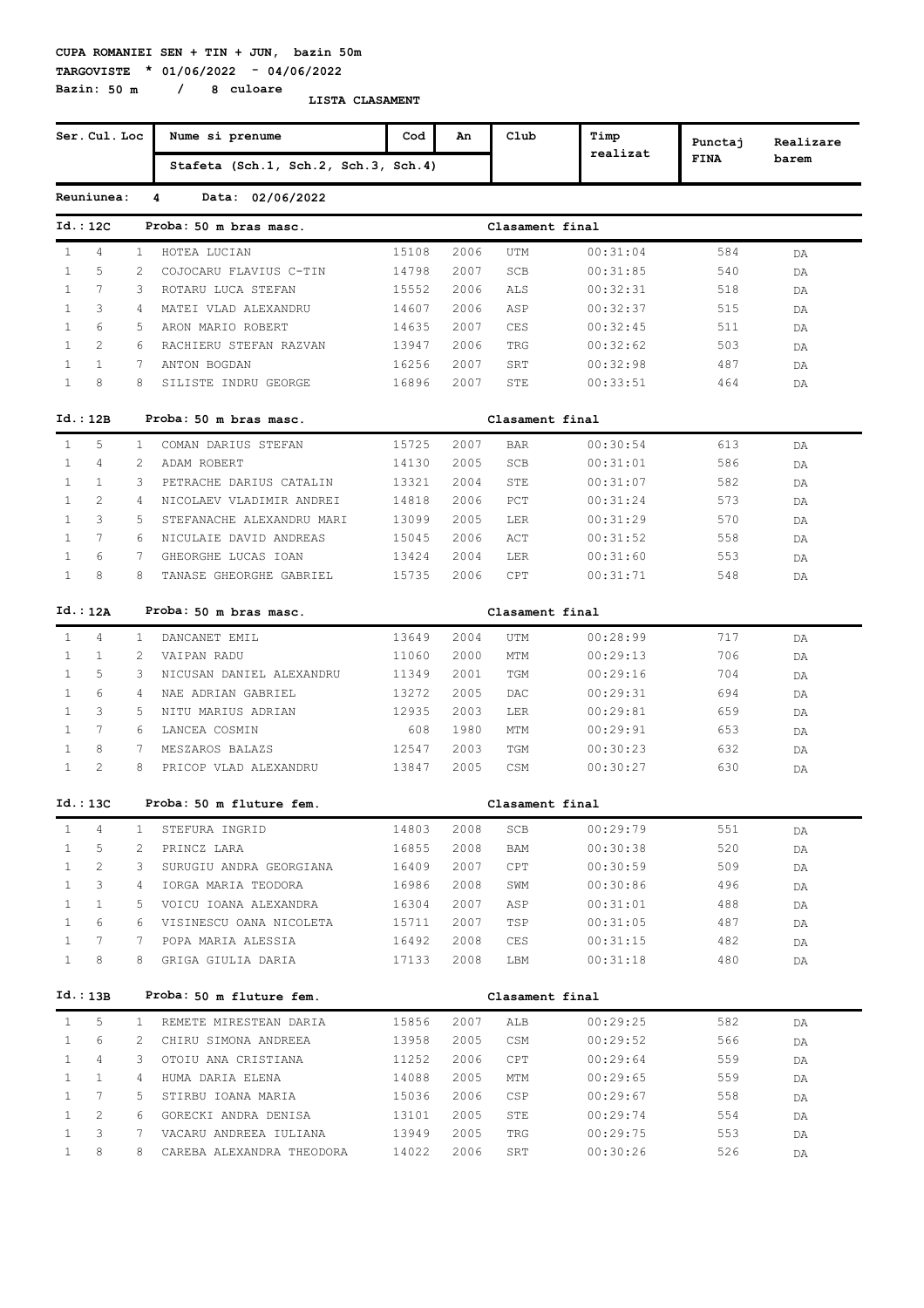| Id.: 13A                                          |                | Proba: 50 m fluture fem.                      |                |              | Clasament final |                      |            |          |
|---------------------------------------------------|----------------|-----------------------------------------------|----------------|--------------|-----------------|----------------------|------------|----------|
| $\overline{4}$<br>$\mathbf{1}$                    | $\mathbf{1}$   | COSTEA BIANCA ANDREEA                         | 14500          | 2005         | STE             | 00:27:87             | 673        | DA       |
| 3<br>$\mathbf{1}$                                 | 2              | BOGDANECI ALEXANDRA                           | 7537           | 1995         | UPT             | 00:27:90             | 671        | DA       |
| 5<br>$\mathbf{1}$                                 | 3              | RATIU MAYSA                                   | 12969          | 2003         | STE             | 00:28:17             | 652        | DA       |
| 6<br>$\mathbf{1}$                                 | 4              | PARASCHIV EVA MARIA                           | 15929          | 2007         | ACT             | 00:28:37             | 638        | DA       |
| $\overline{2}$<br>$\mathbf{1}$                    | 5              | BAKO ANASTASIA MARIA                          | 13043          | 2006         | <b>COR</b>      | 00:28:43             | 634        | DA       |
| $7\phantom{.0}$<br>$\mathbf{1}$                   | 6              | PREDESCU SIMONA MARIA                         | 16806          | 2008         | CES             | 00:28:67             | 618        | DA       |
| $\mathbf{1}$<br>$\mathbf{1}$                      | 7              | PREDA IRINA ANA                               | 16307          | 2007         | CSO             | 00:29:20             | 585        | DA       |
| $\mathbf{1}$<br>8                                 | 8              | SANTHA EMILIA NORA                            | 16660          | 2008         | STG             | 00:29:24             | 583        | DA       |
|                                                   |                |                                               |                |              |                 |                      |            |          |
| Id.:14C                                           |                | Proba: 100 m spate masc.                      |                |              | Clasament final |                      |            |          |
|                                                   |                |                                               |                |              |                 |                      |            |          |
| $\overline{4}$<br>$\mathbf{1}$                    | $\mathbf{1}$   | FIRU LUCIAN MIHAI                             | 13170          | 2006         | TSP             | 01:03:52             | 543        | DA       |
| 3<br>$\mathbf{1}$                                 | 2              | STOIAN ANDREI CONSTANTIN                      | 17004          | 2006         | CSO             | 01:03:87             | 535        | DA       |
| 6<br>$\mathbf{1}$                                 | 3              | KRIZBAI NEGRU ROBERT                          | 15031          | 2006         | ALB             | 01:04:05             | 530        | DA       |
| 5<br>$\mathbf{1}$                                 | 4              | MOIAN DUSA RARES                              | 16180          | 2007         | COB             | 01:04:07             | 530        | DA       |
| $\mathbf{2}$<br>$\mathbf{1}$                      | 5              | UTULEAC FLORIN ORLANDO                        | 16128          | 2007         | SPL             | 01:05:62             | 493        | DA       |
| $\mathbf{1}$<br>$\mathbf{1}$                      | 6              | MUSAT TIBERIU GABRIEL                         | 16233          | 2007         | SSB             | 01:05:75             | 490        | DA       |
| 7<br>$\mathbf{1}$                                 | 7              | RACHIERU STEFAN RAZVAN                        | 13947          | 2006         | TRG             | 01:06:14             | 481        | DA       |
| $\mathbf{1}$<br>8                                 | 8              | MARC ALBERT CATALIN                           | 15853          | 2007         | ALB             | 01:06:62             | 471        | DA       |
| Id.:14B                                           |                | Proba: 100 m spate masc.                      |                |              | Clasament final |                      |            |          |
|                                                   |                |                                               |                |              |                 |                      |            |          |
| 3<br>$\mathbf{1}$                                 | $\mathbf{1}$   | CULEA PETRE CRISTIAN                          | 14972          | 2006         | CSM             | 01:00:58             | 626        | DA       |
| 5<br>$\mathbf{1}$                                 | 2              | BOBOC EMANOEL FLORIN                          | 13853          | 2005         | CSM             | 01:00:75             | 621        | DA       |
| $\overline{4}$<br>$\mathbf{1}$                    | 3              | TODORAN IONUT MARIAN                          | 13577          | 2004         | LBM             | 01:01:34             | 603        | DA       |
| $\mathbf{1}$<br>$\overline{2}$                    | $\overline{4}$ | SEKSI LUCA                                    | 15280          | 2006         | CSO             | 01:01:58             | 596        | DA       |
| $\mathbf{1}$<br>6                                 | 5              | KONCZ NIMROD KALMAN                           | 14560          | 2006         | TGM             | 01:01:89             | 588        | DA       |
| $\mathbf{1}$<br>8                                 | 6              | HARABAGIU RARES PETRU                         | 14986          | 2006         | BAM             | 01:02:18             | 579        | DA       |
| $\mathbf{1}$<br>$7\phantom{.0}$                   | 7              | STANCEL LUKAS                                 | 15026          | 2006         | ALB             | 01:02:23             | 578        | DA       |
| $\mathbf{1}$<br>$\mathbf{1}$                      | 8              | DOBRE CRISTIAN ANDREI                         | 16310          | 2007         | <b>CSO</b>      | 01:03:24             | 551        | DA       |
|                                                   |                |                                               |                |              |                 |                      |            |          |
|                                                   |                |                                               |                |              |                 |                      |            |          |
| Id.: 14A                                          |                | Proba: 100 m spate masc.                      |                |              | Clasament final |                      |            |          |
| 3<br>$\mathbf{1}$                                 | $\mathbf{1}$   | ANGHEL ANDREI MIRCEA                          | 9723           | 1998         | CSM             | 00:55:93             | 796        | DA       |
| $\mathbf{1}$<br>4                                 | 2              | UNGUR ANDREI                                  | 9364           | 1998         | MBV             | 00:56:40             | 776        | DA       |
| 5<br>$\mathbf{1}$                                 | 3              | POPESCU DENIS LAUREAN                         | 12721          | 2003         | SRT             | 00:56:64             | 767        | DA       |
| 6<br>$\mathbf{1}$                                 | $\overline{4}$ | COJOCARU CAROL MIHAI                          | 14789          | 2006         | SCB             | 00:57:59             | 729        | DA       |
| 7<br>$\mathbf{1}$                                 | 5              | CONSTANTINESCU ALEXANDRU                      | 15525          | 2006         | <b>CSO</b>      | 00:57:92             | 717        | DA       |
| 1                                                 | 6              | COJANU ALBERT GABRIEL                         | 22102          | 2005         | UTM             | 00:59:07             | 676        | DA       |
| 2<br>$\mathbf{1}$                                 | 7              | GHIONU DENIS ANDREI                           | 13460          | 2004         | MBR             | 00:59:44             | 663        | DA       |
| $\,8\,$<br>$\mathbf{1}$                           | 8              | ICHIM LUCA STEFAN                             | 12855          | 2004         | LBM             | 01:00:26             | 637        | DA       |
|                                                   |                |                                               |                |              |                 |                      |            |          |
| Id.:15B                                           |                | Proba: 200 m spate fem.                       |                |              | Clasament final |                      |            |          |
| $\overline{4}$<br>$\mathbf{1}$                    | 1              | ALEXA DARIA                                   | 17077          | 2008         | NAD             | 02:26:64             | 595        | DA       |
| 6<br>$\mathbf{1}$                                 | 2              | AMARIEI RIANNA                                | 17080          | 2008         | NAD             | 02:28:22             | 576        | DA       |
| 3<br>$\mathbf{1}$                                 | 3              | ANDREI IARINA IOANA                           | 15963          | 2007         | STE             | 02:28:25             | 576        | DA       |
| 5<br>$\mathbf{1}$                                 | $\overline{4}$ | SAUCIUC OANA IULIA                            | 15099          | 2006         | STE             | 02:29:64             | 560        | DA       |
| $\mathbf{1}$<br>$\mathbf{1}$                      | 5              | BLEJAN ALEXANDRA MARIA                        | 15527          | 2006         | SS7             | 02:29:72             | 559        | DA       |
| 7<br>$\mathbf{1}$                                 | 6              | FLORANESCU IOANA ARIANA                       | 16793          | 2008         | SHD             | 02:29:82             | 558        | DA       |
| $\mathbf{2}^{\prime}$<br>$\mathbf{1}$             | 7              | BUTNARU ALEXANDRA MIHAELA                     | 12459          | 2007         | CPT             | 02:31:57             | 538        | DA       |
| 8<br>$\mathbf{1}$                                 | 8              | GEORGESCU IOANA                               | 17074          | 2008         | NAD             | Neprez.              | 0          | ΝU       |
|                                                   |                |                                               |                |              |                 |                      |            |          |
| Id.: 15A                                          |                | Proba: 200 m spate fem.                       |                |              | Clasament final |                      |            |          |
| $\mathbf{1}$<br>4                                 | $\mathbf{1}$   | PRISECARIU AISSIA CLAUDIA                     | 17078          | 2008         | NAD             | 02:16:72             | 734        | DA       |
| $\mathbf{2}^{\prime}$<br>$\mathbf{1}$             | 2              | DOBRIN ALEXANDRA                              | 6556           | 1993         | COB             | 02:18:25             | 710        | DA       |
| 6<br>$\mathbf{1}$                                 | 3              | SAFCENCU DELIA GIORGIANA                      | 13275          | 2005         | CPT             | 02:19:08             | 697        | DA       |
| $\mathbf{1}$<br>5                                 | $\overline{4}$ | STRIMB SARA FLAVIA                            | 20732          | 2006         | UPT             | 02:21:77             | 658        | DA       |
| 3<br>$\mathbf{1}$                                 | 5              | DIACONESCU REBECCA AIMEE                      | 22492          | 2006         | MBV             | 02:23:69             | 632        | DA       |
| 7<br>$\mathbf{1}$                                 | 6              | PASCU ANA MARIA                               | 14506          | 2005         | ACT             | 02:25:81             | 605        | DA       |
| $\mathbf{1}$<br>$\mathbf{1}$<br>$\mathbf{1}$<br>8 | 7<br>8         | RADULESCU ALEXANDRA<br>VACARU ANDREEA IULIANA | 15335<br>13949 | 2006<br>2005 | CSO<br>TRG      | 02:25:90<br>02:28:74 | 604<br>570 | DA<br>DA |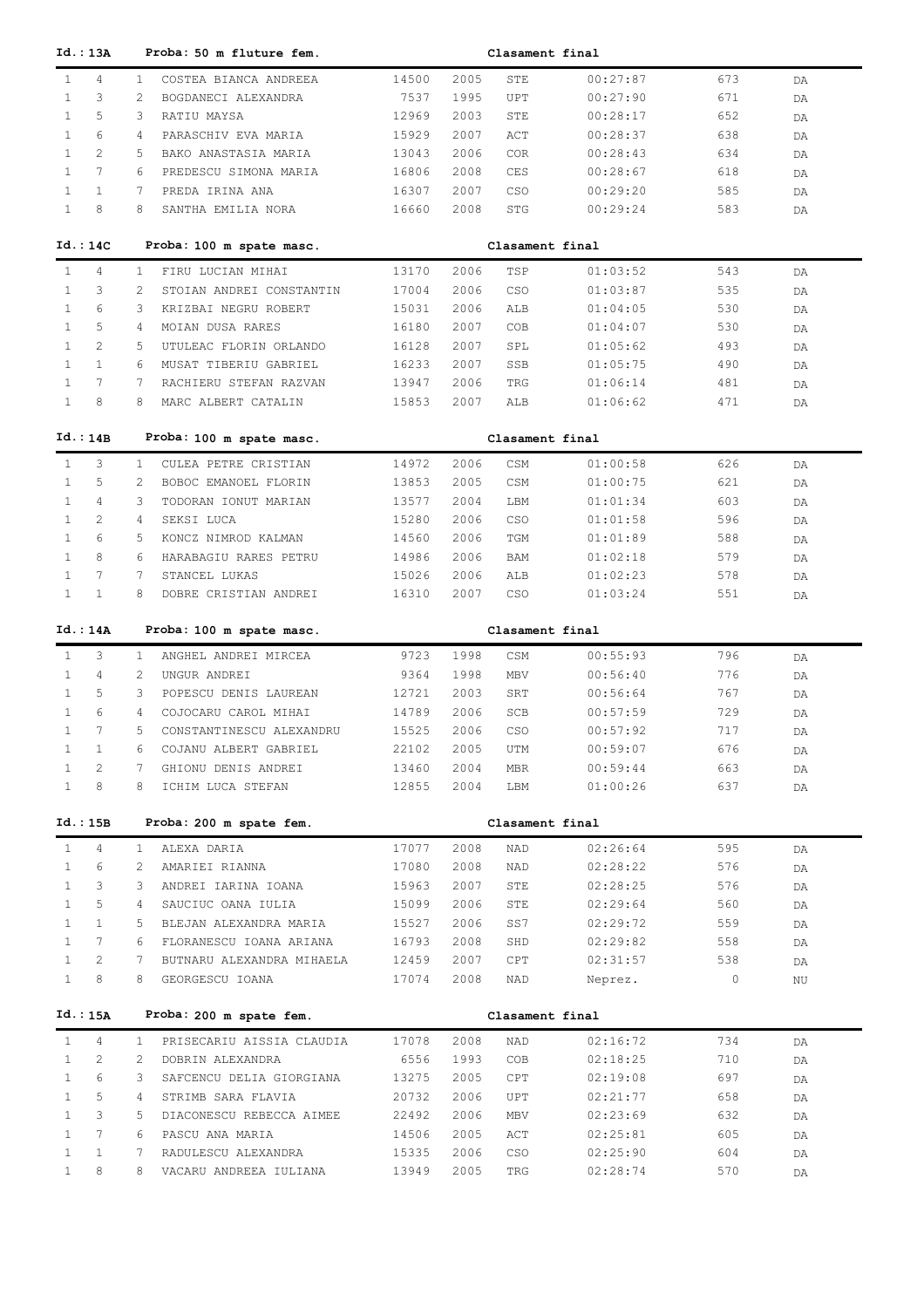| Id.: 16C                                             |              | Proba: 200 m liber masc.                   |                |              | Clasament final |                      |            |          |
|------------------------------------------------------|--------------|--------------------------------------------|----------------|--------------|-----------------|----------------------|------------|----------|
| $\mathbf{1}$<br>4                                    | $\mathbf{1}$ | FARKAS CRISTOPHER                          | 14420          | 2006         | LBM             | 02:02:06             | 583        | DA       |
| $\mathbf{1}$<br>5                                    | 2            | MATEI VLAD ALEXANDRU                       | 14607          | 2006         | ASP             | 02:02:28             | 580        | DA       |
| $\overline{2}$<br>$\mathbf{1}$                       | 3            | PETRE EDUARD IONUT                         | 16269          | 2007         | CPT             | 02:05:00             | 543        | DA       |
| 3<br>$\mathbf{1}$                                    | 4            | TRENCHEA DARIUS MATEI                      | 15838          | 2007         | ACT             | 02:05:30             | 539        | DA       |
| $\mathbf{1}$<br>7                                    | 5            | BACIU DENIS ANDREI                         | 15183          | 2006         | CSB             | 02:05:74             | 533        | DA       |
| $\mathbf{1}$<br>6                                    | 6            | ANDREI MIHAI ALEXANDRU                     | 15441          | 2006         | ASP             | 02:06:67             | 522        | DA       |
| $\mathbf{1}$<br>8                                    | 7            | STOICA ROBERT ALEX.                        | 15321          | 2006         | SPL             | 02:06:98             | 518        | DA       |
| $\mathbf{1}$<br>1                                    | 8            | CSENDES LASZLO IGOR                        | 15285          | 2006         | SS7             | 02:09:49             | 488        | DA       |
|                                                      |              |                                            |                |              |                 |                      |            |          |
| Id.: 16B                                             |              | Proba: 200 m liber masc.                   |                |              | Clasament final |                      |            |          |
| 4<br>$\mathbf{1}$                                    | $\mathbf{1}$ | BRATULESCU IUSTINIAN DRAG                  | 14300          | 2005         | ACT             | 01:56:41             | 672        | DA       |
| 5<br>1                                               | 2            | GHEORGHE LUCAS IOAN                        | 13424          | 2004         | LER             | 01:57:65             | 651        | DA       |
| 6<br>1                                               | 3            | HRISCU RARES                               | 15396          | 2006         | SCB             | 01:59:28             | 625        | DA       |
| 3<br>1                                               | 4            | TICA STEFAN                                | 14129          | 2005         | SCB             | 01:59:85             | 616        | DA       |
| 7<br>1                                               | 5            | IASCHIU ANDREI                             | 15443          | 2006         | CES             | 02:00:04             | 613        | DA       |
| 8<br>1                                               | 6            | M.SEDIQ EDRIS                              | 15446          | 2006         | STE             | 02:00:41             | 607        | DA       |
| 1<br>1                                               | 7            | LUNGU ANDREI                               | 13775          | 2004         | CSO             | 02:00:73             | 603        | DA       |
| 2<br>$\mathbf{1}$                                    | 8            | PETREA RAZVAN DUMITRU                      | 16941          | 2007         | ASP             | 02:02:28             | 580        | DA       |
| Id.: 16A                                             |              | Proba: 200 m liber masc.                   |                |              | Clasament final |                      |            |          |
| $\mathbf{1}$<br>4                                    | $\mathbf{1}$ | POPOVICI DAVID                             | 13322          | 2004         | DIN             | 01:45:78             | 896        |          |
| $\mathbf{1}$<br>7                                    | 2            | GERGELY MIHAI                              | 12963          | 2003         | CMC             | 01:52:07             | 753        | DA<br>DA |
| 5<br>$\mathbf{1}$                                    | 3            | COZMA STEFAN                               | 14126          | 2005         | SCB             | 01:53:06             | 734        |          |
| $\overline{2}$<br>$\mathbf{1}$                       | 4            | VASILESCU STEFAN ANDREI                    | 13961          | 2005         | STE             | 01:54:48             | 707        | DA       |
| $\mathbf{1}$<br>8                                    | 5            | SIMON ANDREI SEBASTIAN                     | 8824           | 1997         | UTM             |                      | 706        | DA       |
| $\mathbf{1}$<br>6                                    | 6            | ENACHE ANDREI                              | 13937          | 2005         | STE             | 01:54:53<br>01:54:75 | 702        | DA       |
| $\mathbf{1}$<br>3                                    | 7            | MIHALACHE VLAD STEFAN                      | 14593          | 2006         | ASP             | 01:55:37             | 691        | DA       |
| $\mathbf{1}$<br>$\mathbf{1}$                         | 8            | NAGY NANDOR                                | 15191          | 2006         | SHD             | 01:57:22             | 658        | DA       |
|                                                      |              |                                            |                |              |                 |                      |            | DA       |
| Id.:17C                                              |              | Proba: 100 m bras fem.                     |                |              | Clasament final |                      |            |          |
|                                                      |              |                                            |                |              |                 |                      |            |          |
|                                                      | $\mathbf{1}$ |                                            |                |              |                 |                      |            |          |
| 4<br>$\mathbf{1}$<br>5<br>$\mathbf{1}$               | $\mathbf{1}$ | IORGA MARIA TEODORA                        | 16986          | 2008         | SWM<br>MPL      | 01:19:06             | 533        | DA       |
| 6<br>1                                               | 3            | REDNIC ACHIM DARIA MARIA                   | 16902          | 2008         |                 | 01:19:06             | 533<br>517 | DA       |
| $\mathbf{1}$<br>$\mathbf{1}$                         | 4            | ARDUSATAN SOFIA NICOL                      | 17127          | 2008         | BAM<br>LPT      | 01:19:88             | 487        | DA       |
| 2<br>$\mathbf{1}$                                    | 5            | CARPENIS SIDONIA ELENA                     | 15822          | 2007         |                 | 01:21:49             |            | DA       |
|                                                      |              | DRAGOMIR DENISA ALEXANDRA                  | 15653          | 2008         | LPT             | 01:21:58             | 485        | DA       |
| 3                                                    | 6<br>7       | PRINCZ LARA                                | 16855          | 2008         | BAM             | 01:21:66             | 484        | DA       |
| $\mathbf{1}$<br>8<br>$7\phantom{.0}$<br>$\mathbf{1}$ | 8            | VISINESCU OANA NICOLETA<br>PINTICAN INGRID | 15711<br>17091 | 2007<br>2008 | TSP<br>MAR      | 01:22:45<br>01:22:75 | 470<br>465 | DA       |
|                                                      |              |                                            |                |              |                 |                      |            | DA       |
| Id.:17B                                              |              | Proba: 100 m bras fem.                     |                |              | Clasament final |                      |            |          |
| 5<br>$\mathbf{1}$                                    | $\mathbf{1}$ | POPA RAT VANESSA MARIA                     | 15539          | 2006         | BAM             | 01:16:15             | 597        | DA       |
| 4<br>$\mathbf{1}$                                    | 2            | HUMA DARIA ELENA                           | 14088          | 2005         | MTM             | 01:16:62             | 586        | DA       |
| 3<br>1                                               | 3            | POPA MARIA ALESSIA                         | 16492          | 2008         | CES             | 01:17:41             | 568        | DA       |
| $\mathbf{2}^{\prime}$<br>1                           | 4            | CALINOIU STEFANIA                          | 14332          | 2007         | <b>CSO</b>      | 01:17:51             | 566        | DA       |
| $\mathbf{1}$<br>1                                    | 5            | BADEA BIANCA MARIA                         | 13913          | 2005         | CPT             | 01:17:69             | 562        | DA       |
| 6<br>1                                               | 6            | POP MARIA ROXANA                           | 15883          | 2007         | BAM             | 01:17:88             | 558        | DA       |
| 8<br>$\mathbf{1}$                                    | 7            | SURUGIU ANDRA GEORGIANA                    | 16409          | 2007         | CPT             | 01:18:37             | 547        | DA       |
| 7<br>$\mathbf{1}$                                    | 8            | TOGOE IOANA MARIA                          | 16944          | 2008         | STE             | 01:18:40             | 547        | DA       |
|                                                      |              |                                            |                |              |                 |                      |            |          |
| Id.: 17A                                             |              | Proba: 100 m bras fem.                     |                |              | Clasament final |                      |            |          |
| $\mathbf{1}$<br>4                                    | $\mathbf{1}$ | FANGLI HENRIETTA                           | 11346          | 2001         | TGM             | 01:11:26             | 728        | DA       |
| 3<br>$\mathbf{1}$                                    | 2            | VASS BRIGITTA                              | 16348          | 2007         | VCN             | 01:12:40             | 694        | DA       |
| 5<br>$\mathbf{1}$                                    | 3            | BOLEACU PAULA MARIA                        | 15870          | 2007         | ACT             | 01:14:04             | 649        | DA       |
| $\mathbf{1}$<br>2                                    | 4            | PREDESCU SIMONA MARIA                      | 16806          | 2008         | CES             | 01:15:64             | 609        | DA       |
| $7\phantom{.0}$<br>$\mathbf{1}$                      | 5            | FABIAN SARA JULIA                          | 14911          | 2006         | <b>CSO</b>      | 01:15:81             | 605        | DA       |
| $\mathbf{1}$<br>6                                    | 6            | VERCIUC MARIA                              | 13965          | 2005         | STE             | 01:16:31             | 593        | DA       |
| $\mathbf{1}$<br>$\mathbf{1}$<br>8<br>$\mathbf{1}$    | 7<br>8       | ORBAN KIS ORSOLYA<br>LOSPA TAMARA IOANA    | 13160<br>14579 | 2005<br>2008 | STG<br>CES      | 01:16:71<br>01:17:78 | 584<br>560 | DA<br>DA |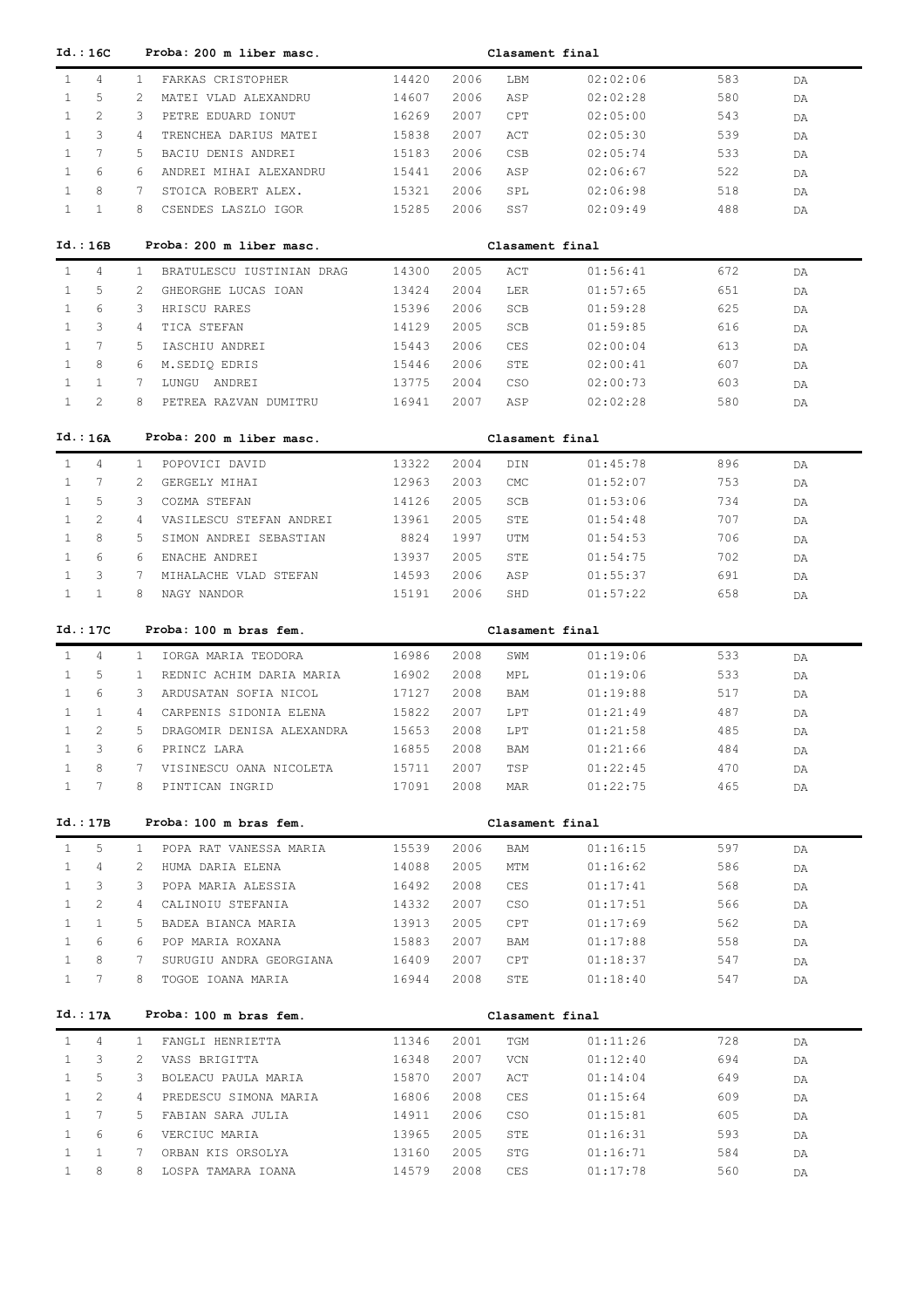|                       | Id.: 18A        |                   | Proba: 400 m mixt masc.                       | Clasament final |      |                 |          |     |    |  |  |
|-----------------------|-----------------|-------------------|-----------------------------------------------|-----------------|------|-----------------|----------|-----|----|--|--|
| $\mathbf{1}$          | 5               | $\mathbf{1}$      | LAPADAT CRISTIAN                              | 13326           | 2004 | STE             | 04:26:21 | 768 | DA |  |  |
| $\mathbf{1}$          | 4               | 2                 | BADEA ROBERT ANDREI                           | 15969           | 2007 | NAV             | 04:30:56 | 732 | DA |  |  |
| $\mathbf{1}$          | $\overline{2}$  | 3                 | ROSCA MIHNEA IONUT                            | 15278           | 2006 | STE             | 04:40:91 | 654 | DA |  |  |
| $\mathbf{1}$          | 3               | 4                 | ANDRIES ERIC STEFAN                           | 15861           | 2007 | PCT             | 04:44:89 | 627 | DA |  |  |
| $\mathbf{1}$          | 6               | .5                | KONCZ NIMROD KALMAN                           | 14560           | 2006 | TGM             | 04:47:10 | 612 | DA |  |  |
| $\mathbf{1}$          | $7\phantom{.0}$ | 6                 | COJOCARU CAROL MIHAI                          | 14789           | 2006 | SCB             | 04:49:15 | 599 | DA |  |  |
| $\mathbf{1}$          | $\mathbf{1}$    | 7                 | IASCHIU ANDREI                                | 15443           | 2006 | CES             | 04:55:21 | 563 | DA |  |  |
| $\mathbf{1}$          | 8               | 8                 | STANCEL LUKAS                                 | 15026           | 2006 | ALB             | 04:57:26 | 551 | DA |  |  |
|                       | Id.:19T         |                   | Proba: 800 m liber fem.                       |                 |      | Clasament final |          |     |    |  |  |
| $\mathbf{1}$          | 4               | $\mathbf{1}$      | COLTI DUMITRESCU EMILIA                       | 10001           | 1999 | PET             | 09:22:69 | 639 | DA |  |  |
| $\mathbf{1}$          | 5               | 2                 | STIGER DIANA GABRIELA                         | 16799           | 2008 | STE             | 09:27:60 | 623 | DA |  |  |
| $\mathbf{1}$          | 3               | 3                 | ADAM SARA DARIA                               | 15006           | 2006 | ALB             | 09:29:51 | 616 | DA |  |  |
| $\mathbf{1}$          | 6               | $4\overline{ }$   | GROSU MARIA                                   | 14552           | 2006 | STE             | 09:31:31 | 611 | DA |  |  |
| $\mathbf{1}$          | 2               | 5                 | FRECIU AYANNA SORANA                          | 14745           | 2008 | SPL             | 09:34:54 | 600 | DA |  |  |
| $\mathbf{1}$          | $7\overline{ }$ | 6                 | GEORGESCU IOANA                               | 17074           | 2008 | NAD             | 09:35:63 | 597 | DA |  |  |
| $\mathbf{1}$          | $\mathbf{1}$    | 7                 | DRAGOMIR MARIA MIRUNA                         | 12474           | 2006 | LPT             | 09:42:70 | 575 | DA |  |  |
| $\mathbf{1}$          | 8               | 8                 | VOICU IOANA ALEXANDRA                         | 16304           | 2007 | ASP             | 10:02:82 | 520 | DA |  |  |
| Id.: 20               |                 |                   | Proba: 4 X 100 m liber masc.                  |                 |      | Clasament final |          |     |    |  |  |
| $\mathbf{2}^{\prime}$ | 3               | $\mathbf{1}$      | MS/1) STOICA, COSTROJ, RATIU, GADEA           |                 |      | STE             | 03:40:34 | 623 |    |  |  |
| $\mathbf{1}$          | 5               | 2                 | MT/2) VLAD, GHILE, SIBISEANU, VERCIUC         |                 |      | STE             | 03:41:24 | 615 |    |  |  |
| 2                     | 4               | 3                 | MJ/1) CONSTANTINESCU, CALINOIU, PREDA, STOIAN |                 |      | CSO             | 03:50:77 | 542 |    |  |  |
| $\mathbf{2}^{\prime}$ | 6               | 4                 | MJ/1) DOBRESCU, BUTNARU, SURUGIU, PROCA       |                 |      | CPT             | 03:53:11 | 526 |    |  |  |
| 2                     | $\mathbf{1}$    | 5                 | MT/1) MIHAI, CULEA, DROG, CHIRU               |                 |      | CSM             | 03:53:48 | 524 |    |  |  |
| 2                     | $\overline{2}$  | 6                 | MT/1) STEFANACHE, GHEORGHE, MACOVEICIUC, NITU |                 |      | LER             | 03:57:24 | 499 |    |  |  |
| 2                     | $7\phantom{.0}$ | 7                 | MS/1) POPESCU, PRECOB, CAREBA, NEAMTU         |                 |      | SRT             | 03:58:93 | 489 |    |  |  |
| 2                     | 8               | 8                 | MJ/1) STOICA, NITA, UTULEAC, FRECIU           |                 |      | SPL             | 04:05:31 | 451 |    |  |  |
| $\mathbf{1}$          | 3               | 9                 | MS/1) ICOBESCU, RATIU, ILEA, JARAVETE         |                 |      | UCJ             | 04:05:57 | 450 |    |  |  |
| $\mathbf{1}$          | 6               | 10                | MT/1) NISTOR, BERTEA, PAPP, BERTEA            |                 |      | STM             | 04:09:63 | 428 |    |  |  |
| $\mathbf{1}$          | 2               | 11                | MJ/1) RAICU, CARPENIS, IONESCU, CIOBANU       |                 |      | LPT             | 04:12:73 | 413 |    |  |  |
| $\mathbf{1}$          | 4               | $12 \overline{ }$ | MJ/2) LUPU, CUNCIU, MELENCIUC, ALEXANDRESCU   |                 |      | SPL             | 04:18:99 | 383 |    |  |  |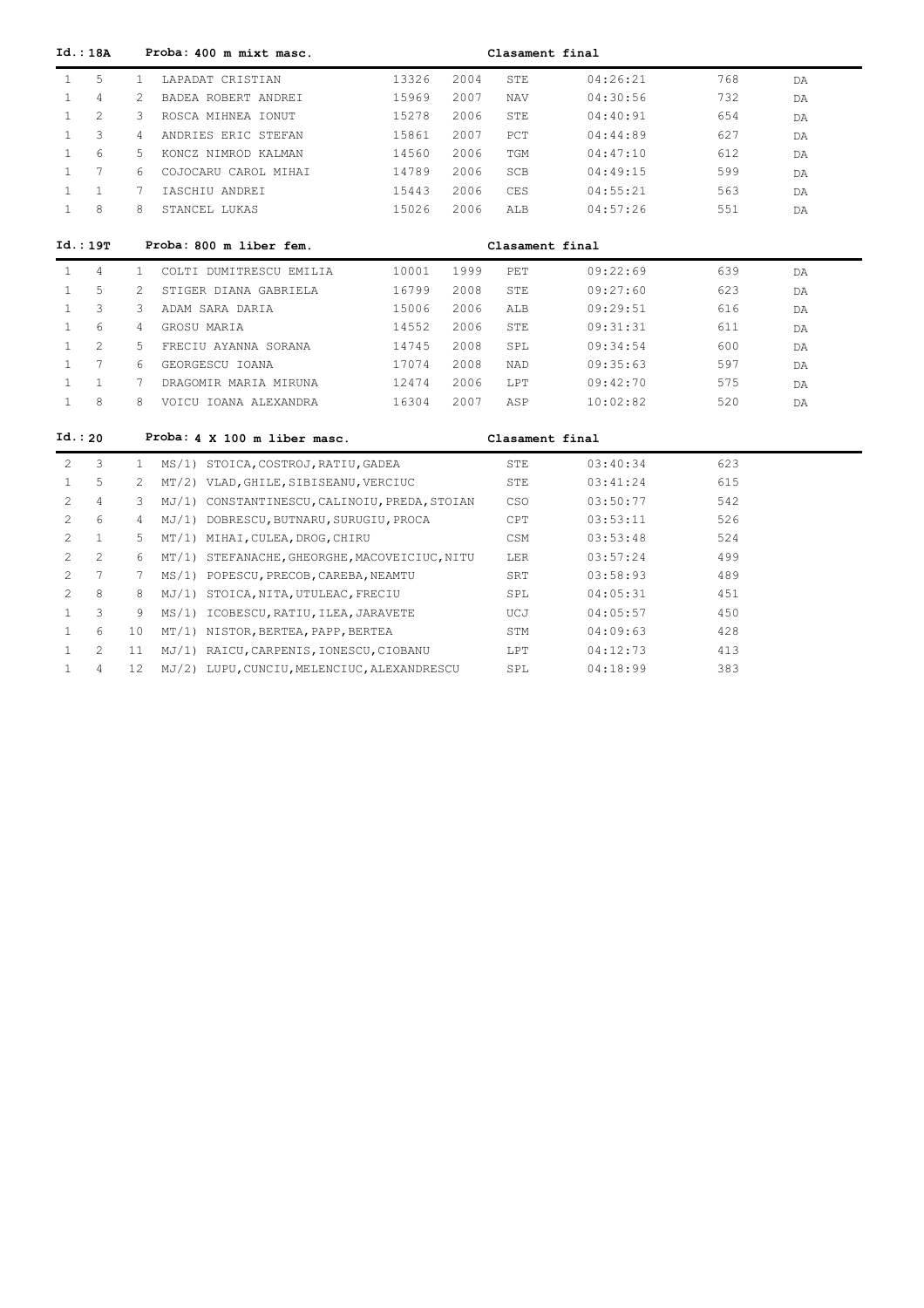**TARGOVISTE \* 01/06/2022 - 04/06/2022 Bazin: 50 m / 8 culoare**

|                | Ser. Cul. Loc  |              | Nume si prenume                      | Cod   | An   | Club            | Timp     | Punctaj     | Realizare |
|----------------|----------------|--------------|--------------------------------------|-------|------|-----------------|----------|-------------|-----------|
|                |                |              | Stafeta (Sch.1, Sch.2, Sch.3, Sch.4) |       |      |                 | realizat | <b>FINA</b> | barem     |
|                | Reuniunea:     |              | 5<br>Data: 03/06/2022                |       |      |                 |          |             |           |
| Id. : 21       |                |              | Proba: 50 m liber fem.               |       |      | Clasament final |          |             |           |
| 12             | 4              | $\mathbf{1}$ | COSTEA BIANCA ANDREEA                | 14500 | 2005 | STE             | 00:25:69 | 782         | DA        |
| 11             | 4              | 2            | BAKO ANASTASIA MARIA                 | 13043 | 2006 | <b>COR</b>      | 00:26:07 | 748         | DA        |
| $\mathbf{2}$   | 4              | 3            | CURCAN ALEXANDRA ROXANA              | 13918 | 2005 | CPT             | 00:26:84 | 685         | DA        |
| 11             | 5              | 4            | PREDA IRINA ANA                      | 16307 | 2007 | CSO             | 00:27:14 | 663         | DA        |
| 12             | 5              | 5            | VERCIUC MARIA                        | 13965 | 2005 | STE             | 00:27:25 | 655         | DA        |
| 10             | 3              | 6            | STIRBU IOANA MARIA                   | 15036 | 2006 | CSP             | 00:27:27 | 653         | DA        |
| 11             | 3              | 7            | SIBISEANU ANA MARIA                  | 16903 | 2008 | STE             | 00:27:52 | 636         | DA        |
| 3              | 6              | 8            | PREDESCU SIMONA MARIA                | 16806 | 2008 | CES             | 00:27:76 | 619         | DA        |
| 12             | 6              | 9            | ZHYTARIUK VALERIIA                   | 22660 | 2006 | <b>UKR</b>      | 00:27:93 | 608         | DA        |
| 10             | 5              | 10           | PRISECARIU AISSIA CLAUDIA            | 17078 | 2008 | NAD             | 00:28:02 | 602         | DA        |
| 11             | $\mathbf{2}$   | 11           | OPREA MARIA FLORENTINA               | 15515 | 2006 | CSO             | 00:28:06 | 600         | DA        |
| 12             | 3              | 12           | BOTEZATU ELENA BIANCA                | 14469 | 2002 | COB             | 00:28:12 | 596         | DA        |
| 11             | 7              | 13           | STRIMB SARA FLAVIA                   | 20732 | 2006 | UPT             | 00:28:22 | 590         | DA        |
| 12             | 7              | 14           | VOICU IOANA ALEXANDRA                | 16304 | 2007 | ASP             | 00:28:29 | 585         |           |
| 11             | 8              | 15           | NITU ANNA DENISA                     | 15307 | 2006 | LER             | 00:28:32 | 583         | DA        |
| 10             | 6              | 16           | PINTILIE ALESSIA ANCA                | 16982 | 2006 | SWM             | 00:28:33 | 583         | DA        |
|                | $\overline{2}$ |              |                                      |       |      |                 |          |             | DA        |
| 12             |                | 17           | OSTAFI DELIA ELENA                   | 14841 | 2006 | STE             | 00:28:34 | 582         | DA        |
| 10             | 2              | 18           | STEFURA INGRID                       | 14803 | 2008 | SCB             | 00:28:44 | 576         | DA        |
| 9              | 5              | 19           | ALEXA DARIA                          | 17077 | 2008 | NAD             | 00:28:55 | 569         | DA        |
| 10             | 7              | 20           | CHIRU SIMONA ANDREEA                 | 13958 | 2005 | CSM             | 00:28:59 | 567         | DA        |
| 7              | 4              | 21           | PRINCZ LARA                          | 16855 | 2008 | BAM             | 00:28:60 | 566         | DA        |
| 3              | 8              | 22           | BOLEACU PAULA MARIA                  | 15870 | 2007 | ACT             | 00:28:63 | 565         | DA        |
| 11             | 6              | 23           | CAREBA ALEXANDRA THEODORA            | 14022 | 2006 | SRT             | 00:28:67 | 562         | DA        |
| 1              | 5              | 24           | POPA MARIA ALESSIA                   | 16492 | 2008 | CES             | 00:28:68 | 562         | DA        |
| 12             | $\mathbf{1}$   | 24           | OTOIU ANA CRISTIANA                  | 11252 | 2006 | CPT             | 00:28:68 | 562         | DA        |
| 10             | $\mathbf{1}$   | 26           | RADU ELENA                           | 19963 | 2008 | NAD             | 00:28:85 | 552         | DA        |
| 2              | $\mathbf{2}$   | 27           | STIGER DIANA GABRIELA                | 16799 | 2008 | STE             | 00:28:94 | 547         | DA        |
| 9              | 6              | 28           | BESCHERET ANCA                       | 15411 | 2006 | CES             | 00:29:01 | 543         | DA        |
| 9              | 3              | 29           | DROG<br>MARIA BIANCA                 | 17870 | 2005 | CSM             | 00:29:09 | 538         | DA        |
| 9              | $\mathbf{1}$   | 30           | GROSU MARIA                          | 14552 | 2006 | STE             | 00:29:21 | 532         | DA        |
| $\overline{c}$ | $\mathbf{1}$   | 31           | GRIGA GIULIA DARIA                   | 17133 | 2008 | LBM             | 00:29:24 | 530         | DA        |
| 8              | 7              | 32           | AMBROZIE ILINCA                      | 17516 | 2008 | ALS             | 00:29:29 | 527         | DA        |
| 9              | 4              | 32           | MACOVEICIUC LARISA IOANA             | 16158 | 2008 | LER             | 00:29:29 | 527         | DA        |
| 9              | 2              | 34           | ADAM SARA DARIA                      | 15006 | 2006 | ALB             | 00:29:30 | 527         | DA        |
| 9              | 7              | 35           | AMARIEI RIANNA                       | 17080 | 2008 | NAD             | 00:29:39 | 522         | DA        |
| 11             | $\mathbf{1}$   | 36           | ZAVOIANU MAYA MARIA                  | 16495 | 2008 | CPT             | 00:29:40 | 521         | DA        |
| $\mathbf{1}$   | 4              | 37           | CIOBANU IOANA ALEXANDRA              | 13497 | 2008 | LPT             | 00:29:51 | 516         | DA        |
| 3              | 7              | 38           | RADULESCU ALEXANDRA                  | 15335 | 2006 | CSO             | 00:29:54 | 514         | DA        |
| 8              | $\mathbf{1}$   | 39           | BERTEA ALINA RIANA                   | 16015 | 2007 | STM             | 00:29:62 | 510         | DA        |
| $\mathbf{1}$   | 6              | 40           | MARTIN MARIA DENISA                  | 12669 | 2006 | LPT             | 00:29:78 | 502         | DA        |
| 8              | 6              | 41           | MIHAI TEODORA MARIA                  | 15720 | 2007 | MBR             | 00:29:80 | 501         | DA        |
| 8              | 2              | 42           | BREZAN SARA MARIA                    | 15492 | 2007 | SCB             | 00:29:81 | 500         | DA        |
| 9              | 8              | 42           | SAUCIUC OANA IULIA                   | 15099 | 2006 | STE             | 00:29:81 | 500         | DA        |
| 2              | 5              | 44           | MARC MARIA NATALIA                   | 15039 | 2006 | CSW             | 00:29:89 | 496         | DA        |
| 10             | 8              | 45           | TICA DELIA MARIA                     | 14119 | 2004 | SCB             | 00:30:01 | 490         | DA        |
| 3              | $\mathbf{1}$   | 46           | ADAM CLARA PATRICIA                  | 16748 | 2008 | ALB             | 00:30:02 | 490         | DA        |
| 2              | 6              | 47           | DASCAL ANA IULIA                     | 11810 | 2002 | UCJ             | 00:30:09 | 486         | DA        |
| $\overline{c}$ | 8              | 48           | BOER HENRIETTA                       | 13898 | 2008 | H2O             | 00:30:10 | 486         | DA        |
| 8              | 5              | 49           | BLEJAN ALEXANDRA MARIA               | 15527 | 2006 | SS7             | 00:30:24 | 479         | DA        |
| 3              | 3              | 50           | DUMITRESCU ALISSA MARIA              | 14442 | 2006 | LLP             | 00:30:29 | 477         | DA        |
| 7              | 6              | 51           | LUTA SARA MARIA                      | 15431 | 2007 | LLP             | 00:30:35 | 474         | DA        |
| 7              | 3              | 52           | JARAVETE PAULA MARIA                 | 11336 | 2001 | UCJ             | 00:30:42 | 471         | DA        |
| 6              | 5              | 53           | CERNAT AMINA MARIA                   | 17022 | 2008 | STE             | 00:30:46 | 469         | DA        |
| 7              | $\mathbf{1}$   | 53           | PRECOB ROBERTA ANDREEA               | 16700 | 2008 | SRT             | 00:30:46 | 469         | DA        |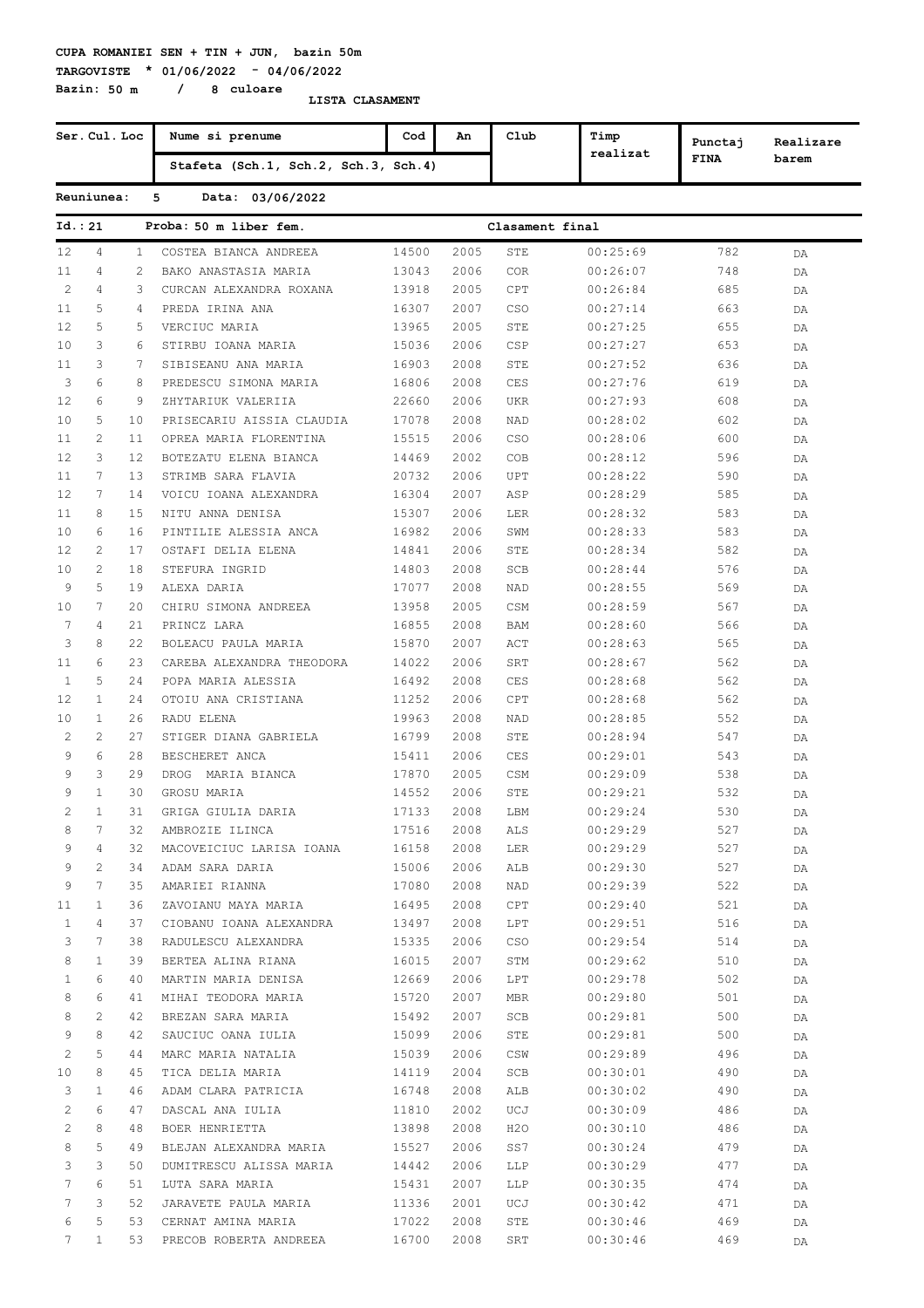| 8              | 8                     | 55              | NITA ANDRA MARIA          | 16448 | 2007 | SPL             | 00:30:49  | 467         | DA          |
|----------------|-----------------------|-----------------|---------------------------|-------|------|-----------------|-----------|-------------|-------------|
| 7              | $\overline{2}$        | 56              | TATAR MAIA                | 16345 | 2007 | VCN             | 00:30:66  | 460         | DA          |
| 7              | $7\phantom{.0}$       | 57              | CONSTANTINESCU BRIANA     | 14600 | 2007 | <b>BSC</b>      | 00:30:67  | 459         | DA          |
| 7              | 8                     | 58              | BACIU AMALIA GEORGIANA    | 17081 | 2008 | NAD             | 00:30:68  | 459         | DA          |
|                | 7                     |                 | CIOINEAG CATERINA ALEXIA  |       |      |                 |           |             |             |
| 2              |                       | 59              |                           | 16073 | 2007 | CSB             | 00:30:70  | 458         | DA          |
| 7              | 5                     | 59              | COSTEA MIHAELA IZABELLA   | 16524 | 2008 | MPL             | 00:30:70  | 458         | DA          |
| 6              | 4                     | 61              | BADRALEXI SOFIA MARIA     | 16346 | 2007 | VCN             | 00:30:71  | 457         | DA          |
| 12             | 8                     | 62              | CRAIU IOANA               | 15436 | 2006 | STE             | 00:30:79  | 454         | DA          |
| 6              | $\overline{2}$        | 63              | LUNGU BIANCA IOANA        | 15801 | 2007 | SHD             | 00:30:82  | 452         | DA          |
|                |                       |                 |                           |       |      |                 |           |             |             |
| 6              | 3                     | 64              | MELENCIUC SARAH TEODORA   | 15945 | 2007 | SPL             | 00:30:88  | 450         | DA          |
| $\mathbf{1}$   | 3                     | 65              | PAN-KE LAURA ANA-MARIA    | 15679 | 2005 | LER             | 00:31:25  | 434         | DA          |
| 6              | $\mathbf{1}$          | 66              | DRAGAN ALEXANDRA HUGUETTE | 16410 | 2006 | LER             | 00:31:52  | 423         | DA          |
| 6              | 6                     | 67              | GHEORGHE IULIA CRISTINA   | 15046 | 2006 | ACT             | 00:31:60  | 420         | DA          |
| 6              | 7                     | 68              | MIREA STEFANIA ALEXIA     | 17120 | 2008 | MTG             | 00:31:88  | 409         | DA          |
| 5              | 6                     | 69              | LUNGU AMALIA MARIA        | 15712 | 2006 | TSP             | 00:31:90  | 408         | DA          |
|                |                       |                 |                           |       |      |                 |           |             |             |
| 5              | $\mathbf{2}^{\prime}$ | 70              | CIUCIUC ALEXANDRA MARIA   | 19184 | 2006 | TSP             | 00:32:03  | 403         | $_{\rm NU}$ |
| 5              | 3                     | 71              | CRACIUN ANDRA             | 16709 | 2008 | SRT             | 00:32:12  | 400         | DA          |
| 6              | 8                     | 72              | BARBU ELIZA ANDREEA       | 17202 | 2007 | LPT             | 00:32:15  | 399         | DA          |
| 5              | 5                     | 73              | GHEORGHE ALEXANDRA STEFAN | 17115 | 2008 | MTG             | 00:32:44  | 388         | DA          |
| 5              | 8                     | 74              | BATRINU GABRIELA BIANCA   | 16646 | 2008 | LBR             | 00:32:53  | 385         | DA          |
| 3              | $\overline{2}$        | 75              | HAFNER MIHAELA ALEXANDRA  | 17182 | 2006 | CPT             | 00:32:54  | 384         | ΝU          |
|                |                       |                 |                           |       |      |                 |           |             |             |
| $\overline{4}$ | 5                     | 76              | MEDRUT ADA MARIA          | 17319 | 2008 | ALB             | 00:32:66  | 380         | DA          |
| $\overline{4}$ | $\overline{4}$        | 77              | PAN KE ILINCA MARIA XING  | 17017 | 2008 | LER             | 00:32:98  | 369         | DA          |
| 5              | $\mathbf{1}$          | 78              | SAVULESCU MARIA THEODORA  | 16428 | 2008 | ALS             | 00:33:05  | 367         | $_{\rm NU}$ |
| 3              | $\overline{4}$        | 79              | MICLEA ANA MARIA          | 17060 | 2008 | <b>BSC</b>      | 00:33:26  | 360         | ΝU          |
| 5              | $7\phantom{.0}$       | 80              | GRIGORE ANITA ANDREEA LAV | 17341 | 2007 | LLP             | 00:33:37  | 356         | ΝU          |
| $\overline{4}$ | 3                     | 81              | FLOREA RAISA IOANA        | 16653 | 2007 | LBR             | 00:33:67  | 347         | ΝU          |
|                |                       |                 |                           |       |      |                 |           |             |             |
| 4              | 6                     | 82              | TORCEA ANA MARIA          | 19149 | 2008 | <b>REN</b>      | 00:33:73  | 345         | ΝU          |
| 4              | $\overline{2}$        | 83              | BURZO ELISA GABRIELA      | 19750 | 2008 | LBM             | 00:34:08  | 335         | $_{\rm NU}$ |
| 4              | $\mathbf{1}$          | 84              | IORGA IOANA MADALINA      | 15825 | 2008 | CTR             | 00:34:87  | 312         | ΝU          |
| 4              | $7\phantom{.0}$       | 85              | BACIUCA RAMONA CRISTINA   | 13841 | 2005 | LER             | 00:34:91  | 311         | ΝU          |
| 4              | 8                     | 86              | SOMORDOLEA GABRIELA       | 19902 | 2004 | STE             | 00:35:76  | 290         | ΝU          |
| 3              | 5                     | 87              | TUDOR IEMINA              | 17011 | 2007 | CTR             | 00:36:10  | 281         | ΝU          |
| 8              | 4                     | 88              | HANRIOT EMANUELLA REBEKA  | 17608 | 2008 | PCT             | Scut.med. | 0           |             |
|                |                       |                 |                           |       |      |                 |           |             | ΝU          |
| 2              | 3                     | 89              | HRIB MARIA                | 15591 | 2007 | NAD             | Neprez.   | $\circ$     | ΝU          |
| 5              | $\overline{4}$        | 89              | BALINT EMMA               | 14021 | 2006 | SRT             | Neprez.   | 0           | ΝU          |
| 8              | 3                     | 90              | DAVLETSHYNA ALISA         | 22737 | 2007 | <b>UKR</b>      | Neprez.   | 0           | ΝU          |
| $10$           | 4                     | 91              | DIACONESCU REBECCA AIMEE  | 22492 | 2006 | MBV             | Neprez.   | $\mathbb O$ | ΝU          |
|                |                       |                 |                           |       |      |                 |           |             |             |
|                | Id.: 22               |                 | Proba: 50 m spate masc.   |       |      | Clasament final |           |             |             |
|                |                       |                 |                           |       |      |                 |           |             |             |
| 8              | 4                     | 1               | UNGUR ANDREI              | 9364  | 1998 | MBV             | 00:25:87  | 778         | DA          |
| 9              | $\overline{4}$        | $\overline{2}$  | ANGHEL ANDREI MIRCEA      | 9723  | 1998 | CSM             | 00:25:95  | 771         | DA          |
| 9              | 5                     | 3               | POPESCU DENIS LAUREAN     | 12721 | 2003 | SRT             | 00:26:38  | 734         | DA          |
| 9              | 3                     | $\overline{4}$  | COSTROJ ANTONIO ANDREI    | 10702 | 2002 | STE             | 00:27:03  | 682         | DA          |
| 7              | $\overline{4}$        | 5               | UNGUR CATALIN PAUL        | 7672  | 1994 | UCJ             | 00:27:24  | 666         | DA          |
| 9              | 6                     | 5               | COZMA STEFAN              | 14126 | 2005 | SCB             | 00:27:24  | 666         |             |
|                |                       |                 |                           |       |      |                 |           |             | DA          |
| 7              | 5                     | 7               | GHIONU DENIS ANDREI       | 13460 | 2004 | <b>MBR</b>      | 00:27:29  | 663         | DA          |
| 7              | 6                     | 8               | MIHALACHE VLAD STEFAN     | 14593 | 2006 | ASP             | 00:27:35  | 658         | DA          |
| 9              | $\overline{2}$        | 9               | COJANU ALBERT GABRIEL     | 22102 | 2005 | UTM             | 00:27:37  | 657         | DA          |
| 8              |                       |                 |                           |       |      |                 |           |             |             |
| 9              | 6                     | 10              | ICHIM LUCA STEFAN         | 12855 | 2004 | LBM             | 00:27:40  | 655         |             |
| 7              |                       |                 |                           |       |      |                 |           |             | DA          |
|                | $7\phantom{.0}$       | 11              | COJOCARU CAROL MIHAI      | 14789 | 2006 | SCB             | 00:27:41  | 654         | DA          |
| 8              | 3                     | 12 <sup>2</sup> | CONSTANTINESCU ALEXANDRU  | 15525 | 2006 | CSO             | 00:27:42  | 653         | DA          |
|                | 3                     | 13              | ICOBESCU GABRIEL          | 12170 | 2002 | UCJ             | 00:27:57  | 643         | DA          |
| 8              | $\mathbf{2}^{\prime}$ | 14              | MIHAI DAVID ANDREI        | 14104 | 2005 | CSM             | 00:28:18  | 602         | DA          |
| 8              | $7\phantom{.0}$       | 15              | MESZAROS BALAZS           | 12547 | 2003 | TGM             | 00:28:23  | 599         | DA          |
| 7              | $\overline{2}$        | 16              | CULEA PETRE CRISTIAN      | 14972 | 2006 | CSM             | 00:28:28  | 596         | DA          |
| 7              | $7\phantom{.0}$       | 17              | BOBOC EMANOEL FLORIN      | 13853 | 2005 | CSM             | 00:28:51  | 581         |             |
|                |                       |                 |                           |       |      |                 |           |             | DA          |
| 2              | $7\phantom{.0}$       | 18              | BALAITA DRAGOS            | 14127 | 2005 | SCB             | 00:28:54  | 579         | DA          |
| 7              | 8                     | 19              | TODORAN IONUT MARIAN      | 13577 | 2004 | LBM             | 00:28:58  | 577         | DA          |
| 8              | $\mathbf{1}$          | 20              | PETREA RAZVAN DUMITRU     | 16941 | 2007 | ASP             | 00:28:94  | 556         | DA          |
| 6              | 5                     | 21              | YAKOVLEV IHOR             | 22657 | 2004 | UKR             | 00:29:07  | 548         | DA          |
| 5              | $\mathbf{1}$          | 22              | PASA UNGURIANU LUCA VLAD  | 14405 | 2005 | LER             | 00:29:13  | 545         | DA          |
| 6              | 6                     | 23              | GRIGORAS STEFAN CRISTIAN  | 13849 | 2005 | LER             | 00:29:15  | 544         | DA          |
| 8              | 8                     | 24              | LUNGU ANDREI              | 13775 | 2004 | CSO             | 00:29:23  | 539         | DA          |
| 6              | 3                     | 25              | DOBRE CRISTIAN ANDREI     | 16310 | 2007 | CSO             | 00:29:39  | 531         | DA          |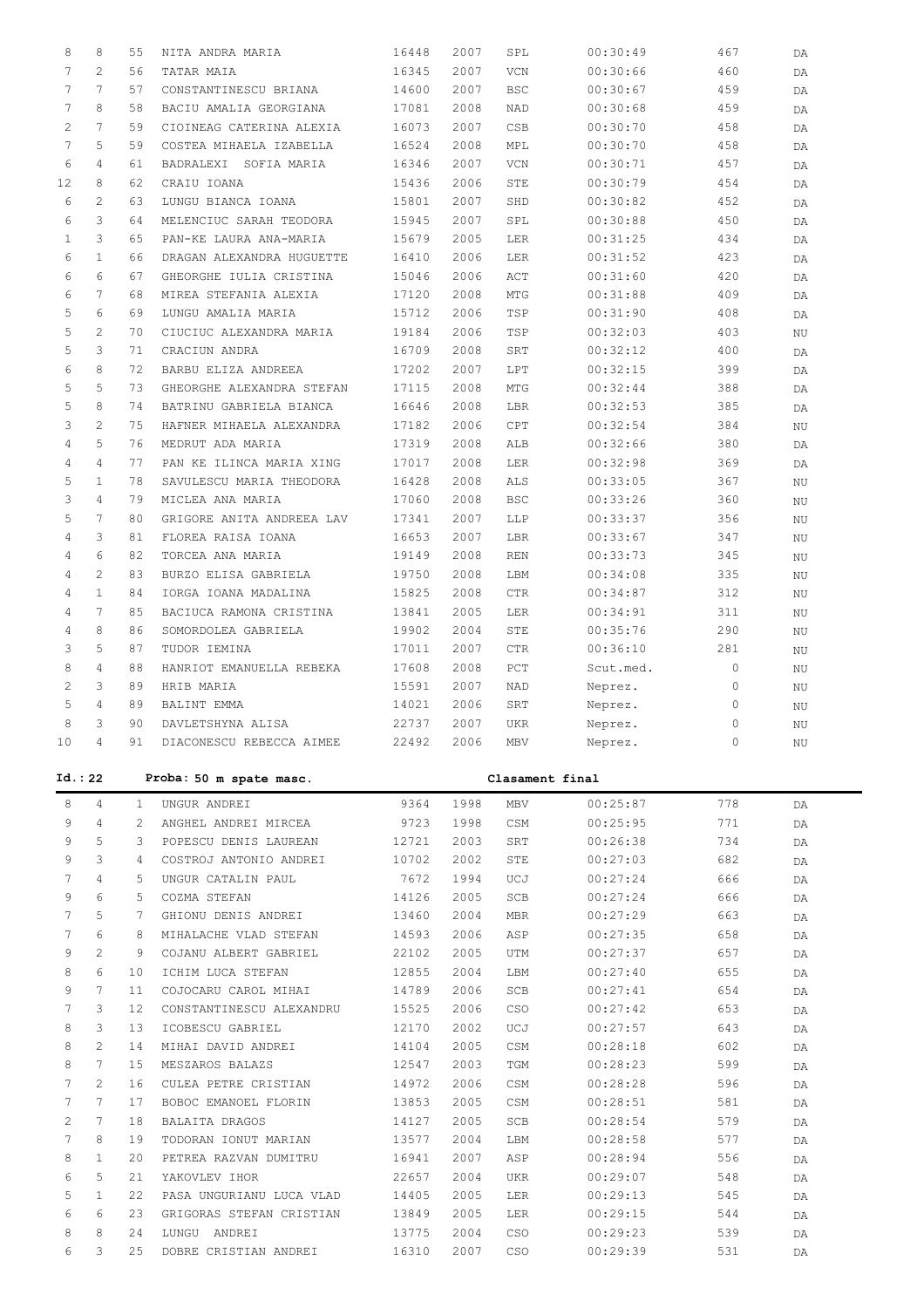| 7              | $\mathbf{1}$          | 26           | HARABAGIU RARES PETRU     | 14986 | 2006 | BAM             | 00:29:48  | 526 | DA |
|----------------|-----------------------|--------------|---------------------------|-------|------|-----------------|-----------|-----|----|
| 9              | $\mathbf{1}$          | 27           | STANCEL LUKAS             | 15026 | 2006 | ALB             | 00:29:74  | 512 | DA |
| 5              | 5                     | 28           | PREDA ALEXANDRU FLORIN    | 13959 | 2005 | CSM             | 00:29:86  | 506 | DA |
| 6              | 7                     | 29           | KRIZBAI NEGRU ROBERT      | 15031 | 2006 | ALB             | 00:30:08  | 495 | DA |
| 4              | 5                     | 30           | STOIAN ANDREI CONSTANTIN  | 17004 | 2006 | CSO             | 00:30:09  | 494 | DA |
| 4              | 3                     | 31           | BORANGEL EMANUEL GEORGE   | 13140 | 2004 | LER             | 00:30:10  | 494 | DA |
| 5              | 3                     | 32           | NEAMTU ALEXANDRU CRISTIAN | 14031 | 2005 | SRT             | 00:30:13  | 492 | DA |
| $\mathbf{1}$   | 6                     | 33           | BACIU DENIS ANDREI        | 15183 | 2006 | CSB             | 00:30:16  | 491 | DA |
| 5              | $\overline{4}$        | 34           | UTULEAC FLORIN ORLANDO    | 16128 | 2007 | SPL             | 00:30:21  | 488 | DA |
| 6              | 8                     | 35           | ANGHEL HORIA PETRU        | 15529 | 2006 | ALS             | 00:30:39  | 480 | DA |
| 5              | 6                     | 36           | FIRU LUCIAN MIHAI         | 13170 | 2006 | TSP             | 00:30:41  | 479 | DA |
| 6              | 2                     | 37           | ROTARU LUCA STEFAN        | 15552 | 2006 | ALS             | 00:30:47  | 476 | DA |
| 6              | $\mathbf{1}$          | 38           | FLOREA RAZVAN STEFAN      | 14392 | 2006 | LBR             | 00:30:51  | 474 | DA |
| 4              | 6                     | 39           | ROMAN DAVID NICOLAE       | 14182 | 2004 | ALB             | 00:30:59  | 470 | DA |
| 5              | 7                     | 40           | MISTIREANU IUSTIN TEODOR  | 13030 | 2005 | $_{\rm SCB}$    | 00:30:63  | 469 | DA |
| 4              | 4                     | 41           | ADAM BOGDAN               | 14729 | 2005 | LER             | 00:30:72  | 465 | DA |
| 5              | 2                     | 41           | CSENDES LASZLO IGOR       | 15285 | 2006 | SS7             | 00:30:72  | 465 | DA |
| 5              | 8                     | 43           | RACHIERU STEFAN RAZVAN    | 13947 | 2006 | TRG             | 00:30:79  | 461 | DA |
| 3              | 4                     | 44           | MARC ALBERT CATALIN       | 15853 | 2007 | ALB             | 00:31:00  | 452 |    |
| 9              | 8                     | 45           | MOIAN DUSA RARES          | 16180 | 2007 | COB             | 00:31:05  | 450 | DA |
| 4              | 8                     | 46           |                           | 14799 | 2007 | SCB             | 00:31:12  |     | DA |
|                |                       |              | DELEU MIHNEA C-TIN        |       |      |                 |           | 447 | DA |
| $\overline{2}$ | $\mathbf{1}$          | 47           | TUTUIANU SEBASTIAN        | 13858 | 2005 | LER             | 00:31:15  | 446 | DA |
| $\mathbf{1}$   | 8                     | 48           | OANTA RARES MIHAI         | 15428 | 2007 | LLP             | 00:31:19  | 444 | DA |
| $\mathbf{1}$   | 5                     | 49           | BERCARU RARES C-TIN       | 15951 | 2007 | SPL             | 00:31:21  | 443 | DA |
| 4              | 7                     | 50           | PROCA ANDREI THEODOR      | 15709 | 2007 | CPT             | 00:31:25  | 441 | DA |
| $\mathbf{1}$   | $\mathbf{1}$          | 51           | PETRE BOGDAN MIHAI        | 8963  | 1997 | UPT             | 00:31:32  | 438 | DA |
| 3              | 8                     | 51           | KACMAZ ENES               | 16157 | 2007 | LER             | 00:31:32  | 438 | DA |
| 3              | $\mathbf{1}$          | 53           | BESARAB OLEH              | 22661 | 2006 | UKR             | 00:31:37  | 436 | DA |
| 3              | 2                     | 54           | MARCU SEBASTIAN           | 16980 | 2005 | CAT             | 00:31:67  | 424 | DA |
| $\mathbf{1}$   | 2                     | 55           | MODORAN MIHNEA COSMIN     | 16162 | 2007 | LER             | 00:31:72  | 422 | DA |
| 3              | 3                     | 56           | BENGHIAC ERIC             | 15781 | 2006 | LUN             | 00:32:29  | 400 | DA |
| 3              | 5                     | 57           | DINU IAN                  | 16956 | 2007 | REN             | 00:32:35  | 398 | DA |
| $\mathbf{1}$   | 3                     | 58           | MATERNIC DAVID MIHALY     | 16263 | 2007 | LBM             | 00:32:45  | 394 | DA |
| 3              | 6                     | 59           | NANULESCU ALEXANDRU NICHI | 13774 | 2004 | CSO             | 00:32:54  | 391 | DA |
| 3              | 7                     | 60           | STAMATE GABRIEL LUCA      | 14601 | 2007 | CSO             | 00:32:77  | 383 | DA |
| $\mathbf{1}$   | 4                     | 61           | IONESCU DAVID STEFAN      | 17276 | 2007 | LPT             | 00:33:12  | 371 | DA |
| $\overline{2}$ | 6                     | 62           | GHITAN VALENTIN FLORIN    | 15302 | 2006 | LER             | 00:33:55  | 356 | DA |
| 2              | 5                     | 63           | RUSU ANDREI EUGEN         | 17169 | 2006 | ALS             | 00:34:66  | 323 | ΝU |
| 2              | 4                     | 64           | SERBAN ROBERT GABRIEL     | 16420 | 2006 | LLP             | 00:35:14  | 310 | ΝU |
| 2              | 3                     | 65           | TOMA MINA ATAL            | 14751 | 2005 | SPL             | 00:35:23  | 308 | ΝU |
| $\mathbf{2}$   | $\mathbf{2}^{\prime}$ | 66           | SIDLETSKYI OLEKSANDR      | 22668 | 2007 | UKR             | 00:36:68  | 273 | ΝU |
| $\mathbf{1}$   | $7\phantom{.0}$       | 67           | VELIMIROVICI ERIK LUCAS   | 21453 | 2005 | STM             | 00:37:99  | 245 | ΝU |
| 4              | $\mathbf{2}^{\prime}$ | 68           | OANCEA MARIUS VALENTIN    | 15953 | 2007 | PET             | Descalif. | 0   | ΝU |
| 6              | 4                     | 68           | PETRE EDUARD IONUT        | 16269 | 2007 | CPT             | Descalif. | 0   | ΝU |
| 2              | 8                     | 70           | CRACIUN PETRU ACHIM       | 15972 | 2007 | SS7             | Neprez.   | 0   | ΝU |
| 4              | $\mathbf{1}$          | 70           | PRALEA STEFAN EMILIAN     | 16664 | 2006 | LLP             | Neprez.   | 0   | ΝU |
| 8              | 5                     | 71           | DINU PATRICK SEBASTIAN    | 13340 | 2005 | FAR             | Neprez.   | 0   | ΝU |
|                |                       |              |                           |       |      |                 |           |     |    |
|                | Id.: 23               |              | Proba: 200 m bras fem.    |       |      | Clasament final |           |     |    |
| 3              | 4                     | $\mathbf{1}$ | VASS BRIGITTA             | 16348 | 2007 | VCN             | 02:37:46  | 687 | DA |
| 1              | 2                     | 2            | POPA RAT VANESSA MARIA    | 15539 | 2006 | BAM             | 02:39:80  | 657 | DA |
| 1              | 3                     | 3            | DOBRIN ALEXANDRA          | 6556  | 1993 | COB             | 02:42:99  | 619 | DA |
| 4              | 5                     | 4            | LOSPA TAMARA IOANA        | 14579 | 2008 | CES             | 02:43:94  | 608 | DA |
| 2              | 4                     | 5.           | ORBAN KIS ORSOLYA         | 13160 | 2005 | STG             | 02:46:40  | 582 | DA |
| 4              | 3                     | 6            | CALINOIU STEFANIA         | 14332 | 2007 | CSO             | 02:46:82  | 577 | DA |
| 4              | $\overline{4}$        | 7            | FANGLI HENRIETTA          | 11346 | 2001 | TGM             | 02:46:86  | 577 | DA |
|                |                       |              |                           |       |      |                 |           |     |    |

 3 5 8 FABIAN SARA JULIA 14911 2006 CSO 02:47:56 570 DA 2 5 9 POPA MARIA ALESSIA 16492 2008 CES 02:47:80 567 DA 4 6 10 TOGOE IOANA MARIA 16944 2008 STE 02:47:86 567 DA 2 3 11 REDNIC ACHIM DARIA MARIA 16902 2008 MPL 02:48:44 561 DA 3 6 12 HUMA DARIA ELENA 14088 2005 MTM 02:48:97 556 DA 2 6 13 IORGA MARIA TEODORA 16986 2008 SWM 02:48:99 555 DA 3 3 14 POP MARIA ROXANA 15883 2007 BAM 02:51:37 533 DA 2 2 15 DRAGOMIR MARIA MIRUNA 12474 2006 LPT 02:52:16 525 DA 4 2 16 BADEA BIANCA MARIA 13913 2005 CPT 02:52:82 519 DA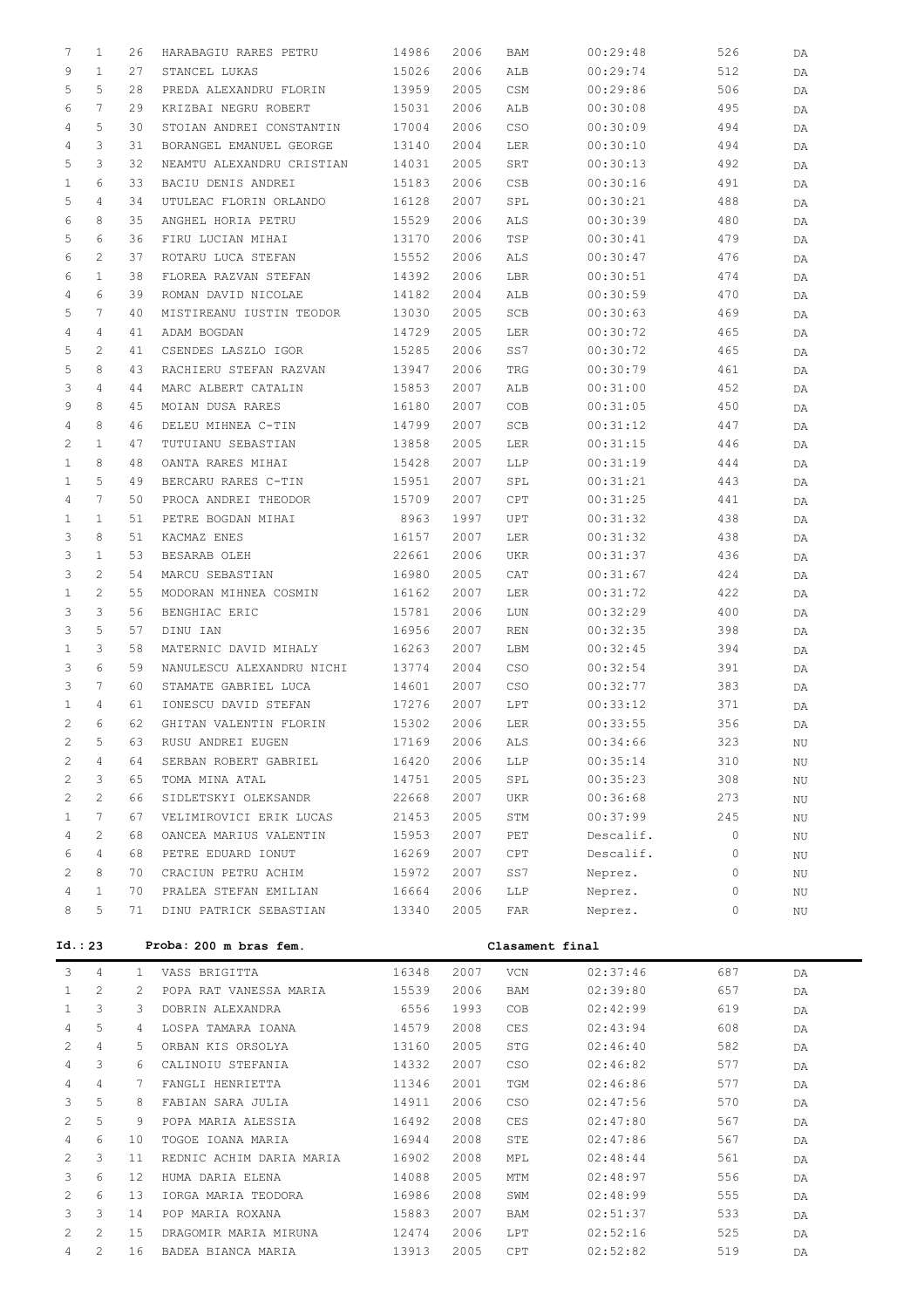| $\mathbf{1}$    | 7                     | 17           | SURUGIU ANDRA GEORGIANA                      | 16409          | 2007         | CPT                | 02:53:64             | 512        | DA |
|-----------------|-----------------------|--------------|----------------------------------------------|----------------|--------------|--------------------|----------------------|------------|----|
| 3               | $\overline{2}$        | 18           | DRAGOMIR DENISA ALEXANDRA                    | 15653          | 2008         | <b>LPT</b>         | 02:54:12             | 508        | DA |
| 3               | $\overline{7}$        | 19           | ILEA NARCISA                                 | 13563          | 2004         | UCJ                | 02:56:82             | 485        | DA |
| $\overline{4}$  | $\overline{7}$        | 20           | ARDUSATAN SOFIA NICOL                        | 17127          | 2008         | <b>BAM</b>         | 02:58:18             | 474        | DA |
| $\mathbf{2}$    | $7\overline{ }$       | 21           | MOTIU NOEMI                                  | 16870          | 2008         | MAR                | 02:59:25             | 465        | DA |
| $\overline{4}$  | $\mathbf{1}$          | 22           | CARPENIS SIDONIA ELENA                       | 15822          | 2007         | LPT                | 02:59:40             | 464        | DA |
| $\mathbf{1}$    | 6                     | 23           | VISINESCU OANA NICOLETA                      | 15711          | 2007         | TSP                | 03:03:29             | 435        | DA |
| $\overline{4}$  | 8                     | 24           | CIOINEAG CATERINA ALEXIA                     | 16073          | 2007         | CSB                | 03:03:81             | 431        | DA |
| $\mathbf{2}$    | $\mathbf{1}$          | 25           | PINTICAN INGRID                              | 17091          | 2008         | MAR                | 03:04:11             | 429        | DA |
| 3               | 8                     | 26           | MIU ALESIA STEFANIA                          | 14229          | 2005         | CPT                | 03:04:82             | 424        |    |
| $\mathbf{1}$    | $\overline{4}$        | 27           | HAFNER MIHAELA ALEXANDRA                     | 17182          | 2006         | CPT                | 03:10:51             | 387        | DA |
| 2               | 8                     | 28           |                                              | 16640          | 2008         | SPL                | 03:12:11             | 378        | ΝU |
|                 | 5                     |              | CUNCIU ALESSIA MARIA                         |                |              |                    |                      |            | ΝU |
| $\mathbf{1}$    |                       | 29           | NEGRAU BIANCA                                | 17680          | 2006         | <b>MBR</b>         | 03:18:78             | 341        | ΝU |
| 3               | $\mathbf{1}$          | 30           | OSTAFE MARIA GIULIA                          | 14573          | 2008         | COB                | Descalif.            | $\circ$    | ΝU |
| $\mathbf{1}$    | $\mathbf{1}$          | 31           | HORNEA ANDREEA ANDA                          | 12908          | 2003         | UTM                | Neprez.              | 0          | ΝU |
| $\mathbf{1}$    | 8                     | 31           | BACIU AMALIA GEORGIANA                       | 17081          | 2008         | NAD                | Neprez.              | 0          | ΝU |
| Id.: 24         |                       |              | Proba: 100 m bras masc.                      |                |              | Clasament final    |                      |            |    |
| $7\phantom{.0}$ | $\overline{4}$        | $\mathbf{1}$ | DANCANET EMIL                                | 13649          | 2004         | UTM                | 01:05:16             | 665        | DA |
| 8               | $\overline{4}$        | 2            | NICUSAN DANIEL ALEXANDRU                     | 11349          | 2001         | TGM                | 01:05:56             | 653        | DA |
| 8               | 5                     | 3            | PRICOP VLAD ALEXANDRU                        | 13847          | 2005         | CSM                | 01:05:79             | 646        | DA |
| 7               | 5                     | 4            | NAE ADRIAN GABRIEL                           | 13272          | 2005         | $\mathop{\sf DAC}$ | 01:05:81             | 645        | DA |
| 7               | 6                     | 5            | PETRACHE DARIUS CATALIN                      | 13321          | 2004         | STE                | 01:06:13             | 636        | DA |
| 7               | 3                     | 6            | COMAN DARIUS STEFAN                          | 15725          | 2007         | <b>BAR</b>         | 01:06:34             | 630        | DA |
| 8               | 3                     | 7            | MESZAROS BALAZS                              | 12547          | 2003         | TGM                | 01:06:37             | 629        | DA |
| 8               | 7                     | 8            | DABIJA CRISTINEL GABRIEL                     | 10500          | 2000         | BAM                | 01:06:52             | 625        | DA |
| 8               | $\overline{c}$        | 9            | NITU MARIUS ADRIAN                           | 12935          | 2003         | LER                | 01:06:63             | 622        | DA |
| 7               | $\overline{c}$        | 10           | ADAM ROBERT                                  | 14130          | 2005         | SCB                | 01:06:75             | 618        | DA |
| 6               | 3                     | 11           | ABIBULA ATILA                                | 8089           | 1995         | FAR                | 01:07:34             | 602        | DA |
| 6               | 5                     | 12           | VAIPAN RADU                                  | 11060          | 2000         | MTM                | 01:07:42             | 600        | DA |
| $\mathbf{1}$    | 5                     | 13           | COZMA STEFAN                                 | 14126          | 2005         | SCB                | 01:07:64             | 594        | DA |
| 7               | 7                     | 14           | GERGELY MIHAI                                | 12963          | 2003         | $\mathop{\rm CMC}$ | 01:07:67             | 593        | DA |
| 6               | $7\phantom{.0}$       | 15           | LANCEA COSMIN                                | 608            | 1980         | <b>MTM</b>         | 01:07:95             | 586        | DA |
| 2               | $\overline{c}$        | 16           | ICOBESCU GABRIEL                             | 12170          | 2002         | UCJ                | 01:08:03             | 584        | DA |
| 8               | 6                     | 17           | ROSCA MIHNEA IONUT                           | 15278          | 2006         | STE                | 01:08:24             | 579        | DA |
| 8               | $\mathbf{1}$          | 18           | NICOLAEV VLADIMIR ANDREI                     | 14818          | 2006         | PCT                | 01:08:60             | 570        | DA |
| 7               | 8                     | 19           | ANDRIES ERIC STEFAN                          | 15861          | 2007         | PCT                | 01:09:32             | 552        | DA |
| 8               | 8                     | 20           | MATEI VLAD ALEXANDRU                         | 14607          | 2006         | ASP                | 01:09:51             | 547        | DA |
| 4               | 4                     | 21           | STEFANACHE ALEXANDRU MARI                    | 13099          | 2005         | LER                | 01:10:23             | 531        | DA |
| 5               | 7                     | 22           | RACHIERU STEFAN RAZVAN                       | 13947          | 2006         | TRG                | 01:10:29             | 529        | DA |
| 5               | 4                     | 23           | NICULAIE DAVID ANDREAS                       | 15045          | 2006         | ACT                | 01:10:58             | 523        |    |
| 7               | $\mathbf{1}$          | 24           | BUDA ALEXANDRU GABRIEL                       | 14169          | 2005         | ALB                | 01:10:67             | 521        | DA |
| 5               | 5                     | 25           | BARABAS ANDRAS                               | 14464          | 2003         | COB                | 01:10:96             | 515        | DA |
|                 | 5                     | 26           |                                              |                |              |                    |                      |            | DA |
| 4<br>5          | $\mathbf{1}$          | 27           | COJOCARU STEFAN<br>DASCALESCU MIHNEA DUMITRU | 13690<br>12330 | 2006<br>2004 | BAR                | 01:11:14<br>01:11:23 | 511<br>509 | DA |
| 5               | 6                     | 28           | RADOI RARES NICOLAE                          | 15079          | 2005         | CMC<br>TRG         | 01:11:86             | 495        | DA |
| 6               | $\mathbf{1}$          | 29           | COJOCARU FLAVIUS C-TIN                       | 14798          | 2007         | SCB                | 01:11:89             | 495        | DA |
|                 | 8                     |              |                                              |                |              |                    |                      |            | DA |
| 4<br>4          | 2                     | 30<br>31     | LUPUT SEBASTIAN MIHAI<br>MIU EDUARD ANDREI   | 15218          | 2006<br>2004 | UTM                | 01:12:77<br>01:12:91 | 477<br>474 | DA |
|                 |                       |              |                                              | 13802          |              | UPT                |                      |            | DA |
| 1               | 3                     | 32           | NISTOR DARIUS DRAGAN                         | 15215          | 2006         | STM                | 01:13:11             | 470        | DA |
| 4               | 7                     | 33           | ROMANIUC VLADIMIR                            | 16323          | 2005         | ANA                | 01:13:12             | 470        | DA |
| 4               | 3                     | 34           | PADURARIU MIHAI DENIS                        | 13510          | 2004         | SCB                | 01:13:57             | 462        | DA |
| 3               | $\mathbf{1}$          | 35           | TANASE GHEORGHE GABRIEL                      | 15735          | 2006         | CPT                | 01:13:63             | 461        | DA |
| 3               | $\mathbf{2}^{\prime}$ | 36           | ARON MARIO ROBERT                            | 14635          | 2007         | CES                | 01:13:82             | 457        | DA |
| 4               | $\mathbf{1}$          | 37           | SILISTE INDRU GEORGE                         | 16896          | 2007         | STE                | 01:13:83             | 457        | DA |
| 4               | 6                     | 38           | ROTARU LUCA STEFAN                           | 15552          | 2006         | ALS                | 01:13:94             | 455        | DA |
| 3               | 5                     | 39           | ANTON BOGDAN                                 | 16256          | 2007         | SRT                | 01:14:43             | 446        | DA |
| 2               | 7                     | 40           | BERTEA ALIN DAN                              | 13650          | 2004         | STM                | 01:14:51             | 444        | ΝU |
| 5               | 8                     | 41           | ANGHEL HORIA PETRU                           | 15529          | 2006         | ALS                | 01:14:85             | 438        | DA |
| 1               | 4                     | 42           | ADAM BOGDAN                                  | 14729          | 2005         | LER                | 01:15:27             | 431        | ΝU |
| 3               | 3                     | 43           | BIRGHILESCU ALEXANDRU                        | 15276          | 2006         | ALS                | 01:15:49             | 427        | DA |
| 3               | 4                     | 44           | KRIZBAI NEGRU ROBERT                         | 15031          | 2006         | ALB                | 01:16:86             | 405        | ΝU |
| 3               | 7                     | 45           | RAICU BADEA GABRIEL                          | 13093          | 2006         | LPT                | 01:17:13             | 401        | ΝU |
| 3               | 6                     | 46           | MODORAN MIHNEA COSMIN                        | 16162          | 2007         | LER                | 01:17:43             | 396        | ΝU |
| 2               | 5                     | 47           | POSTELNICU GEORGE ALEXAND                    | 15550          | 2006         | REN                | 01:17:94             | 388        | ΝU |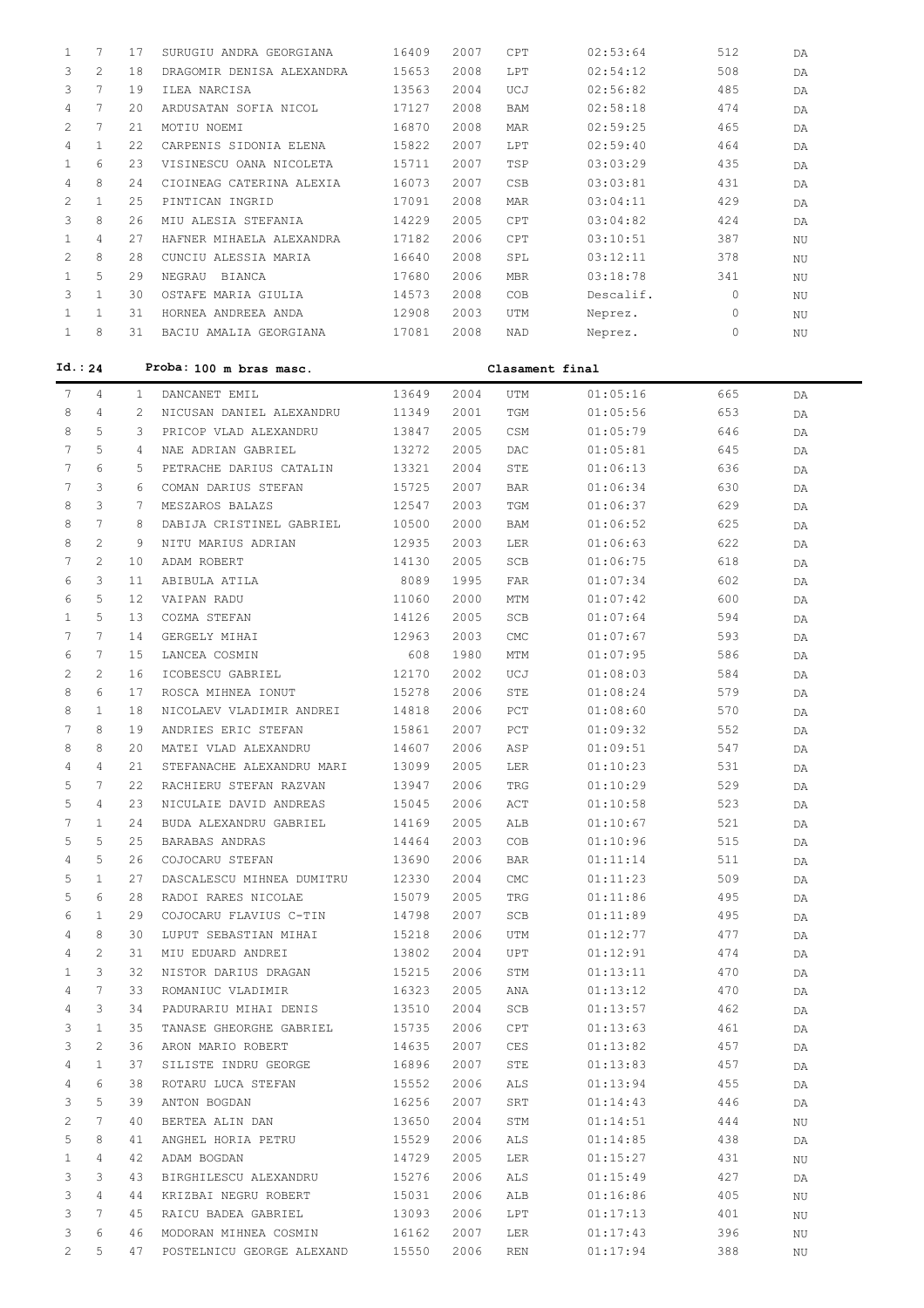| 2                     | 4                                        | 48                | IORDACHE MATEI ALEX.                 | 15288          | 2007         | ALS             | 01:20:32             | 355        | ΝU |
|-----------------------|------------------------------------------|-------------------|--------------------------------------|----------------|--------------|-----------------|----------------------|------------|----|
| $\overline{c}$        | 3                                        | 49                | BURTAN LUCA GABRIEL                  | 15689          | 2006         | ALS             | 01:23:09             | 320        | ΝU |
| $\overline{c}$        | 6                                        | 50                | RUSU ANDREI EUGEN                    | 17169          | 2006         | ALS             | 01:25:69             | 292        | ΝU |
| 6                     | $\overline{2}$                           | 51                | HOTEA LUCIAN                         | 15108          | 2006         | UTM             | Descalif.            | $\circ$    | ΝU |
| 6                     | 8                                        | 51                | TEODORESCU BOGDAN                    | 9442           | 1998         | LUN             | Descalif.            | $\circ$    | ΝU |
| 3                     | 8                                        | 53                | CRACIUN PETRU ACHIM                  | 15972          | 2007         | SS7             | Neprez.              | $\circ$    | ΝU |
| 5                     | $\overline{2}$                           | 53                | CUCU MICHAEL                         | 22096          | 2004         | COB             | Neprez.              | $\circ$    | ΝU |
| 5                     | 3                                        | 54                | BALU VICTOR ANDREI                   | 13647          | 2004         | STM             | Neprez.              | $\circ$    | ΝU |
| 6                     | $\overline{4}$                           | 55                | IACOB MIHAI                          | 13244          | 2004         | <b>CPT</b>      | Neprez.              | $\circ$    | ΝU |
| 6                     | 6                                        | 56                | CUCU ALEXANDRU                       | 22095          | 2006         | COB             | Neprez.              | $\circ$    | ΝU |
|                       |                                          |                   |                                      |                |              |                 |                      |            |    |
|                       | Id.: 25                                  |                   | Proba: 100 m fluture fem.            |                |              | Clasament final |                      |            |    |
| $\overline{4}$        | 5                                        | $\mathbf{1}$      | PARASCHIV EVA MARIA                  | 15929          | 2007         | ACT             | 01:03:20             | 676        | DA |
| $\mathbf{1}$          | $\mathbf{1}$                             | $\overline{2}$    | BAKO ANASTASIA MARIA                 | 13043          | 2006         | <b>COR</b>      | 01:03:55             | 665        | DA |
| 3                     | $\overline{4}$                           | 3                 | GADEA GABRIELA IOANA                 | 11923          | 2002         | STE             | 01:03:74             | 659        | DA |
| 2                     | $\overline{4}$                           | $\overline{4}$    | GORECKI ANDRA DENISA                 | 13101          | 2005         | STE             | 01:04:22             | 644        | DA |
| $\overline{4}$        | $\overline{4}$                           | 5                 | BOGDANECI ALEXANDRA                  | 7537           | 1995         | UPT             | 01:04:38             | 639        | DA |
| $\mathbf{2}^{\prime}$ | 5                                        | 6                 | PREDESCU SIMONA MARIA                | 16806          | 2008         | CES             | 01:04:43             | 638        | DA |
| 3                     | 5                                        | 7                 | REMETE MIRESTEAN DARIA               | 15856          | 2007         | ALB             | 01:04:86             | 625        | DA |
| 3                     | 3                                        | 8                 | SANTHA EMILIA NORA                   | 16660          | 2008         | STG             | 01:05:07             | 619        | DA |
| 3                     | 6                                        | 9                 | VACARU ANDREEA IULIANA               | 13949          | 2005         | TRG             | 01:05:96             | 595        | DA |
| $\overline{c}$        | 3                                        | 10 <sup>°</sup>   | PREDA IRINA ANA                      | 16307          | 2007         | CSO             | 01:06:20             | 588        | DA |
| $\overline{4}$        | 3                                        | 11                | ADAM SARA DARIA                      | 15006          | 2006         | ALB             | 01:07:93             | 544        | DA |
| 4                     | 6                                        | $12 \overline{ }$ | MOTOS LETITIA ANDREEA                | 13208          | 2004         | UTM             | 01:09:20             | 515        | DA |
| 3                     | $\overline{c}$                           | 13                | PRINCZ LARA                          | 16855          | 2008         | BAM             | 01:09:38             | 511        | DA |
| 3                     | $\mathbf{1}$                             | 14                | GRIGA GIULIA DARIA                   | 17133          | 2008         | LBM             | 01:09:99             | 498        | DA |
| $\overline{4}$        | $\overline{c}$                           | 15                | CAREBA ALEXANDRA THEODORA            | 14022          | 2006         | SRT             | 01:10:00             | 497        | DA |
| $\mathbf{2}^{\prime}$ | 6                                        | 16                | VISINESCU OANA NICOLETA              | 15711          | 2007         | TSP             | 01:10:07             | 496        | DA |
| $\overline{2}$        | $\overline{2}$                           | 17                | ZAVOIANU MAYA MARIA                  | 16495          | 2008         | CPT             | 01:11:02             | 476        | DA |
| $\overline{4}$        | $\mathbf{1}$                             | 18                | LUTA SARA MARIA                      | 15431          | 2007         | LLP             | 01:11:54             | 466        | DA |
| 3                     | $7\phantom{.0}$                          | 19                | BESCHERET ANCA                       | 15411          | 2006         | CES             | 01:12:18             | 454        | DA |
| $\mathbf{1}$          | $\overline{c}$                           | 20                | MOTIU NOEMI                          | 16870          | 2008         | MAR             | 01:12:77             | 443        | DA |
| $\mathbf{1}$          | 5                                        | 21                | PAN-KE LAURA ANA-MARIA               | 15679          | 2005         | LER             | 01:12:78             | 442        | DA |
| $\mathbf{2}^{\prime}$ | $\mathbf{1}$                             | 22                | NAGY ZSOFIA                          | 16784          | 2008         | SHD             | 01:12:91             | 440        | DA |
| $\overline{c}$        | $7\phantom{.0}$                          | 23                | BOER HENRIETTA                       | 13898          | 2008         | H2O             | 01:12:95             | 439        | DA |
| 3                     | 8                                        | 24                | BARBUL ZETEA MARA ANA                | 16858          | 2008         | BAM             | 01:14:36             | 415        | DA |
| 4                     | 8                                        | 25                | CERNAT AMINA MARIA                   | 17022          | 2008         | STE             | 01:14:42             | 414        | DA |
| 4                     | 7                                        | 26                | TICA DELIA MARIA                     | 14119          | 2004         | SCB             | 01:14:49             | 413        | NU |
| 1                     | 8                                        | 27                | PAPP ANNEMARIE                       | 14086          | 2005         | STM             | 01:15:36             | 399        | ΝU |
| 2                     | 8                                        | 28                | SERBANESCU MARIA ALESSAND            | 13971          | 2007         | TSP             | 01:15:37             | 398        | NU |
| $\mathbf{1}$          | 3                                        | 29                | BICHESCU ANDRADA BIANCA              | 16254          | 2008         | SRT             | 01:16:17             | 386        | NU |
| 1                     | $\overline{4}$                           | 30                | COSTEA MIHAELA IZABELLA              | 16524          | 2008         | MPL             | 01:17:58             | 365        | NU |
| $\mathbf{1}$          | 6                                        | 31                | BATRINU GABRIELA BIANCA              | 16646          | 2008         | LBR             | 01:18:48             | 353        | NU |
| $\mathbf{1}$          | 7                                        | 32                | MARC MARIA NATALIA                   | 15039          | 2006         | CSW             | 01:20:81             | 323        | NU |
|                       | Id.: 26                                  |                   | Proba: 200 m fluture masc.           |                |              | Clasament final |                      |            |    |
|                       |                                          |                   |                                      |                |              |                 |                      |            |    |
| 3                     | 4                                        | 1                 | DUMITRACHE TOBIAS GEORGE             | 12891          | 2003         | CSM             | 02:06:50             | 670        | DA |
| 3                     | 5                                        | $\mathbf{2}$      | BADEA ROBERT ANDREI                  | 15969          | 2007         | NAV             | 02:07:65             | 652        | DA |
| 2                     | $\overline{4}$                           | 3                 | LAPADAT CRISTIAN                     | 13326          | 2004         | STE             | 02:07:91             | 648        | DA |
| 2                     | 5                                        | 4                 | ENACHE ANDREI                        | 13937          | 2005         | STE             | 02:08:43             | 640        | DA |
| 4                     | $\overline{4}$                           | 5                 | GHILE DRAGOS                         | 13264          | 2004         | STE             | 02:08:83             | 634        | DA |
| 4                     | 5                                        | 6                 | GHEORGHE LUCAS IOAN                  | 13424          | 2004         | LER             | 02:09:42             | 626        | DA |
| 3                     | 3                                        | 7                 | ROTARU VLAD                          | 12777          | 2003         | STE             | 02:11:56             | 596        | DA |
| 4                     | 3                                        | 8                 | CHECICHES BOGDAN ALEX.               | 13639          | 2004         | UTM             | 02:12:50             | 583        | DA |
| 4                     | 6                                        | 9                 | HRISCU RARES                         | 15396          | 2006         | SCB             | 02:12:97             | 577        | DA |
| 3                     | 2                                        | 10                | M.SEDIQ EDRIS                        | 15446          | 2006         | STE             | 02:13:78             | 567        | DA |
| 3                     | 6                                        | 11                | KONCZ NIMROD KALMAN                  | 14560          | 2006         | TGM             | 02:15:15             | 549        | DA |
| 2                     | 6                                        | 12                | MOIAN DUSA RARES                     | 16180          | 2007         | COB             | 02:15:35             | 547        | DA |
| 2                     | 3                                        | 13                | BIZAU PATRIK RAUL                    | 15531          | 2004         | LBM             | 02:15:39             | 547        | DA |
| 1                     | 3                                        | 14                | ADAM TOMA                            | 12865          | 2003         | SCB             | 02:15:91             | 540        | DA |
| 4                     | $7\phantom{.0}$<br>$\mathbf{2}^{\prime}$ | 15                | BARBUL ZETEA LUCA VASILE             | 13259          | 2004         | BAM             | 02:18:09             | 515        | DA |
| 4<br>2                | $7\phantom{.0}$                          | 16<br>17          | SEKSI LUCA<br>PETRE NARCIS ALEXANDRU | 15280<br>13423 | 2006<br>2005 | CSO<br>LER      | 02:18:11<br>02:18:74 | 515<br>508 | DA |
| 4                     | $\mathbf{1}$                             |                   | 18 CHIRA DAVID CRISTIAN              | 15643          | 2003         | CPT             | 02:18:98             | 505        | DA |
|                       |                                          |                   |                                      |                |              |                 |                      |            | ΝU |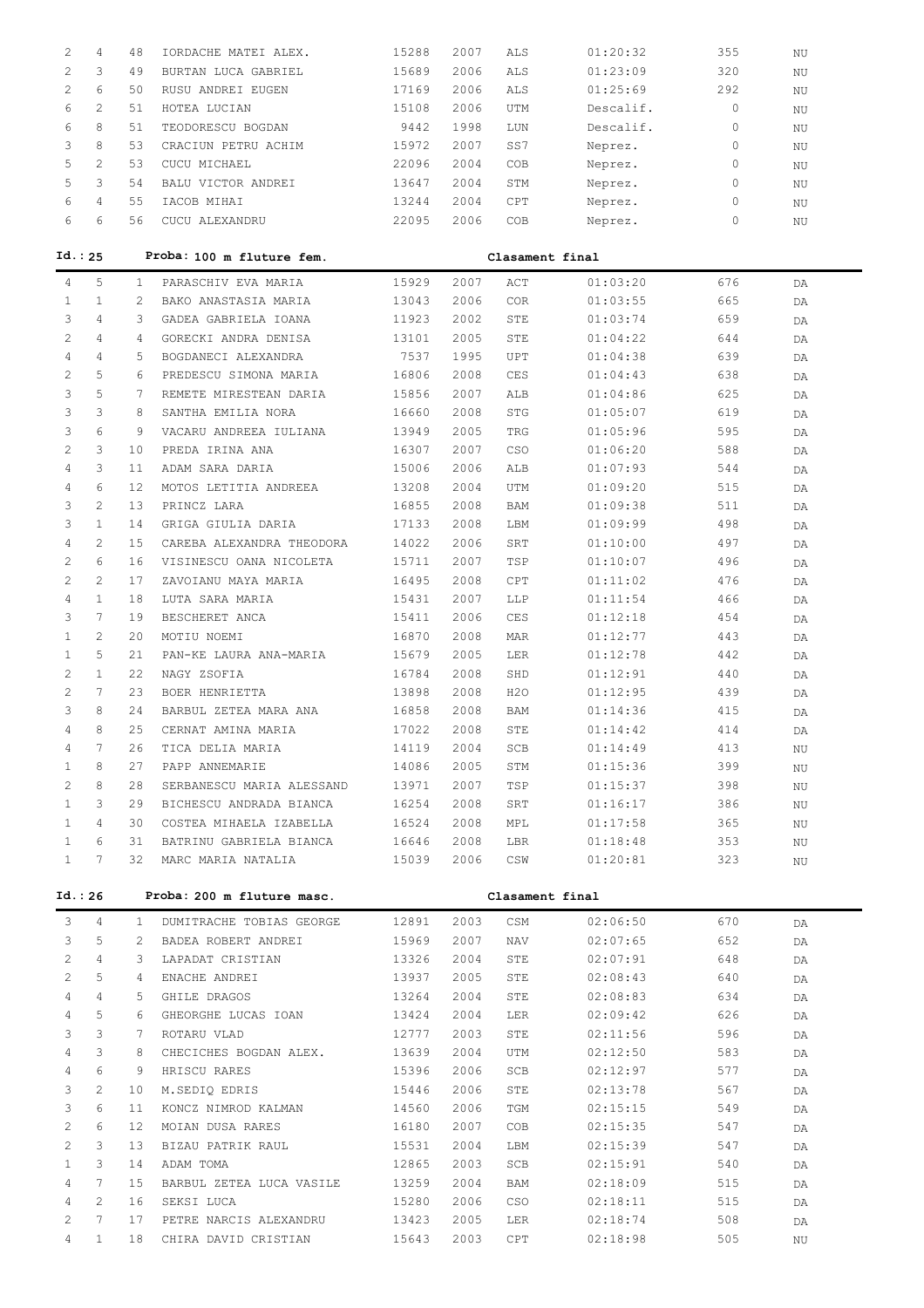|   |   | 19 | FARKAS CRISTOPHER          | 14420 | 2006 | T.BM       | 02:19:92  | 495 | DA |
|---|---|----|----------------------------|-------|------|------------|-----------|-----|----|
|   |   | 20 | SARBULESCU MATEI GABRIEL   | 13298 | 2004 | LER        | 02:20:34  | 491 | DΑ |
|   |   | 21 | ANDRET MIHAT<br>ALEXANDRU) | 15441 | 2006 | ASP        | 02:21:67  | 477 | DA |
|   |   | 22 | SIBISEANU DAVID ANDREI     | 15982 | 2007 | <b>NAV</b> | 02:22:68  | 467 | DA |
|   | 8 | 23 | CSEH ANDRET                | 15532 | 2006 | LBM        | 02:26:07  | 435 | ΝU |
| 4 | 8 | 24 | CONSTANTIN MIHAI ANTONIO   | 16311 | 2007 | MPL        | 02:27:49  | 423 | ΝU |
|   | 4 | 25 | HREKOV<br>YEHOR            | 22738 | 2007 | <b>UKR</b> | 02:35:54  | 360 | ΝU |
|   | 5 | 26 | MURES RARES                | 15264 | 2005 | SGH        | 02:37:85  | 345 | ΝU |
|   | 8 |    | BLIDARU DAVID ANDREI       | 14589 | 2007 | SS7        | Descalif. |     | NU |

| Id.: 27        |                       |                 | Proba: 200 m liber fem.   | Clasament final |      |            |           |         |    |  |
|----------------|-----------------------|-----------------|---------------------------|-----------------|------|------------|-----------|---------|----|--|
| 5              | 4                     | $\mathbf{1}$    | SIBISEANU ANA MARIA       | 16903           | 2008 | STE        | 02:06:98  | 704     | DA |  |
| $\mathbf{1}$   | 5                     | 2               | DOBRIN ALEXANDRA          | 6556            | 1993 | COB        | 02:09:31  | 666     | DA |  |
| 7              | 5                     | 3               | GADEA MARIA CLAUDIA       | 11021           | 2001 | STE        | 02:10:28  | 652     | DA |  |
| 6              | 5                     | $4\overline{ }$ | STIGER DIANA GABRIELA     | 16799           | 2008 | STE        | 02:11:02  | 641     | DA |  |
| 6              | 6                     | 5               | VERCIUC MARIA             | 13965           | 2005 | STE        | 02:11:38  | 635     | DA |  |
| 7              | 3                     | 6               | SURUGIU ANDRA GEORGIANA   | 16409           | 2007 | CPT        | 02:11:61  | 632     | DA |  |
| 6              | 3                     | $7^{\circ}$     | BOTEZATU ELENA BIANCA     | 14469           | 2002 | COB        | 02:11:82  | 629     | DA |  |
| 5              | 6                     | 8               | OPREA MARIA FLORENTINA    | 15515           | 2006 | <b>CSO</b> | 02:11:88  | 628     | DA |  |
| 2              | 8                     | 9               | BOLEACU PAULA MARIA       | 15870           | 2007 | ACT        | 02:12:87  | 614     | DA |  |
| 5              | 5                     | 10              | OSTAFI DELIA ELENA        | 14841           | 2006 | STE        | 02:13:19  | 610     | DA |  |
| 5              | 3                     | 11              | CHIRU SIMONA ANDREEA      | 13958           | 2005 | CSM        | 02:13:78  | 602     | DA |  |
| $\mathbf{1}$   | 3                     | 12              | SAFCENCU DELIA GIORGIANA  | 13275           | 2005 | CPT        | 02:14:58  | 591     | DA |  |
| 7              | $\mathbf{2}^{\prime}$ | 13              | GROSU MARIA               | 14552           | 2006 | STE        | 02:15:04  | 585     | DA |  |
| 6              | 2                     | 14              | CIOBANU ALICE             | 22541           | 2006 | MBV        | 02:15:27  | 582     | DA |  |
| 7              | $7\phantom{.0}$       | 15              | GEORGESCU IOANA           | 17074           | 2008 | NAD        | 02:15:60  | 578     | DA |  |
| 2              | $\mathbf{1}$          | 16              | PASCU ANA MARIA           | 14506           | 2005 | ACT        | 02:15:70  | 577     | DA |  |
| 6              | 8                     | 17              | FLORANESCU IOANA ARIANA   | 16793           | 2008 | SHD        | 02:16:26  | 570     | DA |  |
| 7              | 6                     | 18              | VOICU IOANA ALEXANDRA     | 16304           | 2007 | ASP        | 02:16:30  | 569     | DA |  |
| 6              | 7                     | 19              | STEFURA INGRID            | 14803           | 2008 | SCB        | 02:16:48  | 567     | DA |  |
| 7              | $\overline{4}$        | 19              | RATIU MAYSA               | 12969           | 2003 | STE        | 02:16:48  | 567     | DA |  |
| 7              | $\mathbf{1}$          | 21              | AMBROZIE ILINCA           | 17516           | 2008 | ALS        | 02:16:59  | 565     | DA |  |
| 4              | 8                     | 22              | LOSPA TAMARA IOANA        | 14579           | 2008 | CES        | 02:16:61  | 565     | DA |  |
| 5              | 2                     | 23              | ANDREI IARINA IOANA       | 15963           | 2007 | STE        | 02:16:70  | 564     | DA |  |
| 5              | $\mathbf{1}$          | 24              | BLEJAN ALEXANDRA MARIA    | 15527           | 2006 | SS7        | 02:17:72  | 552     | DA |  |
| 4              | 7                     | 25              | POPA MARIA ALESSIA        | 16492           | 2008 | CES        | 02:18:02  | 548     | DA |  |
| 3              | 5                     | 26              | VACARU ANDREEA IULIANA    | 13949           | 2005 | TRG        | 02:20:55  | 519     | DA |  |
| 5              | $7\phantom{.0}$       | 27              | FRECIU AYANNA SORANA      | 14745           | 2008 | SPL        | 02:21:64  | 507     | DA |  |
| 4              | 2                     | 28              | NAGY ZSOFIA               | 16784           | 2008 | SHD        | 02:22:03  | 503     | DA |  |
| 6              | $\mathbf{1}$          | 29              | ADAM CLARA PATRICIA       | 16748           | 2008 | ALB        | 02:22:06  | 503     | DA |  |
| 7              | 8                     | 30              | CONSTANTINESCU BRIANA     | 14600           | 2007 | <b>BSC</b> | 02:22:47  | 498     | DA |  |
| $\mathbf{1}$   | 4                     | 31              | CIOBANU IOANA ALEXANDRA   | 13497           | 2008 | LPT        | 02:23:08  | 492     | DA |  |
| 4              | $\mathbf{1}$          | 32              | BERTEA ALINA RIANA        | 16015           | 2007 | STM        | 02:23:61  | 486     | DA |  |
| 1              | 6                     | 33              | PATRASCU RAISA STEFANIA   | 15052           | 2007 | DAC        | 02:23:75  | 485     | DA |  |
| 4              | 6                     | 34              | TATAR MAIA                | 16345           | 2007 | VCN        | 02:23:77  | 485     | DA |  |
| 5              | 8                     | 35              | BADRALEXI SOFIA MARIA     | 16346           | 2007 | VCN        | 02:24:34  | 479     | DA |  |
| 3              | 6                     | 36              | PRECOB ROBERTA ANDREEA    | 16700           | 2008 | SRT        | 02:24:41  | 478     | DA |  |
| 3              | 7                     | 37              | ANGHEL ALICE EUGENIA      | 13840           | 2005 | LER        | 02:24:85  | 474     | ΝU |  |
| 4              | 3                     | 38              | MIHAI TEODORA MARIA       | 15720           | 2007 | MBR        | 02:25:00  | 473     | DA |  |
| 3              | 3                     | 39              | ILOVICEANU MARIA GEORGIAN | 15797           | 2007 | SHD        | 02:25:34  | 469     | DA |  |
| 4              | $\overline{4}$        | 40              | GHEORGHE IULIA CRISTINA   | 15046           | 2006 | ACT        | 02:25:35  | 469     | ΝU |  |
| 3              | $\overline{4}$        | 41              | RADU ELENA                | 19963           | 2008 | NAD        | 02:26:06  | 462     | ΝU |  |
| 3              | $\mathbf{1}$          | 42              | MACOVEICIUC LARISA IOANA  | 16158           | 2008 | LER        | 02:26:97  | 454     | ΝU |  |
| 3              | $\mathbf{2}^{\prime}$ | 43              | BREZAN SARA MARIA         | 15492           | 2007 | SCB        | 02:27:55  | 448     | ΝU |  |
| 2              | $\overline{4}$        | 44              | LUNGU AMALIA MARIA        | 15712           | 2006 | TSP        | 02:33:69  | 397     | ΝU |  |
| 3              | 8                     | 45              | TORCEA ANA MARIA          | 19149           | 2008 | REN        | 02:37:72  | 367     | ΝU |  |
| 2              | 3                     | 46              | MICLEA ANA MARIA          | 17060           | 2008 | BSC        | 02:38:33  | 363     | ΝU |  |
| 2              | 5                     | 47              | SAVULESCU MARIA THEODORA  | 16428           | 2008 | ALS        | 02:38:49  | 362     | ΝU |  |
| 2              | 6                     | 48              | BURZO ELISA GABRIELA      | 19750           | 2008 | LBM        | 02:41:77  | 340     | ΝU |  |
| $\overline{2}$ | $\mathbf{2}^{\prime}$ | 49              | FLOREA RAISA IOANA        | 16653           | 2007 | LBR        | 02:51:21  | 287     | ΝU |  |
| 2              | 7                     | 50              | SOMORDOLEA GABRIELA       | 19902           | 2004 | STE        | 03:00:57  | 244     | ΝU |  |
| 4              | 5                     | 51              | HANRIOT EMANUELLA REBEKA  | 17608           | 2008 | PCT        | Scut.med. | $\circ$ | ΝU |  |
| 6              | $\overline{4}$        | 52              | DIACONESCU REBECCA AIMEE  | 22492           | 2006 | MBV        | Neprez.   | $\circ$ | NU |  |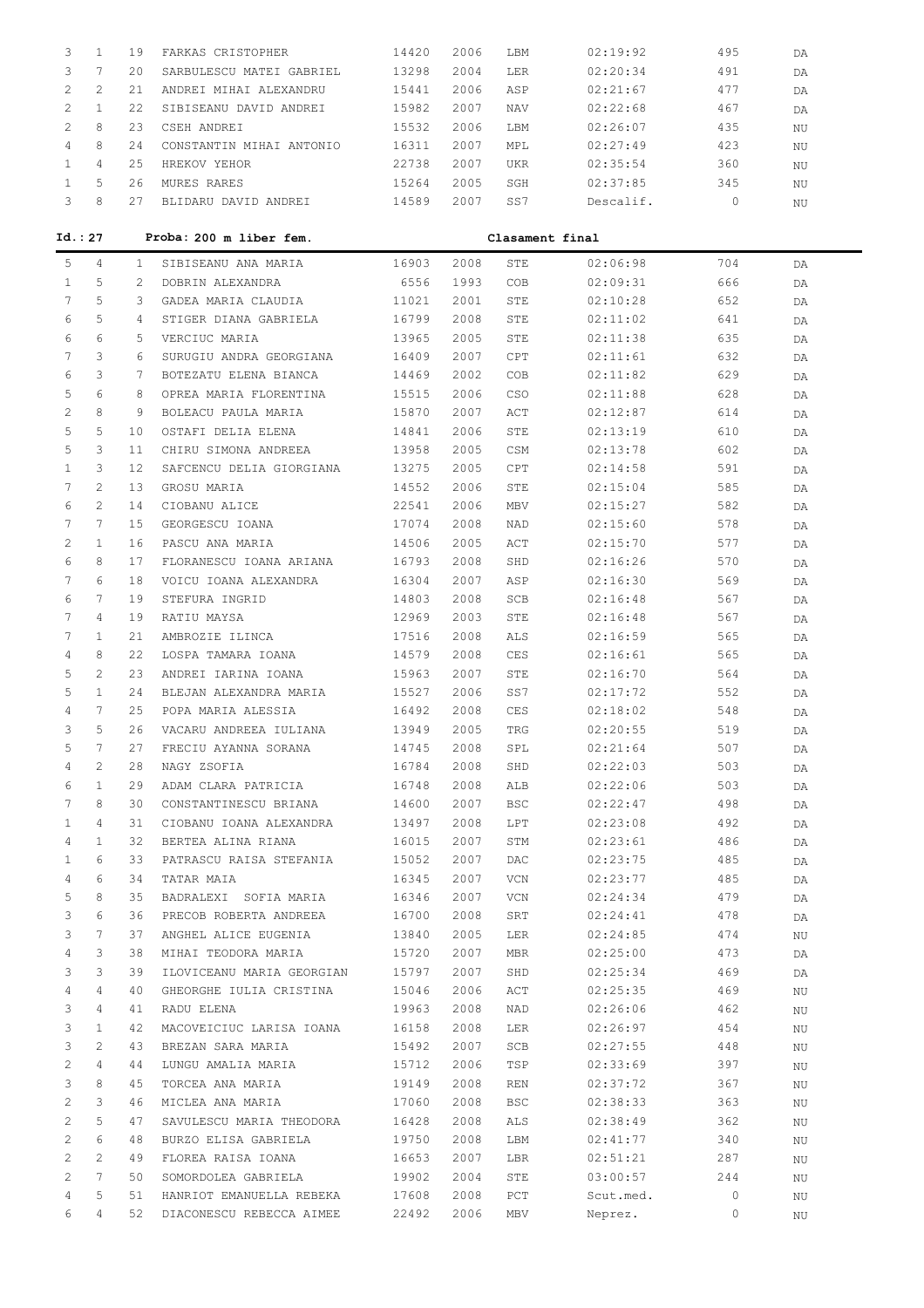| Id. : 28 |  | Proba: 1500 m liber masc.   |            |          |      | Clasament final |     |    |
|----------|--|-----------------------------|------------|----------|------|-----------------|-----|----|
|          |  | 1 5 1 IASCHIU ANDREI        | 15443      | 2006 CES |      | 16:39:79        | 661 | DA |
|          |  | 1 4 2 ANDREICUT RAUL VASILE | 17786 2007 |          | T.BM | 19:42:86        | 399 | NU |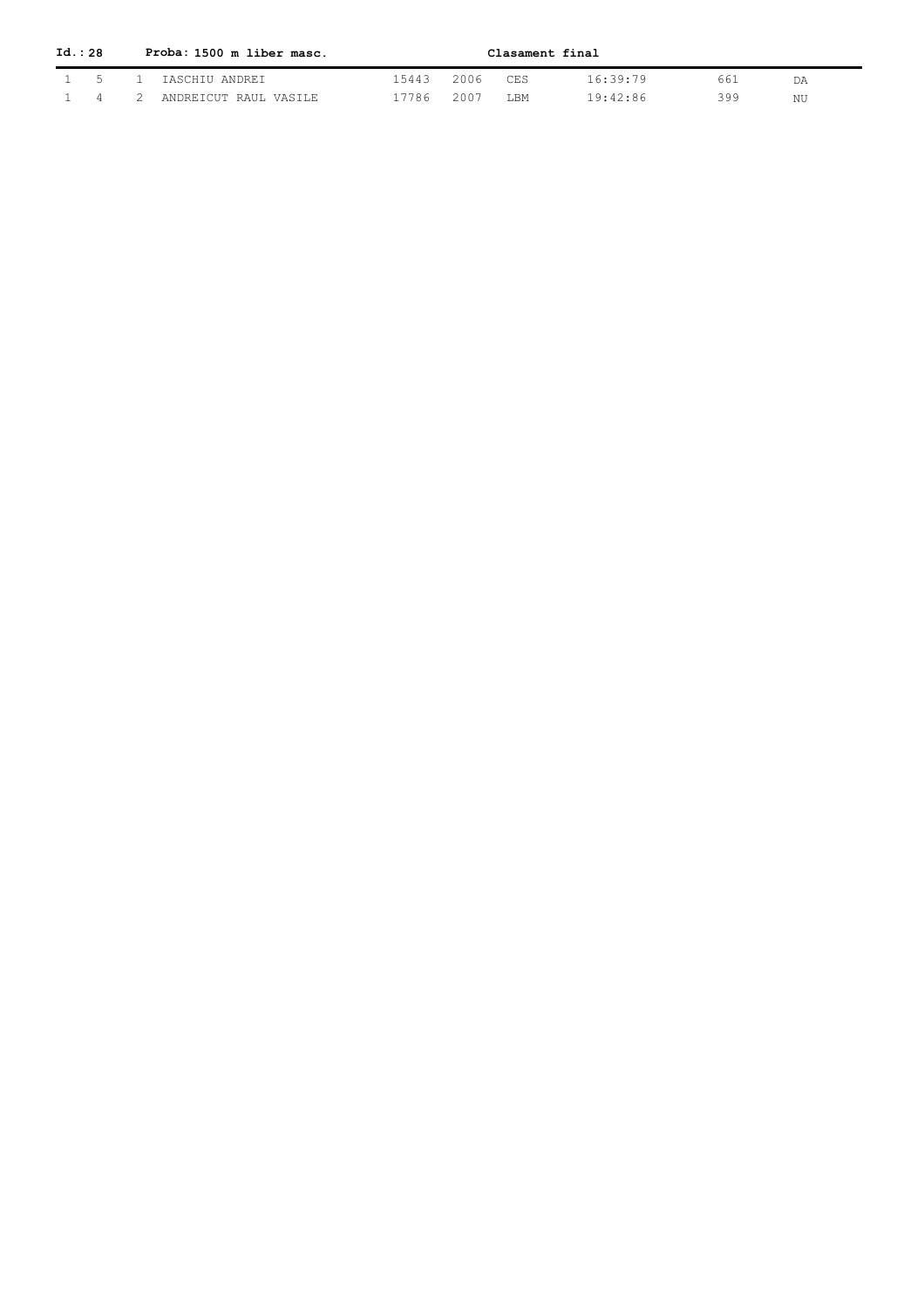**TARGOVISTE \* 01/06/2022 - 04/06/2022 Bazin: 50 m / 8 culoare**

|              | Ser. Cul. Loc  |               | Nume si prenume                      | Cod   | An   | Club            | Timp     | Punctaj     | Realizare |
|--------------|----------------|---------------|--------------------------------------|-------|------|-----------------|----------|-------------|-----------|
|              |                |               | Stafeta (Sch.1, Sch.2, Sch.3, Sch.4) |       |      |                 | realizat | <b>FINA</b> | barem     |
|              | Reuniunea:     |               | 6<br>Data: 03/06/2022                |       |      |                 |          |             |           |
|              | Id.: 21C       |               | Proba: 50 m liber fem.               |       |      | Clasament final |          |             |           |
| $\mathbf{1}$ | 5              | 1             | BOLEACU PAULA MARIA                  | 15870 | 2007 | ACT             | 00:28:04 | 601         | DA        |
| $\mathbf{1}$ | 3              | 2             | POPA MARIA ALESSIA                   | 16492 | 2008 | CES             | 00:28:43 | 577         | DA        |
| $\mathbf{1}$ | 4              | 3             | PRINCZ LARA                          | 16855 | 2008 | <b>BAM</b>      | 00:28:47 | 574         | DA        |
| $\mathbf{1}$ | 6              | 4             | RADU ELENA                           | 19963 | 2008 | <b>NAD</b>      | 00:28:66 | 563         | DA        |
| $\mathbf{1}$ | 2              | 5             | STIGER DIANA GABRIELA                | 16799 | 2008 | STE             | 00:28:89 | 549         | DA        |
| $\mathbf{1}$ | 8              | 6             | MACOVEICIUC LARISA IOANA             | 16158 | 2008 | LER             | 00:28:92 | 548         | DA        |
| 1            | 7              | 7             | GRIGA GIULIA DARIA                   | 17133 | 2008 | LBM             | 00:29:18 | 533         | DA        |
| 1            | $\mathbf{1}$   | 8             | AMBROZIE ILINCA                      | 17516 | 2008 | ALS             | 00:29:33 | 525         | DA        |
|              | Id.: 21B       |               | Proba: 50 m liber fem.               |       |      | Clasament final |          |             |           |
| $\mathbf{1}$ | 4              | $\mathbf{1}$  | OPREA MARIA FLORENTINA               | 15515 | 2006 | CSO             | 00:28:02 | 602         | DA        |
| $\mathbf{1}$ | 2              | 1.            | PINTILIE ALESSIA ANCA                | 16982 | 2006 | SWM             | 00:28:02 | 602         | DA        |
| 1            | 5              | 3             | STRIMB SARA FLAVIA                   | 20732 | 2006 | UPT             | 00:28:07 | 599         | DA        |
| $\mathbf{1}$ | 7              | 4             | OSTAFI DELIA ELENA                   | 14841 | 2006 | STE             | 00:28:18 | 592         | DA        |
| $\mathbf{1}$ | 3              | 5             | VOICU IOANA ALEXANDRA                | 16304 | 2007 | ASP             | 00:28:27 | 586         | DA        |
| 1            | 6              | 6             | NITU ANNA DENISA                     | 15307 | 2006 | LER             | 00:28:39 | 579         | DA        |
| $\mathbf{1}$ | 8              | 7             | ALEXA DARIA                          | 17077 | 2008 | NAD             | 00:28:79 | 555         | DA        |
| $\mathbf{1}$ | $\mathbf{1}$   | 8             | STEFURA INGRID                       | 14803 | 2008 | SCB             | 00:28:83 | 553         | DA        |
|              | Id.: 21A       |               | Proba: 50 m liber fem.               |       |      | Clasament final |          |             |           |
| $\mathbf{1}$ | $\overline{4}$ | $\mathbf{1}$  | COSTEA BIANCA ANDREEA                | 14500 | 2005 | STE             | 00:25:56 | 794         | DA        |
| $\mathbf{1}$ | 5              | $\mathcal{L}$ | BAKO ANASTASIA MARIA                 | 13043 | 2006 | COR             | 00:26:11 | 745         | DA        |
| $\mathbf{1}$ | 6              | 3             | PREDA IRINA ANA                      | 16307 | 2007 | CSO             | 00:26:88 | 682         | DA        |
| $\mathbf{1}$ | 3              | 4             | CURCAN ALEXANDRA ROXANA              | 13918 | 2005 | CPT             | 00:26:98 | 675         | DA        |
| $\mathbf{1}$ | 7              | 5             | STIRBU IOANA MARIA                   | 15036 | 2006 | CSP             | 00:27:32 | 650         | DA        |
| $\mathbf{1}$ | $\overline{c}$ | 6             | VERCIUC MARIA                        | 13965 | 2005 | STE             | 00:27:57 | 632         | DA        |
| $\mathbf{1}$ | $\mathbf{1}$   | 7             | SIBISEANU ANA MARIA                  | 16903 | 2008 | STE             | 00:27:63 | 628         | DA        |
| $\mathbf{1}$ | 8              | 8             | PREDESCU SIMONA MARIA                | 16806 | 2008 | CES             | 00:28:34 | 582         | DA        |
|              | Id.: 22C       |               | Proba: 50 m spate masc.              |       |      | Clasament final |          |             |           |
| $\mathbf{1}$ | 4              | 1             | PETREA RAZVAN DUMITRU                | 16941 | 2007 | ASP             | 00:28:92 | 557         | DA        |
| $\mathbf{1}$ | 5              | 2             | DOBRE CRISTIAN ANDREI                | 16310 | 2007 | CSO             | 00:29:08 | 548         | DA        |
| 1            | 3              | 3             | HARABAGIU RARES PETRU                | 14986 | 2006 | BAM             | 00:29:37 | 532         | DA        |
| $\mathbf{1}$ | 6              | 3             | STANCEL LUKAS                        | 15026 | 2006 | ALB             | 00:29:37 | 532         | DA        |
| $\mathbf{1}$ | 1              | 5             | BACIU DENIS ANDREI                   | 15183 | 2006 | CSB             | 00:29:46 | 527         | DA        |
| $\mathbf{1}$ | 7              | 6             | STOIAN ANDREI CONSTANTIN             | 17004 | 2006 | CSO             | 00:30:01 | 498         | DA        |
| $\mathbf{1}$ | 8              | 7             | UTULEAC FLORIN ORLANDO               | 16128 | 2007 | SPL             | 00:30:15 | 491         | DA        |
| $\mathbf{1}$ | 2              | 8             | KRIZBAI NEGRU ROBERT                 | 15031 | 2006 | ALB             | 00:30:17 | 490         | DA        |
|              | Id.: 22B       |               | Proba: 50 m spate masc.              |       |      | Clasament final |          |             |           |
| $\mathbf{1}$ | 5              | $\mathbf{1}$  | ICHIM LUCA STEFAN                    | 12855 | 2004 | LBM             | 00:27:29 | 663         | DA        |
| $\mathbf{1}$ | 4              | 2             | COJANU ALBERT GABRIEL                | 22102 | 2005 | UTM             | 00:27:37 | 657         | DA        |
| $\mathbf{1}$ | 6              | 3             | CONSTANTINESCU ALEXANDRU             | 15525 | 2006 | CSO             | 00:27:49 | 648         | DA        |
| $\mathbf{1}$ | 7              | 4             | CULEA PETRE CRISTIAN                 | 14972 | 2006 | CSM             | 00:28:17 | 603         | DA        |
| $\mathbf{1}$ | 2              | 5             | MIHAI DAVID ANDREI                   | 14104 | 2005 | CSM             | 00:28:30 | 594         | DA        |
| $\mathbf{1}$ | $\mathbf{1}$   | 6             | BOBOC EMANOEL FLORIN                 | 13853 | 2005 | CSM             | 00:28:33 | 592         | DA        |
| $\mathbf{1}$ | 8              | 7             | BALAITA DRAGOS                       | 14127 | 2005 | SCB             | 00:28:67 | 572         | DA        |
| $\mathbf{1}$ | 3              | 8             | COJOCARU CAROL MIHAI                 | 14789 | 2006 | SCB             | 00:28:70 | 570         | DA        |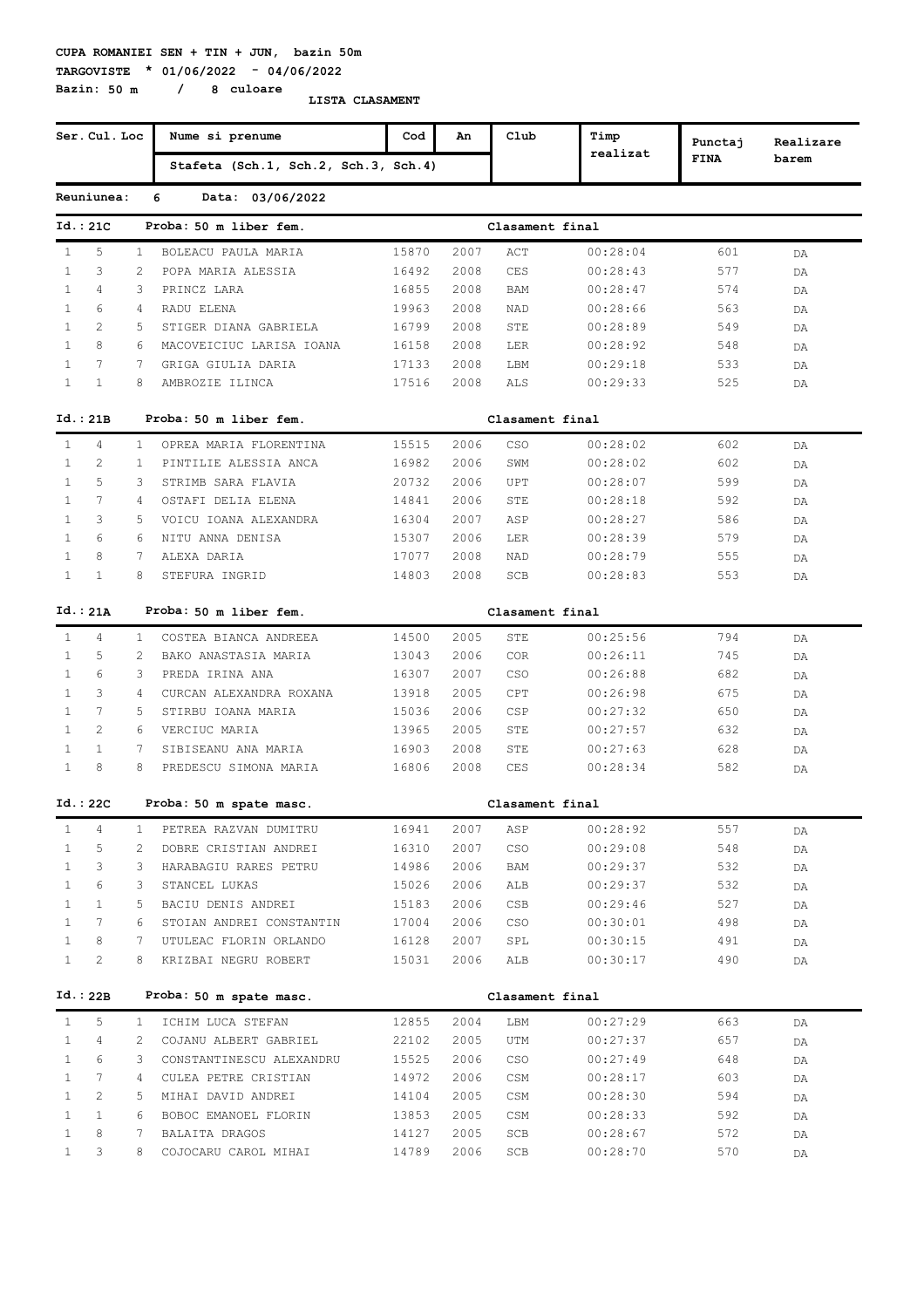| Id. : 22A                             |                | Proba: 50 m spate masc.   |       |              | Clasament final |           |         |          |
|---------------------------------------|----------------|---------------------------|-------|--------------|-----------------|-----------|---------|----------|
| 5<br>$\mathbf{1}$                     | $\mathbf{1}$   | ANGHEL ANDREI MIRCEA      | 9723  | 1998         | CSM             | 00:25:57  | 806     | DA       |
| $\mathbf{1}$<br>3                     | 2              | POPESCU DENIS LAUREAN     | 12721 | 2003         | SRT             | 00:25:97  | 769     | DA       |
| $\overline{4}$<br>$\mathbf{1}$        | 3              | UNGUR ANDREI              | 9364  | 1998         | MBV             | 00:25:99  | 767     | DA       |
| $\overline{2}$<br>$\mathbf{1}$        | 4              | UNGUR CATALIN PAUL        | 7672  | 1994         | UCJ             | 00:26:66  | 711     | DA       |
| 6<br>$\mathbf{1}$                     | 5              | COSTROJ ANTONIO ANDREI    | 10702 | 2002         | STE             | 00:26:72  | 706     | DA       |
| $\mathbf{1}$<br>$\mathbf{1}$          | 6              | GHIONU DENIS ANDREI       | 13460 | 2004         | <b>MBR</b>      | 00:27:17  | 672     |          |
| $7\phantom{.0}$<br>$\mathbf{1}$       | 7              |                           |       |              |                 |           |         | DA       |
|                                       |                | COZMA STEFAN              | 14126 | 2005         | SCB             | 00:27:19  | 670     | DA       |
| $\mathbf{1}$<br>8                     | 8              | MIHALACHE VLAD STEFAN     | 14593 | 2006         | ASP             | 00:27:44  | 652     | DA       |
|                                       |                |                           |       |              |                 |           |         |          |
| Id.: 23B                              |                | Proba: 200 m bras fem.    |       |              | Clasament final |           |         |          |
| $\mathbf{1}$<br>4                     | $\mathbf{1}$   | POPA MARIA ALESSIA        | 16492 | 2008         | CES             | 02:42:22  | 628     | DA       |
| 5<br>$\mathbf{1}$                     | 2              | TOGOE IOANA MARIA         | 16944 | 2008         | STE             | 02:45:05  | 596     | DA       |
| 3<br>$\mathbf{1}$                     | 3              | REDNIC ACHIM DARIA MARIA  | 16902 | 2008         | MPL             | 02:46:83  | 577     | DA       |
| 6<br>$\mathbf{1}$                     | 4              | HUMA DARIA ELENA          | 14088 | 2005         | MTM             | 02:47:94  | 566     | DA       |
| $\overline{2}$<br>$\mathbf{1}$        | 5              | IORGA MARIA TEODORA       | 16986 | 2008         | SWM             | 02:50:01  | 545     | DA       |
| $7\phantom{.0}$<br>$\mathbf{1}$       | 6              | POP MARIA ROXANA          | 15883 | 2007         | BAM             | 02:51:24  | 534     | DA       |
| $\mathbf{1}$<br>$\mathbf{1}$          | 7              | DRAGOMIR MARIA MIRUNA     | 12474 | 2006         | LPT             | 02:51:82  | 528     | DA       |
| 8<br>$\mathbf{1}$                     | 8              | BADEA BIANCA MARIA        | 13913 | 2005         | CPT             | 02:52:09  | 526     | DA       |
|                                       |                |                           |       |              |                 |           |         |          |
| Id.: 23A                              |                | Proba: 200 m bras fem.    |       |              | Clasament final |           |         |          |
| $\mathbf{1}$<br>4                     | $\mathbf{1}$   | VASS BRIGITTA             | 16348 | 2007         | VCN             | 02:33:08  | 747     |          |
| 3<br>$\mathbf{1}$                     | 2              | DOBRIN ALEXANDRA          | 6556  | 1993         | COB             | 02:37:07  | 692     | DA       |
| 5<br>$\mathbf{1}$                     | 3              |                           |       | 2006         |                 |           |         | DA       |
|                                       |                | POPA RAT VANESSA MARIA    | 15539 |              | BAM             | 02:37:94  | 680     | DA       |
| $\mathbf{1}$<br>$\mathbf{1}$          | 4              | FANGLI HENRIETTA          | 11346 | 2001         | TGM             | 02:40:98  | 643     | DA       |
| $\mathbf{1}$<br>6                     | 5              | LOSPA TAMARA IOANA        | 14579 | 2008         | CES             | 02:42:53  | 624     | DA       |
| $7\phantom{.0}$<br>$\mathbf{1}$       | 6              | CALINOIU STEFANIA         | 14332 | 2007         | <b>CSO</b>      | 02:44:17  | 606     | DA       |
| 2<br>$\mathbf{1}$                     | 7              | ORBAN KIS ORSOLYA         | 13160 | 2005         | STG             | 02:44:36  | 604     | DA       |
| 8<br>$\mathbf{1}$                     | 8              | FABIAN SARA JULIA         | 14911 | 2006         | <b>CSO</b>      | 02:47:02  | 575     | DA       |
|                                       |                |                           |       |              |                 |           |         |          |
| Id. : 24C                             |                | Proba: 100 m bras masc.   |       |              | Clasament final |           |         |          |
|                                       |                |                           |       |              |                 |           |         |          |
| $\mathbf{1}$<br>4                     | $\mathbf{1}$   | COJOCARU STEFAN           | 13690 | 2006         | BAR             | 01:10:35  | 528     | DA       |
| 5<br>$\mathbf{1}$                     | $\overline{2}$ | COJOCARU FLAVIUS C-TIN    | 14798 | 2007         | SCB             | 01:10:39  | 527     | DA       |
| $\mathbf{1}$<br>1                     | 3              | ROTARU LUCA STEFAN        | 15552 | 2006         | ALS             | 01:11:23  | 509     | DA       |
| $\mathbf{1}$<br>3                     | 4              | NISTOR DARIUS DRAGAN      | 15215 | 2006         | STM             | 01:12:84  | 476     | DA       |
| $7\phantom{.0}$<br>$\mathbf{1}$       | 5              | SILISTE INDRU GEORGE      | 16896 | 2007         | STE             | 01:12:97  | 473     | DA       |
| $\mathbf{1}$<br>6                     | 6              | TANASE GHEORGHE GABRIEL   | 15735 | 2006         | CPT             | 01:13:11  | 470     | DA       |
| 2<br>$\mathbf{1}$                     | 7              | ARON MARIO ROBERT         | 14635 | 2007         | CES             | 01:13:38  | 465     | DA       |
| 8<br>$\mathbf{1}$                     | 8              | ANTON BOGDAN              | 16256 | 2007         | SRT             | 01:14:12  | 451     | DA       |
|                                       |                |                           |       |              |                 |           |         |          |
| Id.: 24B                              |                | Proba: 100 m bras masc.   |       |              | Clasament final |           |         |          |
|                                       |                |                           |       |              |                 |           |         |          |
| 4<br>$\mathbf{1}$                     | $\mathbf{1}$   | ADAM ROBERT               | 14130 | 2005         | SCB             | 01:06:66  | 621     | DA       |
| 5<br>$\mathbf{1}$                     | 2              | ROSCA MIHNEA IONUT        | 15278 | 2006         | STE             | 01:06:97  | 612     | DA       |
| 3<br>$\mathbf{1}$                     | 3              | NICOLAEV VLADIMIR ANDREI  | 14818 | 2006         | PCT             | 01:08:51  | 572     | DA       |
| 6<br>$\mathbf{1}$                     | 4              | ANDRIES ERIC STEFAN       | 15861 | 2007         | PCT             | 01:08:86  | 563     | DA       |
| $\mathbf{1}$<br>$\mathbf{1}$          | 5              | NICULAIE DAVID ANDREAS    | 15045 | 2006         | ACT             | 01:09:85  | 539     | DA       |
| $7\phantom{.0}$<br>$\mathbf{1}$       | 6              | RACHIERU STEFAN RAZVAN    | 13947 | 2006         | TRG             | 01:10:11  | 533     | DA       |
| $\mathbf{2}^{\prime}$<br>$\mathbf{1}$ | 7              | STEFANACHE ALEXANDRU MARI | 13099 | 2005         | LER             | 01:10:86  | 517     | DA       |
| 8<br>$\mathbf{1}$                     | 8              | BUDA ALEXANDRU GABRIEL    | 14169 | 2005         | ALB             | 01:11:32  | 507     | DA       |
|                                       |                |                           |       |              |                 |           |         |          |
| Id.: 24A                              |                | Proba: 100 m bras masc.   |       |              | Clasament final |           |         |          |
| $\mathbf{1}$<br>$\overline{4}$        | $\mathbf{1}$   | DANCANET EMIL             | 13649 | 2004         | UTM             | 01:03:99  | 702     | DA       |
| $\mathbf{1}$<br>5                     | 2              | NICUSAN DANIEL ALEXANDRU  | 11349 | 2001         | TGM             | 01:04:48  | 686     | DA       |
| 6<br>$\mathbf{1}$                     | 3              | NAE ADRIAN GABRIEL        | 13272 | 2005         | DAC             | 01:05:06  | 668     | DA       |
| $\mathbf{1}$<br>3                     | 4              | PRICOP VLAD ALEXANDRU     | 13847 | 2005         | CSM             | 01:05:64  | 650     | DA       |
| 8<br>$\mathbf{1}$                     | 5              | DABIJA CRISTINEL GABRIEL  | 10500 | 2000         | BAM             | 01:06:05  | 638     |          |
| $\mathbf{1}$<br>7                     | 6              | COMAN DARIUS STEFAN       | 15725 | 2007         | BAR             | 01:06:22  | 633     | DA       |
| $\mathbf{1}$<br>$\mathbf{1}$          | 7              | MESZAROS BALAZS           | 12547 |              | TGM             | 01:06:67  | 620     | DA       |
| $\mathbf{2}^{\prime}$<br>$\mathbf{1}$ | 8              | PETRACHE DARIUS CATALIN   | 13321 | 2003<br>2004 | STE             | Descalif. | $\circ$ | DA<br>NU |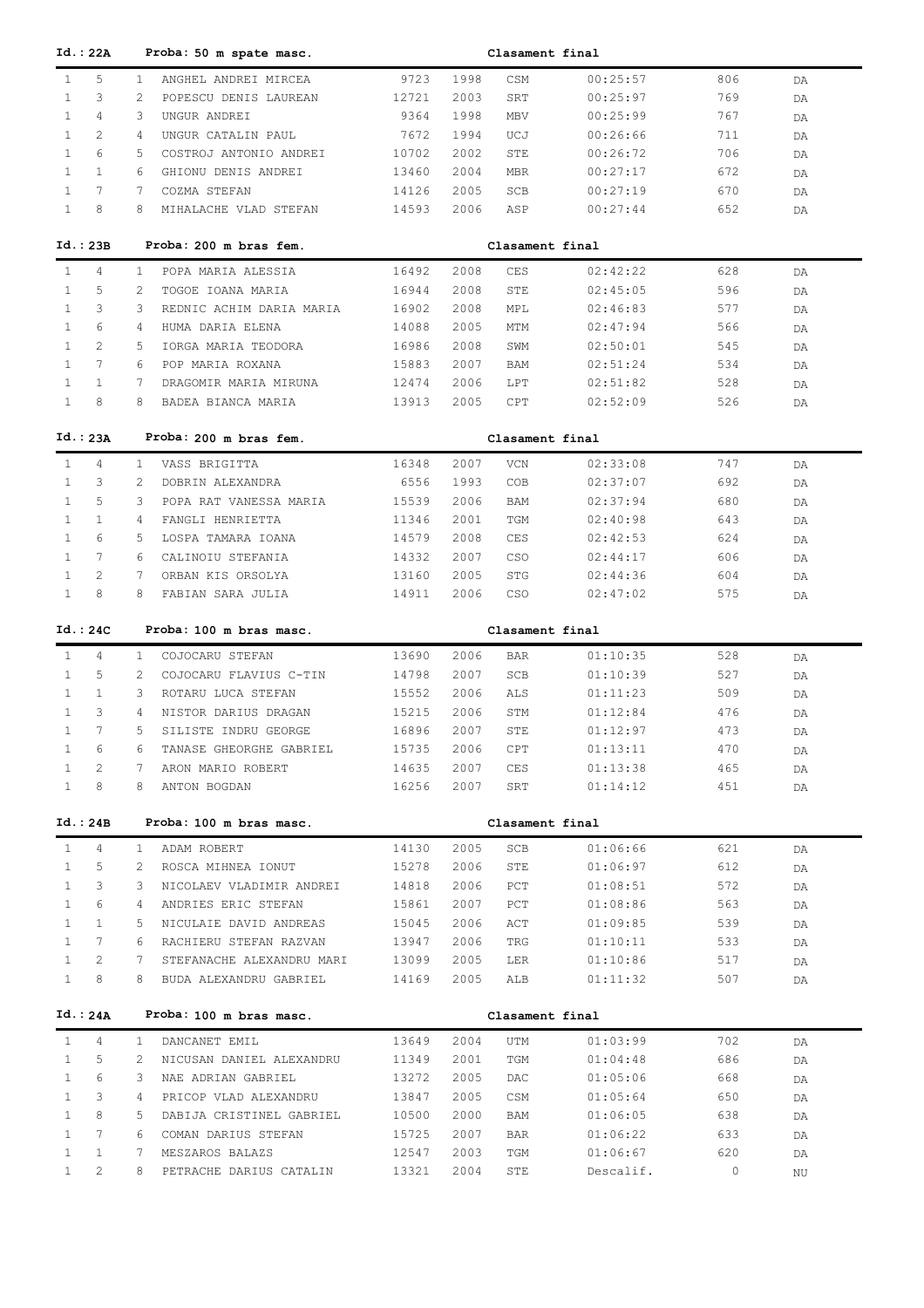| Id.: 25B                                          |              | Proba: 100 m fluture fem.          |                |              | Clasament final |                      |            |          |
|---------------------------------------------------|--------------|------------------------------------|----------------|--------------|-----------------|----------------------|------------|----------|
| $\mathbf{1}$<br>5                                 | $\mathbf{1}$ | PREDA IRINA ANA                    | 16307          | 2007         | CSO             | 01:04:88             | 625        | DA       |
| 3<br>1                                            | 2            | ADAM SARA DARIA                    | 15006          | 2006         | ALB             | 01:05:56             | 606        | DA       |
| $\mathbf{1}$<br>4                                 | 3            | VACARU ANDREEA IULIANA             | 13949          | 2005         | TRG             | 01:05:62             | 604        | DA       |
| $\mathbf{1}$<br>$\mathbf{1}$                      | 4            | VISINESCU OANA NICOLETA            | 15711          | 2007         | TSP             | 01:08:83             | 523        | DA       |
| $\mathbf{1}$<br>8                                 | 5            | ZAVOIANU MAYA MARIA                | 16495          | 2008         | CPT             | 01:09:14             | 516        | DA       |
| 6<br>$\mathbf{1}$                                 | 6            | PRINCZ LARA                        | 16855          | 2008         | BAM             | 01:09:58             | 506        | DA       |
| $7\phantom{.0}$<br>$\mathbf{1}$                   | 7            | CAREBA ALEXANDRA THEODORA          | 14022          | 2006         | SRT             | 01:09:77             | 502        | DA       |
| $\mathbf{1}$<br>2                                 | 8            | GRIGA GIULIA DARIA                 | 17133          | 2008         | LBM             | 01:11:57             | 465        | DA       |
|                                                   |              |                                    |                |              |                 |                      |            |          |
| Id.: 25A                                          |              | Proba: 100 m fluture fem.          |                |              | Clasament final |                      |            |          |
| 2<br>$\mathbf{1}$                                 | $\mathbf{1}$ | BOGDANECI ALEXANDRA                | 7537           | 1995         | UPT             | 01:01:01             | 751        | DA       |
| 3<br>1                                            | 2            | GADEA GABRIELA IOANA               | 11923          | 2002         | STE             | 01:02:42             | 702        | DA       |
| 4<br>1                                            | 3            | PARASCHIV EVA MARIA                | 15929          | 2007         | ACT             | 01:02:94             | 684        | DA       |
| 6<br>$\mathbf{1}$                                 | 4            | GORECKI ANDRA DENISA               | 13101          | 2005         | STE             | 01:02:97             | 683        | DA       |
| 7<br>1                                            | 5            | PREDESCU SIMONA MARIA              | 16806          | 2008         | CES             | 01:03:99             | 651        | DA       |
| 5<br>$\mathbf{1}$                                 | 6            | BAKO ANASTASIA MARIA               | 13043          | 2006         | <b>COR</b>      | 01:04:25             | 643        | DA       |
| 8<br>1                                            | 7            | SANTHA EMILIA NORA                 | 16660          | 2008         | STG             | 01:04:56             | 634        | DA       |
| $\mathbf{1}$<br>$\mathbf{1}$                      | 8            | REMETE MIRESTEAN DARIA             | 15856          | 2007         | ALB             | 01:04:61             | 633        | DA       |
|                                                   |              |                                    |                |              |                 |                      |            |          |
| Id.: 26B                                          |              | Proba: 200 m fluture masc.         |                |              | Clasament final |                      |            |          |
| $\mathbf{1}$<br>4                                 | $\mathbf{1}$ | HRISCU RARES                       | 15396          | 2006         | SCB             | 02:12:61             | 582        | DA       |
| 5<br>1                                            | 2            | M.SEDIQ EDRIS                      | 15446          | 2006         | STE             | 02:13:06             | 576        | DA       |
| 3<br>$\mathbf{1}$                                 | 3            | KONCZ NIMROD KALMAN                | 14560          | 2006         | TGM             | 02:13:59             | 569        | DA       |
| 6<br>$\mathbf{1}$                                 | 4            | MOIAN DUSA RARES                   | 16180          | 2007         | COB             | 02:14:10             | 563        | DA       |
| $\mathbf{1}$<br>$\mathbf{1}$                      | .5           | SEKSI LUCA                         | 15280          | 2006         | CSO             | 02:14:93             | 552        | DA       |
| $\overline{c}$<br>$\mathbf{1}$                    | 6            | BIZAU PATRIK RAUL                  | 15531          | 2004         | LBM             | 02:15:98             | 539        | DA       |
| 7<br>$\mathbf{1}$                                 | 7            | BARBUL ZETEA LUCA VASILE           | 13259          | 2004         | BAM             | 02:17:11             | 526        | DA       |
| $\mathbf{1}$<br>8                                 | 8            | PETRE NARCIS ALEXANDRU             | 13423          | 2005         | LER             | 02:20:38             | 490        | DA       |
|                                                   |              |                                    |                |              |                 |                      |            |          |
|                                                   |              |                                    |                |              |                 |                      |            |          |
| Id.: 26A                                          |              | Proba: 200 m fluture masc.         |                |              | Clasament final |                      |            |          |
| $\mathbf{1}$<br>3                                 | $\mathbf{1}$ | LAPADAT CRISTIAN                   | 13326          | 2004         | STE             | 02:03:04             | 728        | DA       |
| 2<br>1                                            | 2            | GHILE DRAGOS                       | 13264          | 2004         | STE             | 02:04:48             | 703        | DA       |
| $\mathbf{1}$<br>4                                 | 3            | DUMITRACHE TOBIAS GEORGE           | 12891          | 2003         | CSM             | 02:05:62             | 684        | DA       |
| $\mathbf{1}$<br>5                                 | 4            | BADEA ROBERT ANDREI                | 15969          | 2007         | NAV             | 02:07:22             | 659        | DA       |
| 6<br>$\mathbf{1}$                                 | 5            | ENACHE ANDREI                      | 13937          | 2005         | STE             | 02:09:10             | 630        | DA       |
| 7                                                 | 6            | GHEORGHE LUCAS IOAN                | 13424          | 2004         | LER             | 02:09:15             | 630        | DA       |
| $\mathbf{1}$<br>1                                 | 7            | ROTARU VLAD                        | 12777          | 2003         | STE             | 02:11:33             | 599        | DA       |
| $\mathbf{1}$<br>8                                 | 8            | CHECICHES BOGDAN ALEX.             | 13639          | 2004         | UTM             | 02:11:44             | 597        | DA       |
|                                                   |              |                                    |                |              |                 |                      |            |          |
| Id.:27C                                           |              | Proba: 200 m liber fem.            |                |              | Clasament final |                      |            |          |
| $\overline{c}$<br>$\mathbf{1}$                    | $\mathbf{1}$ | ANDREI IARINA IOANA                | 15963          | 2007         | STE             | 02:14:34             | 594        | DA       |
| 3<br>$\mathbf{1}$                                 | 2            | AMBROZIE ILINCA                    | 17516          | 2008         | ALS             | 02:16:08             | 572        | DA       |
| 6<br>$\mathbf{1}$                                 | 3            | LOSPA TAMARA IOANA                 | 14579          | 2008         | CES             | 02:16:71             | 564        | DA       |
| 4<br>$\mathbf{1}$                                 | 4            | VOICU IOANA ALEXANDRA              | 16304          | 2007         | ASP             | 02:19:03             | 536        | DA       |
| 5<br>1                                            | 5            | STEFURA INGRID                     | 14803          | 2008         | SCB             | 02:19:86             | 527        | DA       |
| $\mathbf{1}$<br>1                                 | 6            | NAGY ZSOFIA                        | 16784          | 2008         | SHD             | 02:21:06             | 513        | DA       |
| $\mathbf{1}$<br>8                                 | 7            | ADAM CLARA PATRICIA                | 16748          | 2008         | ALB             | 02:21:19             | 512        | DA       |
| $\mathbf{1}$<br>7                                 | 8            | POPA MARIA ALESSIA                 | 16492          | 2008         | CES             | 02:21:82             | 505        | DA       |
|                                                   |              |                                    |                |              |                 |                      |            |          |
| Id.: 27B                                          |              | Proba: 200 m liber fem.            |                |              | Clasament final |                      |            |          |
| $\mathbf{1}$<br>4                                 | $\mathbf{1}$ | BOLEACU PAULA MARIA                | 15870          | 2007         | ACT             | 02:10:99             | 641        | DA       |
| 3<br>$\mathbf{1}$                                 | 2            | CHIRU SIMONA ANDREEA               | 13958          | 2005         | CSM             | 02:11:35             | 636        | DA       |
| 5<br>$\mathbf{1}$                                 | 3            | OSTAFI DELIA ELENA                 | 14841          | 2006         | STE             | 02:12:84             | 615        | DA       |
| 6<br>$\mathbf{1}$                                 | 4            | GROSU MARIA                        | 14552          | 2006         | STE             | 02:12:92             | 614        | DA       |
| 8<br>$\mathbf{1}$                                 | 5            | FLORANESCU IOANA ARIANA            | 16793          | 2008         | SHD             | 02:14:59             | 591        | DA       |
| 2<br>$\mathbf{1}$                                 | 6            | CIOBANU ALICE                      | 22541          | 2006         | MBV             | 02:14:92             | 587        | DA       |
| 7<br>$\mathbf{1}$<br>$\mathbf{1}$<br>$\mathbf{1}$ | 7<br>8       | GEORGESCU IOANA<br>PASCU ANA MARIA | 17074<br>14506 | 2008<br>2005 | NAD<br>ACT      | 02:15:04<br>02:16:66 | 585<br>565 | DA<br>DA |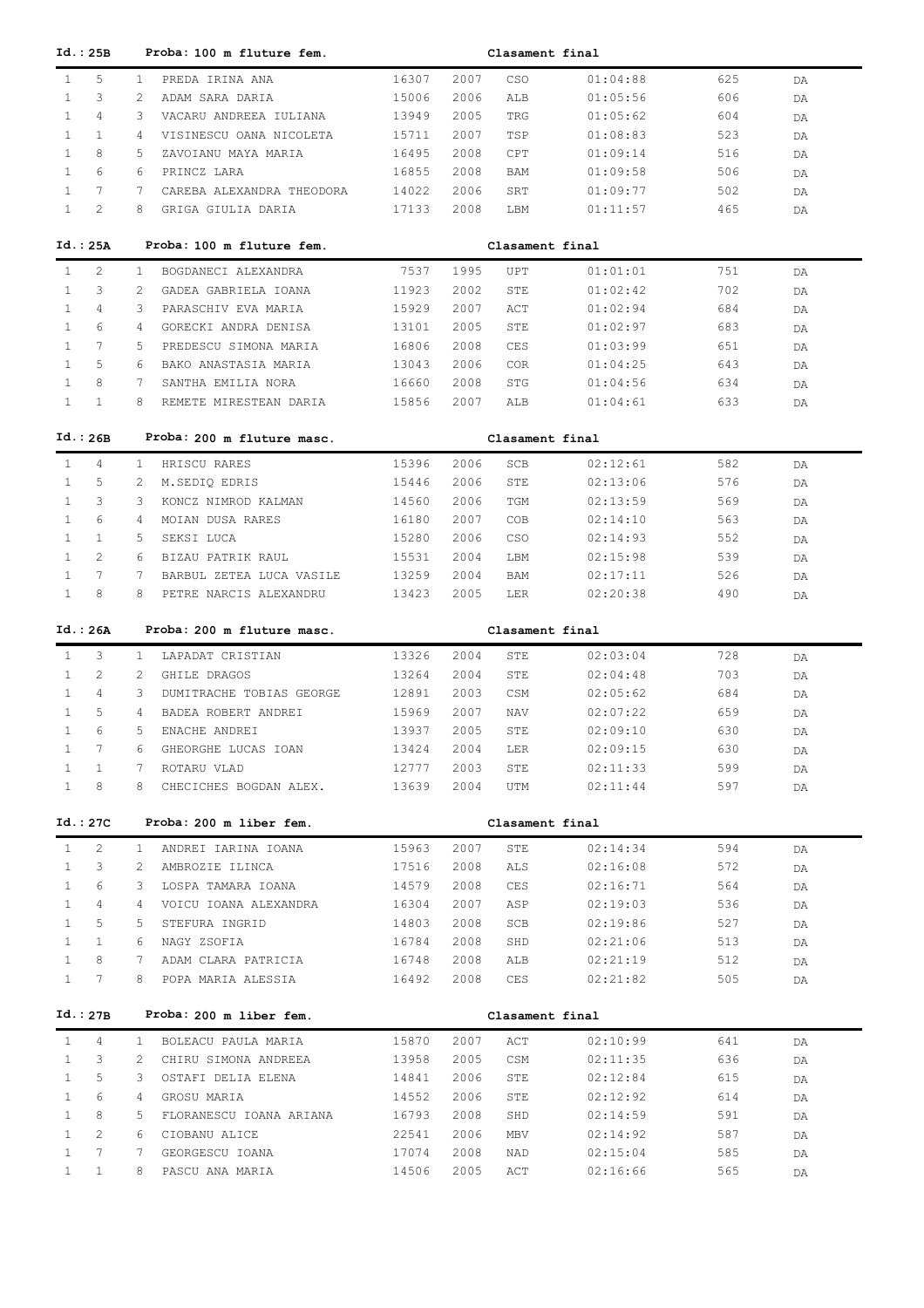|                       | Id.: 27A        |                | Proba: 200 m liber fem.                      |       |      | Clasament final |           |          |    |
|-----------------------|-----------------|----------------|----------------------------------------------|-------|------|-----------------|-----------|----------|----|
| $\mathbf{1}$          | 4               | $\mathbf{1}$   | SIBISEANU ANA MARIA                          | 16903 | 2008 | STE             | 02:04:73  | 743      | DA |
| $\mathbf{1}$          | 5               | 2              | DOBRIN ALEXANDRA                             | 6556  | 1993 | COB             | 02:06:77  | 707      | DA |
| $\mathbf{1}$          | 3               | 3              | GADEA MARIA CLAUDIA                          | 11021 | 2001 | STE             | 02:07:79  | 691      | DA |
| $\mathbf{1}$          | $\mathbf{1}$    | $\overline{4}$ | BOTEZATU ELENA BIANCA                        | 14469 | 2002 | COB             | 02:10:43  | 649      | DA |
| $\mathbf{1}$          | 6               | 5              | STIGER DIANA GABRIELA                        | 16799 | 2008 | STE             | 02:10:76  | 645      | DA |
| $\mathbf{1}$          | 8               | 6              | OPREA MARIA FLORENTINA                       | 15515 | 2006 | CSO             | 02:12:08  | 625      | DA |
| $\mathbf{1}$          | $\overline{2}$  | 7              | VERCIUC MARIA                                | 13965 | 2005 | STE             | 02:14:33  | 594      | DA |
| $\mathbf{1}$          | $7\overline{ }$ | 8              | SURUGIU ANDRA GEORGIANA                      | 16409 | 2007 | <b>CPT</b>      | Descalif. | $\Omega$ | ΝU |
|                       | Id.: 28T        |                | Proba: 1500 m liber masc.                    |       |      | Clasament final |           |          |    |
| $\mathbf{1}$          | 4               | 1              | STANCU VLAD STEFAN                           | 13962 | 2005 | STE             | 15:15:05  | 862      | DA |
| $\mathbf{1}$          | 5               | 2              | VASILESCU STEFAN ANDREI                      | 13961 | 2005 | STE             | 16:08:04  | 728      | DA |
| $\mathbf{1}$          | 3               | 3              | MIHALACHE VLAD STEFAN                        | 14593 | 2006 | ASP             | 16:23:95  | 693      | DA |
| $\mathbf{1}$          | $\overline{c}$  | 4              | PROCA ANDREI THEODOR                         | 15709 | 2007 | CPT             | 16:30:31  | 680      | DA |
| $\mathbf{1}$          | 6               | 5.             | MATEI VLAD ALEXANDRU                         | 14607 | 2006 | ASP             | 17:26:22  | 577      | DA |
| $\mathbf{1}$          | $7^{\circ}$     | 6              | BUGNAR HORATIU CRISTIAN                      | 15553 | 2005 | CMC             | 17:28:03  | 574      | DA |
| $\mathbf{1}$          | 8               | 7              | FIRU LUCIAN MIHAI                            | 13170 | 2006 | TSP             | 17:30:88  | 569      | DA |
| $\mathbf{1}$          | $\mathbf{1}$    | 8              | BADEA PERLIK ROBERT                          | 13239 | 2006 | CPT             | 17:48:04  | 542      | DA |
| Id.: 29               |                 |                | Proba: 4 X 100 m mixt masc.                  |       |      | Clasament final |           |          |    |
| 2                     | 4               | $\mathbf{1}$   | MT/1) LAPADAT, VERCIUC, GHILE, SIBISEANU     |       |      | STE             | 04:07:94  | 580      |    |
| $\mathbf{1}$          | 2               | 2              | MS/1) ANGHEL, DRAGUSI, DUMITRACHE, CHIRU     |       |      | CSM             | 04:12:69  | 547      |    |
| 2                     | $7\overline{ }$ | 3              | MJ/1) CONSTANTINESCU, CALINOIU, SEKSI, PREDA |       |      | CSO             | 04:16:88  | 521      |    |
| $\mathbf{1}$          | 6               | 4              | MS/1) STRIMB, MIU, BOGDANECI, PETRE          |       |      | UPT             | 04:18:42  | 512      |    |
| 2                     | $\mathbf{1}$    | 5              | MT/2) DOBRE, FABIAN, LUNGU, OPREA            |       |      | CSO             | 04:19:89  | 503      |    |
| $\mathbf{1}$          | 4               | 6              | MJ/1) BUTNARU, SURUGIU, DOBRESCU, PROCA      |       |      | CPT             | 04:23:26  | 484      |    |
| 2                     | 5               | 7              | MJ/1) STANCEL, KRIZBAI, REMETE, ADAM         |       |      | ALB             | 04:26:69  | 466      |    |
| $\mathbf{2}^{\prime}$ | 3               | 8              | MS/1) MACOVEICIUC, NITU, BORANGEL, NITU      |       |      | LER             | 04:29:18  | 453      |    |
| $\overline{2}$        | 6               | 9              | MT/1) NEAMTU, ANTON, CAREBA, PRECOB          |       |      | SRT             | 04:35:86  | 421      |    |
| $\mathbf{1}$          | 7               | 10             | MJ/1) UTULEAC, MELENCIUC, FRECIU, STOICA     |       |      | SPL             | 04:40:30  | 401      |    |
| $\mathbf{2}^{\prime}$ | $\overline{c}$  | 11             | MJ/1) CIOBANU, DRAGOMIR, RAICU, IONESCU      |       |      | LPT             | 04:42:14  | 393      |    |
| $\mathbf{1}$          | 3               | 12             | MT/1) NISTOR, BERTEA, PAPP, BERTEA           |       |      | STM             | 04:43:60  | 387      |    |
| $\mathbf{1}$          | $\mathbf{1}$    | 13             | MJ/2) BERCARU, CUNCIU, LUPU, NITA            |       |      | SPL             | 04:49:32  | 365      |    |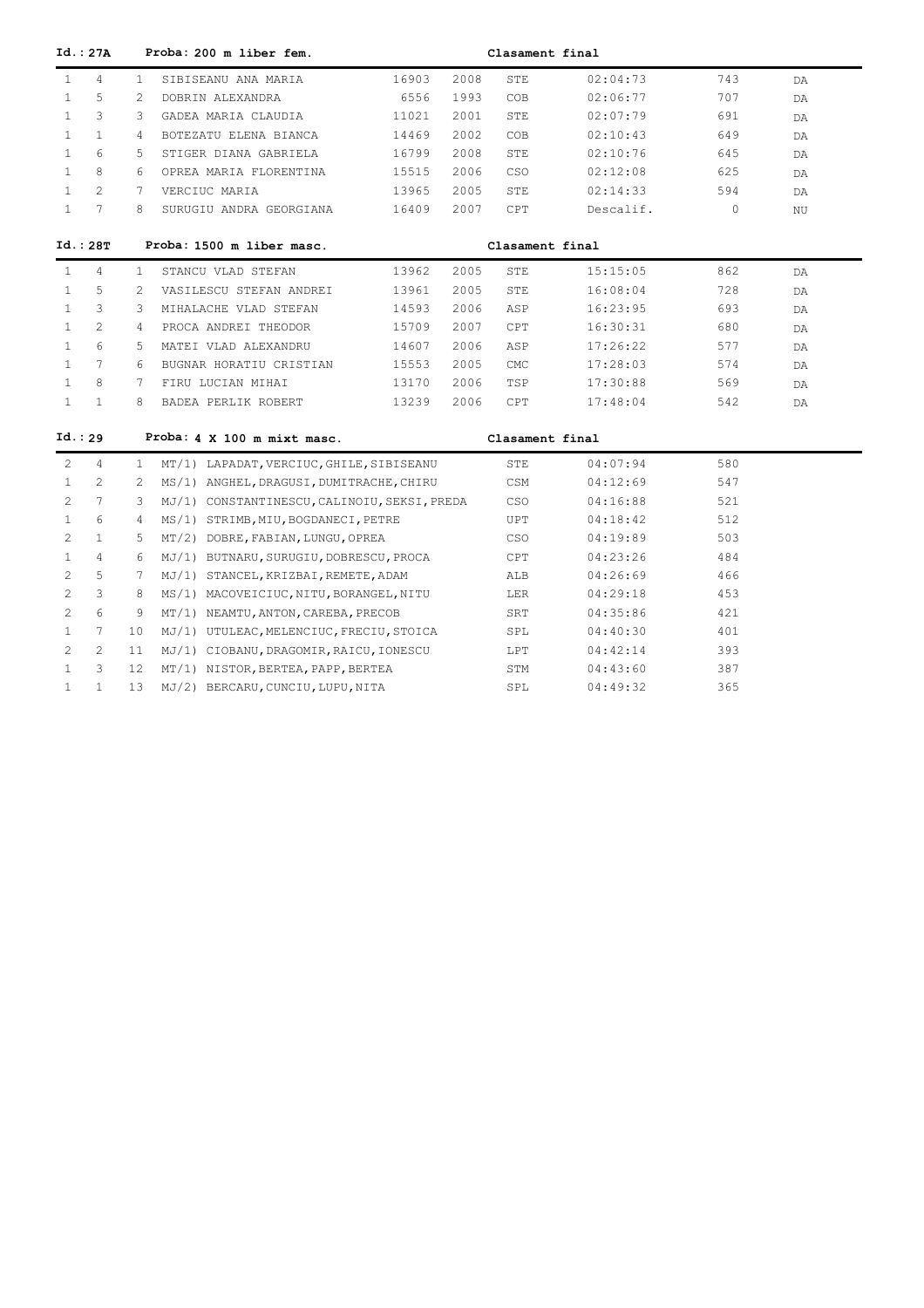**TARGOVISTE \* 01/06/2022 - 04/06/2022 Bazin: 50 m / 8 culoare**

| Ser. Cul. Loc     |                |                | Nume si prenume                      | Cod   | An   | Club            | Timp     | Punctaj     | Realizare |
|-------------------|----------------|----------------|--------------------------------------|-------|------|-----------------|----------|-------------|-----------|
|                   |                |                | Stafeta (Sch.1, Sch.2, Sch.3, Sch.4) |       |      |                 | realizat | <b>FINA</b> | barem     |
|                   | Reuniunea:     |                | $7\overline{ }$<br>Data: 04/06/2022  |       |      |                 |          |             |           |
|                   | Id.:30         |                | Proba: 400 m mixt fem.               |       |      | Clasament final |          |             |           |
| 2                 | 4              | $\mathbf{1}$   | GADEA MARIA CLAUDIA                  | 11021 | 2001 | STE             | 05:01:19 | 691         | DA        |
| 3                 | 4              | 2              | DOBRIN ALEXANDRA                     | 6556  | 1993 | COB             | 05:05:49 | 662         | DA        |
| 2                 | 5              | 3              | VASS BRIGITTA                        | 16348 | 2007 | VCN             | 05:09:11 | 639         | DA        |
| 3                 | 5              | 4              | SAFCENCU DELIA GIORGIANA             | 13275 | 2005 | CPT             | 05:10:33 | 632         | DA        |
| 2                 | 6              | .5             | POPA MARIA ALESSIA                   | 16492 | 2008 | CES             | 05:13:95 | 610         | DA        |
| 2                 | 2              | 6              | COLTI DUMITRESCU EMILIA              | 10001 | 1999 | PET             | 05:14:95 | 604         | DA        |
| 3                 | 7              | 7              | POPA RAT VANESSA MARIA               | 15539 | 2006 | BAM             | 05:16:44 | 596         | DA        |
| 2                 | 7              | 8              | DRAGOMIR MARIA MIRUNA                | 12474 | 2006 | LPT             | 05:18:01 | 587         | DA        |
| 2                 | 3              | 9              | CIOBANU ALICE                        | 22541 | 2006 | MBV             | 05:22:13 | 565         | DA        |
| 3                 | 3              | 10             | HUMA DARIA ELENA                     | 14088 | 2005 | MTM             | 05:22:45 | 563         | DA        |
| 2                 | $\mathbf{1}$   | 11             | LOSPA TAMARA IOANA                   | 14579 | 2008 | CES             | 05:23:79 | 556         | DA        |
| 3                 | $\overline{2}$ | 12             | SURUGIU ANDRA GEORGIANA              | 16409 | 2007 | CPT             | 05:24:35 | 553         | DA        |
| $\mathbf{1}$      | 3              | 13             | TOGOE IOANA MARIA                    | 16944 | 2008 | STE             | 05:24:37 | 553         | DA        |
| 3                 | $\mathbf{1}$   | 14             | FLORANESCU IOANA ARIANA              | 16793 | 2008 | SHD             | 05:27:21 | 539         | DA        |
| 3                 | 6              | 15             | CALINOIU STEFANIA                    | 14332 | 2007 | CSO             | 05:28:42 | 533         | DA        |
| 3                 | 8              | 16             | BREZAN SARA MARIA                    | 15492 | 2007 | SCB             | 05:59:39 | 407         | ΝU        |
| 2                 | 8              | 17             | MIREA STEFANIA ALEXIA                | 17120 | 2008 | MTG             | 06:24:07 | 333         | NU        |
| $\mathbf{1}$      | 4              | 18             | GHEORGHE ALEXANDRA STEFAN            | 17115 | 2008 | MTG             | 06:37:30 | 301         | ΝU        |
| $\mathbf{1}$      | 5              | 19             | FABIAN SARA JULIA                    | 14911 | 2006 | CSO             | Neprez.  | 0           | ΝU        |
|                   |                |                |                                      |       |      |                 |          |             |           |
|                   | Id.:31         |                | Proba: 50 m liber masc.              |       |      | Clasament final |          |             |           |
| 13                | 4              | $\mathbf{1}$   | STOICA C-TIN GEORGE ALEX.            | 10736 | 2000 | STE             | 00:22:84 | 767         | DA        |
| 14                | 5              | 2              | GERGELY MIHAI                        | 12963 | 2003 | <b>CMC</b>      | 00:23:67 | 689         | DA        |
| 14                | 4              | 3              | RATIU GEORGE ADRIAN                  | 10622 | 2000 | UCJ             | 00:23:84 | 674         | DA        |
| 13                | 3              | $\overline{4}$ | ADAM TOMA                            | 12865 | 2003 | SCB             | 00:23:85 | 673         | DA        |
| 3                 | $\mathbf{1}$   | 5              | UNGUR ANDREI                         | 9364  | 1998 | <b>MBV</b>      | 00:23:92 | 668         | DA        |
| $12 \overline{ }$ | 4              | 5              | UNGUR CATALIN PAUL                   | 7672  | 1994 | UCJ             | 00:23:92 | 668         | DA        |
| 14                | 3              | 7              | COZMA STEFAN                         | 14126 | 2005 | SCB             | 00:24:02 | 659         | DA        |
| 12                | 3              | 8              | CONSTANTINESCU ALEXANDRU             | 15525 | 2006 | CSO             | 00:24:25 | 641         | DA        |
| 12                | 5              | 9              | ICOBESCU GABRIEL                     | 12170 | 2002 | UCJ             | 00:24:36 | 632         | DA        |
| 14                | 2              | 10             | TAPIRLUIE MIHAI ANDREI               | 13968 | 2007 | TSP             | 00:24:37 | 631         | DA        |
| 3                 | 8              | 11             | VLAD ALESSANDRO PETRISOR             | 21169 | 2004 | STE             | 00:24:48 | 623         | DA        |
| $12 \overline{ }$ | 6              | 12             | MESZAROS BALAZS                      | 12547 | 2003 | TGM             | 00:24:60 | 614         | DA        |
| 13                | 2              | 13             | YAKOVLEV IHOR                        | 22657 | 2004 | UKR             | 00:24:72 | 605         | DA        |
| 14                | 6              | 14             | DOBRESCU MIHAI                       | 14919 | 2006 | CPT             | 00:24:74 | 603         | DA        |
| 13                | $\mathbf{1}$   | 15             | NAE ADRIAN GABRIEL                   | 13272 | 2005 | DAC             | 00:24:90 | 592         | DA        |
| 2                 | 2              | 16             | COJANU ALBERT GABRIEL                | 22102 | 2005 | UTM             | 00:24:92 | 590         | DA        |
| 14                | 8              | 17             | NITU MARIUS ADRIAN                   | 12935 | 2003 | <b>LER</b>      | 00:24:93 | 590         | DA        |
| 14                | 7              | 18             | COJOCARU FLAVIUS C-TIN               | 14798 | 2007 | SCB             | 00:25:04 | 582         | DA        |
| $12 \,$           | 2              | 19             | CULEA PETRE CRISTIAN                 | 14972 | 2006 | CSM             | 00:25:07 | 580         | DA        |
| $\mathbf{1}$      | 4              | 20             | DANCANET EMIL                        | 13649 | 2004 | UTM             | 00:25:21 | 570         | DA        |
| 12                | 7              | 21             | OANTA RARES MIHAI                    | 15428 | 2007 | LLP             | 00:25:22 | 569         | DA        |
| 11                | 3              | 22             | STEFANACHE ALEXANDRU MARI            | 13099 | 2005 | LER             | 00:25:24 | 568         | DA        |
| 11                | 5              | 23             | DUMITRU MARIO EDUARD                 | 14238 | 2005 | CSM             | 00:25:29 | 565         | DA        |
| 13                | 6              | 24             | TODORAN IONUT MARIAN                 | 13577 | 2004 | LBM             | 00:25:41 | 557         | DA        |
| 11                | $\mathbf{1}$   | 25             | ROMAN DAVID NICOLAE                  | 14182 | 2004 | ALB             | 00:25:50 | 551         | DA        |
| 8                 | 7              | 26             | BERTEA ALIN DAN                      | 13650 | 2004 | STM             | 00:25:69 | 539         | DA        |
| 9                 | 2              | 27             | TEODORESCU BOGDAN                    | 9442  | 1998 | LUN             | 00:25:72 | 537         | DA        |
| 11                | 2              | 28             | UTULEAC FLORIN ORLANDO               | 16128 | 2007 | SPL             | 00:25:75 | 535         | DA        |
| 10                | 4              | 29             | DASCALESCU MIHNEA DUMITRU            | 12330 | 2004 | CMC             | 00:25:77 | 534         | DA        |
| 14                | $\mathbf{1}$   | 29             | STRIMBEANU RAZVAN                    | 13334 | 2006 | PCT             | 00:25:77 | 534         | DA        |
| 10                | $\mathbf{1}$   | 31             | TANASE GHEORGHE GABRIEL              | 15735 | 2006 | CPT             | 00:25:79 | 532         | DA        |
| 11                | 6              | 32             | CSEH ANDREI                          | 15532 | 2006 | LBM             | 00:25:88 | 527         | DA        |
| 12 <sup>°</sup>   | $\mathbf{1}$   | 33             | STANCEL LUKAS                        | 15026 | 2006 | ALB             | 00:25:92 | 524         | DA        |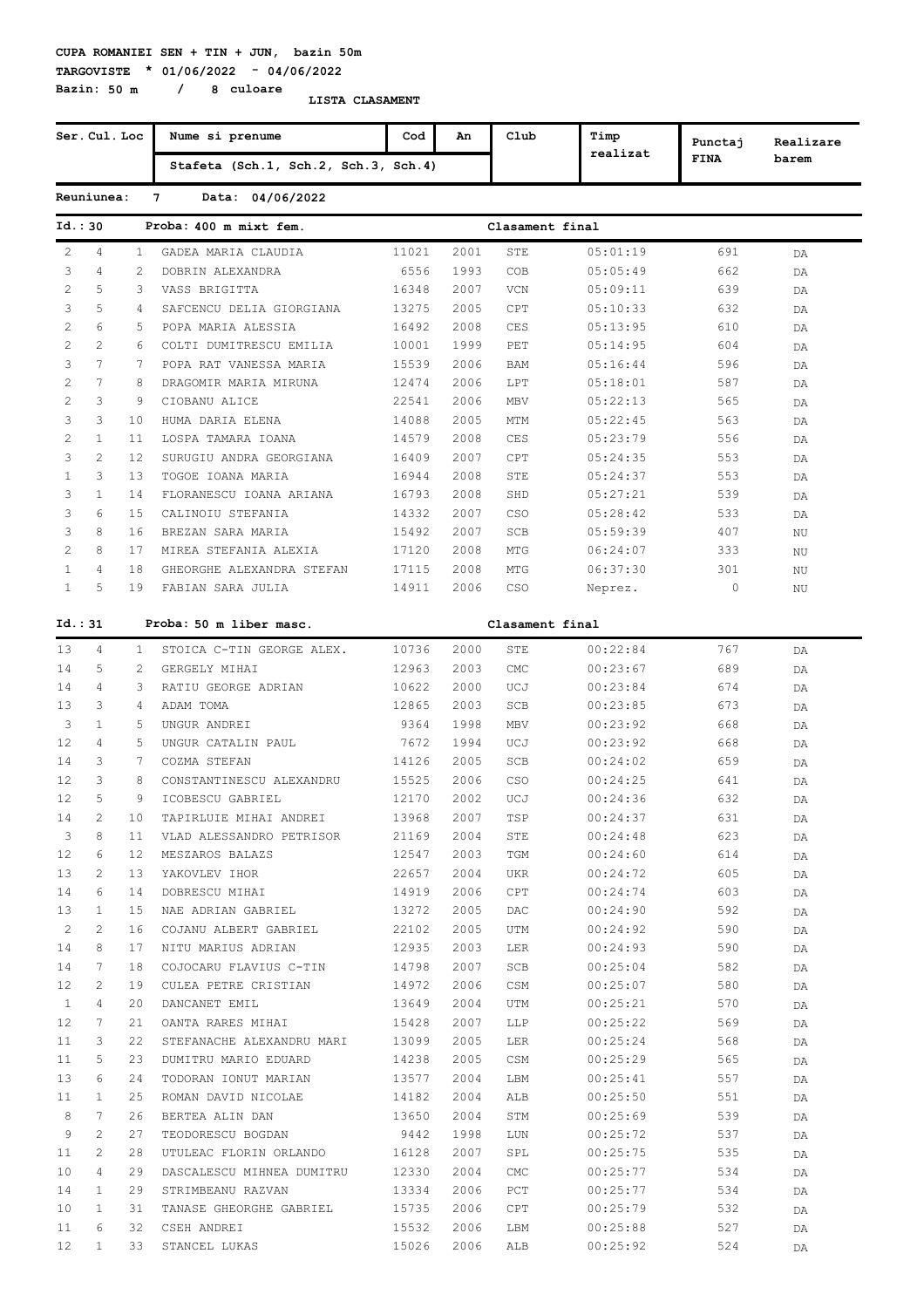| 11           | 8               | 34 | CSENDES LASZLO IGOR       | 15285          | 2006 | SS7                | 00:25:93 | 524 | DA |
|--------------|-----------------|----|---------------------------|----------------|------|--------------------|----------|-----|----|
| 10           | 8               | 35 | LAZAR ANDREI REMUS        | 15662          | 2005 | TRG                | 00:26:00 | 520 | DA |
| 13           | 8               | 36 | ICHIM LUCA STEFAN         | 12855          | 2004 | LBM                | 00:26:02 | 518 | DA |
| 13           | 7               | 37 | BARABAS ANDRAS            | 14464          | 2003 | COB                | 00:26:03 | 518 | DA |
| 9            | 3               | 38 | NANULESCU ALEXANDRU NICHI | 13774          | 2004 | CSO                | 00:26:04 | 517 | DA |
| 9            | 6               | 39 | STOICA ROBERT ALEX.       | 15321          | 2006 | SPL                | 00:26:12 | 513 |    |
|              |                 |    |                           |                |      |                    |          |     | DA |
| 10           | 5               | 39 | PASA UNGURIANU LUCA VLAD  | 14405          | 2005 | LER                | 00:26:12 | 513 | DA |
| 11           | 7               | 41 | MISTIREANU IUSTIN TEODOR  | 13030          | 2005 | SCB                | 00:26:14 | 511 | DA |
| 8            | 4               | 42 | STOIAN ANDREI CONSTANTIN  | 17004          | 2006 | CSO                | 00:26:16 | 510 | DA |
| 10           | 7               | 43 | M.SEDIQ EDRIS             | 15446          | 2006 | STE                | 00:26:19 | 508 | DA |
| 8            | 2               | 44 | SARBULESCU MATEI GABRIEL  | 13298          | 2004 | LER                | 00:26:24 | 506 | DA |
| 9            | $\mathbf{1}$    | 45 | SIBISEANU DAVID ANDREI    | 15982          | 2007 | <b>NAV</b>         | 00:26:31 | 501 | DA |
| 12           | 8               | 45 | BACIU DENIS ANDREI        | 15183          | 2006 | CSB                | 00:26:31 | 501 | DA |
| 8            | 3               | 47 | NEAMTU ALEXANDRU CRISTIAN | 14031          | 2005 | SRT                | 00:26:39 | 497 | DA |
| 8            | 8               | 48 | ANGHEL HORIA PETRU        | 15529          | 2006 | ALS                | 00:26:40 | 496 | DA |
| 9            | 5               | 49 | ROTARU LUCA STEFAN        | 15552          | 2006 | ALS                | 00:26:43 | 495 | DA |
| 7            | $\mathbf{2}$    | 50 | ROMANIUC VLADIMIR         | 16323          | 2005 | ANA                | 00:26:45 | 494 | DA |
| 7            | 4               | 51 | RACHIERU STEFAN RAZVAN    | 13947          | 2006 | TRG                | 00:26:49 | 491 | DA |
| 10           | 6               | 52 | HOTEA LUCIAN              | 15108          | 2006 | UTM                | 00:26:50 | 491 | DA |
| 6            | $\overline{4}$  | 53 | ZAHARIA FLAVIUS ANGEL     | 9066           | 1997 | <b>BLU</b>         | 00:26:51 | 490 | DA |
| 7            | 3               | 53 | MIU EDUARD ANDREI         | 13802          | 2004 | UPT                | 00:26:51 | 490 | DA |
| 7            | $\mathbf{1}$    | 55 | PETRE EDUARD IONUT        | 16269          | 2007 | CPT                | 00:26:52 | 490 | DA |
| 8            | $\mathbf{1}$    | 56 | FLOREA RAZVAN STEFAN      | 14392          | 2006 | LBR                | 00:26:53 | 489 | DA |
| 7            | 6               | 57 | DINU IAN                  | 16956          | 2007 | <b>REN</b>         | 00:26:54 | 489 | DA |
| 6            | 2               | 58 | ARON MARIO ROBERT         | 14635          | 2007 | CES                | 00:26:60 | 485 | DA |
| 9            | 8               | 59 | BUGNAR HORATIU CRISTIAN   | 15553          | 2005 | $\mathop{\rm CMC}$ | 00:26:63 | 484 | DA |
| 9            | 7               | 60 | RADOI RARES NICOLAE       | 15079          | 2005 | TRG                | 00:26:66 | 482 | DA |
| 7            | 5               | 61 | GRIGORAS STEFAN CRISTIAN  | 13849          | 2005 | LER                | 00:26:68 | 481 | DA |
| 8            | 5               | 61 | TALPES IOAN VLAD          | 15044          | 2006 | PCT                | 00:26:68 | 481 | DA |
| 2            | $\overline{4}$  | 63 | ABIBULA ATILA             | 8089           | 1995 | <b>FAR</b>         | 00:26:81 | 474 | DA |
| 8            | 6               | 64 | ADAM BOGDAN               | 14729          | 2005 | LER                | 00:26:85 | 472 | DA |
| 7            | 7               | 65 | CHIRA DAVID CRISTIAN      | 15643          | 2003 | CPT                | 00:26:91 | 469 | DA |
| 11           | 4               | 66 | BORANGEL EMANUEL GEORGE   | 13140          | 2004 | LER                | 00:26:92 | 468 | DA |
| 5            | 6               | 67 | ANTON BOGDAN              | 16256          | 2007 | SRT                | 00:26:99 | 465 | DA |
| 6            | 6               | 67 | DELEU MIHNEA C-TIN        | 14799          | 2007 | SCB                | 00:26:99 | 465 | DA |
| 6            | 3               | 69 | BLIDARU DAVID ANDREI      | 14589          | 2007 | SS7                | 00:27:15 | 456 | DA |
| 6            | 5               | 70 | HRISCU DANIEL EMILIAN     | 22491          | 2006 | SWM                | 00:27:21 | 453 | DA |
| 7            | 8               |    | 70 BENGHIAC ERIC          | 15781 2006 LUN |      |                    | 00:27:21 | 453 | DA |
| 2            | 3               | 72 | SILISTE INDRU GEORGE      | 16896          | 2007 | STE                | 00:27:33 | 447 | DA |
| 4            | 8               | 73 | ALEXANDRESCU DENIS MIHAI  | 14760          | 2006 | SPL                | 00:27:36 | 446 | DA |
| 5            | 4               | 73 | BANCILA ANDREI MIHAI      | 21634          | 2007 | ACT                | 00:27:36 | 446 | DA |
| 5            | 3               | 75 | MODORAN MIHNEA COSMIN     | 16162          | 2007 | LER                | 00:27:43 | 442 |    |
| 6            | 7               | 75 | BUDA ALEXANDRU GABRIEL    | 14169          | 2005 | ALB                | 00:27:43 | 442 | DA |
|              |                 |    |                           |                |      |                    |          |     | DA |
| 6            | 8               | 77 | STAMATE GABRIEL LUCA      | 14601          | 2007 | CSO                | 00:27:54 | 437 | DA |
| $\mathbf{1}$ | 5               | 78 | DUDUI RAZVAN              | 15210          | 2006 | STM                | 00:27:56 | 436 | DA |
| 5            | $\mathbf{2}$    | 79 | BALACI ALEXANDRU          | 16449          | 2005 | REN                | 00:27:65 | 432 | DA |
| 2            | 5               | 80 | IONESCU DAVID STEFAN      | 17276          | 2007 | LPT                | 00:27:83 | 424 | DA |
| 5            | $\mathbf{1}$    | 81 | KRIZBAI NEGRU ROBERT      | 15031          | 2006 | ALB                | 00:27:91 | 420 | DA |
| 2            | 6               | 82 | NISTOR DARIUS DRAGAN      | 15215          | 2006 | STM                | 00:27:99 | 416 | DA |
| 2            | $\mathbf{1}$    | 83 | LUPU CRISTIAN ANDREI      | 14826          | 2007 | SPL                | 00:28:05 | 414 | DA |
| 4            | $7\phantom{.0}$ | 84 | MATERNIC DAVID MIHALY     | 16263          | 2007 | LBM                | 00:28:06 | 413 | DA |
| 4            | 5               | 85 | BIRGHILESCU ALEXANDRU     | 15276          | 2006 | ALS                | 00:28:15 | 409 | DA |
| 3            | 4               | 86 | IORDACHE MATEI ALEX.      | 15288          | 2007 | ALS                | 00:28:22 | 406 | DA |
| 5            | 5               | 87 | ENE DENIS                 | 17892          | 2005 | TSP                | 00:28:24 | 405 | DA |
| 4            | $\mathbf{1}$    | 88 | KACMAZ ENES               | 16157          | 2007 | LER                | 00:28:26 | 405 | DA |
| 4            | $\overline{c}$  | 88 | SERBAN ROBERT GABRIEL     | 16420          | 2006 | LLP                | 00:28:26 | 405 | DA |
| 4            | 4               | 90 | STROE DAVID IOAN          | 16172          | 2007 | LER                | 00:28:52 | 394 | DA |
| 3            | $\overline{c}$  | 91 | BURTAN LUCA GABRIEL       | 15689          | 2006 | ALS                | 00:28:72 | 385 | DA |
| 3            | 3               | 92 | GHITAN VALENTIN FLORIN    | 15302          | 2006 | LER                | 00:28:75 | 384 | DA |
| 5            | 8               | 93 | ABOUD ADAM                | 16145          | 2007 | LER                | 00:28:80 | 382 | DA |
| 2            | $7\phantom{.0}$ | 94 | VELIMIROVICI ERIK LUCAS   | 21453          | 2005 | STM                | 00:28:94 | 377 | DA |
| 4            | 6               | 95 | TOMA MINA ATAL            | 14751          | 2005 | SPL                | 00:28:99 | 375 | DA |
| 3            | 5               | 96 | IRIMIA ALEXANDRU GABRIEL  | 17894          | 2006 | LER                | 00:29:39 | 360 | DA |
| 3            | 6               | 97 | JITARU NIKITA             | 17299          | 2007 | MTG                | 00:29:82 | 344 | DA |
| 3            | $7^{\circ}$     | 98 | SIDLETSKYI OLEKSANDR      | 22668          | 2007 | UKR                | 00:30:47 | 323 | ΝU |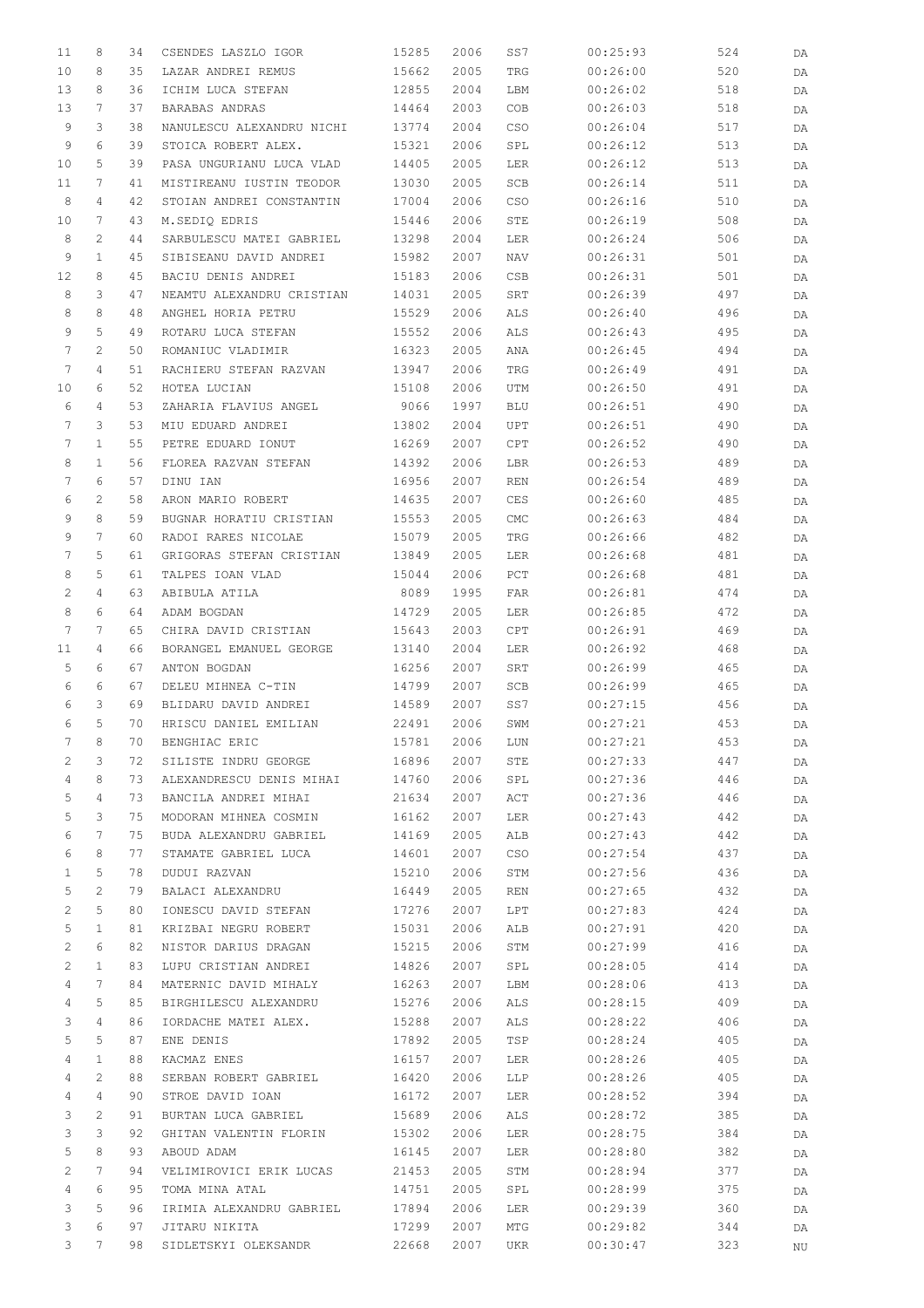| 1              | 3              | 99             | VAIPAN RADU               | 11060 | 2000 | MTM        | Neprez.         | 0   | ΝU       |
|----------------|----------------|----------------|---------------------------|-------|------|------------|-----------------|-----|----------|
| 4              | 3              | 99             | RUSU ANDREI EUGEN         | 17169 | 2006 | ALS        | Neprez.         | 0   | $\rm NU$ |
| 5              | 7              | 100            | CRACIUN PETRU ACHIM       | 15972 | 2007 | SS7        | Neprez.         | 0   | NU       |
| 6              | $\mathbf{1}$   | 101            | PRALEA STEFAN EMILIAN     | 16664 | 2006 | LLP        | Neprez.         | 0   | ΝU       |
| 9              | $\overline{4}$ | 102            | NAS MIHAI                 | 9147  | 1998 | UCJ        | Neprez.         | 0   | ΝU       |
| 10             | $\overline{2}$ | 103            | PETRE BOGDAN MIHAI        | 8963  | 1997 | UPT        | Neprez.         | 0   | ΝU       |
| 10             | 3              | 104            | BALU VICTOR ANDREI        | 13647 | 2004 | STM        | Neprez.         | 0   | NU       |
| 13             | 5              | 105            | DINU PATRICK SEBASTIAN    | 13340 | 2005 | FAR        | Neprez.         | 0   | ΝU       |
|                |                |                |                           |       |      |            |                 |     |          |
|                | Id.:32         |                | Proba: 50 m spate fem.    |       |      |            | Clasament final |     |          |
| 7              | 4              | 1              | DIACONESCU REBECCA AIMEE  | 22492 | 2006 | MBV        | 00:29:75        | 745 | DA       |
| $\mathbf{1}$   | 3              | $\overline{2}$ | CURCAN ALEXANDRA ROXANA   | 13918 | 2005 | CPT        | 00:30:11        | 719 | DA       |
| 6              | $\overline{4}$ | 3              | PRISECARIU AISSIA CLAUDIA | 17078 | 2008 | <b>NAD</b> | 00:30:29        | 706 | DA       |
| 5              | 5              | 4              | SAFCENCU DELIA GIORGIANA  | 13275 | 2005 | CPT        | 00:30:88        | 666 | DA       |
| 6              | $\overline{c}$ | 5              | VACARU ANDREEA IULIANA    | 13949 | 2005 | TRG        | 00:30:96        | 661 | DA       |
| 7              | 5              | 6              | PINTILIE ALESSIA ANCA     | 16982 | 2006 | SWM        | 00:30:97        | 661 | DA       |
| 5              | $\overline{4}$ | 7              | STRIMB SARA FLAVIA        | 20732 | 2006 | UPT        | 00:31:07        | 654 | DA       |
| 6              | 6              | 8              | AMARIEI RIANNA            | 17080 | 2008 | NAD        | 00:31:59        | 622 | DA       |
| 7              | 3              | 8              | BOTEZATU ELENA BIANCA     | 14469 | 2002 | COB        | 00:31:59        | 622 | DA       |
| 5              | 6              | 10             | RADULESCU ALEXANDRA       | 15335 | 2006 | CSO        | 00:31:79        | 611 | DA       |
| 6              | 5              | 11             | STIRBU IOANA MARIA        | 15036 | 2006 | CSP        | 00:31:83        | 608 | DA       |
| 7              | 6              | 12             | ZHYTARIUK VALERIIA        | 22660 | 2006 | UKR        | 00:31:88        | 606 | DA       |
| 7              | $\overline{2}$ | 13             | PASCU ANA MARIA           | 14506 | 2005 | ACT        | 00:31:92        | 603 | DA       |
| 5              | 2              | 14             | ALEXA DARIA               | 17077 | 2008 | NAD        | 00:32:14        | 591 | DA       |
| 7              | 7              | 15             | CHIRU SIMONA ANDREEA      | 13958 | 2005 | CSM        | 00:32:25        | 585 | DA       |
| 5              | 3              | 16             | BLEJAN ALEXANDRA MARIA    | 15527 | 2006 | SS7        | 00:32:30        | 582 | DA       |
| 6              | 3              | 17             | SAUCIUC OANA IULIA        | 15099 | 2006 | STE        | 00:32:38        | 578 | DA       |
| $\overline{c}$ | 6              | 18             | VERCIUC MARIA             | 13965 | 2005 | STE        | 00:32:51        | 571 | DA       |
| $\overline{c}$ | 3              | 19             | ANDREI IARINA IOANA       | 15963 | 2007 | STE        | 00:32:77        | 558 | DA       |
| 3              | 8              | 20             | FANGLI HENRIETTA          | 11346 | 2001 | TGM        | 00:32:82        | 555 | DA       |
| 6              | 8              | 21             | STEFURA INGRID            | 14803 | 2008 | SCB        | 00:33:01        | 545 | DA       |
| 6              | 7              | 22             | MIHAI TEODORA MARIA       | 15720 | 2007 | MBR        | 00:33:29        | 532 | DA       |
| 5              | 7              | 23             | TICA DELIA MARIA          | 14119 | 2004 | SCB        | 00:33:34        | 529 | DA       |
| 6              | $\mathbf{1}$   | 24             | NITU ANNA DENISA          | 15307 | 2006 | LER        | 00:33:56        | 519 | DA       |
| $\overline{c}$ | $\overline{2}$ | 25             | BOER HENRIETTA            | 13898 | 2008 | H2O        | 00:33:58        | 518 | DA       |
| 7              | 8              | 26             | VOICU IOANA ALEXANDRA     | 16304 | 2007 | ASP        | 00:33:83        | 507 | DA       |
| 5              | 8              | 27             | POP MARIA ROXANA          | 15883 | 2007 | BAM        | 00:33:92        | 503 | DA       |
| 2              | 4              | 28             | ZAVOIANU MAYA MARIA       | 16495 | 2008 | CPT        | 00:33:94        | 502 | DA       |
| 5              | $\mathbf{1}$   | 29             | TOGOE IOANA MARIA         | 16944 | 2008 | STE        | 00:34:01        | 499 | DA       |
| 3              | $\mathbf{1}$   | 30             | CIOBANU IOANA ALEXANDRA   | 13497 | 2008 | LPT        | 00:34:04        | 497 | DA       |
| 2              | 8              | 31             | GRIGA GIULIA DARIA        | 17133 | 2008 | LBM        | 00:34:10        | 495 | DA       |
| 4              | 4              | 32             | CERNAT AMINA MARIA        | 17022 | 2008 | STE        | 00:34:14        | 493 | DA       |
| 4              | 3              | 33             | ADAM CLARA PATRICIA       | 16748 | 2008 | ALB        | 00:34:48        | 479 | DA       |
| 4              | $\mathbf{1}$   | 34             | ACHIM EMA                 | 15475 | 2007 | COB        | 00:34:81        | 465 | DA       |
| 4              | 5              | 35             | NITA ANDRA MARIA          | 16448 | 2007 | SPL        | 00:34:92        | 461 | DA       |
| 4              | 6              | 36             | BARBUL ZETEA MARA ANA     | 16858 | 2008 | BAM        | 00:35:06        | 455 | DA       |
| 1              | 4              | 37             | BERTEA ALINA RIANA        | 16015 | 2007 | STM        | 00:35:10        | 454 | DA       |
| 4              | 7              | 38             | LUNGU BIANCA IOANA        | 15801 | 2007 | SHD        | 00:35:14        | 452 | DA       |
| 3              | 4              | 39             | MEDRUT ADA MARIA          | 17319 | 2008 | ALB        | 00:35:24        | 448 |          |
| 4              | 8              | 40             | AMBROZIE ILINCA           | 17516 | 2008 | ALS        | 00:35:25        | 448 | DA       |
| 4              | $\overline{c}$ | 41             | CUNCIU ALESSIA MARIA      | 16640 | 2008 | SPL        | 00:35:37        | 443 | DA       |
| 3              | 3              | 42             | BATRINU GABRIELA BIANCA   | 16646 | 2008 | LBR        | 00:35:76        | 429 | DA       |
|                | 5              |                |                           |       |      |            |                 |     | DA       |
| 3<br>2         | $\mathbf{1}$   | 43<br>44       | MELENCIUC SARAH TEODORA   | 15945 | 2007 | SPL        | 00:35:99        | 421 | DA       |
|                |                |                | DRAGAN ALEXANDRA HUGUETTE | 16410 | 2006 | LER        | 00:36:18        | 414 | NU       |
| $\mathbf{1}$   | 5<br>6         | 45             | PATRINOIU TEODORA         | 15790 | 2006 | LUN        | 00:36:53        | 402 | ΝU       |
| 3              | 7              | 46             | TORCEA ANA MARIA          | 19149 | 2008 | REN        | 00:37:60        | 369 | ΝU       |
| 2              | 5              | 47             | COSTEA MIHAELA IZABELLA   | 16524 | 2008 | MPL        | 00:37:76        | 364 | ΝU       |
| 2              | $\overline{c}$ | 48             | SAVULESCU MARIA THEODORA  | 16428 | 2008 | ALS        | 00:39:00        | 331 | ΝU       |
| 3<br>3         | 7              | 49             | IORGA IOANA MADALINA      | 15825 | 2008 | CTR        | 00:41:24        | 280 | ΝU       |
|                |                | 50             | HRIB MARIA                | 15591 | 2007 | NAD        | Neprez.         | 0   | ΝU       |
| 7              | $\mathbf{1}$   | 50             | BALINT EMMA               | 14021 | 2006 | SRT        | Neprez.         | 0   | ΝU       |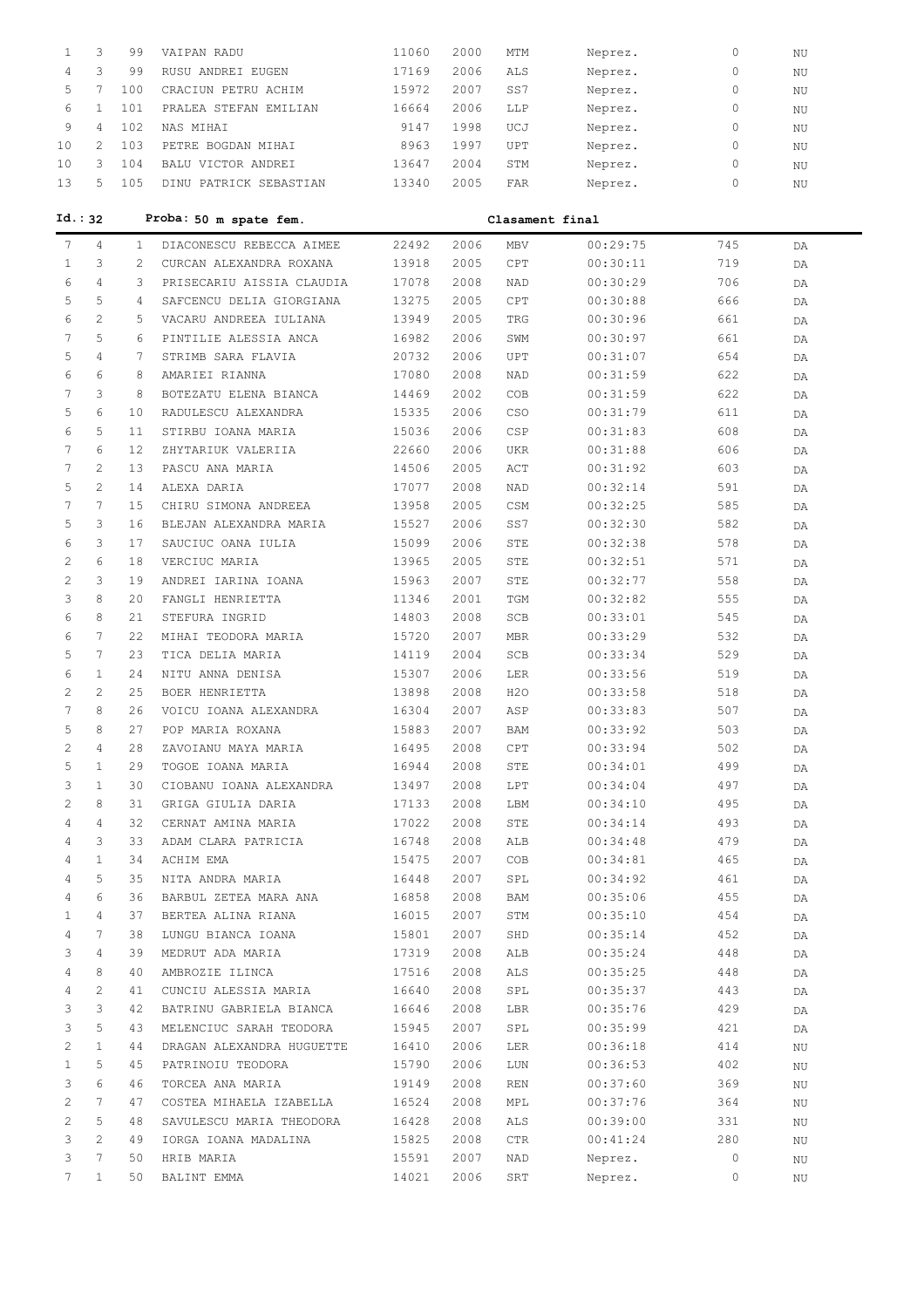|              | Id. : 33<br>Proba: 100 m fluture masc. |              |                          | Clasament final |      |                        |          |     |    |
|--------------|----------------------------------------|--------------|--------------------------|-----------------|------|------------------------|----------|-----|----|
| 7            | 4                                      | $\mathbf{1}$ | POPESCU DENIS LAUREAN    | 12721           | 2003 | SRT                    | 00:55:03 | 725 | DA |
| 7            | 5                                      | 2            | DUMITRACHE TOBIAS GEORGE | 12891           | 2003 | CSM                    | 00:55:47 | 708 | DA |
| 5            | 3                                      | 3            | OMELCHENKO TYMUR         | 22658           | 2005 | <b>UKR</b>             | 00:55:64 | 702 | DA |
| 6            | 4                                      | 4            | GHILE DRAGOS             | 13264           | 2004 | STE                    | 00:55:77 | 697 | DA |
| $\mathbf{1}$ | 3                                      | 5            | RATIU GEORGE ADRIAN      | 10622           | 2000 | UCJ                    | 00:55:95 | 690 | DA |
| 6            | 5                                      | 6            | MIHAI DAVID ANDREI       | 14104           | 2005 | CSM                    | 00:56:12 | 684 | DA |
| 6            | 3                                      | 7            | MIHALACHE VLAD STEFAN    | 14593           | 2006 | ASP                    | 00:56:90 | 656 | DA |
| 5            | 5                                      | 8            | GHEORGHE LUCAS IOAN      | 13424           | 2004 | LER                    | 00:57:08 | 650 | DA |
| 5            | 6                                      | 9            | CHECICHES BOGDAN ALEX.   | 13639           | 2004 | UTM                    | 00:58:34 | 608 | DA |
| 7            | $\mathbf{2}^{\prime}$                  | 10           | BORANGEL EMANUEL GEORGE  | 13140           | 2004 | LER                    | 00:58:58 | 601 | DA |
| 7            | 6                                      | 11           | ICOBESCU GABRIEL         | 12170           | 2002 | UCJ                    | 00:58:80 | 594 | DA |
| 7            | $7\phantom{.0}$                        | 12           | SARBULESCU MATEI GABRIEL | 13298           | 2004 | LER                    | 00:59:13 | 584 | DA |
| 6            | 6                                      | 13           | BIZAU PATRIK RAUL        | 15531           | 2004 | LBM                    | 00:59:16 | 584 | DA |
| 5            | $\mathbf{2}^{\prime}$                  | 14           | ROMAN DAVID NICOLAE      | 14182           | 2004 | ALB                    | 00:59:21 | 582 | DA |
| 6            | $7\phantom{.0}$                        | 15           | HRISCU RARES             | 15396           | 2006 | SCB                    | 00:59:31 | 579 | DA |
| 7            | $\mathbf{1}$                           | 16           | PETRE NARCIS ALEXANDRU   | 13423           | 2005 | LER                    | 00:59:58 | 571 | DA |
| $\mathbf{1}$ | $7\phantom{.0}$                        | 17           | LUNGU ANDREI             | 13775           | 2004 | CSO                    | 00:59:86 | 563 | DA |
| $\mathbf{1}$ | 6                                      | 18           | BALAITA DRAGOS           | 14127           | 2005 | SCB                    | 01:00:18 | 554 | DA |
| 5            | $7\phantom{.0}$                        | 19           | COMAN DARIUS STEFAN      | 15725           | 2007 | <b>BAR</b>             | 01:00:37 | 549 | DA |
| 5            | 8                                      | 20           | COJOCARU FLAVIUS C-TIN   | 14798           | 2007 | SCB                    | 01:00:51 | 545 | DA |
| 6            | $\overline{2}$                         | 21           | ROTARU VLAD              | 12777           | 2003 | STE                    | 01:00:57 | 544 | DA |
| 5            | $\mathbf{1}$                           | 22           | MOIAN DUSA RARES         | 16180           | 2007 | COB                    | 01:00:62 | 542 | DA |
| 6            | $\mathbf{1}$                           | 23           | CSEH ANDREI              | 15532           | 2006 | LBM                    | 01:00:63 | 542 | DA |
| 6            | 8                                      | 24           | SEKSI LUCA               | 15280           | 2006 | CSO                    | 01:00:73 | 539 | DA |
| 3            | 6                                      | 25           | PREDA ALEXANDRU FLORIN   | 13959           | 2005 | CSM                    | 01:00:91 | 535 | DA |
| 7            | 8                                      | 26           | BARBUL ZETEA LUCA VASILE | 13259           | 2004 | <b>BAM</b>             | 01:01:15 | 528 | DA |
| 4            | 3                                      | 27           | MISTIREANU IUSTIN TEODOR | 13030           | 2005 | SCB                    | 01:01:24 | 526 |    |
| 4            | $\mathbf{1}$                           | 28           | NICOLAEV VLADIMIR ANDREI | 14818           | 2006 | PCT                    | 01:01:40 | 522 | DA |
| 3            | $\mathbf{1}$                           | 29           | TUTUIANU SEBASTIAN       | 13858           | 2005 | LER                    | 01:01:66 | 515 | DA |
| 4            | $\mathbf{2}^{\prime}$                  | 30           | BRATU DAVID ANDREI       | 13743           | 2004 | LER                    | 01:01:71 | 514 | DA |
| 4            | 8                                      | 31           | UTULEAC FLORIN ORLANDO   | 16128           | 2007 | SPL                    | 01:01:74 | 513 | DA |
| 4            | $7\phantom{.0}$                        | 32           |                          |                 |      |                        | 01:02:08 |     | DA |
|              | 3                                      |              | CHIRA DAVID CRISTIAN     | 15643           | 2003 | CPT                    |          | 505 | DA |
| 2<br>3       | 5                                      | 33           | CSENDES LASZLO IGOR      | 15285           | 2006 | SS7                    | 01:02:14 | 503 | DA |
|              |                                        | 34           | FARKAS CRISTOPHER        | 14420           | 2006 | LBM                    | 01:02:34 | 499 | DA |
| 3            | 4                                      | 35           | LAZAR ANDREI REMUS       | 15662           | 2005 | TRG                    | 01:02:37 | 498 | DA |
| 4            | 6                                      | 36           | ROTARU LUCA STEFAN       | 15552           | 2006 | ALS                    | 01:02:75 | 489 | DA |
| 3            | 8                                      | 37           | DOBRE CRISTIAN ANDREI    | 16310           | 2007 | $_{\tiny{\mbox{CSO}}}$ | 01:03:42 | 474 | DA |
| 4            | 5                                      | 38           | BACIU DENIS ANDREI       | 15183           | 2006 | CSB                    | 01:03:46 | 473 | DA |
| $\mathbf{1}$ | $\overline{c}$                         | 39           | ANGHEL HORIA PETRU       | 15529           | 2006 | ALS                    | 01:03:66 | 468 | DA |
| $\mathbf{1}$ | 5                                      | 40           | PETRE EDUARD IONUT       | 16269           | 2007 | ${\tt CPT}$            | 01:03:76 | 466 | DA |
| 3            | $\mathbf{2}^{\prime}$                  | 41           | CONSTANTIN MIHAI ANTONIO | 16311           | 2007 | MPL                    | 01:03:84 | 464 | DA |
| 3            | 3                                      | 42           | SIBISEANU DAVID ANDREI   | 15982           | 2007 | NAV                    | 01:04:50 | 450 | DA |
| 4            | 4                                      | 43           | STRIMBEANU RAZVAN        | 13334           | 2006 | PCT                    | 01:05:03 | 439 | DA |
| 2            | 5                                      | 44           | BLIDARU DAVID ANDREI     | 14589           | 2007 | SS7                    | 01:05:51 | 430 | DA |
| 2            | $7\phantom{.0}$                        | 45           | LUPU CRISTIAN ANDREI     | 14826           | 2007 | SPL                    | 01:06:43 | 412 | DA |
| 2            | 8                                      | 46           | RAICU BADEA GABRIEL      | 13093           | 2006 | LPT                    | 01:06:52 | 410 | DA |
| 2            | $\mathbf{1}$                           | 47           | BANCILA ANDREI MIHAI     | 21634           | 2007 | ACT                    | 01:06:82 | 405 | DA |
| 2            | 4                                      | 48           | HREKOV YEHOR             | 22738           | 2007 | UKR                    | 01:06:86 | 404 | DA |
| 2            | $\mathbf{2}^{\prime}$                  | 49           | MARC ALBERT CATALIN      | 15853           | 2007 | ALB                    | 01:07:14 | 399 | DA |
| $\mathbf{1}$ | $\overline{4}$                         | 50           | BENGHIAC ERIC            | 15781           | 2006 | LUN                    | 01:08:15 | 382 | ΝU |
| $\mathbf{1}$ | $\mathbf{1}$                           | 51           | DUDUI RAZVAN             | 15210           | 2006 | STM                    | 01:08:76 | 371 | ΝU |
| 2            | 6                                      | 52           | ABOUD ADAM               | 16145           | 2007 | LER                    | 01:09:69 | 357 | ΝU |
| 3            | $7\phantom{.0}$                        | 53           | CUCU MICHAEL             | 22096           | 2004 | COB                    | Neprez.  | 0   | ΝU |
| 5            | $\overline{4}$                         | 53           | COSTROJ ANTONIO ANDREI   | 10702           | 2002 | STE                    | Neprez.  | 0   | ΝU |
| 7            | 3                                      | 54           | GHIONU DENIS ANDREI      | 13460           | 2004 | MBR                    | Neprez.  | 0   | ΝU |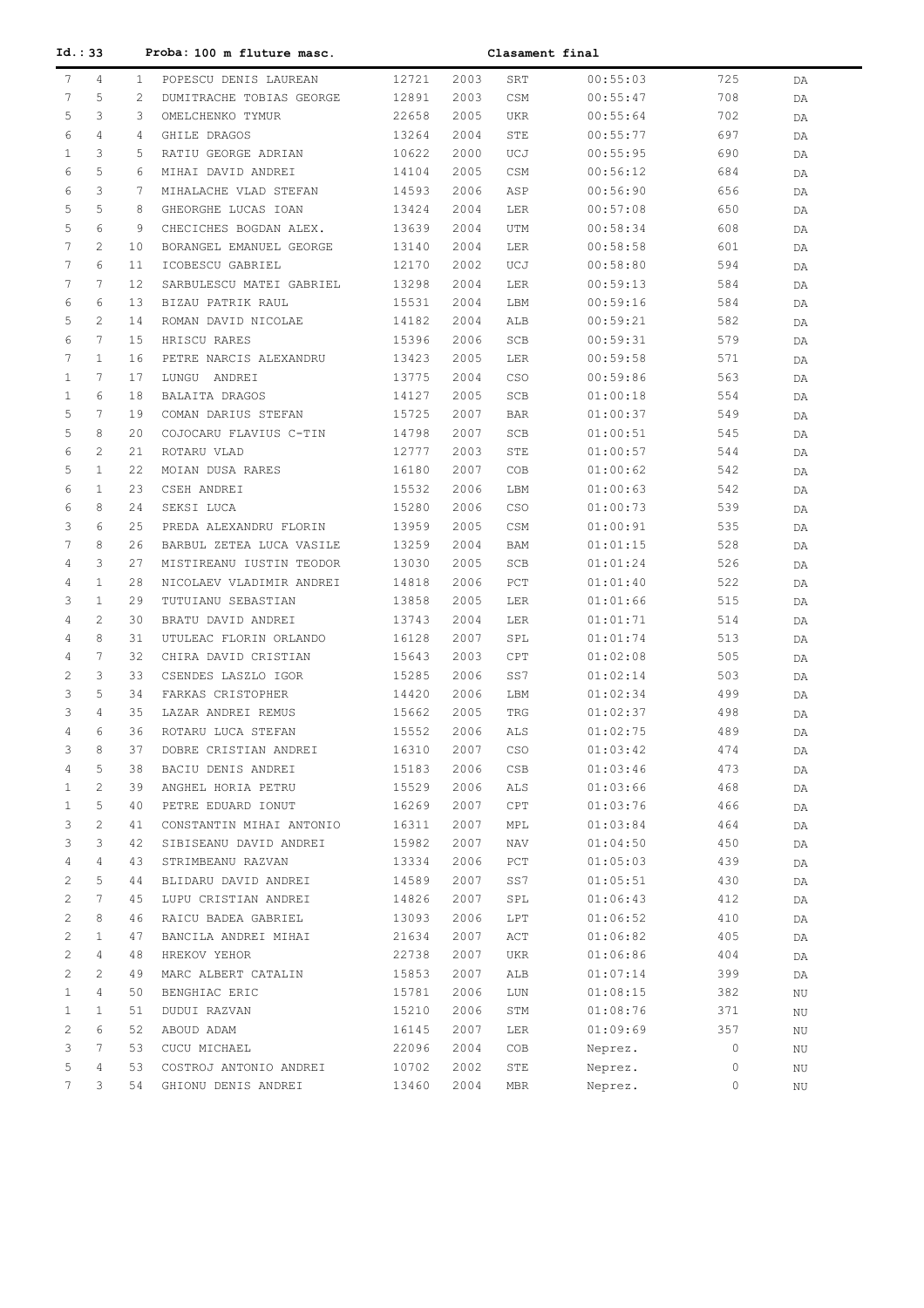| Id. : 34              |                       |              | Proba: 200 m fluture fem. |       |      | Clasament final |                      |            |             |
|-----------------------|-----------------------|--------------|---------------------------|-------|------|-----------------|----------------------|------------|-------------|
| $\mathbf{2}^{\prime}$ | 5                     | $\mathbf{1}$ | DIAMANDESCU ELIZA ELENA   | 14746 | 2008 | REN             | 02:17:47             | 695        | DA          |
| $\mathbf{1}$          | 4                     | 2            | GORECKI ANDRA DENISA      | 13101 | 2005 | STE             | 02:17:62             | 693        | DA          |
| 2                     | 4                     | 3            | GADEA GABRIELA IOANA      | 11923 | 2002 | STE             | 02:18:23             | 684        | DA          |
| $\mathbf{1}$          | 5                     | 4            | PARASCHIV EVA MARIA       | 15929 | 2007 | ACT             | 02:25:09             | 591        | DA          |
| 3                     | 5                     | 5            | BOGDANECI ALEXANDRA       | 7537  | 1995 | UPT             | 02:25:81             | 583        | DA          |
| 3                     | $7\phantom{.0}$       | 6            | PREDESCU SIMONA MARIA     | 16806 | 2008 | CES             | 02:27:09             | 567        | DA          |
| 3                     | 4                     | 7            | DOBRIN ALEXANDRA          | 6556  | 1993 | COB             | 02:27:23             | 566        | DA          |
| 2                     | 3                     | 8            | ADAM SARA DARIA           | 15006 | 2006 | ALB             | 02:28:18             | 555        | DA          |
| $\mathbf{1}$          | 3                     | 9            | FRECIU AYANNA SORANA      | 14745 | 2008 | SPL             | 02:28:83             | 548        | DA          |
| 3                     | 6                     | 10           | OTOIU ANA CRISTIANA       | 11252 | 2006 | CPT             | 02:29:44             | 541        |             |
| 3                     | 3                     | 11           | REMETE MIRESTEAN DARIA    | 15856 | 2007 | ALB             | 02:29:69             | 538        | DA          |
| 2                     | $7\phantom{.0}$       | 12           | GROSU MARIA               | 14552 | 2006 | STE             | 02:29:96             | 535        | DA          |
| 2                     | 6                     |              |                           |       |      |                 |                      | 472        | DA          |
|                       |                       | 13           | MOTIU NOEMI               | 16870 | 2008 | MAR             | 02:36:41             |            | DA          |
| 3                     | $\mathbf{2}^{\prime}$ | 14           | VISINESCU OANA NICOLETA   | 15711 | 2007 | TSP             | 02:37:60             | 461        | DA          |
| $\mathbf{1}$          | 6                     | 15           | PAPP ANNEMARIE            | 14086 | 2005 | STM             | 02:40:45             | 437        | ΝU          |
| 2                     | $\mathbf{2}^{\prime}$ | 16           | MUSTATA ANA GABRIELA      | 16455 | 2007 | <b>CSP</b>      | 02:50:79             | 362        | ΝU          |
| $\mathbf{1}$          | $\overline{2}$        | 17           | BARBUL ZETEA MARA ANA     | 16858 | 2008 | BAM             | 02:57:00             | 325        | ΝU          |
| $\mathbf{1}$          | $7\phantom{.0}$       | 18           | ORBAN KIS ORSOLYA         | 13160 | 2005 | <b>STG</b>      | Neprez.              | 0          | ΝU          |
| Id.: 35               |                       |              | Proba: 200 m mixt masc.   |       |      | Clasament final |                      |            |             |
|                       |                       |              |                           |       |      |                 |                      |            |             |
| 5                     | 4<br>4                | $\mathbf{1}$ | GERGELY MIHAI             | 12963 | 2003 | CMC<br>STE      | 02:07:35<br>02:08:99 | 717<br>690 | DA          |
| 3                     |                       | 2            | LAPADAT CRISTIAN          | 13326 | 2004 |                 |                      |            | DA          |
| 3                     | 5                     | 3            | ADAM ROBERT               | 14130 | 2005 | SCB             | 02:09:34             | 684        | DA          |
| 5                     | 5                     | 4            | COZMA STEFAN              | 14126 | 2005 | SCB             | 02:09:45             | 682        | DA          |
| 4                     | 5                     | 5            | BADEA ROBERT ANDREI       | 15969 | 2007 | NAV             | 02:10:11             | 672        | DA          |
| 3                     | 3                     | 6            | COJOCARU CAROL MIHAI      | 14789 | 2006 | SCB             | 02:10:26             | 670        | DA          |
| 4                     | 3                     | 7            | SIMON ANDREI SEBASTIAN    | 8824  | 1997 | UTM             | 02:11:14             | 656        | DA          |
| 5                     | 3                     | 8            | MESZAROS BALAZS           | 12547 | 2003 | TGM             | 02:11:46             | 652        | DA          |
| 5                     | 6                     | 9            | ANDRIES ERIC STEFAN       | 15861 | 2007 | PCT             | 02:13:66             | 620        | DA          |
| 3                     | 6                     | 10           | KONCZ NIMROD KALMAN       | 14560 | 2006 | TGM             | 02:13:72             | 619        | DA          |
| 1                     | 3                     | 11           | ROSCA MIHNEA IONUT        | 15278 | 2006 | STE             | 02:15:30             | 598        | DA          |
| 5                     | $7\phantom{.0}$       | 12           | PRICOP VLAD ALEXANDRU     | 13847 | 2005 | CSM             | 02:16:44             | 583        | DA          |
| 4                     | 7                     | 13           | HARABAGIU RARES PETRU     | 14986 | 2006 | BAM             | 02:17:00             | 576        | DA          |
| 4                     | $\mathbf{2}^{\prime}$ | 14           | NICULAIE DAVID ANDREAS    | 15045 | 2006 | ACT             | 02:17:54             | 569        | DA          |
| 1                     | $\overline{4}$        | 15           | LUPUT SEBASTIAN MIHAI     | 15218 | 2006 | UTM             | 02:18:99             | 551        | DA          |
| 3                     | $\mathfrak{D}$        | 16           | STANCEL LUKAS             | 15026 | 2006 | ALB             | 02:19:90             | 541        | DA          |
| 4                     | 6                     | 17           | ADAM TOMA                 | 12865 | 2003 | SCB             | 02:23:42             | 502        | ΝU          |
| 5                     | $\mathbf{1}$          | 18           | RACHIERU STEFAN RAZVAN    | 13947 | 2006 | TRG             | 02:23:77             | 498        | DA          |
| $\mathbf{2}^{\prime}$ | 5                     | 19           | MUSTATA DANIEL ALEXANDRU  | 17002 | 2006 | CSP             | 02:24:42             | 491        | DA          |
| 3                     | 8                     | 20           | SILISTE INDRU GEORGE      | 16896 | 2007 | STE             | 02:26:52             | 471        | DA          |
| 4                     | $\mathbf{1}$          | 21           | BERCARU RARES C-TIN       | 15951 | 2007 | SPL             | 02:27:07             | 465        | DA          |
| $\mathbf{2}^{\prime}$ | 7                     | 22           | NISTOR DARIUS DRAGAN      | 15215 | 2006 | STM             | 02:27:29             | 463        | DA          |
| 3                     | $\mathbf{1}$          | 23           | DELEU MIHNEA C-TIN        | 14799 | 2007 | SCB             | 02:27:40             | 462        | DA          |
| 5                     | 8                     | 24           | BALACI ALEXANDRU          | 16449 | 2005 | <b>REN</b>      | 02:27:71             | 459        | ΝU          |
| 2                     | $\overline{4}$        | 25           | MURES RARES               | 15264 | 2005 | SGH             | 02:29:58             | 442        | ΝU          |
| 4                     | 8                     | 26           | MODORAN MIHNEA COSMIN     | 16162 | 2007 | LER             | 02:30:45             | 435        | ΝU          |
| 3                     | 7                     | 27           | IASCHIU ANDREI            | 15443 | 2006 | CES             | 02:30:59             | 433        | ΝU          |
| 2                     | $\mathbf{1}$          | 28           | DINU IAN                  | 16956 | 2007 | <b>REN</b>      | 02:33:61             | 408        | ΝU          |
| $\mathbf{2}^{\prime}$ | 8                     | 29           | BIRGHILESCU ALEXANDRU     | 15276 | 2006 | <b>ALS</b>      | 02:33:66             | 408        | ΝU          |
| $\mathbf{2}^{\prime}$ | 3                     | 30           | IORDACHE MATEI ALEX.      | 15288 | 2007 | <b>ALS</b>      | 02:36:42             | 387        | ΝU          |
| $\mathbf{1}$          | 5                     | 31           | DINU PATRICK SEBASTIAN    | 13340 | 2005 | FAR             | Neprez.              | 0          | ΝU          |
| 2                     | 2                     | 31           | CUCU MICHAEL              | 22096 | 2004 | COB             | Neprez.              | 0          | $_{\rm NU}$ |
| 2                     | 6                     | 32           | RUSU ANDREI EUGEN         | 17169 | 2006 | ALS             | Neprez.              | 0          | $\rm NU$    |
| 4                     | $\overline{4}$        | 33           | NICUSAN DANIEL ALEXANDRU  | 11349 | 2001 | TGM             | Neprez.              | 0          | ΝU          |
| 5                     | 2                     | 34           | CUCU ALEXANDRU            | 22095 | 2006 | COB             | Neprez.              | 0          |             |
|                       |                       |              |                           |       |      |                 |                      |            | ΝU          |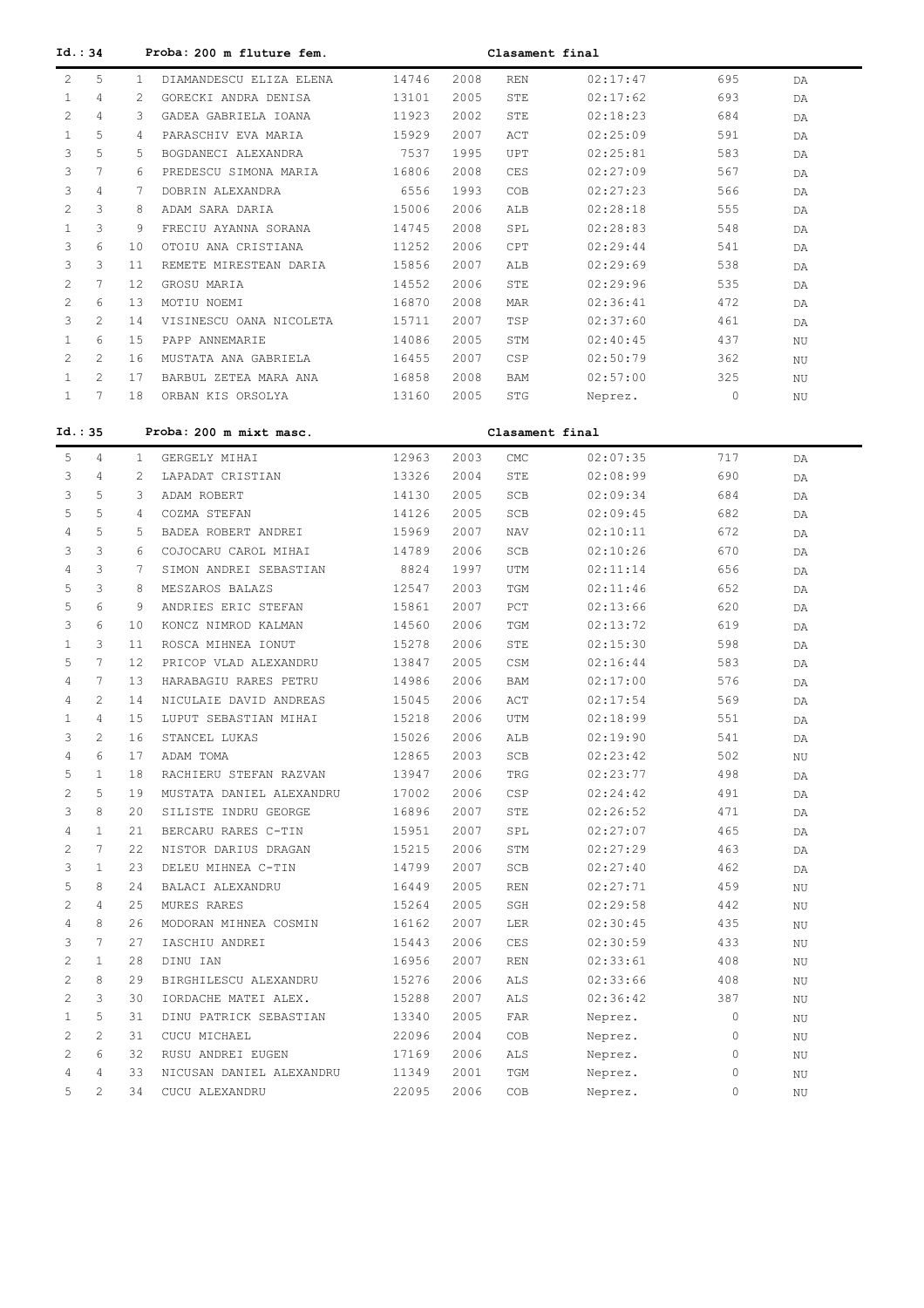| Id. : 36     |                       |              | Proba: 100 m liber fem.                    |                | Clasament final |            |                      |            |    |  |
|--------------|-----------------------|--------------|--------------------------------------------|----------------|-----------------|------------|----------------------|------------|----|--|
| 12           | 4                     | $\mathbf{1}$ | COSTEA BIANCA ANDREEA                      | 14500          | 2005            | STE        | 00:56:76             | 756        | DA |  |
| 12           | 5                     | 2            | BAKO ANASTASIA MARIA                       | 13043          | 2006            | <b>COR</b> | 00:57:49             | 727        | DA |  |
| 10           | 4                     | 3            | DIACONESCU REBECCA AIMEE                   | 22492          | 2006            | MBV        | 00:58:24             | 699        | DA |  |
| 10           | 3                     | 4            | PREDA IRINA ANA                            | 16307          | 2007            | CSO        | 00:58:38             | 694        | DA |  |
| 11           | 5                     | 5            | SIBISEANU ANA MARIA                        | 16903          | 2008            | STE        | 00:58:62             | 686        | DA |  |
| 11           | 3                     | 6            | VERCIUC MARIA                              | 13965          | 2005            | STE        | 00:59:53             | 655        | DA |  |
| 2            | 7                     | 7            | STIRBU IOANA MARIA                         | 15036          | 2006            | CSP        | 00:59:94             | 642        | DA |  |
| 11           | 6                     | 8            | PREDESCU SIMONA MARIA                      | 16806          | 2008            | CES        | 01:00:00             | 640        | DA |  |
| 11           | 2                     | 9            | OPREA MARIA FLORENTINA                     | 15515          | 2006            | CSO        | 01:00:07             | 637        | DA |  |
| 12           | 2                     | 10           | STIGER DIANA GABRIELA                      | 16799          | 2008            | STE        | 01:00:31             | 630        | DA |  |
| 12           | 3                     | 11           | BOTEZATU ELENA BIANCA                      | 14469          | 2002            | COB        | 01:00:32             | 629        | DA |  |
| 10           | 5                     | 12           | PRISECARIU AISSIA CLAUDIA                  | 17078          | 2008            | NAD        | 01:00:36             | 628        | DA |  |
| 10           | $7\phantom{.0}$       | 13           | ALEXA DARIA                                | 17077          | 2008            | NAD        | 01:00:85             | 613        | DA |  |
| 11           | $7\phantom{.0}$       | 14           | STEFURA INGRID                             | 14803          | 2008            | SCB        | 01:00:93             | 611        | DA |  |
| 12           | 6                     | 14           | CHIRU SIMONA ANDREEA                       | 13958          | 2005            | CSM        | 01:00:93             | 611        | DA |  |
| 12           | 7                     | 16           | SANTHA EMILIA NORA                         | 16660          | 2008            | <b>STG</b> | 01:01:11             | 605        | DA |  |
| 10           | 6                     | 17           | OSTAFI DELIA ELENA                         | 14841          | 2006            | STE        | 01:01:42             | 596        | DA |  |
| 11           | $\mathbf{1}$          | 18           | ZHYTARIUK VALERIIA                         | 22660          | 2006            | UKR        | 01:01:62             | 590        | DA |  |
| $\mathbf{2}$ | $\mathbf{1}$          | 19           | BOLEACU PAULA MARIA                        | 15870          | 2007            | ACT        | 01:01:70             | 588        | DA |  |
| 10           | $\mathbf{1}$          | 20           | PASCU ANA MARIA                            | 14506          | 2005            | ACT        | 01:01:74             | 587        | DA |  |
| 12           | 8                     | 21           | POPA MARIA ALESSIA                         | 16492          | 2008            | CES        | 01:01:97             | 581        | DA |  |
| 9            | $7\phantom{.0}$       | 22           | PRINCZ LARA                                | 16855          | 2008            | BAM        | 01:02:32             | 571        | DA |  |
| $\mathbf{1}$ | 4                     | 23           | FANGLI HENRIETTA                           | 11346          | 2001            | TGM        | 01:02:63             | 562        | DA |  |
| 9            | 5                     | 24           | MOTOS LETITIA ANDREEA                      | 13208          | 2004            | UTM        | 01:02:98             | 553        | DA |  |
| 11           | 8                     | 25           | BESCHERET ANCA                             | 15411          | 2006            | <b>CES</b> | 01:03:09             | 550        | DA |  |
| 8            | 6                     | 26           | GRIGA GIULIA DARIA                         | 17133          | 2008            | LBM        | 01:03:10             | 550        | DA |  |
| 10           | 8                     | 27           | AMBROZIE ILINCA                            | 17516          | 2008            | ALS        | 01:03:24             | 546        | DA |  |
| 6            | 6                     | 28           | LOSPA TAMARA IOANA                         | 14579          | 2008            | CES        | 01:03:26             | 546        | DA |  |
| 9            | 6                     | 29           | RADU ELENA                                 | 19963          | 2008            | NAD        | 01:03:51             | 539        | DA |  |
| 10           | 2                     | 30           | CAREBA ALEXANDRA THEODORA                  | 14022          | 2006            | SRT        | 01:03:52             | 539        | DA |  |
| 9            | 4                     | 31           | DROG MARIA BIANCA                          | 17870          | 2005            | CSM        | 01:03:56             | 538        | DA |  |
| 7            | 4                     | 32           | VACARU ANDREEA IULIANA                     | 13949          | 2005            | TRG        | 01:03:75             | 533        | DA |  |
| 8            | 2                     | 33           | BERTEA ALINA RIANA                         | 16015          | 2007            | STM        | 01:03:82             | 531        | DA |  |
| 8            | 4                     | 34           | BLEJAN ALEXANDRA MARIA                     | 15527          | 2006            | SS7        | 01:03:97             | 528        | DA |  |
| 12           | $\mathbf{1}$          | 35           | VOICU IOANA ALEXANDRA                      | 16304          | 2007            | ASP        | 01:04:14             | 524        | DA |  |
| 8            | $\mathbf{1}$          | 36           | CIOBANU IOANA ALEXANDRA                    | 13497          | 2008            | LPT        | 01:04:16             | 523        | DA |  |
| 8            | 8                     | 37           | IORGA MARIA TEODORA                        | 16986          | 2008            | SWM        | 01:04:41             | 517        | DA |  |
| 7            | 8                     | 38           | BACIU AMALIA GEORGIANA                     | 17081          | 2008            | NAD        | 01:04:56             | 513        | DA |  |
| 7            | $\mathbf{1}$          | 39           | CONSTANTINESCU BRIANA                      | 14600          | 2007            | <b>BSC</b> | 01:04:61             | 512        | DA |  |
| 7            | 5                     | 40           | ADAM CLARA PATRICIA                        | 16748          | 2008            | ALB        | 01:04:71             | 510        | DA |  |
| 8            | 3                     | 41           | BADRALEXI SOFIA MARIA                      | 16346          | 2007            | VCN        | 01:04:96             | 504        | DA |  |
| 9            | 8                     | 42           | BADEA BIANCA MARIA                         | 13913          | 2005            | CPT        | 01:05:00             | 503        | DA |  |
| 6            | 7                     | 43           | NITU ANNA DENISA                           | 15307          | 2006            | LER        | 01:05:14             | 500        | DA |  |
| 7            | $\mathbf{2}^{\prime}$ | 44           | ZAVOIANU MAYA MARIA                        | 16495          | 2008            | CPT        | 01:05:27             | 497        | DA |  |
| 9            | $\mathbf{1}$          | 45           | MACOVEICIUC LARISA IOANA                   | 16158          | 2008            | LER        | 01:05:34             | 495        | DA |  |
| 6            | 3                     | 46           | PRECOB ROBERTA ANDREEA                     | 16700          | 2008            | SRT        | 01:05:51             | 491        | DA |  |
| 7            | 6                     | 46           | TATAR MAIA                                 | 16345          | 2007            | VCN        | 01:05:51             | 491        | DA |  |
| 2            | 6                     | 48           | JARAVETE PAULA MARIA                       | 11336          | 2001            | UCJ        | 01:05:57             | 490        | ΝU |  |
| 2            | 2                     | 49           | MIU ALESIA STEFANIA                        | 14229          | 2005            | CPT        | 01:05:85             | 484        | DA |  |
| 5            | 4                     | 50           | LUNGU BIANCA IOANA                         | 15801          | 2007            | SHD        | 01:06:03             | 480        | DA |  |
| 6            | $\mathbf{1}$          | 51           | ANGHEL ALICE EUGENIA                       | 13840          | 2005            | LER        | 01:06:07             | 479        | DA |  |
| 8            | 5                     | 52           | CERNAT AMINA MARIA                         | 17022          | 2008            | STE        | 01:06:08             | 479        | DA |  |
| $\mathbf{1}$ | 5                     | 53           | DUMITRESCU ALISSA MARIA                    | 14442          | 2006            | LLP        | 01:06:12             | 478        | DA |  |
| 4            | 3                     | 54           | PINTICAN INGRID                            | 17091          | 2008            | MAR        | 01:06:16             | 477        | DA |  |
| 6            | 4                     | 55           | NAGY ZSOFIA                                | 16784          | 2008            | SHD        | 01:06:24             | 475        | DA |  |
| 9            | 2                     | 56           | NITA ANDRA MARIA                           | 16448          | 2007            | SPL        | 01:06:71             | 465        | DA |  |
| 6            | 8                     | 57           | BREZAN SARA MARIA                          | 15492          | 2007            | SCB        | 01:06:79             | 464        | DA |  |
| 7            | 7                     | 58           | BOER HENRIETTA                             | 13898          | 2008            | H2O        | 01:06:84             | 463        | DA |  |
| $\mathbf{1}$ | 3                     | 59           | MARC MARIA NATALIA                         | 15039          | 2006            | CSW        | 01:06:90             | 461        | DA |  |
| 6            | 5                     | 60           | GHEORGHE IULIA CRISTINA                    | 15046          | 2006            | ACT        | 01:07:00             | 459        | DA |  |
| 5            | 5                     | 61           | ILOVICEANU MARIA GEORGIAN                  | 15797          | 2007            | SHD        | 01:07:18             | 456        | DA |  |
| 7<br>6       | 3<br>2                | 62<br>63     | LUTA SARA MARIA<br>COSTEA MIHAELA IZABELLA | 15431          | 2007            | LLP        | 01:07:31             | 453        | DA |  |
| 5            | 6                     | 64           | REDNIC ACHIM DARIA MARIA                   | 16524<br>16902 | 2008<br>2008    | MPL<br>MPL | 01:07:39<br>01:07:61 | 451<br>447 | DA |  |
|              |                       |              |                                            |                |                 |            |                      |            | DA |  |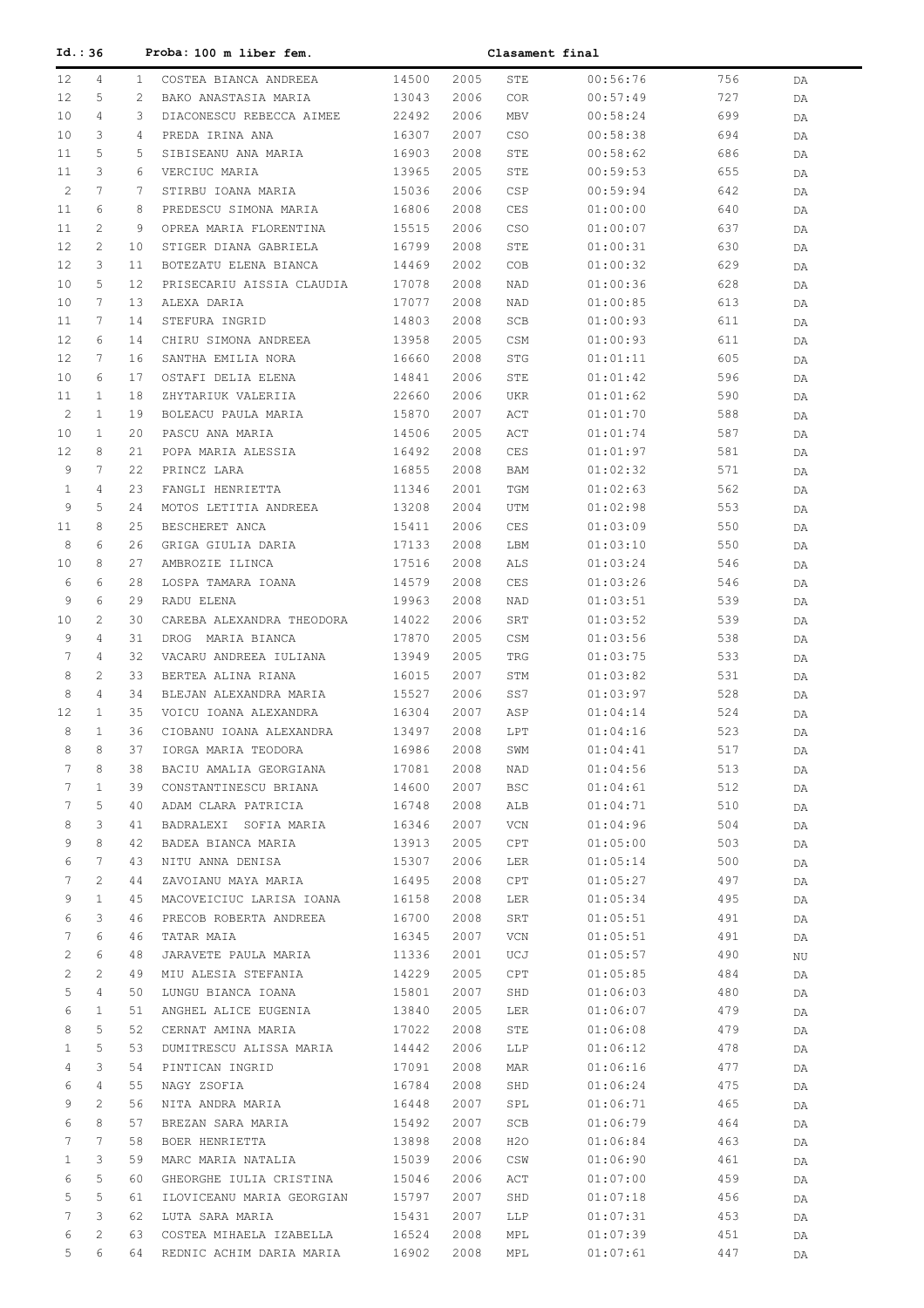| 5              | 2                     | 65           | CIOINEAG CATERINA ALEXIA  | 16073 | 2007 | CSB             | 01:07:86  | 442          | DA |
|----------------|-----------------------|--------------|---------------------------|-------|------|-----------------|-----------|--------------|----|
| 5              | 3                     | 66           | MELENCIUC SARAH TEODORA   | 15945 | 2007 | SPL             | 01:07:97  | 440          | DA |
| 8              | $7\phantom{.0}$       | 67           | CRAIU IOANA               | 15436 | 2006 | STE             | 01:08:06  | 438          | NU |
| 5              | $\mathbf{1}$          | 68           | VILCIU RALUCA MARIA       | 16186 | 2008 | COB             | 01:08:75  | 425          | DA |
| 5              | 7                     | 69           | DRAGAN ALEXANDRA HUGUETTE | 16410 | 2006 | LER             | 01:08:97  | 421          | NU |
| 4              | 6                     | 70           | BATRINU GABRIELA BIANCA   | 16646 | 2008 | LBR             | 01:09:02  | 420          | NU |
| 5              | 8                     | 71           | BARBU ELIZA ANDREEA       | 17202 | 2007 | LPT             | 01:09:57  | 410          | NU |
| 4              | 8                     | 72           | MEDRUT ADA MARIA          | 17319 | 2008 | ALB             | 01:09:70  | 408          | NU |
| 3              | $\overline{4}$        | 73           | HAFNER MIHAELA ALEXANDRA  | 17182 | 2006 | CPT             | 01:09:80  | 406          | NU |
| 4              | $\overline{2}$        | 74           | LUNGU AMALIA MARIA        | 15712 | 2006 | TSP             | 01:10:02  | 402          | NU |
| 3              | 5                     | 75           | PAN KE ILINCA MARIA XING  | 17017 | 2008 | LER             | 01:10:70  | 391          | ΝU |
| 3              | 3                     | 76           | BICHESCU ANDRADA BIANCA   | 16254 | 2008 | SRT             | 01:11:57  | 377          | NU |
| 4              | $\overline{4}$        | 77           | CRACIUN ANDRA             | 16709 | 2008 | SRT             | 01:11:63  | 376          | NU |
| $\overline{c}$ | $\overline{4}$        | 78           | MICLEA ANA MARIA          | 17060 | 2008 | <b>BSC</b>      | 01:12:68  | 360          | NU |
| 3              | 8                     | 78           | SAVULESCU MARIA THEODORA  | 16428 | 2008 | ALS             | 01:12:68  | 360          | NU |
| 3              | 7                     | 80           | ACHIM EMA                 | 15475 | 2007 | COB             | 01:12:73  | 359          | NU |
| 2              | 5                     | 81           | FLOREA RAISA IOANA        | 16653 | 2007 | LBR             | 01:12:95  | 356          | NU |
| 3              | $\mathbf{1}$          | 82           | BURZO ELISA GABRIELA      | 19750 | 2008 | LBM             | 01:13:80  | 343          | NU |
| 4              | $\mathbf{1}$          | 83           | GRIGORE ANITA ANDREEA LAV | 17341 | 2007 | LLP             | 01:15:99  | 315          | NU |
| $\overline{c}$ | 3                     | 84           | SOMORDOLEA GABRIELA       | 19902 | 2004 | STE             | 01:21:87  | 251          | ΝU |
| 9              | 3                     | 85           | HANRIOT EMANUELLA REBEKA  | 17608 | 2008 | PCT             | Scut.med. | $\mathbf{0}$ | NU |
| 3              | $\overline{2}$        | 86           | CIUCIUC ALEXANDRA MARIA   | 19184 | 2006 | TSP             | Neprez.   | $\mathbf{0}$ | ΝU |
| 3              | 6                     | 86           | DAVLETSHYNA ALISA         | 22737 | 2007 | <b>UKR</b>      | Neprez.   | $\mathbf{0}$ |    |
| $\overline{4}$ | 5                     | 87           | MIREA STEFANIA ALEXIA     | 17120 | 2008 | MTG             | Neprez.   | $\mathbf{0}$ | NU |
| 4              | 7                     | 88           | HRIB MARIA                | 15591 | 2007 | NAD             |           | $\circ$      | ΝU |
| 11             | $\overline{4}$        | 89           | RATIU MAYSA               | 12969 | 2003 | STE             | Neprez.   | 0            | ΝU |
|                |                       |              |                           |       |      |                 | Neprez.   |              | NU |
| Id.: 37        |                       |              | Proba: 400 m liber masc.  |       |      | Clasament final |           |              |    |
|                |                       |              |                           |       |      |                 |           |              |    |
|                |                       |              |                           |       |      |                 |           |              |    |
| 4              | 4                     | $\mathbf{1}$ | STANCU VLAD STEFAN        | 13962 | 2005 | STE             | 04:04:81  | 726          | DA |
| 4              | 5                     | 2            | MIHALACHE VLAD STEFAN     | 14593 | 2006 | ASP             | 04:06:10  | 715          | DA |
| 3              | 5                     | 3            | ENACHE ANDREI             | 13937 | 2005 | STE             | 04:08:97  | 690          | DA |
| 3              | $\overline{4}$        | 4            | VASILESCU STEFAN ANDREI   | 13961 | 2005 | STE             | 04:09:20  | 688          | DA |
| 4              | 3                     | 5            | NAGY NANDOR               | 15191 | 2006 | SHD             | 04:10:45  | 678          | DA |
| 1              | 3                     | 6            | TICA STEFAN               | 14129 | 2005 | SCB             | 04:14:20  | 648          | DA |
| 4              | 6                     | 7            | PROCA ANDREI THEODOR      | 15709 | 2007 | CPT             | 04:15:32  | 640          | DA |
| 3              | $\mathfrak{D}$        | 8            | IASCHIU ANDREI            | 15443 | 2006 | CES             | 04:15:97  | 635          | DA |
| 3              | 6                     | 9            | BUGNAR HORATIU CRISTIAN   | 15553 | 2005 | CMC             | 04:18:93  | 613          | DA |
| 3              | 7                     | 10           | M.SEDIO EDRIS             | 15446 | 2006 | STE             | 04:21:15  | 598          | DA |
| 2              | 1                     | 11           | TODORAN IONUT MARIAN      | 13577 | 2004 | LBM             | 04:24:55  | 575          | DA |
| 1              | 6                     | 12           | BOBOC EMANOEL FLORIN      | 13853 | 2005 | CSM             | 04:24:89  | 573          | DA |
| 1              | 5                     | 13           | FARKAS CRISTOPHER         | 14420 | 2006 | LBM             | 04:25:09  | 572          | DA |
| 4              | 7                     | 14           | TOMA MIHAI COSMIN         | 14449 | 2005 | UTM             | 04:25:22  | 571          | DA |
| 4              | $\mathbf{2}^{\prime}$ | 15           | MATEI VLAD ALEXANDRU      | 14607 | 2006 | ASP             | 04:25:65  | 568          | DA |
| 4              | $\mathbf{1}$          | 16           | ANDREI MIHAI ALEXANDRU    | 15441 | 2006 | ASP             | 04:26:58  | 562          | DA |
| 3              | 3                     | 17           | PETREA RAZVAN DUMITRU     | 16941 | 2007 | ASP             | 04:27:98  | 553          | DA |
| 2              | 5                     | 18           | RADOI RARES NICOLAE       | 15079 | 2005 | TRG             | 04:28:39  | 551          | DA |
| 3              | $\mathbf{1}$          | 19           | TRENCHEA DARIUS MATEI     | 15838 | 2007 | ACT             | 04:28:48  | 550          | DA |
| 2              | 4                     | 20           | BESARAB OLEH              | 22661 | 2006 | UKR             | 04:28:76  | 549          | DA |
| 2              | 8                     | 21           | BRATU DAVID ANDREI        | 13743 | 2004 | LER             | 04:29:63  | 543          | DA |
| 3              | 8                     | 22           | BADEA PERLIK ROBERT       | 13239 | 2006 | CPT             | 04:31:88  | 530          | DA |
| 4              | 8                     | 23           | FIRU LUCIAN MIHAI         | 13170 | 2006 | TSP             | 04:32:01  | 529          | DA |
| 1              | 4                     | 24           | HRISCU RARES              | 15396 | 2006 | SCB             | 04:33:45  | 521          | DA |
| 2              | 6                     | 25           | FLOREA RAZVAN STEFAN      | 14392 | 2006 | LBR             | 04:35:57  | 509          | DA |
| 2              | 3                     | 26           | CONSTANTIN MIHAI ANTONIO  | 16311 | 2007 | MPL             | 04:35:83  | 507          | DA |
| 2              | 7                     | 27           | ANDREICUT RAUL VASILE     | 17786 | 2007 | LBM             | 05:01:75  | 387          | ΝU |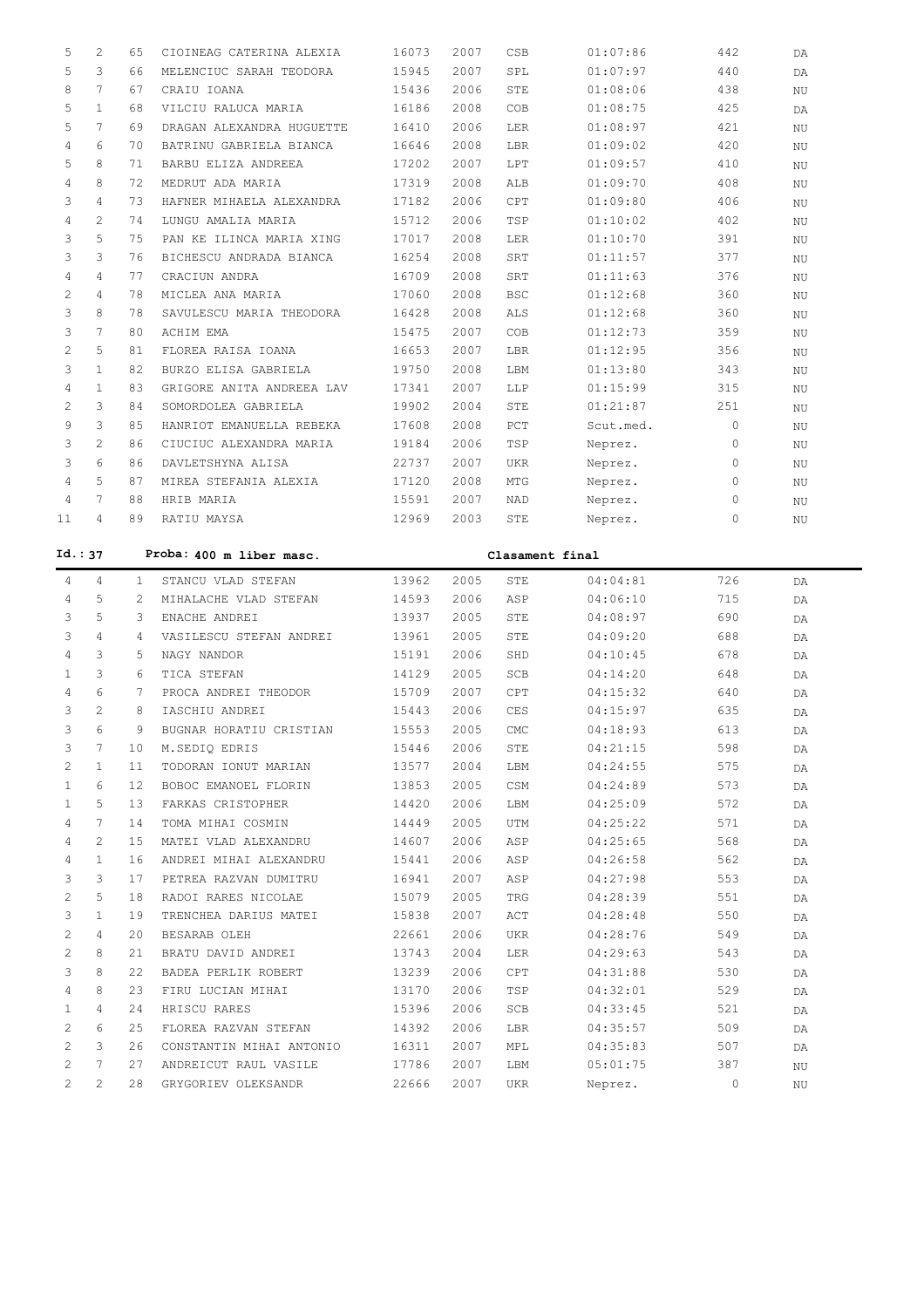#### **CUPA ROMANIEI SEN + TIN + JUN, bazin 50m TARGOVISTE \* 01/06/2022 - 04/06/2022**

**Bazin: 50 m / 8 culoare**

|              | Ser. Cul. Loc  |                | Nume si prenume                      | Cod             | An   | Club            | Timp      | Punctaj      | Realizare |
|--------------|----------------|----------------|--------------------------------------|-----------------|------|-----------------|-----------|--------------|-----------|
|              |                |                | Stafeta (Sch.1, Sch.2, Sch.3, Sch.4) |                 |      |                 | realizat  | <b>FINA</b>  | barem     |
|              | Reuniunea:     |                | 8<br>Data: 04/06/2022                |                 |      |                 |           |              |           |
|              | Id.: 30B       |                | Proba: 400 m mixt fem.               |                 |      | Clasament final |           |              |           |
| $\mathbf{1}$ | 5              | 1              | LOSPA TAMARA IOANA                   | 14579           | 2008 | CES             | 05:13:57  | 612          | DA        |
| $\mathbf{1}$ | 6              | 2              | TOGOE IOANA MARIA                    | 16944           | 2008 | STE             | 05:14:14  | 609          | DA        |
| $\mathbf{1}$ | 4              | 3              | HUMA DARIA ELENA                     | 14088           | 2005 | MTM             | 05:18:31  | 585          | DA        |
| $\mathbf{1}$ | 3              | $\overline{4}$ | SURUGIU ANDRA GEORGIANA              | 16409           | 2007 | CPT             | 05:19:48  | 579          | DA        |
| $\mathbf{1}$ | 7              | 5              | CALINOIU STEFANIA                    | 14332           | 2007 | <b>CSO</b>      | 05:23:32  | 559          | DA        |
| $\mathbf{1}$ | 2              | 6              | FLORANESCU IOANA ARIANA              | 16793           | 2008 | SHD             | 05:27:90  | 536          | DA        |
| $\mathbf{1}$ | $\mathbf{1}$   | 7              | BREZAN SARA MARIA                    | 15492           | 2007 | SCB             | 05:56:48  | 417          | ΝU        |
|              | Id.: 30A       |                | Proba: 400 m mixt fem.               |                 |      | Clasament final |           |              |           |
| $\mathbf{1}$ | 5              | $\mathbf{1}$   | DOBRIN ALEXANDRA                     | 6556            | 1993 | COB             | 04:54:05  | 743          | DA        |
| 1            | 4              | 2              | GADEA MARIA CLAUDIA                  | 11021           | 2001 | STE             | 05:01:43  | 689          | DA        |
| $\mathbf{1}$ | 3              | 3              | VASS BRIGITTA                        | 16348           | 2007 | VCN             | 05:04:24  | 671          | DA        |
| $\mathbf{1}$ | 6              | 4              | SAFCENCU DELIA GIORGIANA             | 13275           | 2005 | CPT             | 05:05:79  | 660          | DA        |
| $\mathbf{1}$ | 2              | 5              | POPA MARIA ALESSIA                   | 16492           | 2008 | CES             | 05:09:04  | 640          | DA        |
| $\mathbf{1}$ | $\overline{7}$ | 6              | POPA RAT VANESSA MARIA               | 15539           | 2006 | <b>BAM</b>      | 05:12:94  | 616          | DA        |
| $\mathbf{1}$ | $\mathbf{1}$   | 7              | DRAGOMIR MARIA MIRUNA                | 12474           | 2006 | LPT             | 05:17:93  | 588          | DA        |
| $\mathbf{1}$ | 8              | 8              | CIOBANU ALICE                        | 22541           | 2006 | MBV             | Descalif. | $\mathbf{0}$ | ΝU        |
|              | Id.:31C        |                | Proba: 50 m liber masc.              | Clasament final |      |                 |           |              |           |
| $\mathbf{1}$ | 4              | $\mathbf{1}$   | OANTA RARES MIHAI                    | 15428           | 2007 | LLP             | 00:25:02  | 583          | DA        |
| $\mathbf{1}$ | 5              | $\mathcal{L}$  | UTULEAC FLORIN ORLANDO               | 16128           | 2007 | SPL             | 00:25:27  | 566          | DA        |
| $\mathbf{1}$ | 2              | 3              | CSENDES LASZLO IGOR                  | 15285           | 2006 | SS7             | 00:25:55  | 548          | DA        |
| $\mathbf{1}$ | 6              | $\overline{4}$ | STANCEL LUKAS                        | 15026           | 2006 | ALB             | 00:25:57  | 546          | DA        |
| $\mathbf{1}$ | 3              | 5.             | TANASE GHEORGHE GABRIEL              | 15735           | 2006 | CPT             | 00:25:63  | 543          | DA        |
| $\mathbf{1}$ | 7              | 6              | STOICA ROBERT ALEX.                  | 15321           | 2006 | SPL             | 00:25:85  | 529          | DA        |
| $\mathbf{1}$ | 8              | $7^{\circ}$    | M.SEDIQ EDRIS                        | 15446           | 2006 | STE             | 00:26:08  | 515          | DA        |
| $\mathbf{1}$ | $\mathbf{1}$   | 8              | STOIAN ANDREI CONSTANTIN             | 17004           | 2006 | CSO             | 00:26:34  | 500          | DA        |
|              | Id.:31B        |                | Proba: 50 m liber masc.              |                 |      | Clasament final |           |              |           |
| $\mathbf{1}$ | 5              | 1.             | VLAD ALESSANDRO PETRISOR             | 21169           | 2004 | STE             | 00:24:25  | 641          | DA        |
| 1            | 4              | 2              | TAPIRLUIE MIHAI ANDREI               | 13968           | 2007 | TSP             | 00:24:43  | 627          | DA        |
| $\mathbf{1}$ | 3              | 2              | DOBRESCU MIHAI                       | 14919           | 2006 | CPT             | 00:24:43  | 627          | DA        |
| $\mathbf{1}$ | 6              | 4              | NAE ADRIAN GABRIEL                   | 13272           | 2005 | DAC             | 00:24:60  | 614          | DA        |
| $\mathbf{1}$ | 8              | 5              | DANCANET EMIL                        | 13649           | 2004 | UTM             | 00:25:02  | 583          | DA        |
| $\mathbf{1}$ | 2              | 6              | COJANU ALBERT GABRIEL                | 22102           | 2005 | UTM             | 00:25:22  | 569          | DA        |
| $\mathbf{1}$ | $\mathbf{1}$   | 7              | CULEA PETRE CRISTIAN                 | 14972           | 2006 | CSM             | 00:25:60  | 544          | DA        |
| $\mathbf{1}$ | 7              | 8              | COJOCARU FLAVIUS C-TIN               | 14798           | 2007 | SCB             | 00:26:40  | 496          | DA        |
|              | Id.: 31A       |                | Proba: 50 m liber masc.              |                 |      | Clasament final |           |              |           |
| $\mathbf{1}$ | 3              | $\mathbf{1}$   | RATIU GEORGE ADRIAN                  | 10622           | 2000 | UCJ             | 00:22:87  | 764          | DA        |
| $\mathbf{1}$ | 4              | 2              | STOICA C-TIN GEORGE ALEX.            | 10736           | 2000 | STE             | 00:22:94  | 757          | DA        |
| $\mathbf{1}$ | 5              | 3              | GERGELY MIHAI                        | 12963           | 2003 | CMC             | 00:23:36  | 717          | DA        |
| $\mathbf{1}$ | 7              | 4              | UNGUR CATALIN PAUL                   | 7672            | 1994 | UCJ             | 00:23:37  | 716          | DA        |
| $\mathbf{1}$ | 2              | 5.             | UNGUR ANDREI                         | 9364            | 1998 | MBV             | 00:23:58  | 697          | DA        |
| $\mathbf{1}$ | 6              | 6              | ADAM TOMA                            | 12865           | 2003 | SCB             | 00:23:74  | 683          | DA        |
| $\mathbf{1}$ | $\mathbf{1}$   | 7              | COZMA STEFAN                         | 14126           | 2005 | SCB             | 00:23:99  | 662          | DA        |
| $\mathbf{1}$ | 8              | 8              | CONSTANTINESCU ALEXANDRU             | 15525           | 2006 | CSO             | 00:24:06  | 656          | DA        |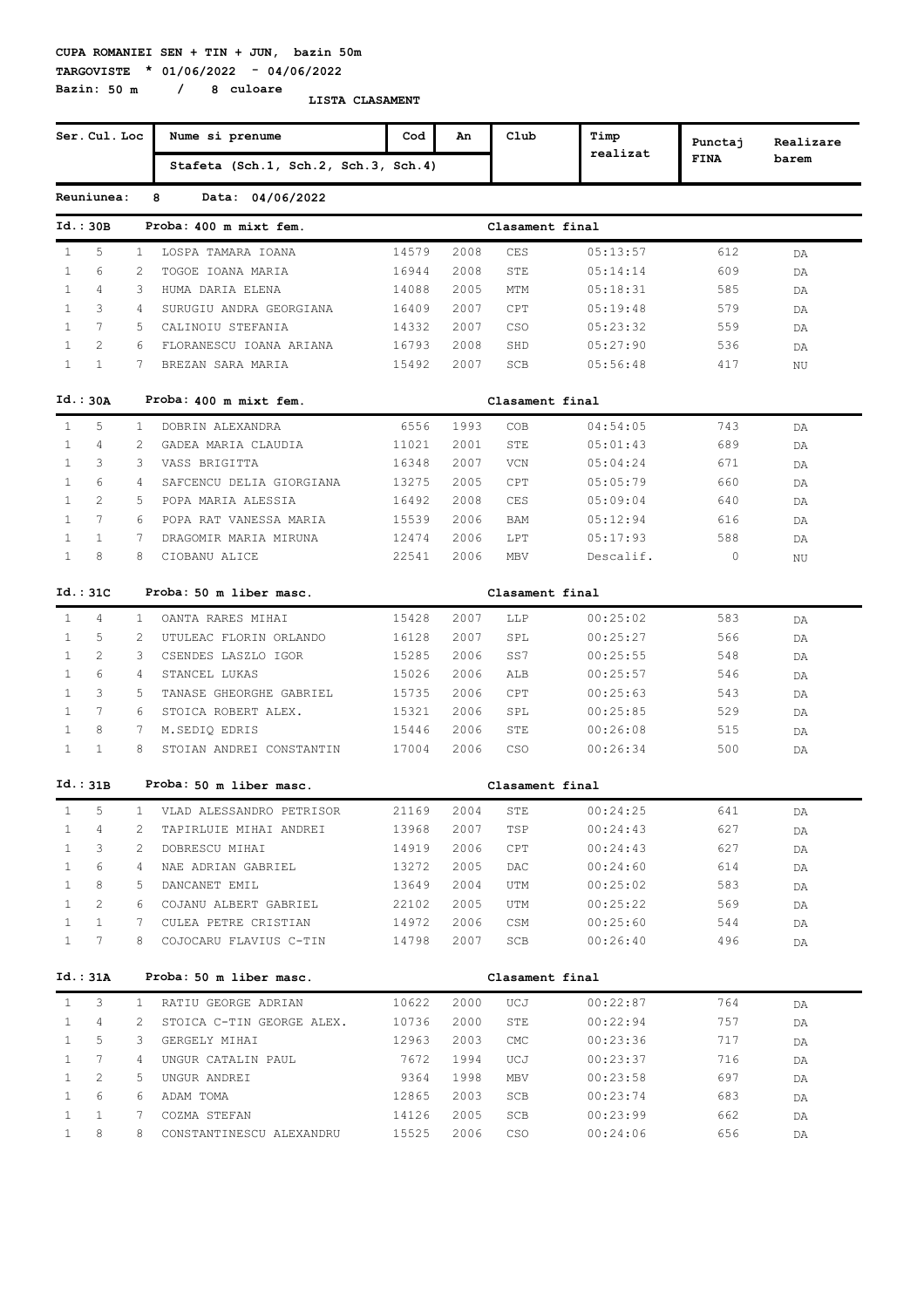| Id.:32C                                |                | Proba: 50 m spate fem.                          |                |              | Clasament final |                      |            |          |
|----------------------------------------|----------------|-------------------------------------------------|----------------|--------------|-----------------|----------------------|------------|----------|
| $\overline{4}$<br>$\mathbf{1}$         | $\mathbf{1}$   | STEFURA INGRID                                  | 14803          | 2008         | SCB             | 00:32:81             | 556        | DA       |
| 5<br>$\mathbf{1}$                      | 2              | MIHAI TEODORA MARIA                             | 15720          | 2007         | <b>MBR</b>      | 00:33:24             | 534        | DA       |
| 6<br>$\mathbf{1}$                      | 3              | VOICU IOANA ALEXANDRA                           | 16304          | 2007         | ASP             | 00:33:70             | 513        | DA       |
| $\overline{2}$<br>$\mathbf{1}$         | 4              | POP MARIA ROXANA                                | 15883          | 2007         | BAM             | 00:33:71             | 512        | DA       |
| $7\phantom{.0}$<br>$\mathbf{1}$        | 5              | ZAVOIANU MAYA MARIA                             | 16495          | 2008         | CPT             | 00:33:86             | 505        | DA       |
| 3<br>$\mathbf{1}$                      | 6              | BOER HENRIETTA                                  | 13898          | 2008         | H2O             | 00:34:03             | 498        | DA       |
| 8<br>$\mathbf{1}$                      | 7              | CIOBANU IOANA ALEXANDRA                         | 13497          | 2008         | LPT             | 00:34:08             | 496        | DA       |
| $\mathbf{1}$<br>$\mathbf{1}$           | 8              | TOGOE IOANA MARIA                               | 16944          | 2008         | STE             | 00:34:91             | 461        | DA       |
|                                        |                |                                                 |                |              |                 |                      |            |          |
| Id.:32B                                |                | Proba: 50 m spate fem.                          |                |              | Clasament final |                      |            |          |
| 5<br>$\mathbf{1}$                      | $\mathbf{1}$   | STIRBU IOANA MARIA                              | 15036          | 2006         | CSP             | 00:31:52             | 627        | DA       |
| 4<br>$\mathbf{1}$                      | 2              | RADULESCU ALEXANDRA                             | 15335          | 2006         | CSO             | 00:31:63             | 620        | DA       |
| 6<br>$\mathbf{1}$                      | 3              | ALEXA DARIA                                     | 17077          | 2008         | NAD             | 00:32:02             | 598        | DA       |
| $\mathbf{1}$<br>$\mathbf{1}$           | 4              | SAUCIUC OANA IULIA                              | 15099          | 2006         | STE             | 00:32:15             | 590        | DA       |
| 3<br>$\mathbf{1}$                      | 5              | PASCU ANA MARIA                                 | 14506          | 2005         | ACT             | 00:32:16             | 590        | DA       |
| 8<br>$\mathbf{1}$                      | 6              | ANDREI IARINA IOANA                             | 15963          | 2007         | STE             | 00:32:29             | 583        | DA       |
| $7\phantom{.0}$<br>$\mathbf{1}$        | 7              | BLEJAN ALEXANDRA MARIA                          | 15527          | 2006         | SS7             | 00:32:50             | 572        | DA       |
| 2<br>$\mathbf{1}$                      | 8              | CHIRU SIMONA ANDREEA                            | 13958          | 2005         | CSM             | 00:32:51             | 571        | DA       |
|                                        |                |                                                 |                |              |                 |                      |            |          |
| Id.: 32A                               |                | Proba: 50 m spate fem.                          |                |              | Clasament final |                      |            |          |
| $\mathbf{1}$<br>4                      | $\mathbf{1}$   | DIACONESCU REBECCA AIMEE                        | 22492          | 2006         | <b>MBV</b>      | 00:29:55             | 761        | DA       |
| $\mathbf{1}$<br>5                      | 2              | CURCAN ALEXANDRA ROXANA                         | 13918          | 2005         | CPT             | 00:29:59             | 758        | DA       |
| 3<br>$\mathbf{1}$                      | 3              | PRISECARIU AISSIA CLAUDIA                       | 17078          | 2008         | NAD             | 00:30:03             | 725        | DA       |
| $7\phantom{.0}$<br>$\mathbf{1}$        | 4              | PINTILIE ALESSIA ANCA                           | 16982          | 2006         | SWM             | 00:30:48             | 693        | DA       |
| $\mathbf{1}$<br>6                      | 5              | SAFCENCU DELIA GIORGIANA                        | 13275          | 2005         | CPT             | 00:30:59             | 686        | DA       |
| $\mathbf{1}$<br>$\mathbf{1}$           | 6              | STRIMB SARA FLAVIA                              | 20732          | 2006         | UPT             | 00:30:82             | 670        | DA       |
| $\mathbf{1}$<br>2                      | 7              | VACARU ANDREEA IULIANA                          | 13949          | 2005         | TRG             | 00:31:09             | 653        | DA       |
| 8<br>$\mathbf{1}$                      | 8              | AMARIEI RIANNA                                  | 17080          | 2008         | NAD             | 00:31:27             | 642        | DA       |
|                                        |                |                                                 |                |              |                 |                      |            |          |
|                                        |                |                                                 |                |              |                 |                      |            |          |
| Id.:33C                                |                | Proba: 100 m fluture masc.                      |                |              | Clasament final |                      |            |          |
| $\mathbf{1}$<br>4                      | $\mathbf{1}$   | COMAN DARIUS STEFAN                             | 15725          | 2007         | <b>BAR</b>      | 00:59:25             | 581        | DA       |
| $\mathbf{1}$<br>6                      | $\overline{2}$ | CSEH ANDREI                                     | 15532          | 2006         | LBM             | 00:59:51             | 573        | DA       |
| $\mathbf{2}^{\prime}$<br>$\mathbf{1}$  | 3              | SEKSI LUCA                                      | 15280          | 2006         | CSO             | 01:00:33             | 550        | DA       |
| 3<br>$\mathbf{1}$                      | 4              | MOIAN DUSA RARES                                | 16180          | 2007         | COB             | 01:00:68             | 541        | DA       |
| 5<br>$\mathbf{1}$                      | 5              | COJOCARU FLAVIUS C-TIN                          | 14798          | 2007         | SCB             | 01:00:96             | 533        | DA       |
| $\mathbf{1}$<br>1                      | 6              | CSENDES LASZLO IGOR                             | 15285          | 2006         | SS7             | 01:01:19             | 527        | DA       |
| 7<br>$\mathbf{1}$                      | 7              | UTULEAC FLORIN ORLANDO                          | 16128          | 2007         | SPL             | 01:02:26             | 501        | DA       |
| 8<br>$\mathbf{1}$                      | 8              | FARKAS CRISTOPHER                               | 14420          | 2006         | LBM             | 01:03:48             | 472        | DA       |
|                                        |                |                                                 |                |              |                 |                      |            |          |
| Id.:33B                                |                | Proba: 100 m fluture masc.                      |                |              | Clasament final |                      |            |          |
| 4<br>$\mathbf{1}$                      | $\mathbf{1}$   | BORANGEL EMANUEL GEORGE                         | 13140          | 2004         | LER             | 00:57:89             | 623        | DA       |
| 3<br>$\mathbf{1}$                      | 2              | BIZAU PATRIK RAUL                               | 15531          | 2004         | LBM             | 00:58:42             | 606        | DA       |
| 6<br>$\mathbf{1}$                      | 3              | ROMAN DAVID NICOLAE                             | 14182          | 2004         | ALB             | 00:58:77             | 595        | DA       |
| 5<br>$\mathbf{1}$                      | 4              | SARBULESCU MATEI GABRIEL                        | 13298          | 2004         | LER             | 00:59:24             | 581        | DA       |
| 2<br>$\mathbf{1}$                      | 5              | HRISCU RARES                                    | 15396          | 2006         | SCB             | 00:59:28             | 580        | DA       |
| 7<br>$\mathbf{1}$                      | 6              | PETRE NARCIS ALEXANDRU                          | 13423          | 2005         | LER             | 00:59:49             | 574        | DA       |
| $\mathbf{1}$<br>$\mathbf{1}$           | 7              | LUNGU ANDREI                                    | 13775          | 2004         | CSO             | 00:59:79             | 565        | DA       |
| 8<br>$\mathbf{1}$                      | 8              | BALAITA DRAGOS                                  | 14127          | 2005         | SCB             | 01:00:31             | 551        | DA       |
|                                        |                |                                                 |                |              |                 |                      |            |          |
| Id.: 33A                               |                | Proba: 100 m fluture masc.                      |                |              | Clasament final |                      |            |          |
| $\mathbf{1}$<br>$\overline{4}$         | $\mathbf{1}$   | POPESCU DENIS LAUREAN                           | 12721          | 2003         | SRT             | 00:54:76             | 736        | DA       |
| 6<br>$\mathbf{1}$                      | $\overline{2}$ | RATIU GEORGE ADRIAN                             | 10622          | 2000         | UCJ             | 00:54:81             | 734        | DA       |
| 3<br>$\mathbf{1}$                      | 3              | GHILE DRAGOS                                    | 13264          | 2004         | STE             | 00:55:38             | 711        | DA       |
| 2<br>$\mathbf{1}$                      | 4              | MIHAI DAVID ANDREI                              | 14104          | 2005         | CSM             | 00:55:41             | 710        | DA       |
| 5<br>$\mathbf{1}$                      | 5              | DUMITRACHE TOBIAS GEORGE                        | 12891          | 2003         | CSM             | 00:55:64             | 702        | DA       |
| $\mathbf{1}$<br>$\mathbf{1}$           | 6              | GHEORGHE LUCAS IOAN                             | 13424          | 2004         | LER             | 00:56:66             | 664        | DA       |
| $\mathbf{1}$<br>8<br>$\mathbf{1}$<br>7 | 7<br>8         | CHECICHES BOGDAN ALEX.<br>MIHALACHE VLAD STEFAN | 13639<br>14593 | 2004<br>2006 | UTM<br>ASP      | 00:58:55<br>01:01:56 | 602<br>518 | DA<br>DA |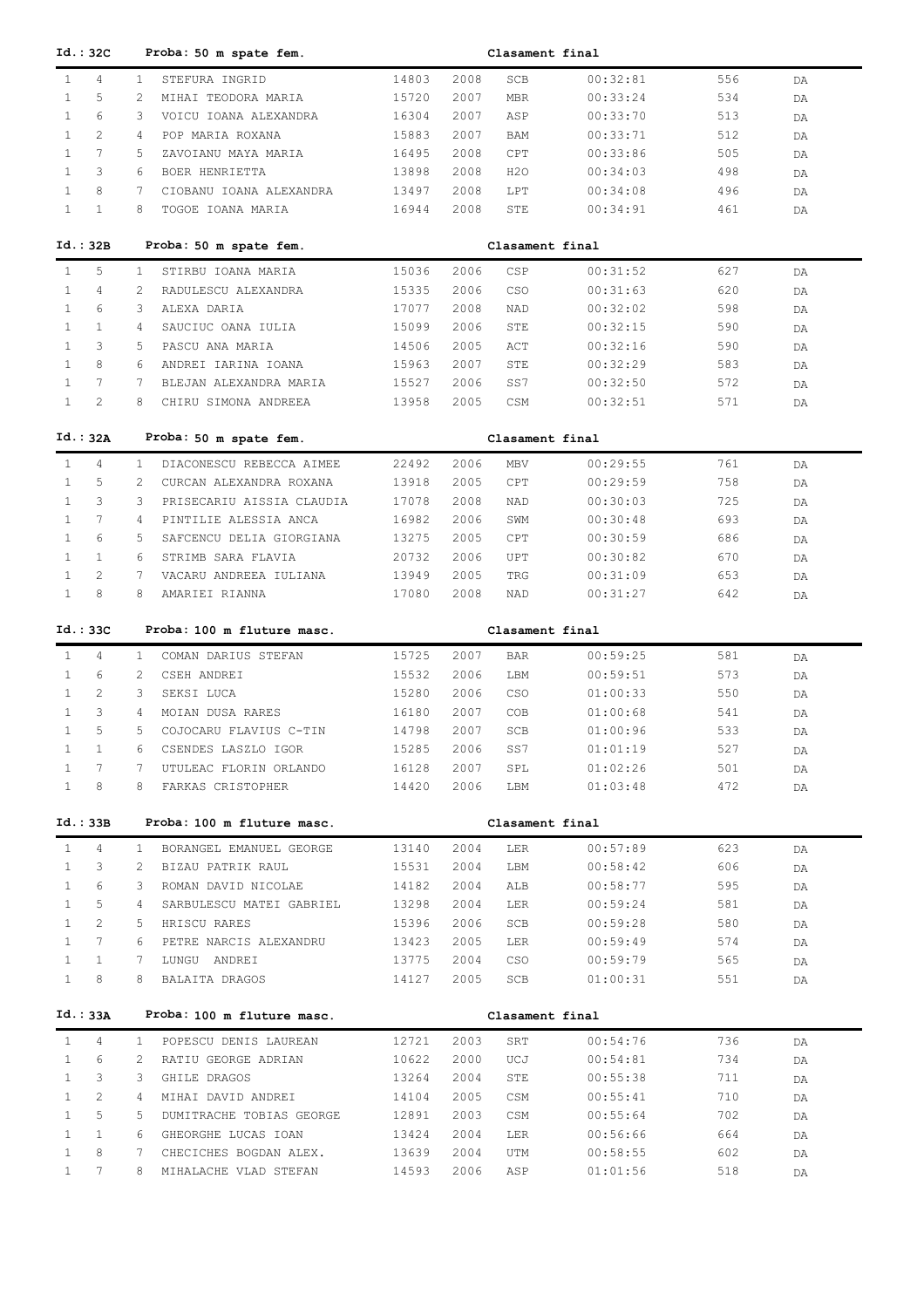| Id.:34B                               |                | Proba: 200 m fluture fem.<br>Clasament final |       |      |                 |           |         |    |  |  |  |
|---------------------------------------|----------------|----------------------------------------------|-------|------|-----------------|-----------|---------|----|--|--|--|
| 5<br>$\mathbf{1}$                     | $\mathbf{1}$   | REMETE MIRESTEAN DARIA                       | 15856 | 2007 | ALB             | 02:25:85  | 582     | DA |  |  |  |
| 3<br>$\mathbf{1}$                     | 2              | GROSU MARIA                                  | 14552 | 2006 | STE             | 02:29:54  | 540     | DA |  |  |  |
| 6<br>$\mathbf{1}$                     | 3              | MOTIU NOEMI                                  | 16870 | 2008 | <b>MAR</b>      | 02:35:10  | 484     | DA |  |  |  |
| $\overline{2}$<br>$\mathbf{1}$        | 4              | VISINESCU OANA NICOLETA                      | 15711 | 2007 | TSP             | 02:36:48  | 471     | DA |  |  |  |
| 7<br>$\mathbf{1}$                     | 5              | PAPP ANNEMARIE                               | 14086 | 2005 | STM             | 02:38:58  | 453     | ΝU |  |  |  |
| $\mathbf{1}$<br>$\mathbf{1}$          | 6              | MUSTATA ANA GABRIELA                         | 16455 | 2007 | CSP             | 02:52:43  | 352     | ΝU |  |  |  |
| $\overline{4}$<br>$\mathbf{1}$        | 7              | FRECIU AYANNA SORANA                         | 14745 | 2008 | SPL             | Neprez.   | $\circ$ | ΝU |  |  |  |
|                                       |                |                                              |       |      |                 |           |         |    |  |  |  |
| Id.:34A                               |                | Proba: 200 m fluture fem.                    |       |      | Clasament final |           |         |    |  |  |  |
| 3<br>$\mathbf{1}$                     | $\mathbf{1}$   | GADEA GABRIELA IOANA                         | 11923 | 2002 | STE             | 02:15:51  | 726     | DA |  |  |  |
| 5<br>1                                | 2              | GORECKI ANDRA DENISA                         | 13101 | 2005 | STE             | 02:16:64  | 708     | DA |  |  |  |
| $\mathbf{1}$<br>1                     | 3              | DOBRIN ALEXANDRA                             | 6556  | 1993 | COB             | 02:17:18  | 700     | DA |  |  |  |
| $\overline{2}$<br>$\mathbf{1}$        | 4              | BOGDANECI ALEXANDRA                          | 7537  | 1995 | UPT             | 02:18:77  | 676     | DA |  |  |  |
| $\overline{4}$<br>1                   | 5              | DIAMANDESCU ELIZA ELENA                      | 14746 | 2008 | <b>REN</b>      | 02:19:13  | 671     | DA |  |  |  |
| 8<br>1                                | 6              | ADAM SARA DARIA                              | 15006 | 2006 | ALB             | 02:21:88  | 632     | DA |  |  |  |
| 6<br>1                                | 7              | PARASCHIV EVA MARIA                          | 15929 | 2007 | ACT             | 02:22:49  | 624     | DA |  |  |  |
| $7\phantom{.0}$<br>$\mathbf{1}$       | 8              | PREDESCU SIMONA MARIA                        | 16806 | 2008 | CES             | 02:24:49  | 599     | DA |  |  |  |
| Id.:35C                               |                | Proba: 200 m mixt masc.                      |       |      | Clasament final |           |         |    |  |  |  |
| 4<br>$\mathbf{1}$                     | $\mathbf{1}$   | RACHIERU STEFAN RAZVAN                       | 13947 | 2006 | TRG             | 02:21:13  | 527     | DA |  |  |  |
| 5<br>$\mathbf{1}$                     | 2              | MUSTATA DANIEL ALEXANDRU                     | 17002 | 2006 | CSP             | 02:23:67  | 499     | DA |  |  |  |
| 3<br>$\mathbf{1}$                     | 3              | SILISTE INDRU GEORGE                         | 16896 | 2007 | STE             | 02:25:09  | 485     | DA |  |  |  |
| $7\phantom{.0}$<br>$\mathbf{1}$       | 4              | DELEU MIHNEA C-TIN                           | 14799 | 2007 | SCB             | 02:25:31  | 482     | DA |  |  |  |
| $\overline{2}$<br>$\mathbf{1}$        | 5              | NISTOR DARIUS DRAGAN                         | 15215 | 2006 | STM             | 02:25:57  | 480     | DA |  |  |  |
| 6<br>$\mathbf{1}$                     | 6              | BERCARU RARES C-TIN                          | 15951 | 2007 | SPL             | 02:26:41  | 472     | DA |  |  |  |
| $\mathbf{1}$<br>$\mathbf{1}$          | 7              | MODORAN MIHNEA COSMIN                        | 16162 | 2007 | LER             | 02:32:23  | 419     | ΝU |  |  |  |
| 8<br>$\mathbf{1}$                     | 8              | DINU IAN                                     | 16956 | 2007 | REN             | Neprez.   | $\circ$ | ΝU |  |  |  |
|                                       |                |                                              |       |      |                 |           |         |    |  |  |  |
| Id.:35B                               |                | Proba: 200 m mixt masc.                      |       |      | Clasament final |           |         |    |  |  |  |
| $\mathbf{1}$<br>4                     | $\mathbf{1}$   | ANDRIES ERIC STEFAN                          | 15861 | 2007 | PCT             | 02:11:75  | 647     | DA |  |  |  |
| 3<br>$\mathbf{1}$                     | 2              | ROSCA MIHNEA IONUT                           | 15278 | 2006 | STE             | 02:14:15  | 613     | DA |  |  |  |
| 5<br>$\mathbf{1}$                     | 3              | KONCZ NIMROD KALMAN                          | 14560 | 2006 | TGM             | 02:14:20  | 612     | DA |  |  |  |
| 6<br>$\mathbf{1}$                     | 4              | PRICOP VLAD ALEXANDRU                        | 13847 | 2005 | CSM             | 02:14:91  | 603     | DA |  |  |  |
| 8<br>$\mathbf{1}$                     | 5              | STANCEL LUKAS                                | 15026 | 2006 | ALB             | 02:16:51  | 582     | DA |  |  |  |
| 7<br>$\mathbf{1}$                     | 6              | NICULAIE DAVID ANDREAS                       | 15045 | 2006 | ACT             | 02:17:20  | 573     | DA |  |  |  |
| 2                                     |                | HARABAGIU RARES PETRU                        | 14986 | 2006 | BAM             | 02:17:64  | 568     | DA |  |  |  |
| $\mathbf{1}$<br>1                     | 8              | LUPUT SEBASTIAN MIHAI                        | 15218 | 2006 | UTM             | Descalif. | 0       | ΝU |  |  |  |
| Id.: 35A                              |                | Proba: 200 m mixt masc.                      |       |      | Clasament final |           |         |    |  |  |  |
| 4<br>$\mathbf{1}$                     | $\mathbf{1}$   | GERGELY MIHAI                                | 12963 | 2003 | CMC             | 02:03:20  | 792     | DA |  |  |  |
| $\mathbf{1}$<br>$\mathbf{1}$          | 2              | SIMON ANDREI SEBASTIAN                       | 8824  | 1997 | UTM             | 02:06:48  | 732     | DA |  |  |  |
| 5<br>$\mathbf{1}$                     | 3              | LAPADAT CRISTIAN                             | 13326 | 2004 | STE             | 02:06:50  | 731     | DA |  |  |  |
| $\mathbf{2}^{\prime}$<br>$\mathbf{1}$ | $\overline{4}$ | BADEA ROBERT ANDREI                          | 15969 | 2007 | NAV             | 02:06:88  | 725     | DA |  |  |  |
| 6<br>$\mathbf{1}$                     | 5              | COZMA STEFAN                                 | 14126 | 2005 | SCB             | 02:09:07  | 689     | DA |  |  |  |
| 3<br>$\mathbf{1}$                     | 6              | ADAM ROBERT                                  | 14130 | 2005 | SCB             | 02:10:24  | 670     | DA |  |  |  |
| 8<br>$\mathbf{1}$                     | 7              | MESZAROS BALAZS                              | 12547 | 2003 | TGM             | 02:10:48  | 666     | DA |  |  |  |
| $7\phantom{.0}$<br>$\mathbf{1}$       | 8              | COJOCARU CAROL MIHAI                         | 14789 | 2006 | SCB             | 02:14:80  | 604     | DA |  |  |  |
|                                       |                |                                              |       |      |                 |           |         |    |  |  |  |
| Id.:36C                               |                | Proba: 100 m liber fem.                      |       |      | Clasament final |           |         |    |  |  |  |
| $\mathbf{1}$<br>3                     | $\mathbf{1}$   | GRIGA GIULIA DARIA                           | 17133 | 2008 | LBM             | 01:02:25  | 573     | DA |  |  |  |
| 5<br>$\mathbf{1}$                     | 2              | PRINCZ LARA                                  | 16855 | 2008 | BAM             | 01:02:68  | 561     | DA |  |  |  |
| 6<br>$\mathbf{1}$                     | 3              | AMBROZIE ILINCA                              | 17516 | 2008 | ALS             | 01:02:80  | 558     | DA |  |  |  |
| $\mathbf{1}$<br>$\mathbf{1}$          | 4              | VOICU IOANA ALEXANDRA                        | 16304 | 2007 | ASP             | 01:03:04  | 551     | DA |  |  |  |
| 7<br>$\mathbf{1}$                     | 5              | RADU ELENA                                   | 19963 | 2008 | NAD             | 01:03:65  | 536     | DA |  |  |  |
| $\overline{4}$<br>$\mathbf{1}$        | 6              | POPA MARIA ALESSIA                           | 16492 | 2008 | CES             | 01:04:88  | 506     | DA |  |  |  |
| $\mathbf{2}$<br>$\mathbf{1}$          | 7              | LOSPA TAMARA IOANA                           | 14579 | 2008 | CES             | 01:05:23  | 498     | DA |  |  |  |
| 8<br>$\mathbf{1}$                     | 8              | CIOBANU IOANA ALEXANDRA                      | 13497 | 2008 | LPT             | 01:07:14  | 456     | DA |  |  |  |
|                                       |                |                                              |       |      |                 |           |         |    |  |  |  |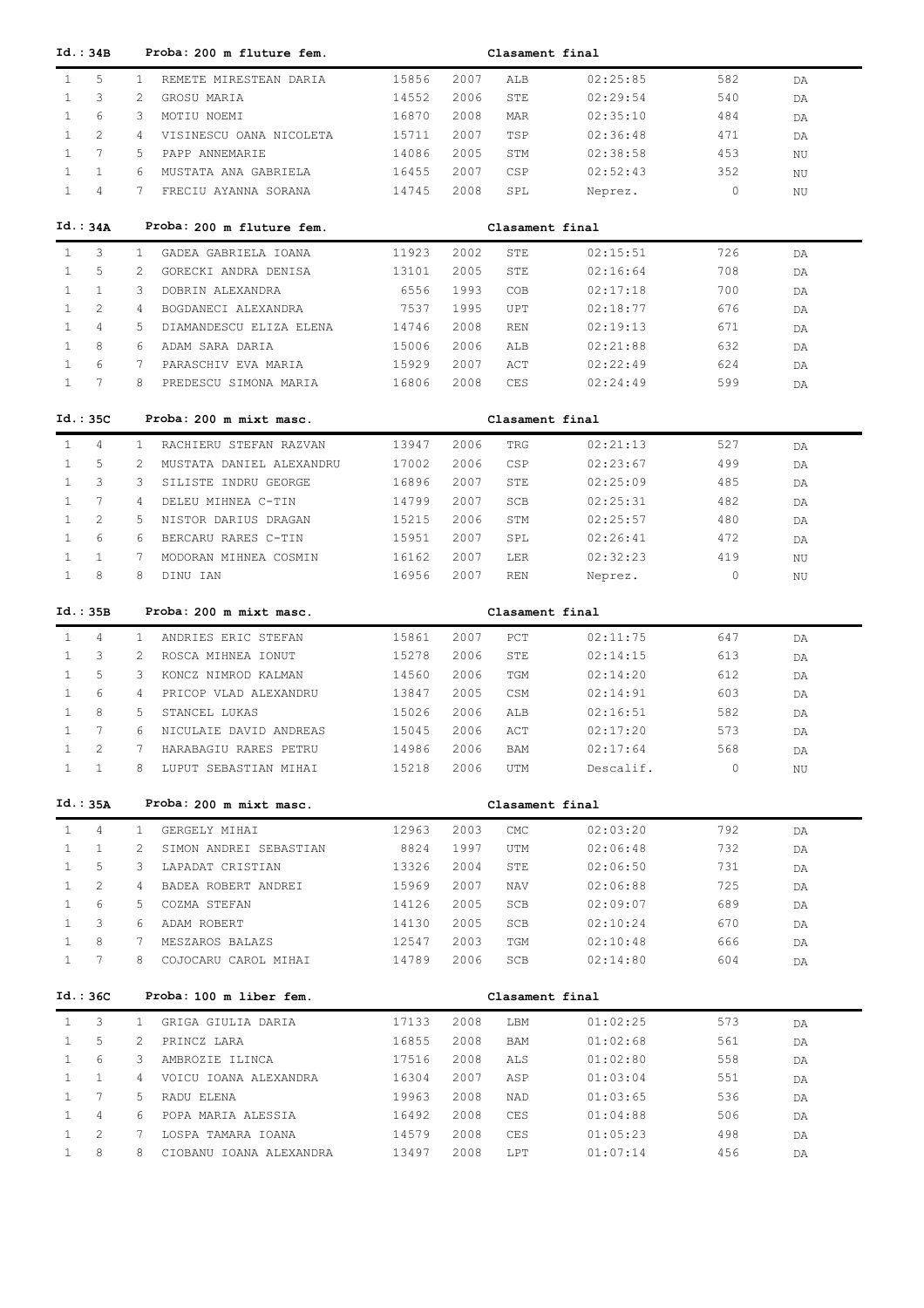| Id.: 36B                              |                | Proba: 100 m liber fem.                     |       |      | Clasament final |          |     |     |
|---------------------------------------|----------------|---------------------------------------------|-------|------|-----------------|----------|-----|-----|
| $\mathbf{1}$<br>2                     | $\mathbf{1}$   | CHIRU SIMONA ANDREEA                        | 13958 | 2005 | CSM             | 00:59:39 | 660 | DA  |
| $\mathbf{1}$<br>4                     | 2              | OPREA MARIA FLORENTINA                      | 15515 | 2006 | CSO             | 01:00:38 | 628 | DA  |
| 3<br>$\mathbf{1}$                     | 3              | ALEXA DARIA                                 | 17077 | 2008 | NAD             | 01:00:73 | 617 | DA  |
| $\mathbf{1}$<br>7                     | 4              | SANTHA EMILIA NORA                          | 16660 | 2008 | <b>STG</b>      | 01:01:22 | 602 | DA  |
| 5<br>$\mathbf{1}$                     | 5              | STIGER DIANA GABRIELA                       | 16799 | 2008 | STE             | 01:01:34 | 599 | DA  |
| $\mathbf{1}$<br>6                     | 6              | STEFURA INGRID                              |       | 2008 | SCB             | 01:01:48 | 595 |     |
|                                       |                |                                             | 14803 |      |                 |          |     | DA  |
| $\mathbf{1}$<br>$\mathbf{1}$          | 7              | OSTAFI DELIA ELENA                          | 14841 | 2006 | STE             | 01:01:98 | 580 | DA  |
| $\mathbf{1}$<br>8                     | 8              | PASCU ANA MARIA                             | 14506 | 2005 | ACT             | 01:02:26 | 572 | DA  |
| Id.: 36A                              |                | Proba: 100 m liber fem.                     |       |      | Clasament final |          |     |     |
| $\mathbf{1}$<br>4                     | $\mathbf{1}$   | COSTEA BIANCA ANDREEA                       | 14500 | 2005 | STE             | 00:56:39 | 771 | DA  |
| $\mathbf{1}$<br>3                     | 2              | DIACONESCU REBECCA AIMEE                    | 22492 | 2006 | MBV             | 00:57:64 | 722 | DA  |
| 5<br>1                                | 3              | BAKO ANASTASIA MARIA                        | 13043 | 2006 | <b>COR</b>      | 00:57:87 | 713 | DA  |
| 6<br>1                                | 4              | PREDA IRINA ANA                             | 16307 | 2007 | CSO             | 00:58:03 | 707 | DA  |
| 2<br>1                                | 5              | SIBISEANU ANA MARIA                         | 16903 | 2008 | STE             | 00:58:09 | 705 | DA  |
| $\mathbf{1}$<br>1                     | 6              | STIRBU IOANA MARIA                          | 15036 | 2006 | CSP             | 00:59:36 | 661 | DA  |
| $\mathbf{1}$<br>8                     | 7              | PREDESCU SIMONA MARIA                       | 16806 | 2008 | CES             | 00:59:62 | 652 |     |
| $\mathbf{1}$<br>7                     | 8              | VERCIUC MARIA                               | 13965 | 2005 | STE             | 00:59:79 | 646 | DA  |
|                                       |                |                                             |       |      |                 |          |     | DA  |
| Id.:37B                               |                | Proba: 400 m liber masc.                    |       |      | Clasament final |          |     |     |
| $\mathbf{1}$<br>4                     | $\mathbf{1}$   | BUGNAR HORATIU CRISTIAN                     | 15553 | 2005 | CMC             | 04:19:02 | 613 | DA  |
| $\mathbf{1}$<br>5                     | 2              | M.SEDIQ EDRIS                               | 15446 | 2006 | STE             | 04:21:32 | 597 | DA  |
| 3<br>$\mathbf{1}$                     | 3              | BOBOC EMANOEL FLORIN                        | 13853 | 2005 | CSM             | 04:22:96 | 586 | DA  |
| $\overline{2}$<br>$\mathbf{1}$        | $\overline{4}$ | TOMA MIHAI COSMIN                           | 14449 | 2005 | UTM             | 04:23:12 | 585 | DA  |
| $\mathbf{1}$<br>6                     | 5              | FARKAS CRISTOPHER                           | 14420 | 2006 | LBM             | 04:24:94 | 573 | DA  |
| $\mathbf{1}$<br>7                     | 6              | PETREA RAZVAN DUMITRU                       | 16941 | 2007 | ASP             | 04:24:97 | 572 | DA  |
| $\mathbf{1}$<br>8                     | 7              | TRENCHEA DARIUS MATEI                       | 15838 | 2007 | ACT             | 04:25:10 | 572 | DA  |
| $\mathbf{1}$<br>$\mathbf{1}$          | 8              | RADOI RARES NICOLAE                         | 15079 | 2005 | TRG             | 04:31:02 | 535 | NU  |
|                                       |                |                                             |       |      |                 |          |     |     |
| Id.: 37A                              |                | Proba: 400 m liber masc.                    |       |      | Clasament final |          |     |     |
| $\mathbf{1}$<br>$\overline{4}$        | $\mathbf{1}$   | STANCU VLAD STEFAN                          | 13962 | 2005 | STE             | 03:50:14 | 874 | DA. |
| 6<br>1                                | 2              | VASILESCU STEFAN ANDREI                     | 13961 | 2005 | STE             | 04:03:77 | 735 | DA  |
| $\mathbf{1}$<br>3                     | 3              | ENACHE ANDREI                               | 13937 | 2005 | STE             | 04:05:18 | 723 | DA  |
| $\mathbf{1}$<br>2                     | 4              | NAGY NANDOR                                 | 15191 | 2006 | SHD             | 04:07:49 | 703 | DA  |
| 5<br>$\mathbf{1}$                     | 5              | MIHALACHE VLAD STEFAN                       | 14593 | 2006 | ASP             | 04:08:02 | 698 | DA  |
| 1<br>$\mathbf{1}$                     | 6              | PROCA ANDREI THEODOR                        | 15709 | 2007 | CPT             | 04:14:20 | 648 | DA  |
| $\mathbf{1}$<br>8                     | 7              | IASCHIU ANDREI                              | 15443 | 2006 | CES             | 04:14:59 | 645 | DA  |
| $\mathbf{1}$<br>$7\phantom{.0}$       | 8              | TICA STEFAN                                 | 14129 | 2005 | SCB             | 04:22:67 | 588 | DA  |
| Id.:38T                               |                | Proba: 1500 m liber fem.                    |       |      | Clasament final |          |     |     |
|                                       |                |                                             |       |      |                 |          |     |     |
| $\mathbf{1}$<br>4                     | $\mathbf{1}$   | DIAMANDESCU ELIZA ELENA                     | 14746 | 2008 | REN             | 17:22:15 | 689 | DA  |
| 5<br>$\mathbf{1}$                     | 2              | COLTI DUMITRESCU EMILIA                     | 10001 | 1999 | PET             | 17:54:71 | 628 | DA  |
| 3<br>1                                | 3              | STIGER DIANA GABRIELA                       | 16799 | 2008 | STE             | 18:00:86 | 617 | DA  |
| 6<br>$\mathbf{1}$                     | $\overline{4}$ | GEORGESCU IOANA                             | 17074 | 2008 | NAD             | 18:06:56 | 607 | DA  |
| $7\phantom{.0}$<br>$\mathbf{1}$       | 5              | FRECIU AYANNA SORANA                        | 14745 | 2008 | SPL             | 18:11:02 | 600 | DA  |
| $\mathbf{2}^{\prime}$<br>$\mathbf{1}$ | 6              | GROSU MARIA                                 | 14552 | 2006 | STE             | 18:19:40 | 586 | DA  |
| $\mathbf{1}$<br>$\mathbf{1}$          | $7^{\circ}$    | PATRASCU RAISA STEFANIA                     | 15052 | 2007 | DAC             | 19:28:98 | 488 | DA  |
| Id.: 39                               |                | Proba: 4 X 100 m mixt masc.                 |       |      | Clasament final |          |     |     |
| 3<br>3                                | $\mathbf{1}$   | MS/1) COJANU, DANCANET, CHECICHES, SIMON    |       |      | UTM             | 03:50:05 | 726 |     |
| 3<br>4                                | 2              | MS/1) ANGHEL, PRICOP, DUMITRACHE, MIHAI     |       |      | CSM             | 03:50:50 | 721 |     |
| 5<br>3                                | 3              | MT/1) LAPADAT, PETRACHE, GHILE, STANCU      |       |      | STE             | 03:51:94 | 708 |     |
|                                       |                |                                             |       |      |                 |          |     |     |
| $\overline{2}$<br>3                   | 4              | MT/2) GRIGORAS, STEFANACHE, GHEORGHE, PETRE |       |      | LER             | 04:04:59 | 604 |     |
| 2<br>$\mathbf{1}$                     | 5              | MT/1) TODORAN, ICHIM, BIZAU, CSEH           |       |      | LBM             | 04:06:18 | 592 |     |
| 3<br>$7\phantom{.0}$                  | 6              | MJ/1) ANDRIES, NICOLAEV, STRIMBEANU, TALPES |       |      | PCT             | 04:06:59 | 589 |     |
| 5<br>2                                | 7              | MJ/1) PETREA, MATEI, ANDREI, MIHALACHE      |       |      | ASP             | 04:08:25 | 577 |     |
| 8<br>3                                | 8              | MT/1) KRIZBAI, BUDA, ROMAN, STANCEL         |       |      | ALB             | 04:09:08 | 572 |     |
| $\mathbf{2}^{\prime}$<br>2            | 9              | MT/2) BOBOC, PREDA, CULEA, DUMITRU          |       |      | CSM             | 04:10:47 | 562 |     |
| 3<br>$\mathbf{1}$                     | 10             | MJ/1) DOBRE, CONSTANTINESCU, SEKSI, STOIAN  |       |      | CSO             | 04:11:26 | 557 |     |
| $\mathbf{1}$<br>3                     | 11             | MJ/1) PETRE, TANASE, DOBRESCU, PROCA        |       |      | CPT             | 04:13:47 | 542 |     |
| 2<br>4                                | 12             | MJ/1) LUPU, BERCARU, UTULEAC, STOICA        |       |      | SPL             | 04:27:56 | 461 |     |
| $\mathbf{1}$<br>4                     | 13             | MJ/3) KACMAZ, MODORAN, ABOUD, STROE         |       |      | LER             | 04:39:83 | 403 |     |